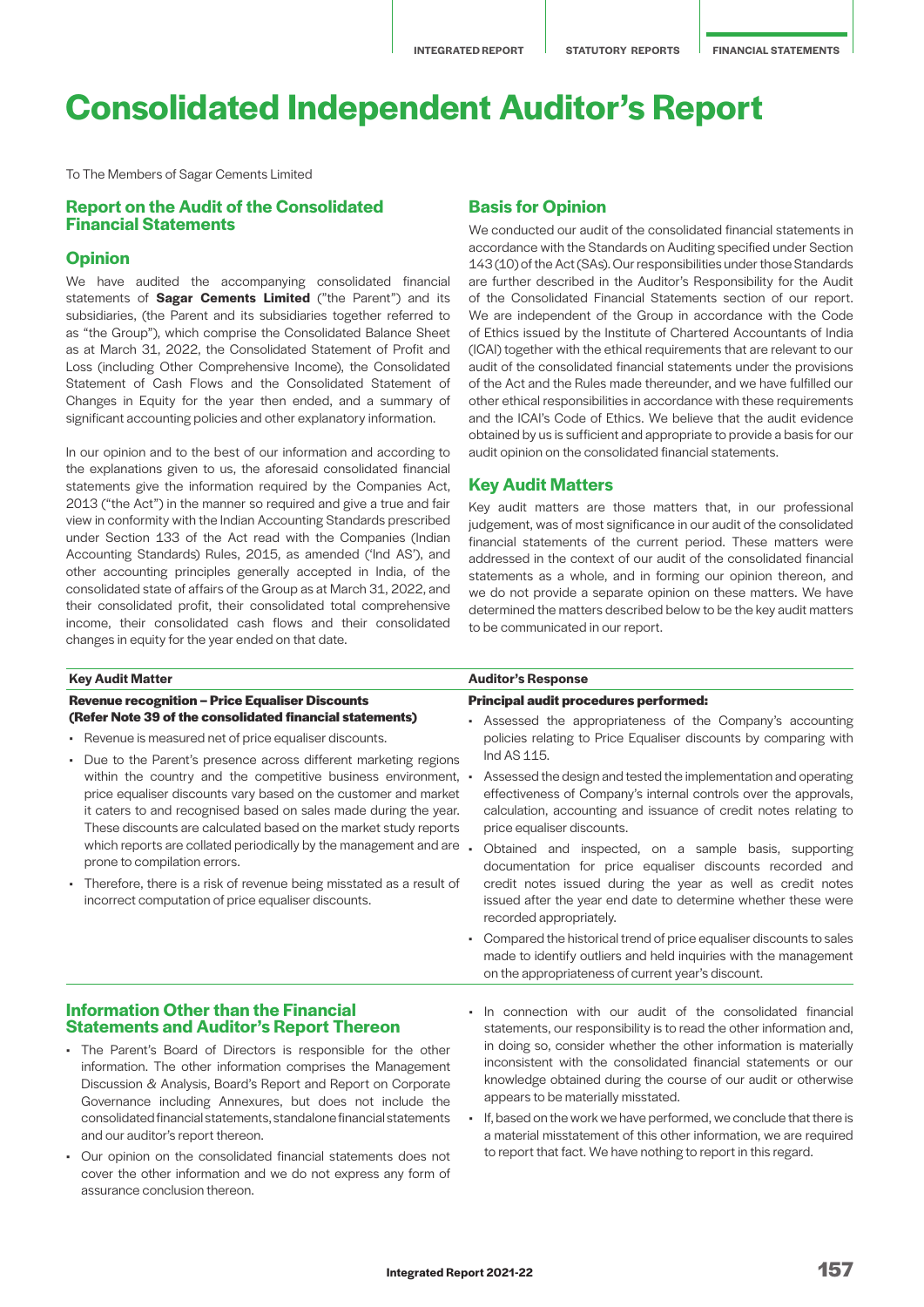### **Management's Responsibility for the Consolidated Financial Statements**

The Parent's Board of Directors is responsible for the matters stated in Section 134(5) of the Act with respect to the preparation of these consolidated financial statements that give a true and fair view of the consolidated financial position, consolidated financial performance including other comprehensive income, consolidated cash flows and consolidated changes in equity of the Group in accordance with the Ind AS and other accounting principles generally accepted in India. The respective Board of Directors of the companies included in the Group are responsible for maintenance of adequate accounting records in accordance with the provisions of the Act for safeguarding the assets of the Group and for preventing and detecting frauds and other irregularities; selection and application of appropriate accounting policies; making judgements and estimates that are reasonable and prudent; and design, implementation and maintenance of adequate internal financial controls, that were operating effectively for ensuring the accuracy and completeness of the accounting records, relevant to the preparation and presentation of the financial statements that give a true and fair view and are free from material misstatement, whether due to fraud or error, which have been used for the purpose of preparation of the consolidated financial statements by the Directors of the Parent, as aforesaid.

In preparing the consolidated financial statements, the respective Board of Directors of the companies included in the Group are responsible for assessing the ability of the respective entities to continue as a going concern, disclosing, as applicable, matters related to going concern and using the going concern basis of accounting unless the respective Board of Directors either intends to liquidate their respective entities or to cease operations, or has no realistic alternative but to do so.

The respective Board of Directors of the companies included in the Group are also responsible for overseeing the financial reporting process of the Group.

### **Auditor's Responsibility for the Audit of the Consolidated Financial Statements**

Our objectives are to obtain reasonable assurance about whether the consolidated financial statements as a whole are free from material misstatement, whether due to fraud or error, and to issue an auditor's report that includes our opinion. Reasonable assurance is a high level of assurance, but is not a guarantee that an audit conducted in accordance with SAs will always detect a material misstatement when it exists. Misstatements can arise from fraud or error and are considered material if, individually or in the aggregate, they could reasonably be expected to influence the economic decisions of users taken on the basis of these consolidated financial statements.

As part of an audit in accordance with SAs, we exercise professional judgement and maintain professional scepticism throughout the audit. We also:

• Identify and assess the risks of material misstatement of the consolidated financial statements, whether due to fraud or error, design and perform audit procedures responsive to those risks, and obtain audit evidence that is sufficient and appropriate to provide a basis for our opinion. The risk of not detecting a material misstatement resulting from fraud is higher than for one resulting from error, as fraud may involve collusion, forgery, intentional omissions, misrepresentations, or the override of internal control.

- Obtain an understanding of internal financial control relevant to the audit in order to design audit procedures that are appropriate in the circumstances. Under Section 143(3)(i) of the Act, we are also responsible for expressing our opinion on whether the Parent has adequate internal financial controls system in place and the operating effectiveness of such controls.
- Evaluate the appropriateness of accounting policies used and the reasonableness of accounting estimates and related disclosures made by the management.
- Conclude on the appropriateness of management's use of the going concern basis of accounting and, based on the audit evidence obtained, whether a material uncertainty exists related to events or conditions that may cast significant doubt on the ability of the Group to continue as a going concern. If we conclude that a material uncertainty exists, we are required to draw attention in our auditor's report to the related disclosures in the consolidated financial statements or, if such disclosures are inadequate, to modify our opinion. Our conclusions are based on the audit evidence obtained up to the date of our auditor's report. However, future events or conditions may cause the Group to cease to continue as a going concern.
- Evaluate the overall presentation, structure and content of the consolidated financial statements, including the disclosures, and whether the consolidated financial statements represent the underlying transactions and events in a manner that achieves fair presentation.
- Obtain sufficient appropriate audit evidence regarding the financial information of the entities or business activities within the Group to express an opinion on the consolidated financial statements. We are responsible for the direction, supervision and performance of the audit of the financial statements of such entities included in the consolidated financial statements of which we are the independent auditors. We remain solely responsible for our audit opinion.

Materiality is the magnitude of misstatements in the consolidated financial statements that, individually or in aggregate, makes it probable that the economic decisions of a reasonably knowledgeable user of the consolidated financial statements may be influenced. We consider quantitative materiality and qualitative factors in (i) planning the scope of our audit work and in evaluating the results of our work; and (ii) to evaluate the effect of any identified misstatements in the consolidated financial statements.

We communicate with those charged with governance of the Parent and such other entities included in the consolidated financial statements of which we are the independent auditors regarding, among other matters, the planned scope and timing of the audit and significant audit findings, including any significant deficiencies in internal control that we identify during our audit.

We also provide those charged with governance with a statement that we have complied with relevant ethical requirements regarding independence, and to communicate with them all relationships and other matters that may reasonably be thought to bear on our independence, and where applicable, related safeguards.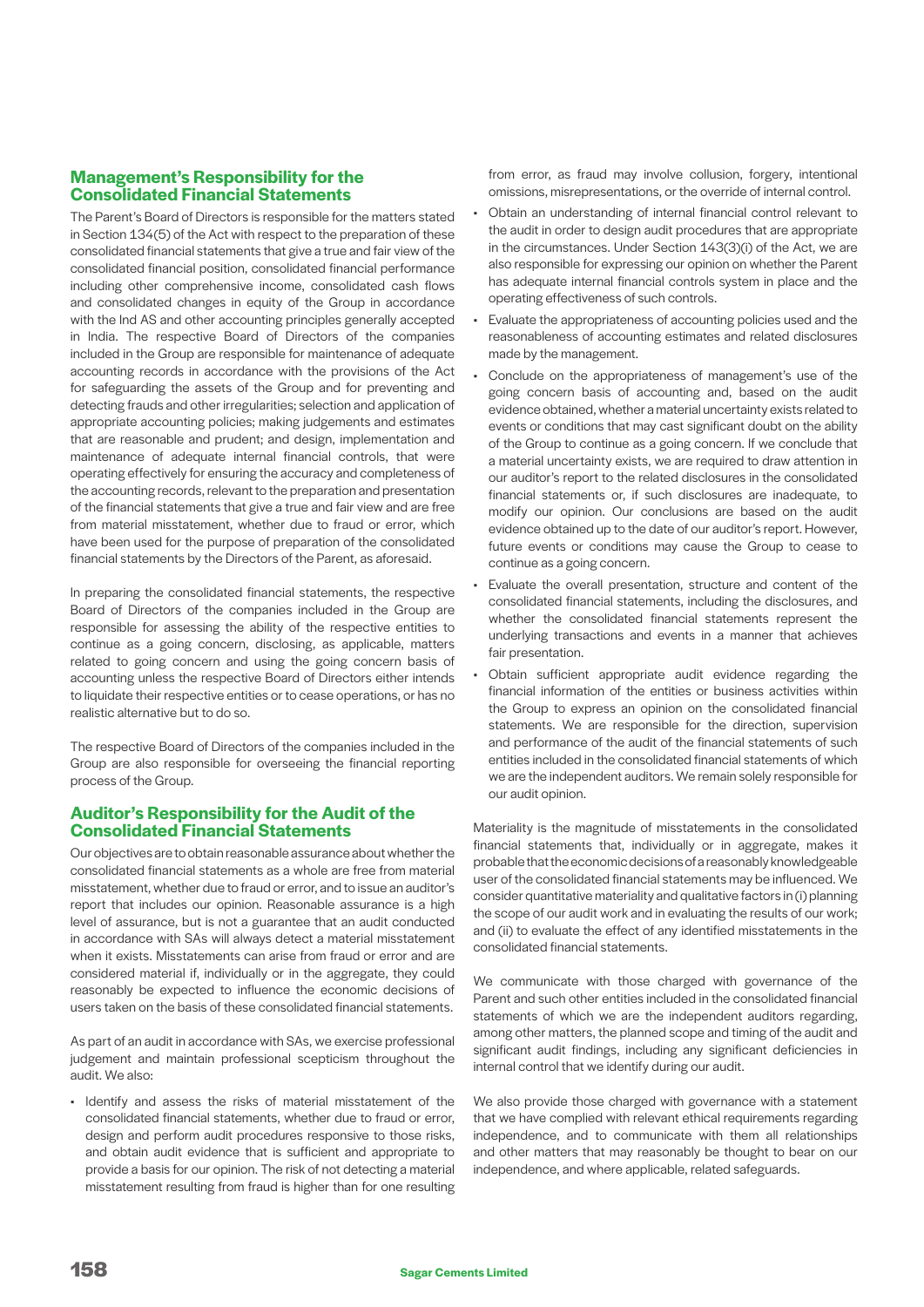From the matters communicated with those charged with governance, we determine those matters that were of most significance in the audit of the consolidated financial statements of the current period and are therefore the key audit matters. We describe these matters in our auditor's report unless law or regulation precludes public disclosure about the matter or when, in extremely rare circumstances, we determine that a matter should not be communicated in our report because the adverse consequences of doing so would reasonably be expected to outweigh the public interest benefits of such communication.

### **Report on Other Legal and Regulatory Requirements**

- As required by Section 143(3) of the Act, based on our audit we report:
- a) We have sought and obtained all the information and explanations which to the best of our knowledge and belief were necessary for the purposes of our audit of the aforesaid consolidated financial statements.
- b) In our opinion, proper books of account as required by law relating to preparation of the aforesaid consolidated financial statements have been kept so far as it appears from our examination of those books, returns and the reports.
- c) The Consolidated Balance Sheet, the Consolidated Statement of Profit and Loss including Other Comprehensive Income, the Consolidated Statement of Cash Flows and the Consolidated Statement of Changes in Equity dealt with by this Report are in agreement with the relevant books of account maintained for the purpose of preparation of the consolidated financial statements.
- d) In our opinion, the aforesaid consolidated financial statements comply with the Ind AS specified under Section 133 of the Act.
- e) On the basis of the written representations received from the directors of the Parent as on March 31, 2022 taken on record by the Board of Directors of the Company and the reports of the statutory auditors of its subsidiary companies incorporated in India, none of the directors of the Group companies, incorporated in India is disqualified as on March 31, 2022 from being appointed as a director in terms of Section 164 (2) of the Act.
- f) With respect to the adequacy of the internal financial controls over financial reporting and the operating effectiveness of such controls, refer to our separate Report in "Annexure A" which is based on the auditors' reports of the Parent and subsidiary companies incorporated in India. Our report expresses an unmodified opinion on the adequacy and operating effectiveness of internal financial controls over financial reporting of those companies.
- g) With respect to the other matters to be included in the Auditor's Report in accordance with the requirements of section 197(16) of the Act, as amended, in our opinion and to the best of our information and according to the explanations given to us, the remuneration paid by the Parent and such subsidiary

companies to their respective directors during the year is in accordance with the provisions of section 197 of the Act.

- h) With respect to the other matters to be included in the Auditor's Report in accordance with Rule 11 of the Companies (Audit and Auditors) Rules, 2014, as amended in our opinion and to the best of our information and according to the explanations given to us:
	- i) The consolidated financial statements disclose the impact of pending litigations on the consolidated financial position of the Group.
	- ii) The Group did not have any material foreseeable losses on long-term contracts including derivative contracts.
	- iii) There has been no delay in transferring amounts, required to be transferred, to the Investor Education and Protection Fund by the Parent and its subsidiary companies incorporated in India.
	- iv) (a) The respective Managements of the Parent and its subsidiaries which are companies incorporated in India, whose financial statements have been audited under the Act, have represented to us and the auditors of such subsidiaries respectively that, to the best of their knowledge and belief, other than as disclosed in the note 5 & 51 (iii) to the consolidated financial statements, no funds have been advanced or loaned or invested (either from borrowed funds or share premium or any other sources or kind of funds) by the Parent or any of such subsidiaries to or in any other person(s) or entity(ies), including foreign entities ("Intermediaries"), with the understanding, whether recorded in writing or otherwise, that the Intermediary shall, directly or indirectly lend or invest in other persons or entities identified in any manner whatsoever by or on behalf of the Parent or any of such subsidiaries ("Ultimate Beneficiaries") or provide any guarantee, security or the like on behalf of the Ultimate Beneficiaries.
		- (b) The respective Managements of the Parent and its subsidiaries which are companies incorporated in India, whose financial statements have been audited under the Act, have represented to us that, to the best of their knowledge and belief, other than as disclosed in the note 5 & 51(iv) to consolidated financial statements, no funds (which are material either individually or in the aggregate) have been received by the Parent or any of such subsidiaries from any person(s) or entity(ies), including foreign entities ("Funding Parties"), with the understanding, whether recorded in writing or otherwise, that the Parent or any of such subsidiaries shall, directly or indirectly, lend or invest in other persons or entities identified in any manner whatsoever by or on behalf of the Funding Party ("Ultimate Beneficiaries") or provide any guarantee, security or the like on behalf of the Ultimate Beneficiaries.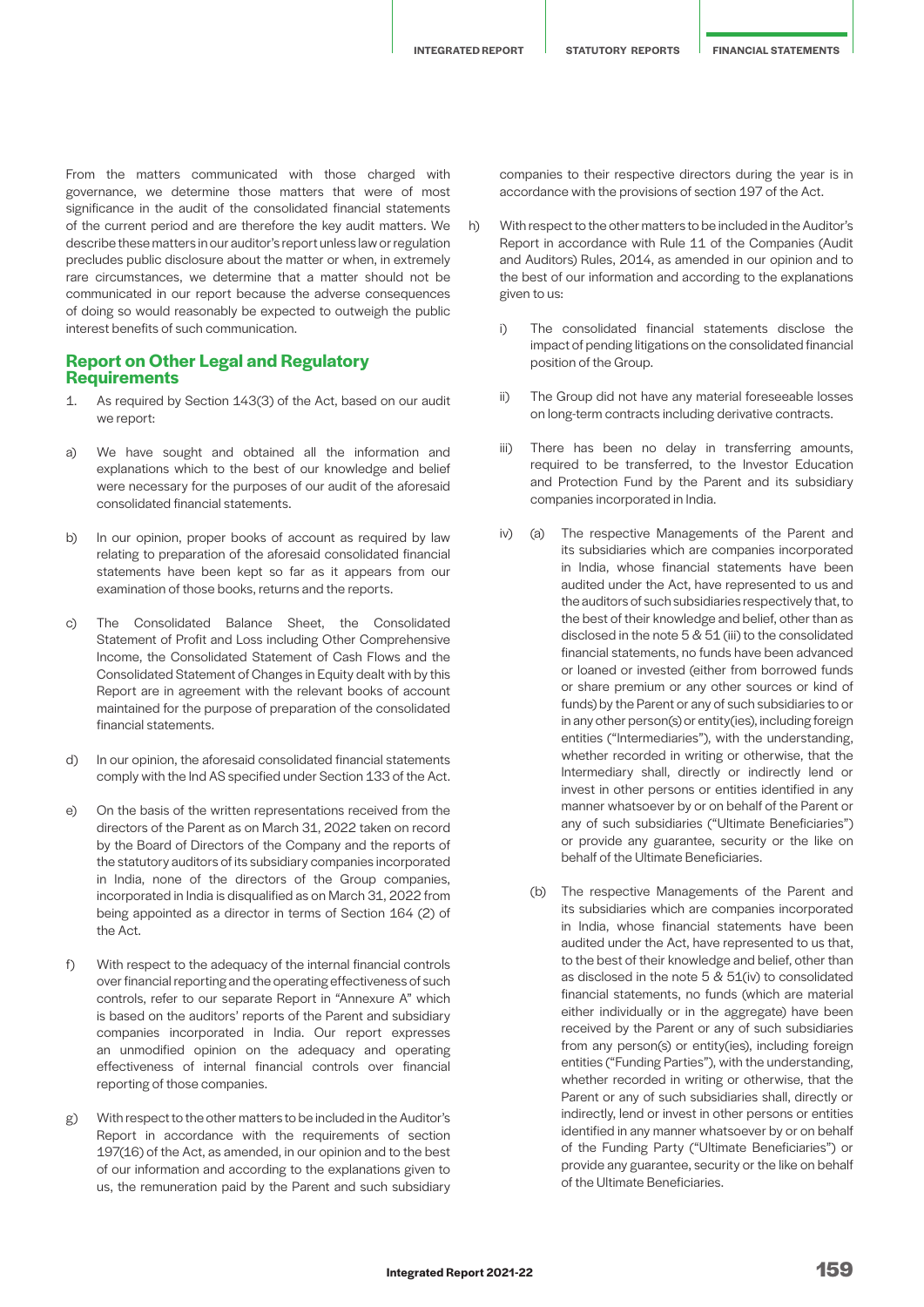- (c) Based on the audit procedures performed that have been considered reasonable and appropriate in the circumstances, nothing has come to our notice that has caused us to believe that the representations under sub-clause (i) and (ii) of Rule 11(e), as provided under (a) and (b) above, contain any material misstatement.
- v) The final dividend proposed in the previous year, declared and paid by the Parent during the year is in accordance with section 123 of the Act, as applicable.

 As stated in Note 40 to the consolidated financial statements, the Board of Directors of the Parent have proposed final dividend for the year which is subject to the approval of the members of the Parent at the ensuing Annual General Meeting. Such dividend proposed is in accordance with section 123 of the Act, as applicable.

2. With respect to the matters specified in clause (xxi) of paragraph 3 and paragraph 4 of the Companies (Auditor's Report) Order, 2020 ("CARO"/ "the Order") issued by the Central Government in terms of Section 143(11) of the Act, according to the information and explanations given to us, and based on the CARO reports issued by us for respective companies included in the consolidated financial statements to which reporting under CARO is applicable, we report that there are no qualifications or adverse remarks in the CARO reports of the said companies included in the consolidated financial statements.

For Deloitte Haskins & Sells

Chartered Accountants (Firm's Registration No. 008072S)

#### Ganesh Balakrishnan

(Partner) (Membership No. 201193) (UDIN: 22201193AIUBMG7866)

Place: Hyderabad Date: May 11, 2022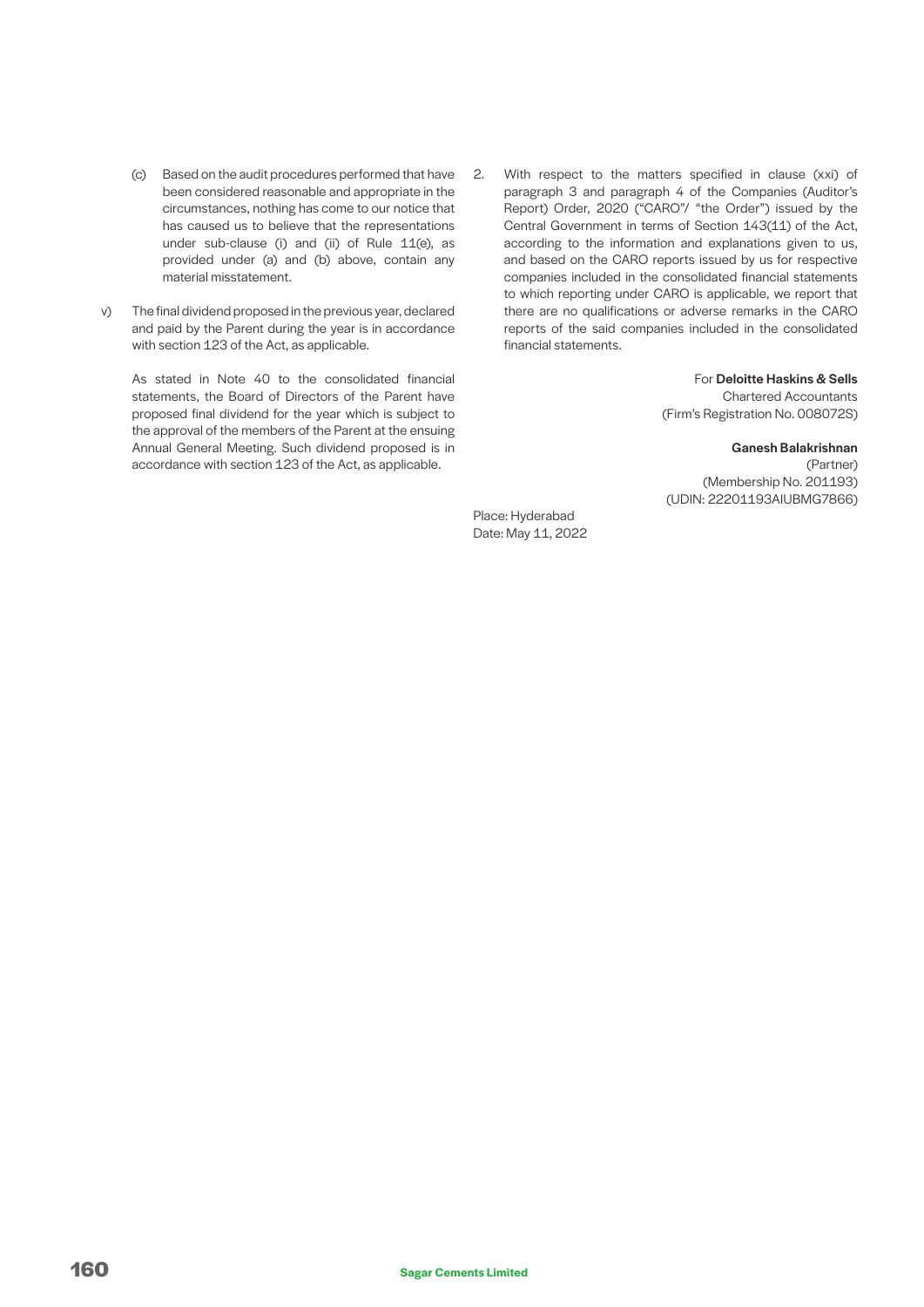# **Annexure "A" to the Independent Auditor's Report**

#### **(Referred to in paragraph 1(f) under 'Report on Other Legal and Regulatory Requirements' section of our report of even date)**

#### **Report on the Internal Financial Controls Over Financial Reporting under Clause (i) of sub-section 3 of Section 143 of the Companies Act, 2013 ("the Act")**

In conjunction with our audit of the consolidated financial statements of the Company as of and for the year ended March 31, 2022, we have audited the internal financial controls over financial reporting of Sagar Cements Limited (hereinafter referred to as "Parent") and its subsidiary companies, which are companies incorporated in India, as of that date.

#### **Management's Responsibility for Internal Financial Controls**

The respective Board of Directors of the Parent, its subsidiary companies, which are companies incorporated in India, are responsible for establishing and maintaining internal financial controls based on the internal control over financial reporting criteria established by the respective Companies considering the essential components of internal control stated in the Guidance Note on Audit of Internal Financial Controls Over Financial Reporting issued by the Institute of Chartered Accountants of India (ICAI)". These responsibilities include the design, implementation and maintenance of adequate internal financial controls that were operating effectively for ensuring the orderly and efficient conduct of its business, including adherence to the respective company's policies, the safeguarding of its assets, the prevention and detection of frauds and errors, the accuracy and completeness of the accounting records, and the timely preparation of reliable financial information, as required under the Companies Act, 2013.

### **Auditor's Responsibility**

Our responsibility is to express an opinion on the internal financial controls over financial reporting of the Parent and its subsidiaries, which are companies incorporated in India, based on our audit. We conducted our audit in accordance with the Guidance Note on Audit of Internal Financial Controls Over Financial Reporting (the "Guidance Note") issued by the Institute of Chartered Accountants of India and the Standards on Auditing, prescribed under Section 143(10) of the Companies Act, 2013, to the extent applicable to an audit of internal financial controls. Those Standards and the Guidance Note require that we comply with ethical requirements and plan and perform the audit to obtain reasonable assurance about whether adequate internal financial controls over financial reporting was established and maintained and if such controls operated effectively in all material respects.

Our audit involves performing procedures to obtain audit evidence about the adequacy of the internal financial controls system over financial reporting and their operating effectiveness. Our audit of internal financial controls over financial reporting included obtaining an understanding of internal financial controls over financial reporting, assessing the risk that a material weakness exists, and testing and evaluating the design and operating effectiveness of internal control based on the assessed risk. The procedures selected depend on the auditor's judgement, including the assessment of the risks of material misstatement of the financial statements, whether due to fraud or error.

We believe that the audit evidence we have obtained is sufficient and appropriate to provide a basis for our audit opinion on the internal financial controls system over financial reporting of the Parent and its subsidiary companies, which are companies incorporated in India.

### **Meaning of Internal Financial Controls Over Financial Reporting**

A company's internal financial control over financial reporting is a process designed to provide reasonable assurance regarding the reliability of financial reporting and the preparation of financial statements for external purposes in accordance with generally accepted accounting principles. A company's internal financial control over financial reporting includes those policies and procedures that (1) pertain to the maintenance of records that, in reasonable detail, accurately and fairly reflect the transactions and dispositions of the assets of the Company; (2) provide reasonable assurance that transactions are recorded as necessary to permit preparation of financial statements in accordance with generally accepted accounting principles, and that receipts and expenditures of the Company are being made only in accordance with authorisations of management and directors of the Company; and (3) provide reasonable assurance regarding prevention or timely detection of unauthorised acquisition, use, or disposition of the Company's assets that could have a material effect on the financial statements.

### **Inherent Limitations of Internal Financial Controls Over Financial Reporting**

Because of the inherent limitations of internal financial controls over financial reporting, including the possibility of collusion or improper management override of controls, material misstatements due to error or fraud may occur and not be detected. Also, projections of any evaluation of the internal financial controls over financial reporting to future periods are subject to the risk that the internal financial control over financial reporting may become inadequate because of changes in conditions, or that the degree of compliance with the policies or procedures may deteriorate.

#### **Opinion**

In our opinion to the best of our information and according to the explanations given to us, the Parent and its subsidiary companies, which are companies incorporated in India, have, in all material respects, an adequate internal financial controls system over financial reporting and such internal financial controls over financial reporting were operating effectively as at March 31, 2022, based on the criteria for internal financial control over financial reporting established by the respective companies considering the essential components of internal control stated in the Guidance Note on Audit of Internal Financial Controls Over Financial Reporting issued by the Institute of Chartered Accountants of India.

> For Deloitte Haskins & Sells Chartered Accountants (Firm's Registration No. 008072S)

> > Ganesh Balakrishnan

(Partner) (Membership No. 201193) (UDIN: 22201193AIUBMG7866)

Place: Hyderabad Date: May 11, 2022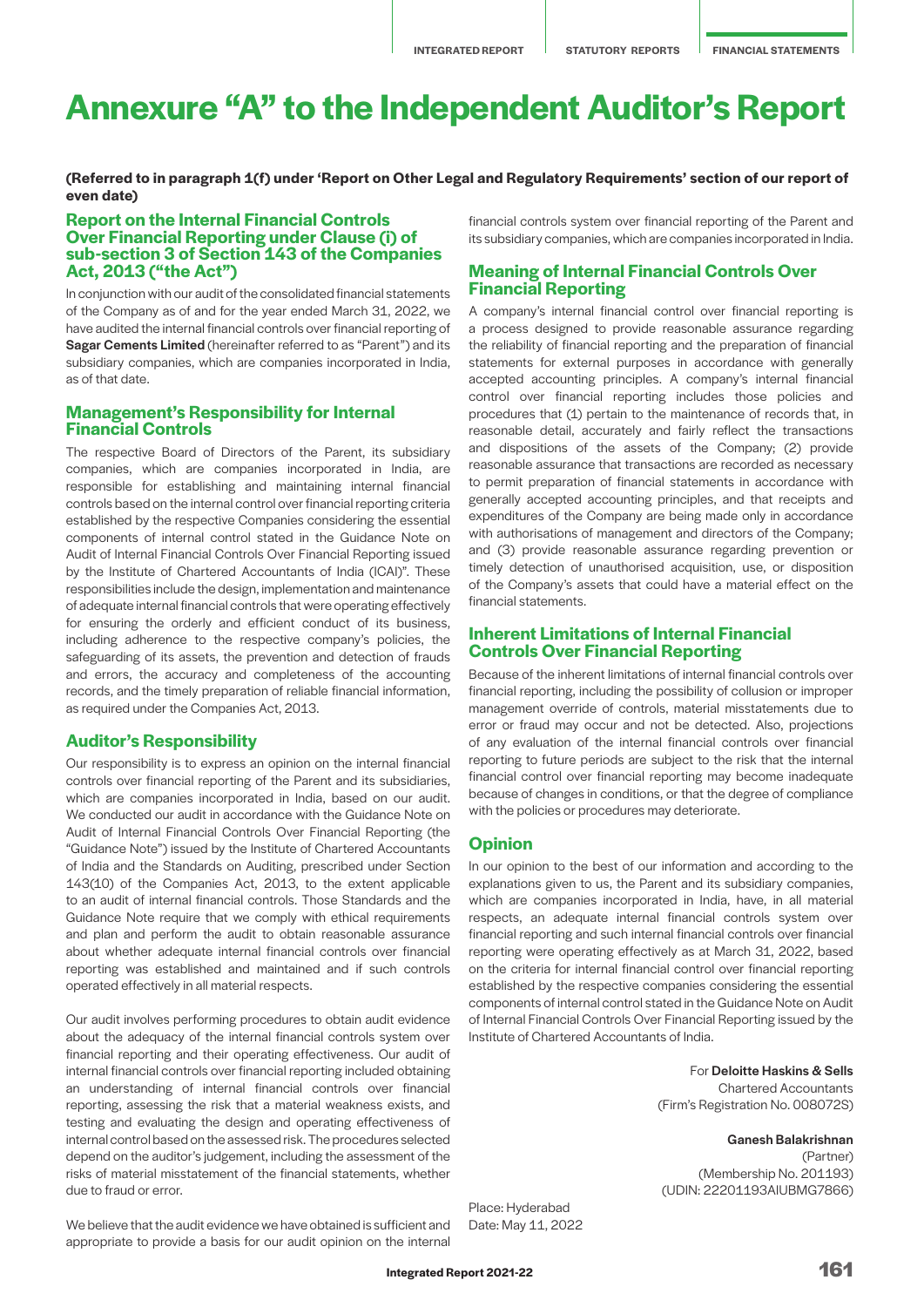# **Consolidated Balance Sheet**

as on March 31, 2022

All amounts are in  $\bar{\bar{\tau}}$  Lakhs unless otherwise stated

| <b>Particulars</b>                                                                         | Note | As at<br><b>March 31, 2022</b> | As at<br>March 31, 2021 * |
|--------------------------------------------------------------------------------------------|------|--------------------------------|---------------------------|
| <b>ASSETS</b>                                                                              |      |                                |                           |
| <b>Non-current assets</b>                                                                  |      |                                |                           |
| (a) Property, plant and equipment                                                          | 2    | 1,93,738                       | 1,19,111                  |
| (b) Capital work-in-progress                                                               | 45   | 10,050                         | 51,748                    |
| (c) Goodwill                                                                               |      | 4,162                          | 4,162                     |
| (d) Intangible assets                                                                      |      |                                |                           |
| (i) Mining rights                                                                          | 3    | 5,538                          | 5,725                     |
| (ii) Other intangible assets                                                               | 3    | 36                             | 32                        |
| (e) Right of use assets                                                                    | 4    | 1,334                          | 1,116                     |
| (f) Financial assets                                                                       |      |                                |                           |
| (i) Investments                                                                            | 5    | 31.468                         |                           |
| (ii) Other financial assets                                                                | 6    | 3.044                          | 1,785                     |
|                                                                                            | 27   | 480                            | 450                       |
| (g) Income tax assets (net)                                                                | 27   |                                |                           |
| (h) Deferred tax assets (net)                                                              |      | 1,540                          | 73                        |
| Other non-current assets<br>(i)                                                            | 7    | 13,529                         | 11,133                    |
| <b>Total Non-current assets</b>                                                            |      | 2,64,919                       | 1,95,335                  |
| <b>Current assets</b>                                                                      |      |                                |                           |
| (a) Inventories                                                                            | 8    | 20,857                         | 12,428                    |
| (b) Financial assets                                                                       |      |                                |                           |
| Trade receivables<br>(i)                                                                   | 9    | 12,031                         | 10,071                    |
| Cash and cash equivalents<br>(ii)                                                          | 10   | 14,306                         | 22,514                    |
| (iii) Bank balances other than cash and cash equivalents                                   | 11   | 1,963                          | 2,905                     |
| (iv) Other financial assets                                                                | 6    | 567                            | 335                       |
| (c) Other current assets                                                                   | 7    | 21,790                         | 11,106                    |
| <b>Total Current assets</b>                                                                |      | 71,514                         | 59,359                    |
| <b>TOTAL ASSETS</b>                                                                        |      | 3,36,433                       | 2,54,694                  |
| <b>EQUITY AND LIABILITIES</b>                                                              |      |                                |                           |
| <b>Equity</b>                                                                              |      |                                |                           |
| (a) Equity share capital                                                                   | 12   | 2,350                          | 2,350                     |
| (b) Other equity                                                                           | 13A  | 1,23,193                       | 1,16,735                  |
| <b>Equity attributable to Shareholders of the Company</b>                                  |      | 1,25,543                       | 1,19,085                  |
| Non-controlling interests                                                                  | 13B  | 5,401                          | 5,351                     |
| <b>Total Equity</b>                                                                        |      | 1,30,944                       | 1,24,436                  |
| <b>Liabilities</b>                                                                         |      |                                |                           |
| <b>Non-current liabilities</b>                                                             |      |                                |                           |
|                                                                                            |      |                                |                           |
| (a) Financial liabilities                                                                  |      |                                |                           |
| <b>Borrowings</b><br>(i)                                                                   | 14A  | 1,12,853                       | 63,803                    |
| (ia) Lease liabilities                                                                     | 34   | 299                            | 188                       |
| (ii) Other financial liabilities                                                           | 15   | 6.852                          | 6.999                     |
| (b) Provisions                                                                             | 16   | 751                            | 624                       |
| (c) Deferred tax liabilities (net)                                                         | 27   | 9,769                          | 6,804                     |
| (d) Other non-current liabilities                                                          | 18   | 229                            | 229                       |
| <b>Total Non-current liabilities</b>                                                       |      | 1,30,753                       | 78,647                    |
| <b>Current liabilities</b>                                                                 |      |                                |                           |
| (a) Financial liabilities                                                                  |      |                                |                           |
| <b>Borrowings</b><br>(i)                                                                   | 14B  | 37,482                         | 16,845                    |
| (ia) Lease liabilities                                                                     | 34   | 190                            | 47                        |
| Trade payables<br>(iii)                                                                    | 17   |                                |                           |
| (a) total outstanding dues of micro enterprises and small enterprises                      |      | 214                            | 17                        |
| (b) total outstanding dues of creditors other than micro enterprises and small enterprises |      | 21.885                         | 22,882                    |
| (iii) Other financial liabilities                                                          | 15   | 3,104                          | 1,791                     |
| (b) Provisions                                                                             | 16   | 308                            | 443                       |
| (c) Income tax liabilities (net)                                                           | 27   | 1,275                          | 1,164                     |
| (d) Other current liabilities                                                              | 18   | 10,278                         | 8,422                     |
| <b>Total Current liabilities</b>                                                           |      | 74,736                         | 51,611                    |
| <b>Total Liabilities</b>                                                                   |      |                                | 1,30,258                  |
|                                                                                            |      | 2,05,489                       |                           |
| <b>Total Equity and Liabilities</b>                                                        |      | 3,36,433                       | 2,54,694                  |
| Corporate information and significant accounting policies                                  | 1    |                                |                           |
| * Refer Note 41                                                                            |      |                                |                           |
| See accompanying notes forming part of the consolidated financial statements               |      |                                |                           |

In terms of our report attached

#### For Deloitte Haskins & Sells

### Chartered Accountants

Firm Registration No. 008072S

#### Ganesh Balakrishnan Partner

Membership No. 201193

Place: Hyderabad Date: May 11, 2022 For and on behalf of the Board of Directors

## Dr. S. Anand Reddy Managing Director

DIN: 00123870

### R. Soundararajan

Company Secretary M. No. F4182 Place: Hyderabad

Date: May 11, 2022

S. Sreekanth Reddy Joint Managing Director DIN: 00123889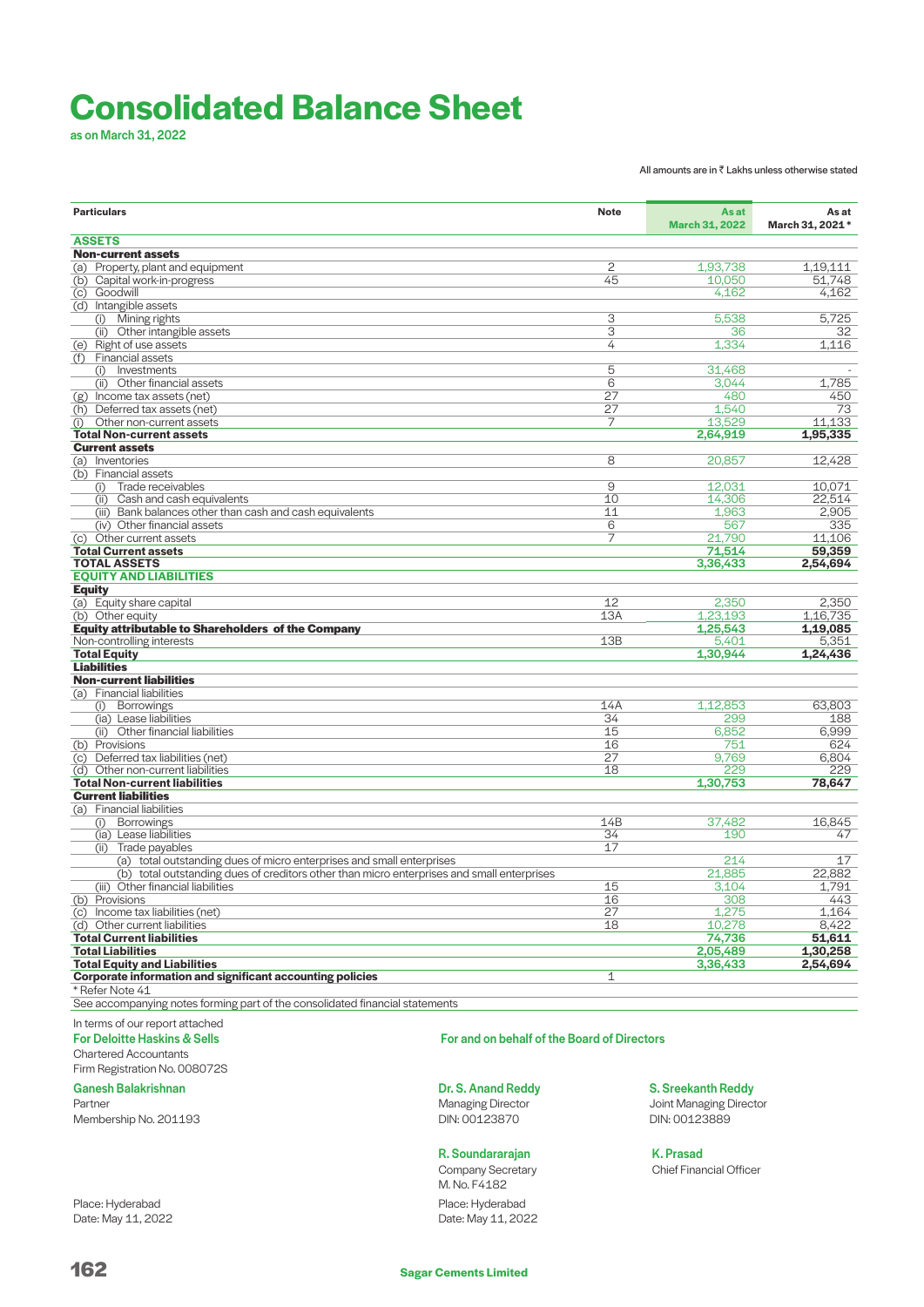# **Consolidated Statement of Profit and Loss**

for the year ended March 31, 2022

All amounts are in  $\bar{\bar{\tau}}$  Lakhs unless otherwise stated

|         | <b>Particulars</b>                                                                                                         | <b>Note</b>                                                            | For the year ended<br><b>March 31, 2022</b>                           | For the year ended<br>March 31, 2021 * |
|---------|----------------------------------------------------------------------------------------------------------------------------|------------------------------------------------------------------------|-----------------------------------------------------------------------|----------------------------------------|
| ш       | Revenue from operations                                                                                                    | 19                                                                     | 1,59,687                                                              | 1,37,132                               |
| Ш       | Other income                                                                                                               | 20                                                                     | 1,342                                                                 | 778                                    |
| ш       | Total Income (I + II)                                                                                                      |                                                                        | 1,61,029                                                              | 1,37,910                               |
| IV      | <b>Expenses</b>                                                                                                            |                                                                        |                                                                       |                                        |
|         | (a) Cost of materials consumed                                                                                             | 21                                                                     | 25,512                                                                | 19,710                                 |
|         | (b) Purchases of stock-in-trade                                                                                            | 22A                                                                    | 1,906                                                                 | 2,028                                  |
|         | (c) Changes in inventories of finished goods, work-in-progress and stock-in-trade                                          | 22B                                                                    | (4,886)                                                               | 2,236                                  |
|         | (d) Employee benefit expenses                                                                                              | 23                                                                     | 8,555                                                                 | 7,636                                  |
|         | (e) Finance costs                                                                                                          | 24                                                                     | 9,248                                                                 | 4,656                                  |
|         | Depreciation and amortisation expense<br>(f)                                                                               | 25                                                                     | 9,271                                                                 | 8,103                                  |
|         | (g) Power and fuel expenses                                                                                                |                                                                        | 51,573                                                                | 26,143                                 |
|         | (h) Freight and forwarding                                                                                                 |                                                                        | 27,855                                                                | 23,422                                 |
|         | Other expenses<br>(i)                                                                                                      | 26                                                                     | 21,595                                                                | 15,913                                 |
|         | <b>Total Expenses</b>                                                                                                      |                                                                        | 1,50,629                                                              | 1,09,847                               |
| v       | Profit before tax (III - IV)                                                                                               |                                                                        | 10,400                                                                | 28,063                                 |
| VI      | <b>Tax expense</b>                                                                                                         |                                                                        |                                                                       |                                        |
|         | (a) Current tax                                                                                                            | 27                                                                     | 3,056                                                                 | 4,229                                  |
|         | (b) Deferred tax                                                                                                           | 27                                                                     | 1,429                                                                 | 5.222                                  |
|         | <b>Total Tax expense</b>                                                                                                   |                                                                        | 4.485                                                                 | 9,451                                  |
| VII     | <b>Profit after tax (V - VI)</b>                                                                                           |                                                                        | 5,915                                                                 | 18,612                                 |
|         | <b>VIII Other comprehensive income</b>                                                                                     |                                                                        |                                                                       |                                        |
|         | Items that will not be reclassified to profit and loss<br>(i)                                                              |                                                                        |                                                                       |                                        |
|         | (a) Remeasurement of the defined benefit plan                                                                              | 31                                                                     | 200                                                                   | 11                                     |
|         | (ii) Income tax relating to items that will not be reclassified to profit and loss                                         | 27                                                                     | (69)                                                                  | (4)                                    |
|         | Other comprehensive income for the year, net of tax                                                                        |                                                                        | 131                                                                   | $\overline{7}$                         |
| IX      | Total comprehensive income for the year (VII + VIII)                                                                       |                                                                        | 6,046                                                                 | 18,619                                 |
|         | Profit for the year attributable to:                                                                                       |                                                                        |                                                                       |                                        |
|         | Shareholders of the Company                                                                                                |                                                                        | 6,915                                                                 | 18,654                                 |
|         | Non-controlling interest                                                                                                   |                                                                        | (1,000)                                                               | (42)                                   |
|         |                                                                                                                            |                                                                        | 5,915                                                                 | 18,612                                 |
|         | Total comprehensive income for the year attributable to:                                                                   |                                                                        |                                                                       |                                        |
|         | Shareholders of the Company                                                                                                |                                                                        | 7,045                                                                 | 18,661                                 |
|         | Non-controlling interest                                                                                                   |                                                                        | (999)                                                                 |                                        |
|         |                                                                                                                            |                                                                        | 6,046                                                                 | (42)<br>18,619                         |
| x       | Earnings per share (Face value of $\bar{z}$ 2 each (March 31, 2021: Face value of $\bar{z}$ 2<br>each)) (Refer Note 12(a)) |                                                                        |                                                                       |                                        |
|         | <b>Basic and Diluted</b>                                                                                                   | 35                                                                     | 5.03                                                                  | 16.09                                  |
|         | <b>Corporate information and significant accounting policies</b>                                                           | 1                                                                      |                                                                       |                                        |
|         | * Refer Note 41                                                                                                            |                                                                        |                                                                       |                                        |
|         | See accompanying notes forming part of the consolidated financial statements                                               |                                                                        |                                                                       |                                        |
|         | In terms of our report attached<br><b>For Deloitte Haskins &amp; Sells</b>                                                 | For and on behalf of the Board of Directors                            |                                                                       |                                        |
|         | <b>Chartered Accountants</b><br>Firm Registration No. 008072S                                                              |                                                                        |                                                                       |                                        |
| Partner | <b>Ganesh Balakrishnan</b><br>Membership No. 201193                                                                        | <b>Dr. S. Anand Reddy</b><br><b>Managing Director</b><br>DIN: 00123870 | <b>S. Sreekanth Reddy</b><br>Joint Managing Director<br>DIN: 00123889 |                                        |
|         |                                                                                                                            |                                                                        |                                                                       |                                        |

Place: Hyderabad Date: May 11, 2022

### R. Soundararajan

Company Secretary M. No. F4182 Place: Hyderabad Date: May 11, 2022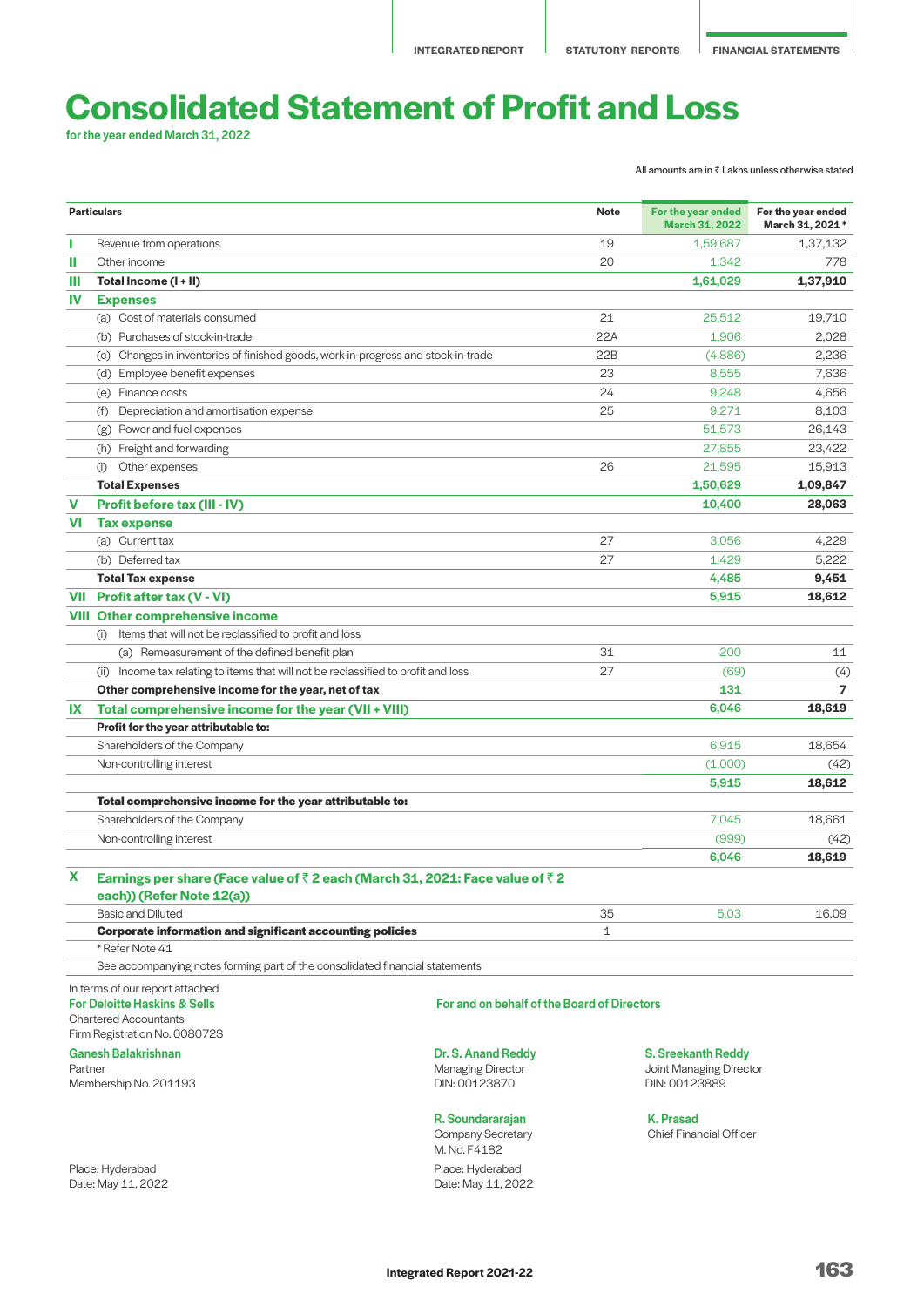# **Consolidated Statement of Changes in Equity**

for the year ended March 31, 2022

All amounts are in  $\bar{\bar{\tau}}$  Lakhs unless otherwise stated

### **A. Equity share capital**

| <b>Particulars</b>                                                 | Amount |
|--------------------------------------------------------------------|--------|
| Balance at March 31, 2020                                          | 2.228  |
| Changes in equity share capital during the year (Refer Note 46(a)) | 122    |
| Balance at March 31, 2021                                          | 2.350  |
| Changes in equity share capital during the year (Refer Note 12(a)) |        |
| Balance at March 31, 2022                                          | 2.350  |

## **B. Other equity**

|                                                                                               |                    | <b>Attributable to owners of the Company</b> |                    |                             |                                     |                                       |                                 |                    |  |
|-----------------------------------------------------------------------------------------------|--------------------|----------------------------------------------|--------------------|-----------------------------|-------------------------------------|---------------------------------------|---------------------------------|--------------------|--|
| <b>Particulars</b>                                                                            |                    | <b>Reserves and surplus</b>                  |                    |                             | Other items                         | <b>Money</b>                          | Non-                            | <b>Total other</b> |  |
|                                                                                               | Capital<br>reserve | <b>Securities</b><br>premium                 | General<br>reserve | <b>Retained</b><br>earnings | of other<br>comprehensive<br>income | received<br>against share<br>warrants | controlling<br><b>interests</b> | equity             |  |
| <b>Balance as at March 31, 2020</b>                                                           | 35                 | 45,507                                       | 3,598              | 43,283                      | (221)                               | 2,236                                 | 5.393                           | 99,831             |  |
| Profit/(loss) for the year                                                                    | $\sim$             | $\overline{\phantom{a}}$                     | $\overline{a}$     | 18,654                      | ٠                                   |                                       | (42)                            | 18,612             |  |
| Dividend on equity shares                                                                     |                    |                                              | $\overline{a}$     | (1,528)                     | $\overline{a}$                      |                                       | $\overline{a}$                  | (1,528)            |  |
| Other comprehensive income for<br>the year (net of tax $\bar{z}$ 4)                           |                    |                                              |                    |                             | 7                                   |                                       |                                 | 7                  |  |
| Effect of business combination<br>(Refer Note 41)                                             |                    |                                              |                    | (1,420)                     |                                     |                                       |                                 | (1,420)            |  |
| Money received against share<br>warrant (Refer Note 46(a))                                    |                    |                                              |                    |                             |                                     | 6,706                                 |                                 | 6,706              |  |
| Allotment of equity shares upon<br>conversion of warrants (Refer Note<br>46(a)                |                    |                                              |                    |                             |                                     | (122)                                 |                                 | (122)              |  |
| Premium on allotment of equity<br>shares upon conversion of<br>warrants<br>(Refer Note 46(a)) |                    | 8,820                                        |                    |                             |                                     | (8,820)                               |                                 |                    |  |
| Balance as at March 31, 2021                                                                  | 35                 | 54,327                                       | 3,598              | 58,989                      | (214)                               |                                       | 5,351                           | 1,22,086           |  |
| Profit/(loss) for the year                                                                    | ÷                  |                                              | $\overline{a}$     | 6,915                       | ٠                                   | $\overline{\phantom{a}}$              | (1,000)                         | 5,915              |  |
| Dividend on equity shares                                                                     |                    |                                              | $\overline{a}$     | (588)                       |                                     |                                       | $\blacksquare$                  | (588)              |  |
| Other comprehensive income for<br>the year (net of tax $\bar{x}$ 69)                          |                    |                                              |                    |                             | 131                                 |                                       |                                 | 131                |  |
| Allotment of equity shares                                                                    | $\blacksquare$     |                                              |                    |                             |                                     |                                       | 20                              | 20                 |  |
| Premium on allotment of<br>equity shares                                                      |                    |                                              |                    |                             |                                     |                                       | 1,030                           | 1,030              |  |
| Balance at March 31, 2022                                                                     | 35                 | 54,327                                       | 3,598              | 65,316                      | (83)                                | ٠                                     | 5.401                           | 1,28,594           |  |

See accompanying notes forming part of the consolidated financial statements

In terms of our report attached For Deloitte Haskins & Sells

Chartered Accountants Firm Registration No. 008072S

Ganesh Balakrishnan

Partner Membership No. 201193

Place: Hyderabad Date: May 11, 2022 For and on behalf of the Board of Directors

Dr. S. Anand Reddy Managing Director DIN: 00123870

#### R. Soundararajan

Company Secretary M. No. F4182 Place: Hyderabad Date: May 11, 2022

S. Sreekanth Reddy Joint Managing Director DIN: 00123889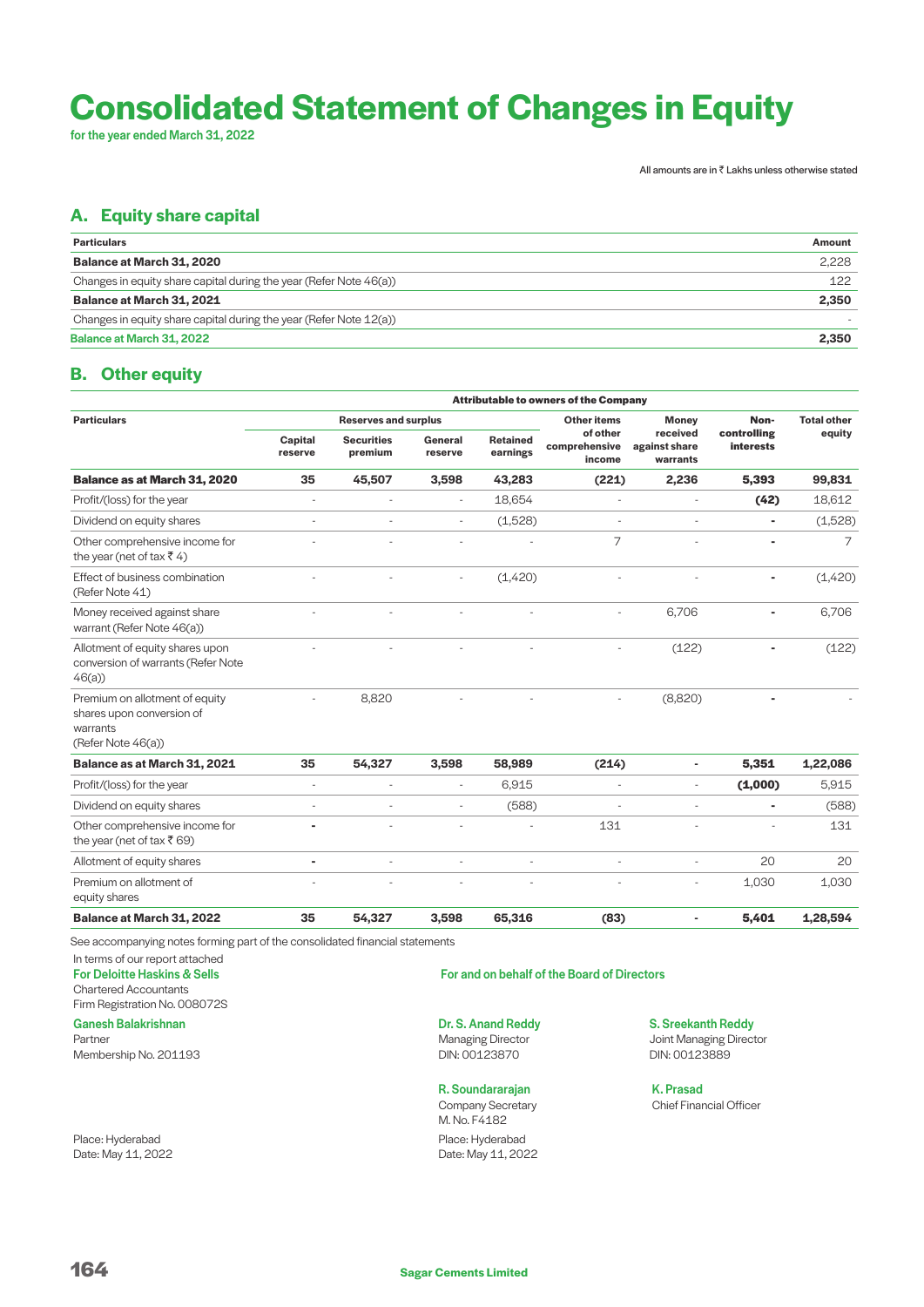# **Consolidated Statement of Cash Flows**

for the year ended March 31, 2022

All amounts are in  $\bar{\bar{\tau}}$  Lakhs unless otherwise stated

|   | <b>Particulars</b>                                                                 | For the year ended March 31, 2022 |           | For the year ended March 31, 2021* |           |
|---|------------------------------------------------------------------------------------|-----------------------------------|-----------|------------------------------------|-----------|
|   | A Cash flow from operating activities                                              |                                   |           |                                    |           |
|   | Profit before tax for the year                                                     |                                   | 10,400    |                                    | 28,063    |
|   | Adjustments for                                                                    |                                   |           |                                    |           |
|   | Depreciation and amortisation expense                                              | 9,271                             |           | 8,103                              |           |
|   | Finance costs                                                                      | 9,248                             |           | 4,656                              |           |
|   | Interest income                                                                    | (1,182)                           |           | (328)                              |           |
|   | Liabilities no longer required written back                                        | (81)                              |           | (46)                               |           |
|   | Expected credit loss allowance on trade receivables                                | 202                               |           | 85                                 |           |
|   | Provision for incentives receivable from government                                | 775                               |           | 84                                 |           |
|   | Unrealised loss on foreign currency transactions and translation                   |                                   |           | 54                                 |           |
|   | Net loss on fair value change in financial instruments                             | 6                                 |           | 166                                |           |
|   | Loss/(profit) on sale of property, plant and equipment (net)                       | 38                                |           | (50)                               |           |
|   |                                                                                    |                                   | 18,277    |                                    | 12,724    |
|   | <b>Operating profit before working capital changes</b>                             |                                   | 28,677    |                                    | 40,787    |
|   | Changes in working capital                                                         |                                   |           |                                    |           |
|   | Adjustments for (increase)/decrease in operating assets:                           |                                   |           |                                    |           |
|   | Trade receivables                                                                  | (2, 163)                          |           | 3,522                              |           |
|   | Inventories                                                                        | (8,429)                           |           | (848)                              |           |
|   | <b>Financial assets</b>                                                            | (420)                             |           | (195)                              |           |
|   | Other assets                                                                       | (8,267)                           |           | (6,441)                            |           |
|   |                                                                                    |                                   | (19, 279) |                                    | (3,962)   |
|   | Adjustments for increase/(decrease) in operating liabilities:                      |                                   |           |                                    |           |
|   | Trade payables                                                                     | (719)                             |           | 591                                |           |
|   | Other financial liabilities                                                        | 946                               |           | (85)                               |           |
|   | Provisions                                                                         | 192                               |           | (247)                              |           |
|   | Other liabilities                                                                  | 1,856                             |           | 4,222                              |           |
|   |                                                                                    |                                   | 2,275     |                                    | 4,481     |
|   | <b>Cash generated from operating activities</b>                                    |                                   | 11,673    |                                    | 41,306    |
|   | Less: Income tax paid                                                              |                                   | (2,975)   |                                    | (3,654)   |
|   | Net cash generated from operating activities                                       |                                   | 8,698     |                                    | 37,652    |
| в | <b>Cash flow from investing activities</b>                                         |                                   |           |                                    |           |
|   | Capital expenditure on property, plant and equipment including<br>capital advances | (36,098)                          |           | (46,059)                           |           |
|   | Deposits not considered as cash and cash equivalents                               |                                   |           |                                    |           |
|   | Placed                                                                             | (1,820)                           |           | (2,392)                            |           |
|   | Matured<br>$\overline{\phantom{a}}$                                                | 1,697                             |           | 454                                |           |
|   | Proceeds from disposal of plant and equipment                                      | 487                               |           | 103                                |           |
|   | Investment                                                                         | (43, 220)                         |           |                                    |           |
|   | Interest received                                                                  | 562                               |           | 300                                |           |
|   | Net cash used in investing activities                                              |                                   | (78, 392) |                                    | (47, 594) |
| С | <b>Cash flow from financing activities</b>                                         |                                   |           |                                    |           |
|   | Proceeds from allotment of equity shares upon conversion of<br>warrants            |                                   |           | 6,706                              |           |
|   | Proceeds from allotment of equity shares                                           | 1,050                             |           |                                    |           |
|   | Proceeds from non-current borrowings                                               | 69,382                            |           | 43,041                             |           |
|   | Proceeds from loan from others and related parties (net)                           |                                   |           | 51                                 |           |
|   | Repayment of loan from related party                                               | (958)                             |           |                                    |           |
|   | Repayment of non-current borrowings                                                | (7, 452)                          |           | (7,348)                            |           |
|   | Repayment of lease liability                                                       | (187)                             |           | (167)                              |           |
|   | Proceeds from/(repayment of) current borrowings (net)                              | 7,757                             |           | (3,846)                            |           |
|   | Finance costs                                                                      | (7,518)                           |           | (4,743)                            |           |
|   | Dividend paid including tax                                                        | (588)                             |           | (1,528)                            |           |
|   | Net cash generated/(used) from financing activities                                |                                   | 61,486    |                                    | 32,166    |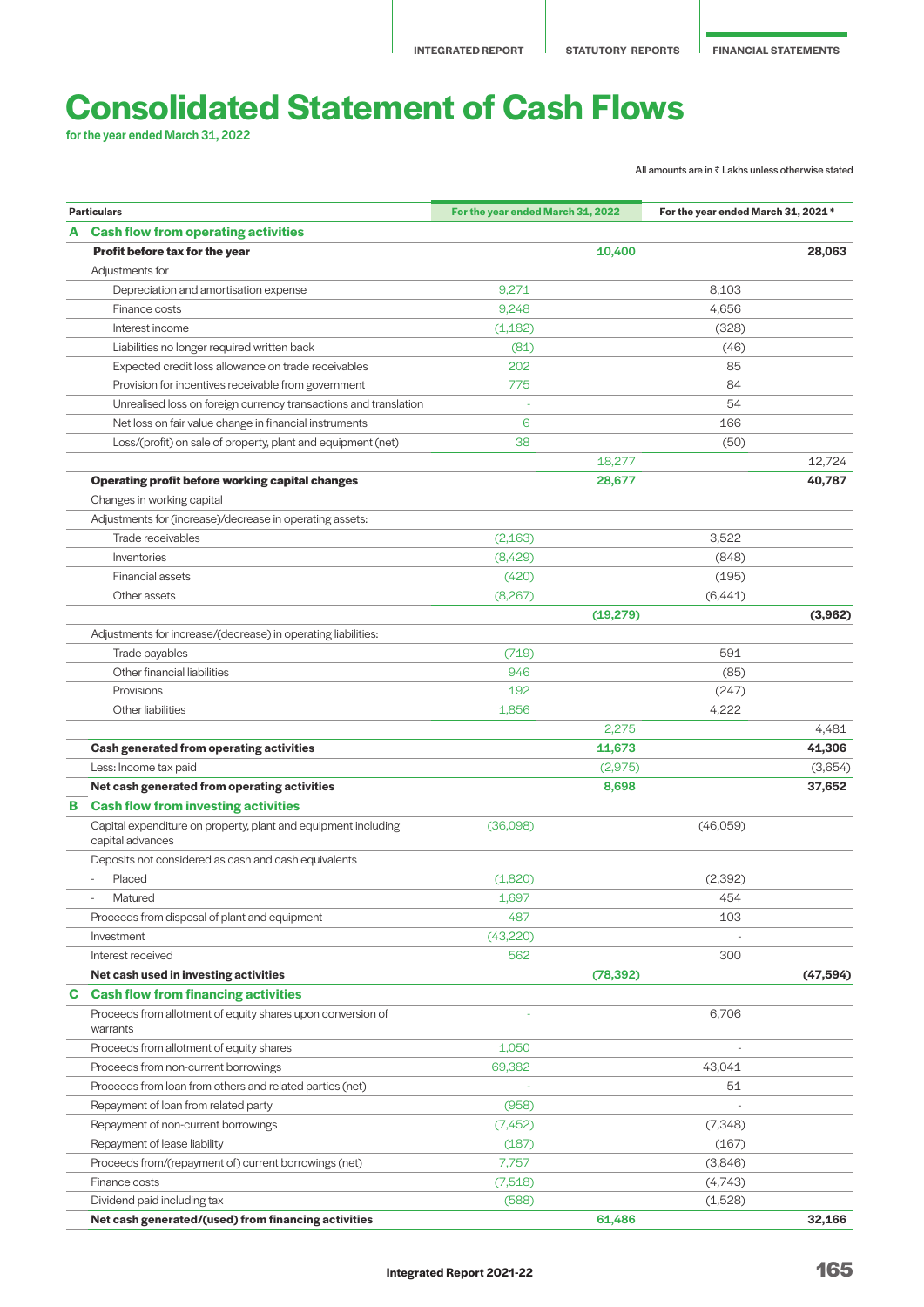# **Consolidated Statement of Cash Flows**

for the year ended March 31, 2022

#### All amounts are in  $\bar{\bar{\tau}}$  Lakhs unless otherwise stated

| <b>Particulars</b>                                                 | For the year ended March 31, 2022 | For the year ended March 31, 2021 * |
|--------------------------------------------------------------------|-----------------------------------|-------------------------------------|
| Net increase in cash and cash equivalent (A+B+C)                   | (8, 208)                          | 22,224                              |
| Cash and cash equivalent at the beginning of the year              | 22,514                            | 290                                 |
| Cash and Cash equivalent at the end of the year<br>(Refer Note 10) | 14,306                            | 22,514                              |
| Note:                                                              |                                   |                                     |
| Cash and cash equivalents comprises of:                            |                                   |                                     |
| Cash in hand                                                       | 4                                 | 3                                   |
| Balances with banks                                                | 1.802                             | 860                                 |
| Deposits with banks                                                | 12,500                            | 21.651                              |
| Cash and cash equivalents (Refer Note 10)                          | 14,306                            | 22,514                              |

\* Refer Note 41

#### **Reconciliations of liabilities from financing activities:**

| <b>Particulars</b>                                 | As at<br>April 01, 2021 | <b>Proceeds</b>          | Repayment                | <b>Fair value changes</b>    | As at<br><b>March 31, 2022</b> |
|----------------------------------------------------|-------------------------|--------------------------|--------------------------|------------------------------|--------------------------------|
| Long-term borrowings (including current portion)   | 70,431                  | 69,382                   | (7,452)                  |                              | 1,32,361                       |
| Loan from related party and others                 | 1,242                   |                          | (958)                    |                              | 284                            |
| Short-term borrowings                              | 10,217                  | 7,757                    | $\overline{\phantom{a}}$ |                              | 17,974                         |
| <b>Total liabilities from financing activities</b> | 81,890                  | 77,139                   | (8,410)                  | ۰                            | 1,50,619                       |
| <b>Particulars</b>                                 | As at<br>April 01, 2020 | <b>Proceeds</b>          | Repayment                | <b>Fair value</b><br>changes | As at<br>March 31, 2021        |
| Long-term borrowings (including current portion)   | 34,738                  | 43.041                   | (7, 348)                 |                              | 70,431                         |
| Loan from related party and others                 | 1.168                   | 51                       | $\overline{\phantom{a}}$ | 23                           | 1.242                          |
| Short-term borrowings                              | 14.063                  | $\overline{\phantom{a}}$ | (3,846)                  | $\overline{\phantom{a}}$     | 10,217                         |

#### **Reconciliation of lease liability:**

| <b>Particulars</b> | As at<br>April 01, 2021 | <b>Additions</b> | <b>Finance cost</b><br>accrued during the<br>year | <b>Payment of lease</b><br><b>liabilities</b> | As at<br><b>March 31, 2022</b> |
|--------------------|-------------------------|------------------|---------------------------------------------------|-----------------------------------------------|--------------------------------|
| Lease liabilities  | 235                     | 398              | 43                                                | (187)                                         | 489                            |
|                    |                         |                  |                                                   |                                               |                                |
| <b>Particulars</b> | As at<br>April 01, 2020 | <b>Additions</b> | <b>Finance cost</b><br>accrued during the<br>year | <b>Payment of lease</b><br>liabilities        | As at<br>March 31, 2021        |
| Lease liabilities  | 278                     | 101              | 23                                                | (167)                                         | 235                            |

**Total liabilities from financing activities 49,969 43,092 (11,194) 23 81,890** 

#### In terms of our report attached For Deloitte Haskins & Sells

Chartered Accountants Firm Registration No. 008072S

Ganesh Balakrishnan Partner Membership No. 201193

Place: Hyderabad Date: May 11, 2022 For and on behalf of the Board of Directors

#### Dr. S. Anand Reddy Managing Director DIN: 00123870

R. Soundararajan Company Secretary M. No. F4182 Place: Hyderabad Date: May 11, 2022

#### S. Sreekanth Reddy Joint Managing Director DIN: 00123889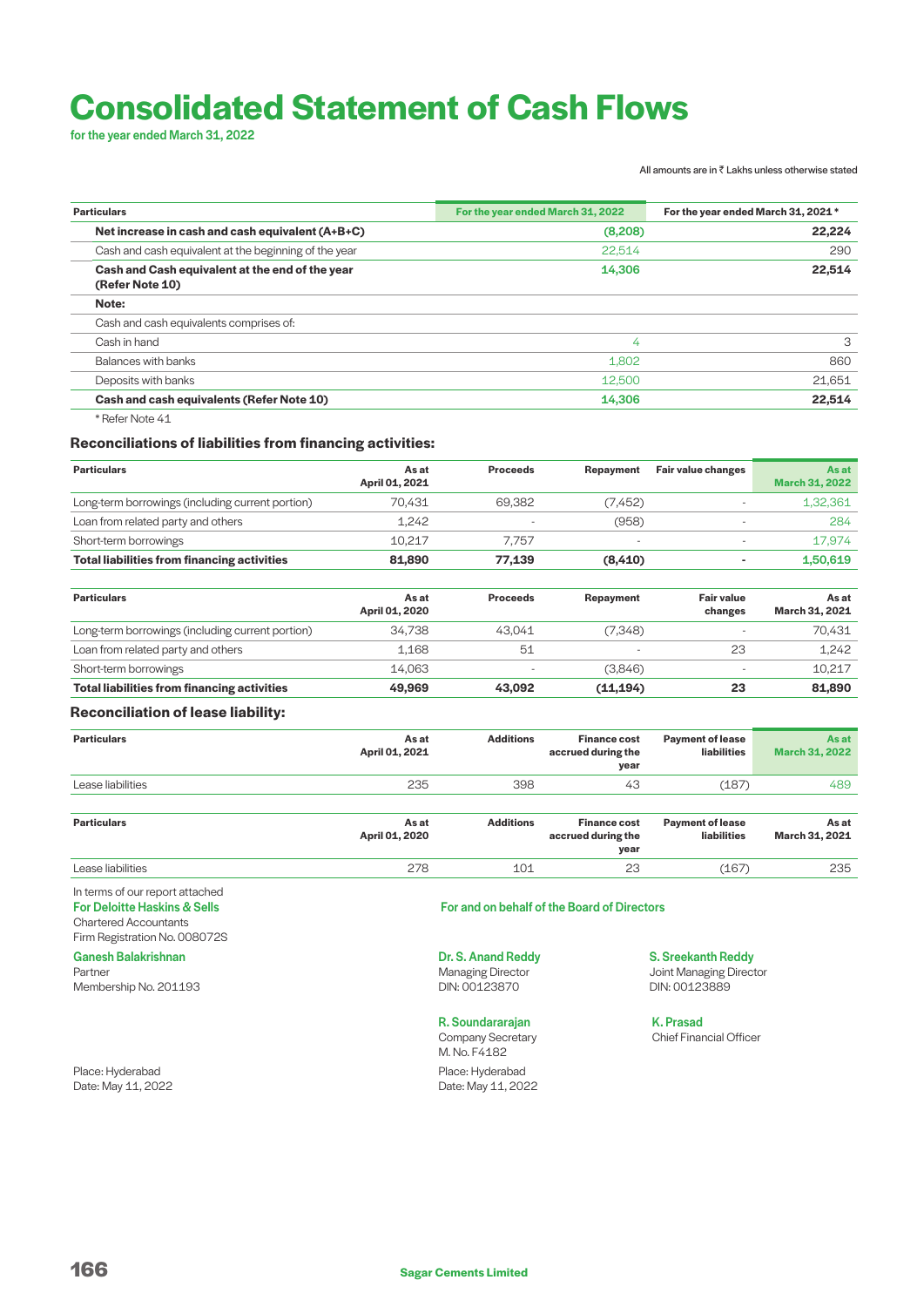### **1. Corporate information and significant accounting policies**

#### **(a) Corporate Information:**

Sagar Cements Limited ("the Company/Parent Company") is a public company domiciled in India and incorporated under the provisions of the Companies Act, 1956. Its shares are listed on the National Stock Exchange (NSE) of India Limited and The BSE Limited. The registered office of the Company is located at Hyderabad. The Consolidated financial statements comprise the financial statements of the Company and its subsidiaries Jajpur Cements Private Limited, Sagar Cements (M) Private Limited (Formerly known as Satguru Cement Private Limited) (collectively referred to as "the Group"). The Group is engaged in the business of manufacture and sale of cement and generation of power for sale and captive consumption.

#### **(b) Significant accounting policies**

#### (i) Statement of compliance

The consolidated financial statements have been prepared in accordance with Indian Accounting Standards (hereinafter referred to as 'Ind AS') prescribed under Section 133 of the Companies Act, 2013 ("the Act") read with Rule 3 of the Companies (Indian Accounting Standards) Rules, 2015 and Companies (Indian Accounting Standards) Amendment Rules, 2016 as amended and other accounting principles generally accepted in India and guidelines issued by the Securities and Exchange Board of India (SEBI). The Group has consistently applied accounting policies to all periods.

#### (ii) Basis of preparation and presentation

These consolidated financial statements have been prepared on the historical cost basis except for certain financial instruments that are measured at fair values at the end of each reporting period, as explained in the accounting policies below.

Historical cost is generally based on the fair value of the consideration given in exchange for goods and services at the time of their acquisition.

Fair value is the price that would be received to sell an asset or paid to transfer a liability in an orderly transaction between market participants at the measurement date, regardless of whether that price is directly observable or estimated using another valuation technique. In estimating the fair value of an asset or a liability, the Group takes into account the characteristics of the asset or liability if market participants would take those characteristics into account when pricing the asset or liability at the measurement date. Fair value for measurement and/or disclosure purposes in these financial statements is determined on such a basis, except for net realisable value in value in Ind AS 2 or value in use in Ind AS 36 that have some similarities to fair value but are not fair value.

In addition, for financial reporting purposes, fair value measurements are categorised into Level 1, 2, or 3 based on the degree to which the inputs to the fair value measurements are observable and the significance of the inputs to the fair value measurement in its entirety, which are described as follows:

All amounts are in  $\bar{z}$  Lakhs unless otherwise stated

- Level 1 inputs are quoted prices (unadjusted) in active markets for identical assets or liabilities that the entity can access at the measurement date;
- Level 2 inputs are inputs, other than quoted prices included within Level 1, that are observable for the asset or liability, either directly or indirectly; and
- Level 3 inputs are unobservable inputs for the asset or liability.

#### (iii) Functional and Presentation currency

These Consolidated financial statements are presented in Indian Rupees ( $\bar{\tau}$ ) which is the functional currency of the group and the currency of the primary economic environment in which the group operates.

#### Rounding of amounts

All amounts disclosed in the financial statements which also include the accompanying notes have been rounded off to the nearest lakhs as per the requirement of Schedule III to the Companies Act, 2013, unless otherwise stated.

#### (iv) Use of estimates and Judgements

In the application of the accounting policies, which are described in Note 1(b), the management of the Group are required to make judgements, estimates and assumptions about the carrying amounts of assets and liabilities that are not readily apparent from other sources. The Management believes that the estimates used in preparation of the financial statements are prudent and reasonable and the associated assumptions are based on historical experience and other factors that are considered to be relevant.

The estimates and underlying assumptions are reviewed on an ongoing basis. Revisions to accounting estimates are recognised in the period in which the estimate is revised if the revision affects only that period, or in the period of the revision and future periods if the revision affects both current and future periods. The significant areas of estimation, uncertainty and critical judgements in applying accounting policies that have the most significant effect on the amount recognised in the financial statements is included in the following notes:

#### • Useful lives of property, plant and equipment and amortisation of intangible assets

Depreciation on plant and machinery, railway siding, mining rights and land restoration is calculated on a straight-line basis and property, plant and equipment other than stated above is calculated on a diminishing balance method basis using the rates arrived at based on the useful lives and residual values of all its property, plant and equipment as estimated by the management. Amortisation of intangible assets is calculated on diminishing balance method considering the useful life estimated by the management. The management believes that depreciation rates currently used fairly reflect its estimate of the useful lives and residual values of property, plant and equipment, though these rates in certain cases are different from lives prescribed under Schedule II of the Companies Act, 2013. The lives are based on historical experience with similar assets as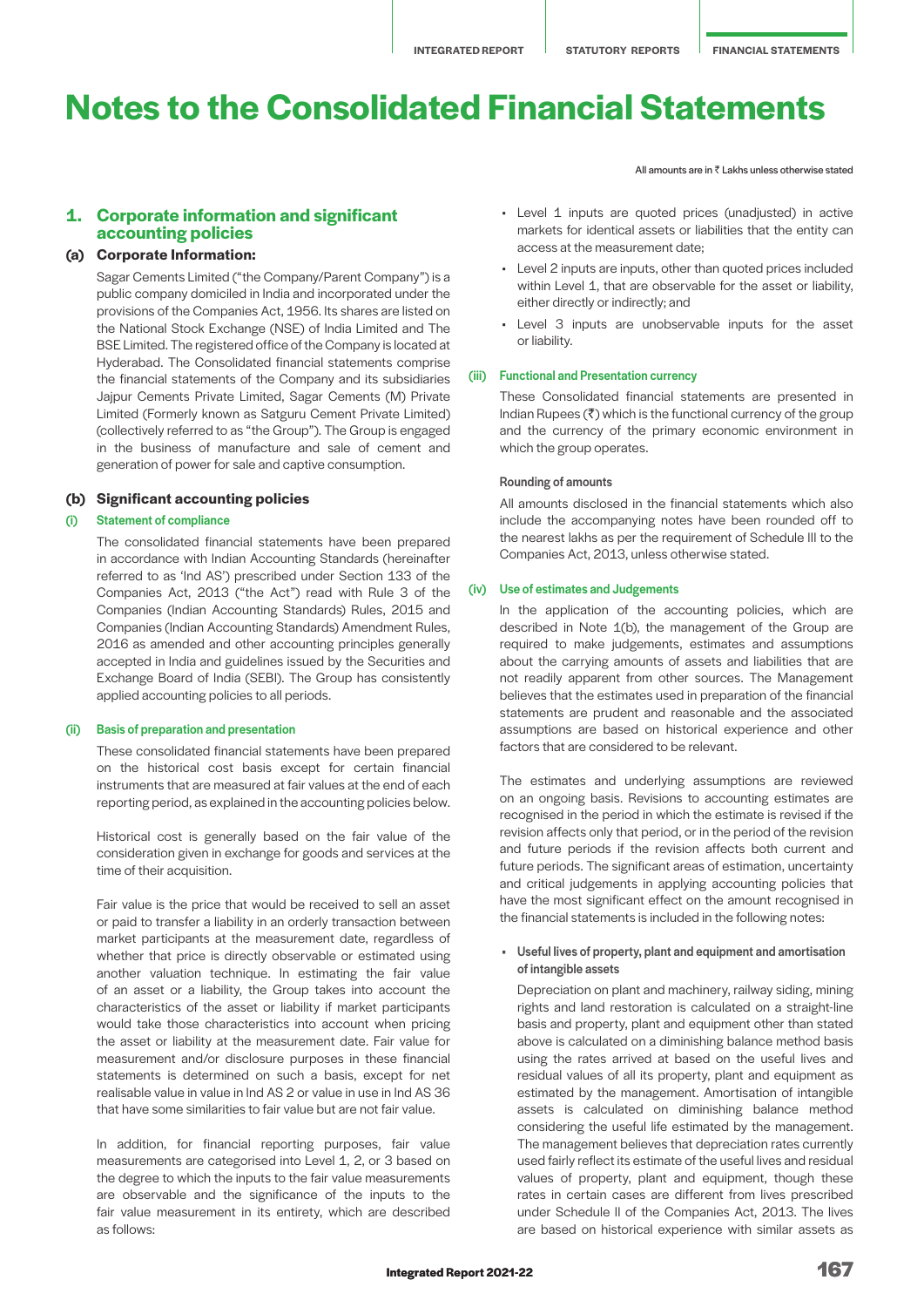well as anticipation of future events, which may impact their life, such as changes in technology. This reassessment may result in change in depreciation expense in future periods.

#### • Defined benefit plans

The liabilities and costs for defined benefit pension plans and other post-employment benefits are determined using actuarial valuations. The actuarial valuation involves making assumptions relating to discount rates, future salary increases, mortality rates and future pension increases. Due to the long-term nature of these plans, such estimates are subject to significant uncertainty.

#### • Recognition of deferred tax assets and liabilities

Deferred tax assets and liabilities are recognised for deductible temporary differences and unused tax losses for which there is probability of utilisation against the future taxable profit. The Group uses judgement to determine the amount of deferred tax that can be recognised, based upon the likely timing and the level of future taxable profits and business developments.

#### • Fair value measurement of Financial instruments

When the fair values of financial assets and financial liabilities recorded in the balance sheet cannot be measured based on quoted prices in active markets, their fair value is measured using valuation techniques including the Discounted Cash Flow ('DCF') model. The inputs to these models are taken from observable markets where possible, but where this is not feasible, a degree of judgement is required in establishing fair values. Judgements include considerations of inputs such as liquidity risk, credit risk and volatility. Changes in assumptions about these factors could affect the reported fair value of financial instruments.

#### • Provisions and contingencies

Provisions are recognised in the period when it becomes probable that there will be a future outflow of funds resulting from past operations or events that can reasonably be estimated. The timing of recognition requires application of judgement to existing facts and circumstances which may be subject to change. The litigations and claims to which the Group is exposed are assessed by management and in certain cases with the support of external specialised lawyers.

In the normal course of business, contingent liabilities may arise from litigation and other claims against the Group. Potential liabilities that are possible but not probable of crystallising or are very difficult to quantify reliably are treated as contingent liabilities. Such liabilities are disclosed in the notes but are not recognised.

#### • Leases

Ind AS 116 Leases requires a lessee to determine the lease term as the non-cancellable period of a lease adjusted with any option to extend or terminate the lease, if the use of such option is reasonably certain. The group makes an assessment on the expected lease term on lease by lease All amounts are in  $\bar{z}$  Lakhs unless otherwise stated

basis and thereby assesses whether it is reasonably certain that any options to extend or terminate the contract will be exercised. In evaluating the lease term, the group considers factors such as any significant leasehold improvements undertaken over the lease term, costs relating to the termination of lease and the importance of the underlying lease to the group's operations taking into account the location of the underlying asset and the availability of the suitable alternatives. The lease term in future periods is reassessed to ensure that the lease term reflects the current economic circumstances. The discount rate is based on the incremental borrowing rate specific to the lease being evaluated or for a portfolio of leases with similar characteristics.

#### • Impairment of investments

Determining whether the investments, are impaired requires an estimate of the value in use of investments. In considering the factors of the underlying businesses/operations of the investee Companies. Any subsequent changes to the cash flows due to changes in the above-mentioned factors could impact the carrying value of investments.

#### • Inventories

Inventories are stated at the lower of cost and net realisable value. In estimating the net realisable value of inventories, the Company makes an estimate of future selling prices and costs necessary to make the sale.

#### • Expected credit losses

The Group makes provision for doubtful receivables based on a provision matrix which takes into account historical credit loss experience and adjusted for forward looking information. The expected credit loss allowance is based on the ageing of the days the receivables are due and the rates as per the provision matrix.

#### • Mining rights

The Company has used cost saving method for value analysis of limestone mining rights. The valuation method estimates the value of future savings in limestone cost over the life of the mine accruing to the Company, by virtue of the transaction instead of procuring the limestone via open market.

The resulting post-tax cash flows for each of the years are recognised at their present value using a Weighted Average Cost of Capital ('WACC') relating to the risk of achieving the mine's projected savings.

#### (v) Basis of consolidation

The Consolidated financial statements comprise the financial statements of the Group as at March 31, 2022 and March 31, 2021.

Control is achieved when the Group is exposed, or has rights, to variable returns from its involvement with the investee and has the ability to affect those returns through its power over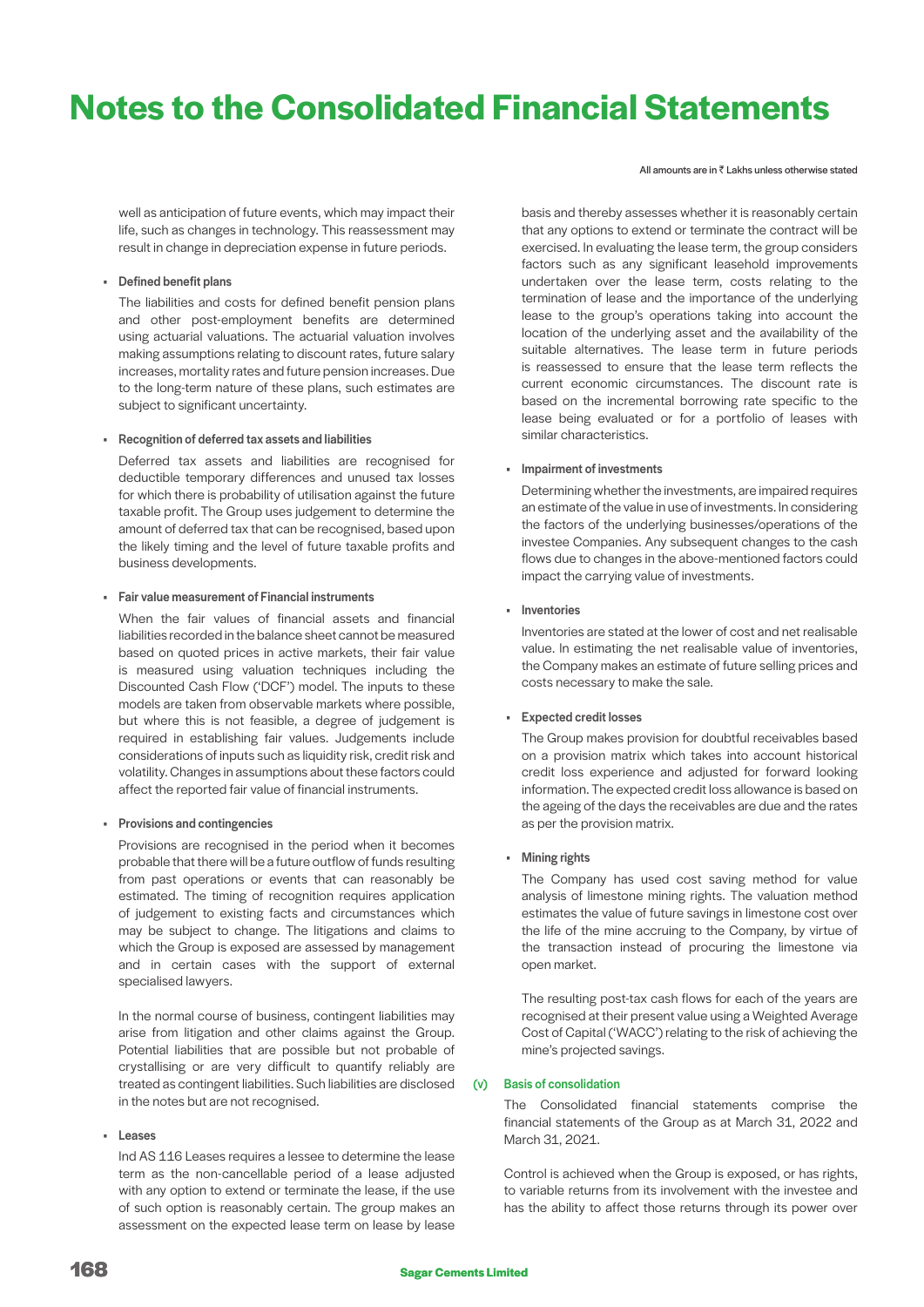All amounts are in  $\bar{z}$  Lakhs unless otherwise stated

the investee. Specifically, the Group controls an investee if and only if the Group has:

- Power over the investee (i.e. existing rights that give it the current ability to direct the relevant activities of the investee)
- Exposure, or rights, to variable returns from its involvement with the investee, and
- The ability to use its power over the investee to affect its returns.

Generally, there is a presumption that a majority of voting rights result in control. To support this presumption and when the Group has less than a majority of the voting or similar rights of an investee, the Group considers all relevant facts and circumstances in assessing whether it has power over an investee, including:

- The contractual arrangement with the other vote holders of the investee
- Rights arising from other contractual arrangements
- The Group's voting rights and potential voting rights

The Group re-assesses whether or not it controls an investee if facts and circumstances indicate that there are changes to one or more of the three elements of control. Consolidation of a subsidiary begins when the Group obtains control over the subsidiary and ceases when the Group loses control of the subsidiary. Assets, liabilities, income and expenses of a subsidiary acquired or disposed of during the year are included in the consolidated financial statements from the date the Group gains control until the date the Group ceases to control the subsidiary.

Consolidated financial statements are prepared using uniform accounting policies for like transactions and other events in similar circumstances. If a member of the group uses accounting policies other than those adopted in the consolidated financial statements for like transactions and events in similar circumstances, appropriate adjustments are made to that group member's financial statements in preparing the consolidated financial statements to ensure conformity with the group's accounting policies.

Following subsidiaries has been considered in the preparation of the consolidated financial statements:

| Name of the entity                                                                      | Investee relationship |                | <b>Principal place</b><br>of business | Ownership<br>held by            | % of Holding and voting power<br>held directly |                         |
|-----------------------------------------------------------------------------------------|-----------------------|----------------|---------------------------------------|---------------------------------|------------------------------------------------|-------------------------|
|                                                                                         | <b>March 31, 2022</b> | March 31, 2021 |                                       |                                 | As at<br><b>March 31, 2022</b>                 | As at<br>March 31, 2021 |
| Jaipur Cements Private Limited                                                          | Subsidiary            | Subsidiary     | India                                 | <b>Sagar Cements</b><br>Limited | 100%                                           | 100%                    |
| Sagar Cements (M) Private Limited (Formerly<br>known as Satguru Cement Private Limited) | Subsidiary            | Subsidiary     | India                                 | <b>Sagar Cements</b><br>Limited | 65%                                            | 65%                     |

#### Consolidation procedure:

- Combine like items of assets, liabilities, equity, income, expenses and cash flows of the parent with those of its subsidiaries.
- Eliminate the carrying amount of the parent's investment in each subsidiary and the parent's portion of equity of each subsidiary. Business combinations policy explains how to account for any related goodwill.
- Eliminate in full intragroup assets and liabilities, equity, income, expenses and cash flows relating to transactions between entities of the group (profits or losses resulting from intragroup transactions that are recognised in assets, such as inventory and fixed assets, are eliminated in full). Intragroup losses may indicate an impairment that requires recognition in the consolidated financial statements. Ind AS 12 Income Taxes applies to temporary differences that arise from the elimination of profits and losses resulting from intragroup transactions.
- Profit and loss and each component of other comprehensive income (OCI) are attributed to the equity holders of the parent of the Group and to the non-controlling interests.
- When necessary, adjustments are made to the financial statements of subsidiaries to bring their accounting policies into line with the Group's accounting policies.

A change in the ownership interest of a subsidiary, without a loss of control, is accounted for as an equity transaction. If the Group loses control over a subsidiary, it:

- Derecognises the assets (including goodwill) and liabilities of the subsidiary
- Derecognises the carrying amount of any non-controlling interests
- Derecognises the cumulative translation differences recorded in equity
- Recognises the fair value of the consideration received
- Recognises the fair value of any investment retained
- Recognises any surplus or deficit in profit and loss
- Reclassifies the parent's share of components previously recognised in OCI to profit and loss or retained earnings, as appropriate, as would be required if the Group had directly disposed of the related assets or liabilities.

#### (vi) Business combination

Business Combinations are accounted for using Ind AS 103 'Business Combination'. Acquisitions of businesses are accounted for using the acquisition method unless the transaction is between entities under common control.

The consideration transferred in a business combination is measured at fair value, which is calculated as the sum of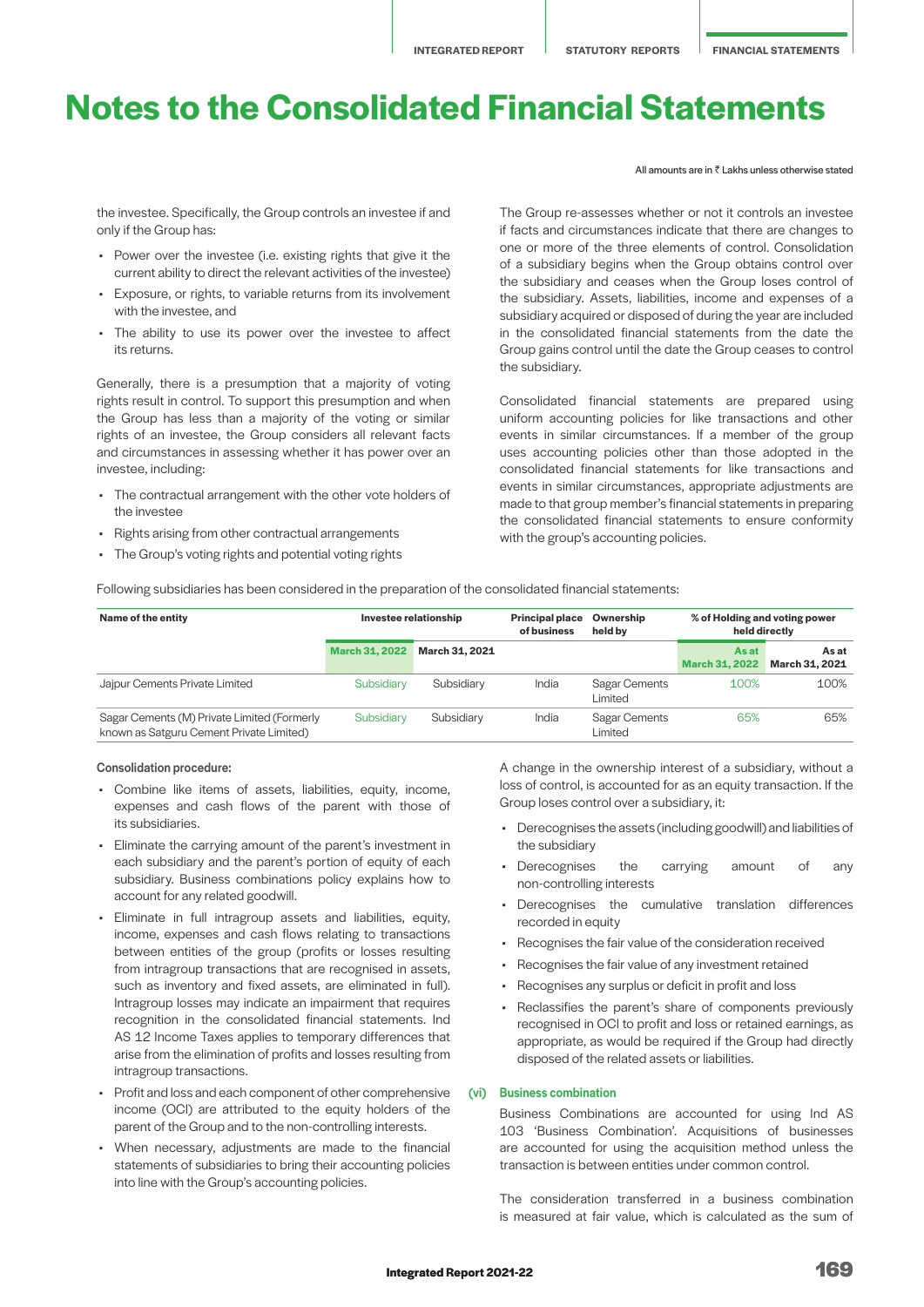the acquisition-date fair value of assets transferred by the Company, liabilities incurred by the Company to the former owners of the acquiree and the equity interest issued by the Company in exchange of control of the acquire. Acquisition related costs are generally recognised in statement of profit and loss as incurred.

Business Combinations arising from transfer of interests in entities that are under common control, are accounted using pooling of interest method wherein, assets and liabilities of the combining entities are reflected at their carrying value. No adjustment is made to reflect fair values, or recognize any new assets or liabilities other than those required to harmonise accounting policies. The identity of the reserves is preserved and appears in the financial statements of the transferee in the same form in which they appeared in the financial statements of the transferor.

#### Goodwill

Goodwill is measured as the excess of the sum of the consideration transferred, the amount of any non-controlling interests in the acquiree, and the fair value of the acquirer's previously held equity interest in the acquiree (if any) over the net of the acquisition-date amounts of the identifiable assets acquired and liabilities assumed.

If those amounts are less than the fair value of the net identifiable assets of the business acquired, the difference is recognised in other comprehensive income and accumulated in equity as capital reserve provided there is clear evidence of the underlying reasons for classifying the business combination as bargain purchase. In other cases, the bargain purchase gain is recognised directly in equity as capital reserve.

#### Mining rights

The Company has used cost saving method for value analysis of limestone mining rights. The valuation method estimates the value of future savings in limestone cost over the life of the mine accruing to the Company, by virtue of the transaction instead of procuring the limestone via open market.

The resulting post-tax cash flows for each of the years are recognised at their present value using a Weighted Average Cost of Capital ('WACC') relating to the risk of achieving the mine's projected savings.

A cash generating unit to which mining right has been allocated is tested for impairment annually, or more frequently when there is an indication that the unit may be impaired. If the recoverable amount of the cash generating unit is less than its carrying amount, the impairment loss is allocated first to reduce the carrying amount of any mining rights allocated to the unit and then to the other assets of the unit pro-rata based on the carrying amount of each asset in the unit. Any impairment loss for mining rights is recognised in profit and loss. An impairment loss recognised for mining rights is not reversed in subsequent periods.

All amounts are in  $\bar{z}$  Lakhs unless otherwise stated

#### Measurement period adjustments

If the initial accounting for a business combination is incomplete by the end of the reporting period in which the combination occurs, the Group reports provisional amounts for the items for which the accounting is incomplete. Those provisional amounts are adjusted through goodwill during the measurement period (not more than one year from acquisition date), or additional assets or liabilities are recognised, to reflect new information obtained about facts and circumstances that existed at the acquisition date that, if known, would have affected the amounts recognised at that date. These adjustments are called as measurement period adjustments. The measurement period does not exceed one year from the acquisition date.

#### (vii) Non-controlling interests ("NCI")

Non-controlling interests that are present ownership interests and entitle their holders to a proportionate share of the entity's net assets in the event of liquidation may be initially measured either at fair value or at the non-controlling interests' proportionate share of the recognised amounts of the acquiree's identifiable net assets. The choice of measurement basis is made on a transaction-by-transaction basis. Other types of non-controlling interests are measured at fair value or, when applicable, on the basis specified in another Ind AS.

Profit and loss and each component of other comprehensive income are attributed to the owners of the Company and to the non-controlling interests. Total comprehensive income of subsidiaries is attributed to the owners of the Company and to the non-controlling interests even if this results in the non-controlling interests having a deficit balance.

#### (viii) Goodwill

Goodwill is measured at cost, being the excess of the aggregate of the consideration transferred, the amount recognised for non-controlling interests, and any previous interest held, over the net identifiable assets acquired and liabilities assumed.

After initial recognition, goodwill is measured at cost less any accumulated impairment losses. For the purpose of impairment testing, goodwill acquired in a business combination is, from the acquisition date, allocated to each of the Group's cash-generating units that are expected to benefit from the combination, irrespective of whether other assets or liabilities of the acquiree are assigned to those units.

A cash generating unit to which goodwill has been allocated is tested for impairment annually, or more frequently when there is an indication that the unit may be impaired. If the recoverable amount of the cash generating unit is less than its carrying amount, the impairment loss is allocated first to reduce the carrying amount of any goodwill allocated to the unit and then to the other assets of the unit pro-rata based on the carrying amount of each asset in the unit. Any impairment loss for goodwill is recognised in profit and loss. An impairment loss recognised for goodwill is not reversed in subsequent periods.

Where goodwill has been allocated to a cash generating unit and part of the operation within that unit is disposed of, the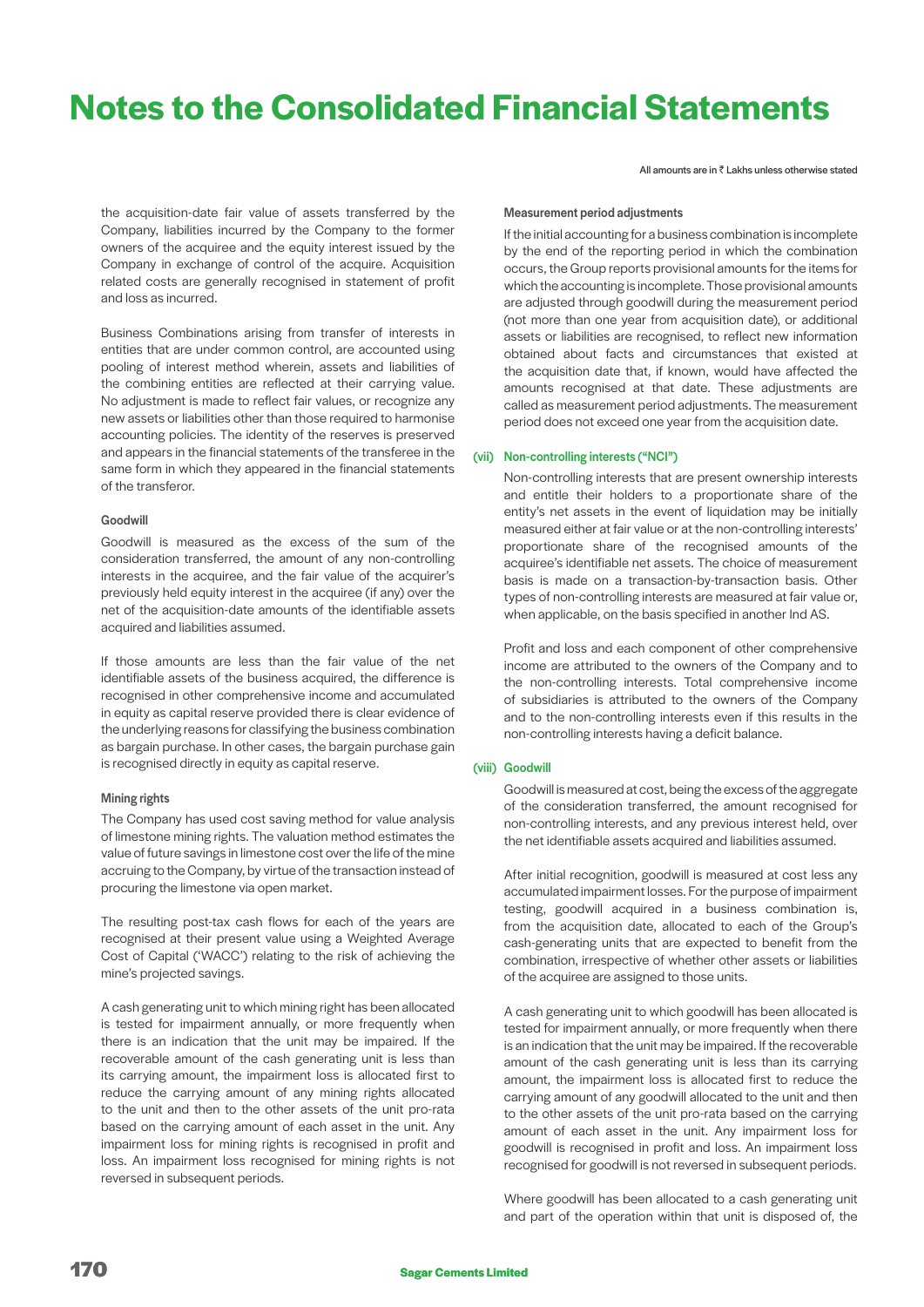goodwill associated with the disposed operation is included in the carrying amount of the operation when determining the gain or loss on disposal. Goodwill disposed in these circumstances is measured based on the relative values of the disposed operation and the portion of the cash-generating unit retained.

#### (ix) Revenue recognition

The group derives revenue from the sale of cement and recognises when it transfers control over the goods to the customer. Revenue is measured at fair value of the consideration received or receivable, after deduction of any trade discounts, volume rebates and any taxes or duties collected on behalf of the government which are levied on sales.

Revenue from service contracts with customers is recognised when the services are transferred to the customer at an amount that reflects the consideration entitled in exchange for those services.

No element of financing is deemed present as the sales are made with credit terms largely ranging between 30 days and 60 days depending on the specific terms agreed to with customers concerned, which is consistent with the market practice.

#### Generation of Power

In case of power generation, revenue from sale of energy is recognised on accrual basis. Claims for delayed payment charges and any other claims, which the Group is entitled to, on grounds of prudence are accounted on admittance basis.

#### Dividend and interest income

Dividend income from investments is recognised when the shareholder's right to receive payment has been established.

Interest income from a financial asset is recognised when it is probable that the economic benefits will flow to the Group and the amount of income can be measured reliably. Interest income is accrued on a time basis, by reference to the principal outstanding and at the effective interest rate applicable.

The effective interest method is a method of calculating the amortised cost of a financial asset or financial liability and of allocating interest income/interest expenses over the relevant period. The effective interest rate is the rate that exactly discounts estimated future cash receipts/payments (including all fees and points paid or received that form an integral part of the effective interest rate, transaction costs and other premiums or discounts) through the expected life of the debt instrument, or, where appropriate, a shorter period, to the net carrying amount on initial recognition.

#### (x) Borrowing costs

Borrowing costs directly attributable to the acquisition, construction or production of qualifying assets, which are assets that necessarily take a substantial period of time to get ready for their intended use or sale, are added to the cost of those assets, until such time as the assets are substantially ready for their intended use or sale.

All amounts are in  $\bar{z}$  Lakhs unless otherwise stated

Interest income earned on the temporary investment of specific borrowings pending their expenditure on qualifying assets is deducted from the borrowing costs eligible for capitalisation.

All other borrowing costs are recognised in the statement of profit and loss in the period in which they are incurred.

#### (xi) Government grants

Grants from the Government are recognised when there is reasonable assurance that:

- a) The Group will comply with the conditions attached to them; and
- b) The grant will be received.

#### (xii) Employee benefits

Employee benefits include provident fund, superannuation fund, employee state insurance scheme, gratuity fund and compensated absences.

#### Defined Contribution Plans

The Group's contribution to provident fund, superannuation fund and employee state insurance scheme are considered as defined contribution plans and are charged as an expense to the statement of profit and loss based on the amount of contribution required to be made and when services are rendered by the employees.

#### Defined Benefit Plans

For defined benefit retirement benefit plans, the cost of providing benefits is determined using the projected unit credit method, with actuarial valuations being carried out at the end of each annual reporting period. Re-measurement, comprising actuarial gains and losses, the effect of the changes to the asset ceiling (if applicable) and the return on plan assets (excluding net interest), is reflected immediately in the balance sheet with a charge or credit recognised in other comprehensive income in the period in which they occur. Re-measurement recognised in other comprehensive income is reflected immediately in retained earnings and is not reclassified to profit and loss. Past service cost is recognised in profit and loss in the period of a plan amendment. Net interest is calculated by applying the discount rate at the beginning of the period to the net defined benefit liability or asset. Defined benefit costs are categorised as follows:

- service cost (including current service cost, past service cost, as well as gains and losses on curtailments and settlements);
- net interest expense or income; and
- re-measurement

The Company presents the first two components of defined benefit costs in the statement of profit and loss in the line item 'Employee benefits expense

#### Compensated Absences:

The employees of the Company are entitled to compensate absences. The employees can carry-forward a portion of the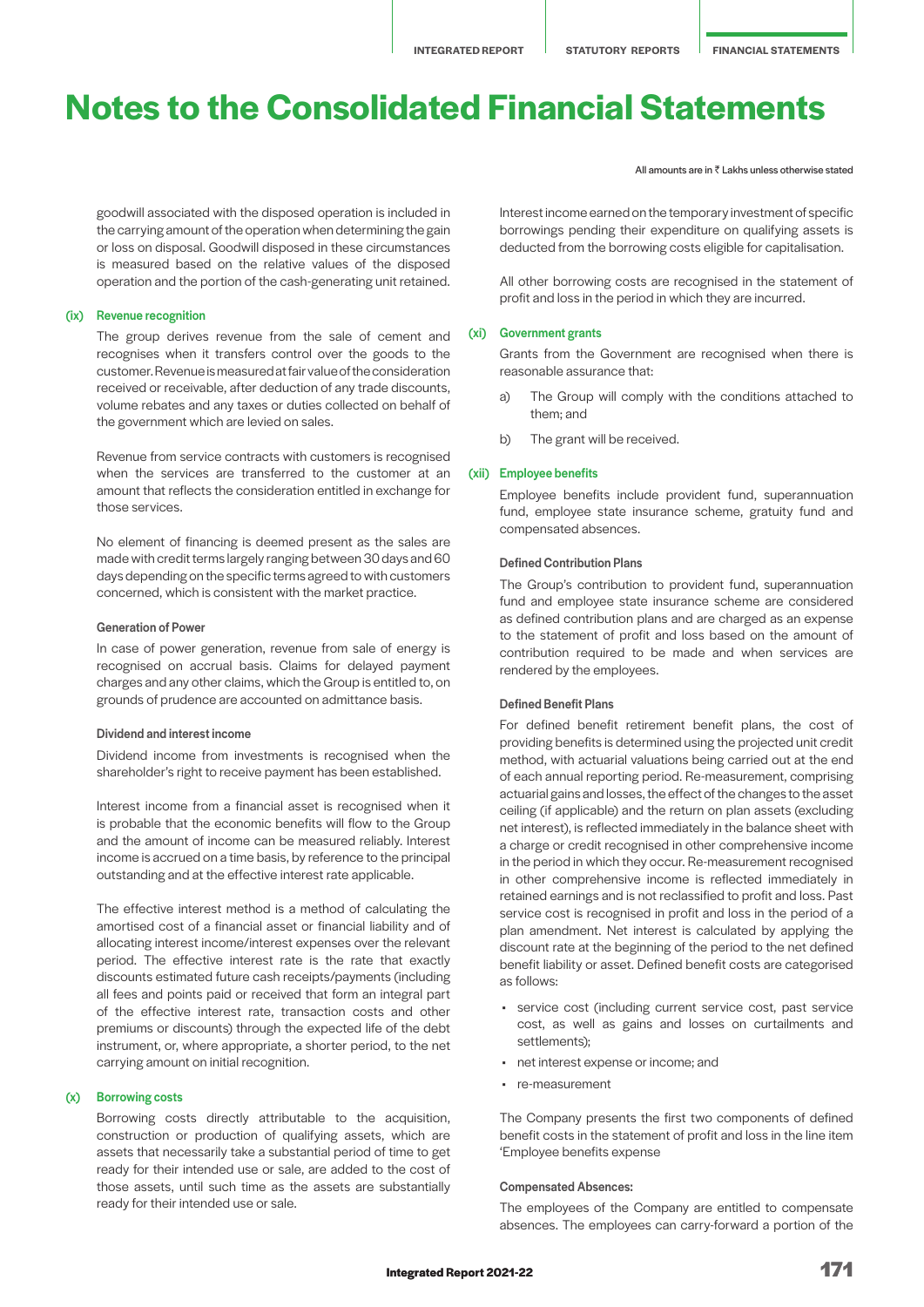unutilised accrued compensated absence and utilise it in future periods or receive cash compensation at retirement or termination of employment for the unutilised accrued compensated absence. The Company records an obligation for compensated absences in the period in which the employee renders the services that increase this entitlement. The Company measures the expected cost of compensated absence based on actuarial valuation made by an independent actuary as at the balance sheet date on projected unit credit method. Compensated absences expected to be maturing after 12 months from the date of balance sheet are classified as non-current.

#### Short-term employee benefits

The undiscounted amount of short-term employee benefits expected to be paid in exchange for the services rendered by employees are recognised during the year when the employees render the service. These benefits include performance incentive and compensated absences which are expected to occur within twelve months after the end of the period in which the employee renders the related service.

#### (xiii) Taxation

Income tax expense represents the sum of current tax and deferred tax. Income tax expense comprises current tax expense and the net change in the deferred tax asset or liability during the year. Current and deferred taxes are recognised in statement of profit and loss, except when they relate to items that are recognised in other comprehensive income or directly in equity, in which case, the current and deferred tax are also recognised in other comprehensive income or directly in equity, respectively.

#### Current tax

The tax currently payable is based on taxable profit for the year. Taxable profit differs from 'profit before tax' as reported in the consolidated statement of profit and loss because of items of income or expense that are taxable or deductible in other years and items that are never taxable or deductible. Current tax is calculated using tax rates that have been enacted or substantively enacted by the end of the reporting period.

#### Deferred tax

Deferred tax is recognised on temporary differences between the carrying amounts of assets and liabilities in the consolidated financial statements and the corresponding tax bases used in the computation of taxable profit. Deferred tax liabilities are generally recognised for all taxable temporary differences. Deferred tax assets are generally recognised for all deductible temporary differences to the extent that it is probable that taxable profits will be available against which those deductible temporary differences can be utilised. Such deferred tax assets and liabilities are not recognised if the temporary difference arises from the initial recognition (other than in a business combination) of assets and liabilities in a transaction that affects neither the taxable profit nor the accounting profit.

The carrying amount of deferred tax assets is reviewed at the end of each reporting period and reduced to the extent that All amounts are in  $\bar{z}$  Lakhs unless otherwise stated

it is no longer probable that sufficient taxable profits will be available to allow all or part of the asset to be recovered.

Deferred tax liabilities and assets are measured at the tax rates that are expected to apply in the period in which the liability is settled or the asset realised, based on tax rates (and tax laws) that have been enacted or substantively enacted by the end of the reporting period.

The measurement of deferred tax liabilities and assets reflects the tax consequences that would follow from the manner in which the Group expects, at the end of the reporting period, to recover or settle the carrying amount of its assets and liabilities.

Current and deferred tax are recognised in profit and loss, except when they relate to items that are recognised in other comprehensive income or directly in equity, in which case, the current and deferred tax are also recognised in other comprehensive income or directly in equity respectively.

#### Minimum alternate tax

Minimum alternate tax (MAT) credit is recognised in accordance with tax laws in India as an asset only when and to the extent there is convincing evidence that the Company will pay normal income tax during the specified period. The Company reviews the MAT credit at each balance sheet date and writes down the carrying amount of MAT credit entitlement to the extent there is no longer convincing evidence to the effect that the Company will pay normal income tax during the specified period.

#### (xiv) Property, plant and equipment

Property, plant and equipment are carried at cost less accumulated depreciation and impairment losses, if any. The cost of property, plant and equipment comprises its purchase price net of any trade discounts and rebates, any import duties and other taxes (other than those subsequently recoverable from the tax authorities), any directly attributable expenditure on making the asset ready for its intended use, other incidental expenses and borrowings costs attributable to acquisition of qualifying fixed assets up to the date the asset is ready for its intended use. Freehold land is not depreciated.

Capital works-in-progress in the course of construction for production, supply or administrative purposes are carried at cost, less any recognised impairment loss. Cost includes professional fees and, for qualifying assets, borrowing costs capitalised in accordance with the Group's accounting policy. Such capital works in progress are classified to the appropriate categories of property, plant and equipment when completed and ready for intended use. Depreciation of these assets, on the same basis as other property assets, commences when the assets are ready for their intended use.

An item of property, plant and equipment is derecognised upon disposal or when no future economic benefits are expected to arise from the continued use of the asset. Any gain or loss arising on the disposal or retirement of an item of property, plant and equipment is determined as the difference between the sales proceeds and the carrying amount of the asset and is recognised in profit and loss.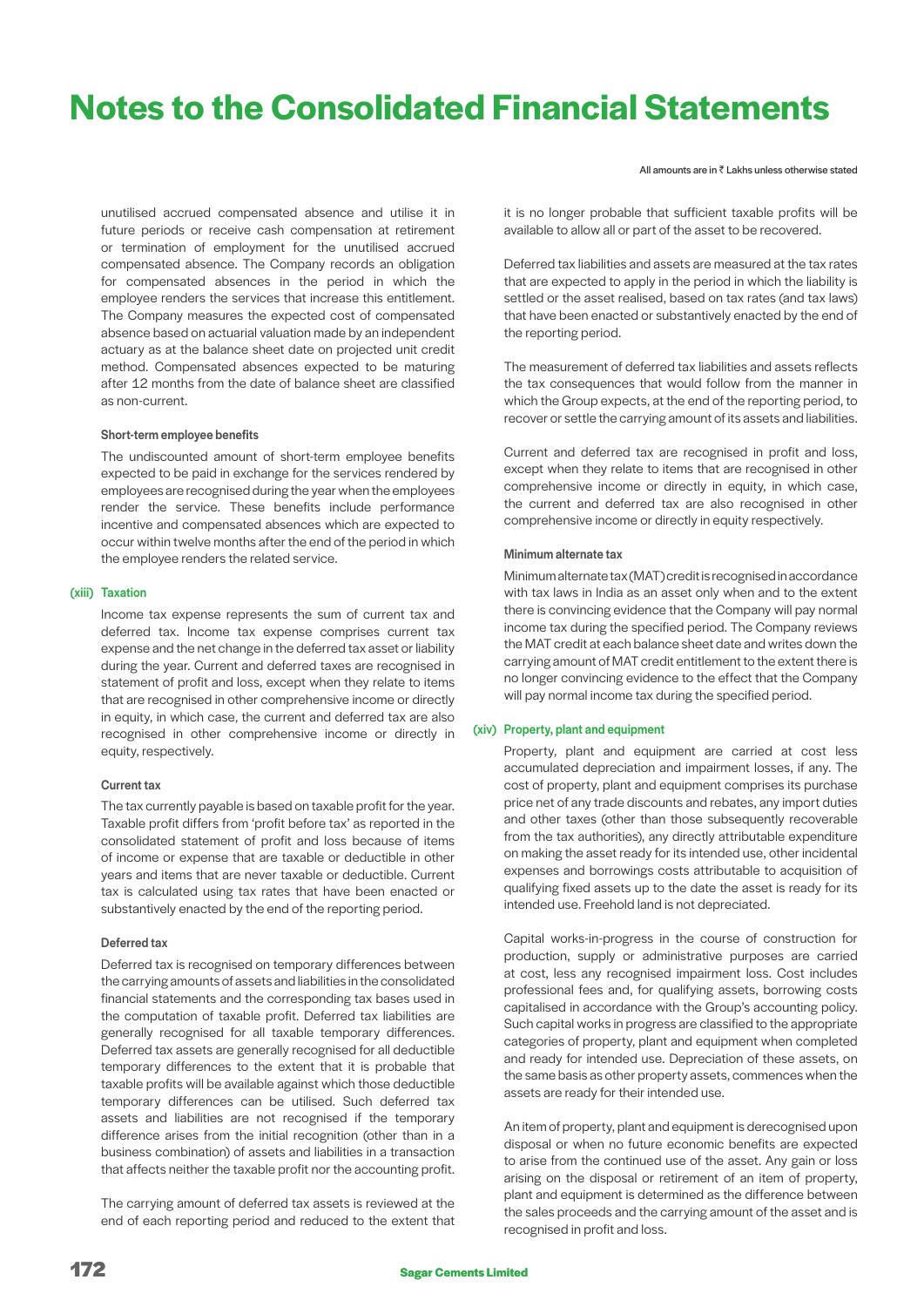Depreciation is recognised so as to write off the cost of assets (other than freehold land and properties under construction) less their residual values over their useful lives.

Depreciation on plant and machinery and railway siding is charged under straight line method and on other assets depreciation is charged under WDV method, based on the useful life prescribed in Schedule II to the Companies Act, 2013 except in respect of the following categories of assets, in whose case the life of the assets has been assessed as under based on technical advice, taking into account the nature of the asset, the estimated usage of the asset, the operating conditions of the asset, past history of replacement, anticipated technological changes, manufacturers warranties and maintenance support, etc.

| <b>Class of asset</b>                                      | <b>Useful lives</b>   |
|------------------------------------------------------------|-----------------------|
| Railway siding                                             | 25 years              |
| Plant and machinery other than<br>continuous process plant | $3 - 25$ years        |
| Electrical Equipment (Plant & Machinery)                   | 15 years and 25 years |

The estimated useful lives, residual values and depreciation method are reviewed at the end of each reporting period, with the effect of any changes in estimate accounted for on a prospective basis.

The Group follows the process of componentisation for property, plant and equipment. Accordingly, the group has identified a part of an asset as a separate component in whole asset value (beyond certain value) and useful life of the part is different from the useful life of the remaining asset. The useful life has been assessed based on technical advice, taking into account the nature of the asset/component of an asset, the estimated usage of the asset/component of an asset on the basis of management's best estimation of getting economic benefits from those class of assets/components of an asset. The Group uses its technical expertise along with historical and industry trends for arriving the economic life of an asset/ component of an asset.

Individual assets costing less than or equal to  $\bar{z}$  5,000 are depreciated in full in the year of acquisition.

#### Land-Restoration:

The Group provides for the costs of restoring a site where a legal or constructive obligation exists. The estimated future costs for known restoration requirements are determined on a siteby-site basis and are calculated based on the present value of estimated future cash out flows. The site restoration provision before exploitation of the raw materials has commenced is included in Property, Plant and Equipment and depreciated over the life of the related asset.

Changes in the measurement of a provision that result from changes in the estimated timing or amount of cash outflows, or a change in the discount rate, are added to or deducted from the cost of the related asset to the extent that they relate to the asset's installation, construction or acquisition.

All amounts are in  $\bar{z}$  Lakhs unless otherwise stated

The effect of any adjustments to the provision due to further environmental damage as a result of exploitation activities is recorded through the Consolidated Statement of Profit and Loss over the life of the related asset, in order to reflect the best estimate of the expenditure required to settle the obligation at the end of the reporting period. All provisions are discounted to their present value. The unwinding of the discount is recognised as a finance cost in the Consolidated Statement of Profit and Loss.

#### (xv) Intangible assets and amortisation

Computer software acquired are measured on initial recognition at cost and mining rights are recognised on account of business combination. Cost comprises the purchase price (net of tax/ duty credits availed wherever applicable) and any directly attributable cost of bringing the assets to its working condition for its intended use. Intangible assets with finite useful lives are carried at cost less accumulated amortisation and accumulated impairment losses. Amortisation is recognised on a straight-line basis over their estimated useful lives. The estimated useful life and amortisation method are reviewed at the end of each reporting period, with the effect of any changes in estimate being accounted for on a prospective basis.

#### (xvi) Inventories

Inventories are valued at the lower of cost and net realisable value after providing for obsolescence and other losses, where considered necessary. Cost includes all charges in bringing the goods to the point of sale, including octroi and other levies, transit insurance and receiving charges. Net realisable value represents the estimated selling price for inventories less all estimated costs of completion and costs necessary to make the sale. Work-in-progress and finished goods include appropriate proportion of overheads.

The methods of determining cost of various categories of inventories are as follows:

| <b>Type of Inventory</b>                              | Method                                                                                    |
|-------------------------------------------------------|-------------------------------------------------------------------------------------------|
| Raw materials and coal                                | Weighted average method                                                                   |
| Stores and spares and packing<br>materials            | Weighted average method                                                                   |
| Work-in-progress and finished<br>goods (manufactured) | Weighted average method and<br>including an appropriate share of<br>applicable overheads. |

#### (xvii) Cash and cash equivalents (for purposes of Cash Flow Statement)

Cash comprises cash on hand, in bank and demand deposits with banks. Cash equivalents are short-term balances (with an original maturity of three months or less from the date of acquisition), highly liquid investments that are readily convertible into known amounts of cash and which are subject to insignificant risk of changes in value.

Cash flows are reported using indirect method whereby profit/ (loss) before tax is adjusted for the effects of transaction of non-cash nature and any deferrals or accruals of past or future cash receipts and payments. The cash flows from operating,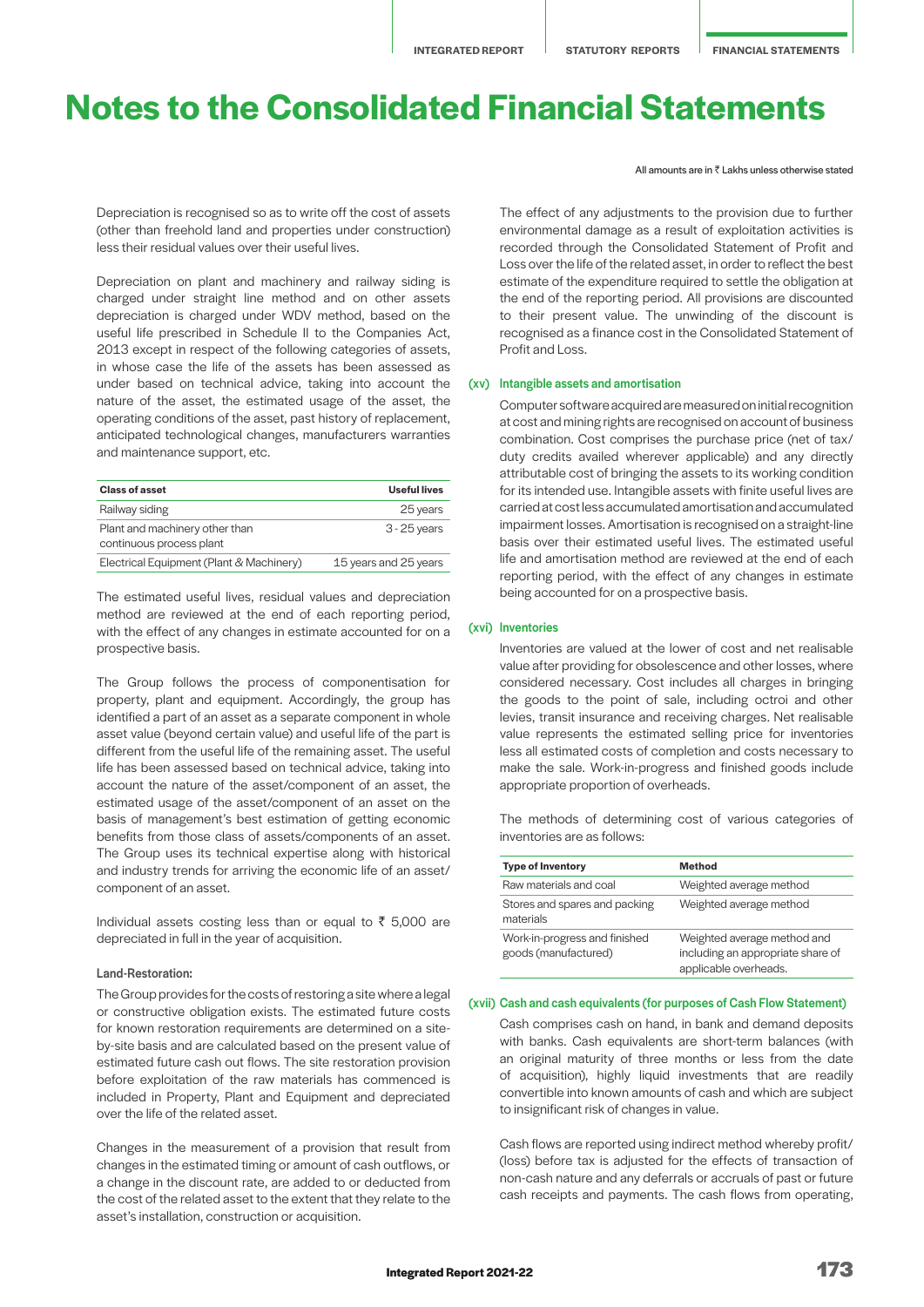investing and financing activities of the group are segregated based on the available information.

#### (xviii)Foreign currency transactions and translations

Transactions in foreign currencies entered into by the Group are accounted at the exchange rates prevailing on the date of the transaction or at rates that closely approximate the rate at the date of the transaction.

Foreign currency monetary items of the Group, outstanding at the balance sheet date are restated at the year-end rates. Non-monetary items of the Group that are measured in terms of historical cost in a foreign currency are not retranslated.

For the purposes of presenting these financial statements, the exchange differences on monetary items arising, if any, are recognised in the statement of profit and loss in the period in which they arise.

#### (xix) Segment Reporting

Operating segments are reported in a manner consistent with the internal reporting provided to the chief operating decision maker.

The management evaluates the Group's performance and allocates resources based on analysis of various performance indicators by business segments.

#### (xx) Financial Instruments

(A) Initial recognition

Financial assets and financial liabilities are recognised when a Company becomes a party to the contractual provisions of the instruments.

Financial assets and financial liabilities are initially measured at fair value. Transaction costs that are directly attributable to the acquisition or issue of financial assets and financial liabilities (other than financial assets and financial liabilities at fair value through profit and loss) are added to or deducted from the fair value of the financial asset or financial liabilities, as appropriate, on initial recognition. Transaction costs directly attributable to the acquisition of financial assets or liabilities at fair value through profit and loss are recognised immediately in profit and loss.

# (B) Subsequent measurement

### Non-derivative Financial Instruments:

- a) Financial assets carried at amortised cost: A financial asset is subsequently measured at amortised cost if it is held within a business model whose objective is to hold the asset in order to collect contractual cash flows and the contractual terms of the financial asset give rise on specified dates to cash flows that are solely payments of principal and interest on the principal amount outstanding.
- b) Financial assets at fair value through other comprehensive income: A financial asset is subsequently measured at fair value through other comprehensive

All amounts are in  $\bar{z}$  Lakhs unless otherwise stated

income if it is held within a business model whose objective is achieved by both collecting contractual cash flows and selling financial assets and the contractual terms of the financial asset give rise on specified dates to cash flows that are solely payments of principal and interest on the principal amount outstanding. The Company has made an irrevocable election for its investments which are classified as equity instruments to present the subsequent changes in fair value in other comprehensive income based on its business model.

- c) Financial assets at fair value through profit and loss: A financial asset which is not classified in any of the above categories are subsequently fair valued through profit and loss.
- d) Financial liabilities: Financial liabilities are subsequently carried at amortised cost using the effective interest method, except for contingent consideration recognised in a business combination which is subsequently measured at fair value through profit and loss. For trade and other payables maturing within one year from the Balance Sheet date, the carrying amounts approximate fair value due to the short maturity of these instruments.

The effective interest method is a method of calculating the amortised cost of a debt instrument and of allocating interest income over the relevant period. The effective interest rate is the rate that exactly discounts estimated future cash receipts (including all fees and points paid or received that form an integral part of the effective interest rate, transaction costs and other premiums or discounts) through the expected life of the debt instrument, or, where appropriate, a shorter period, to the net carrying amount on initial recognition.

Income is recognised on an effective interest basis for debt instruments other than those financial assets classified as at Fair Value Through Profit and Loss (FVTPL). Interest income is recognised in statement of profit and loss and is included in the "other income" line item.

#### (C) De-recognition of financial assets and liabilities

#### a) Financial assets:

The Group derecognises a financial asset when the contractual rights to the cash flows from the asset expire, or when it transfers the financial asset and substantially all the risks and rewards of ownership of the asset to another party. If the Group retains substantially all the risks and rewards of ownership of a transferred financial asset, the Group continues to recognise the financial asset and also recognises a collateralised borrowing for the proceeds received.

On de-recognition of a financial asset in its entirety, the difference between the asset's carrying amount and the sum of the consideration received and receivable and the cumulative gain or loss that had been recognised in other comprehensive income and accumulated in equity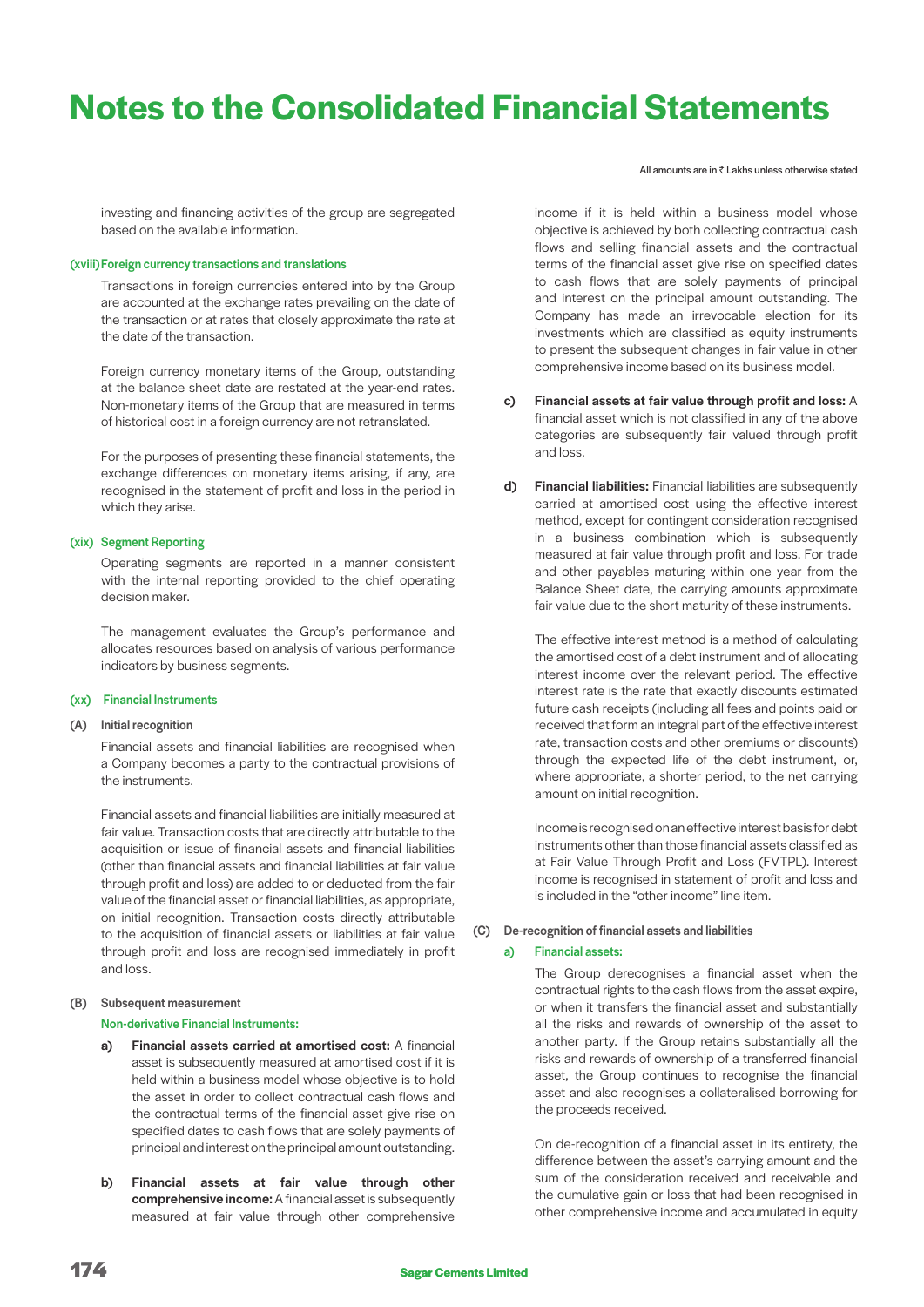is recognised in profit and loss if such gain or loss would have otherwise been recognised in profit and loss on disposal of that financial asset.

#### b) Financial liabilities:

The Group derecognises financial liabilities when, and only when, the Group's obligations are discharged, cancelled or have expired. The difference between the carrying amount of the financial liability derecognised and the consideration paid and payable is recognised in profit and loss.

#### (D) Financial guarantee contract liabilities:

Financial guarantee contract liabilities are disclosed in financial statements in accordance with Ind AS 37 – Provisions, contingent liabilities and contingent assets.

#### (xxi) Derivative Financial Instruments

The Group uses derivative financial instruments, such as forward currency contracts to hedge its foreign currency risk. Such derivative financial instruments are initially recognised at fair value on the date on which a derivative contract is entered into and are subsequently re-measured at fair value at the end of each reporting period. Any changes therein are recognised in the Consolidated Statement of Profit and Loss unless the derivative is designated and effective as a hedging instrument, in which event the timing of the recognition in the Consolidated Statement of Profit and Loss depends on the nature of the hedging relationship and the nature of the hedged item. Derivatives are carried as financial assets when the fair value is positive and as financial liabilities when the fair value is negative. The Group does not hold derivative financial instruments for speculative purposes.

#### (xxii) Investments

Investments are carried at cost less accumulated impairment losses, if any. Where an indication of impairment exists, the carrying amount of the investment is assessed. Where the carrying amount of an investment is greater than its estimated recoverable amount, it is written down immediately to its recoverable amount and the difference is transferred to the Statement of Profit and Loss. On disposal of investment, the difference between the net disposal proceeds and the carrying amount is charged or credited to the Statement of Profit and Loss.

#### (xxiii)Impairment of assets

#### a) Financial assets:

The Group recognises loss allowances using the expected credit loss (ECL) model for the financial assets which are not fair valued through profit and loss. Loss allowance for trade receivables with no significant financing component is measured at an amount equal to lifetime ECL. For all other financial assets, expected credit losses are measured at an amount equal to the 12-month ECL, unless there has been a significant increase in credit risk from initial recognition in All amounts are in  $\bar{z}$  Lakhs unless otherwise stated

which case those are measured at lifetime ECL. The amount of expected credit losses (or reversal) that is required to adjust the loss allowance at the reporting date to the amount that is required to be recognised is recognised as an impairment gain or loss in profit and loss.

For trade receivables only, the Group applies the simplified approach permitted by Ind AS 109 Financial Instruments, which requires expected lifetime losses to be recognised from initial recognition of the receivables. As a practical expedient, the Group uses a provision matrix to determine impairment loss of its trade receivables. The provision matrix is based on its historically observed default rates over the expected life of the trade receivable and is adjusted for forward looking estimates. The ECL loss allowance (or reversal) during the year is recognised in the statement of profit and loss.

#### b) Non-financial assets:

Intangible assets and property, plant and equipment are evaluated for recoverability whenever events or changes in circumstances indicate that their carrying amounts may not be recoverable. For the purpose of impairment testing, the recoverable amount (i.e. the higher of the fair value less cost to sell and the value-in-use) is determined on an individual asset basis unless the asset does not generate cash flows that are largely independent of those from other assets. In such cases, the recoverable amount is determined for the CGU to which the asset belongs.

If such assets are considered to be impaired, the impairment to be recognised in the Statement of Profit and Loss is measured by the amount by which the carrying value of the assets exceeds the estimated recoverable amount of the asset. An impairment loss is reversed in the statement of profit and loss if there has been a change in the estimates used to determine the recoverable amount. The carrying amount of the asset is increased to its revised recoverable amount, provided that this amount does not exceed the carrying amount that would have been determined (net of any accumulated amortisation or depreciation) had no impairment loss been recognised for the asset in prior years.

#### (xxiv)Earnings per share

Basic earnings per share is computed by dividing the profit/ (loss) after tax (including the post-tax effect of extraordinary items, if any) by the weighted average number of equity shares outstanding during the year. Diluted earnings per share is computed by dividing the profit/(loss) after tax (including the post-tax effect of extraordinary items, if any) as adjusted for dividend, interest and other charges to expense or income (net of any attributable taxes) relating to the dilutive potential equity shares, by the weighted average number of equity shares considered for deriving basic earnings per share and the weighted average number of equity shares which could have been issued on the conversion of all dilutive potential equity shares.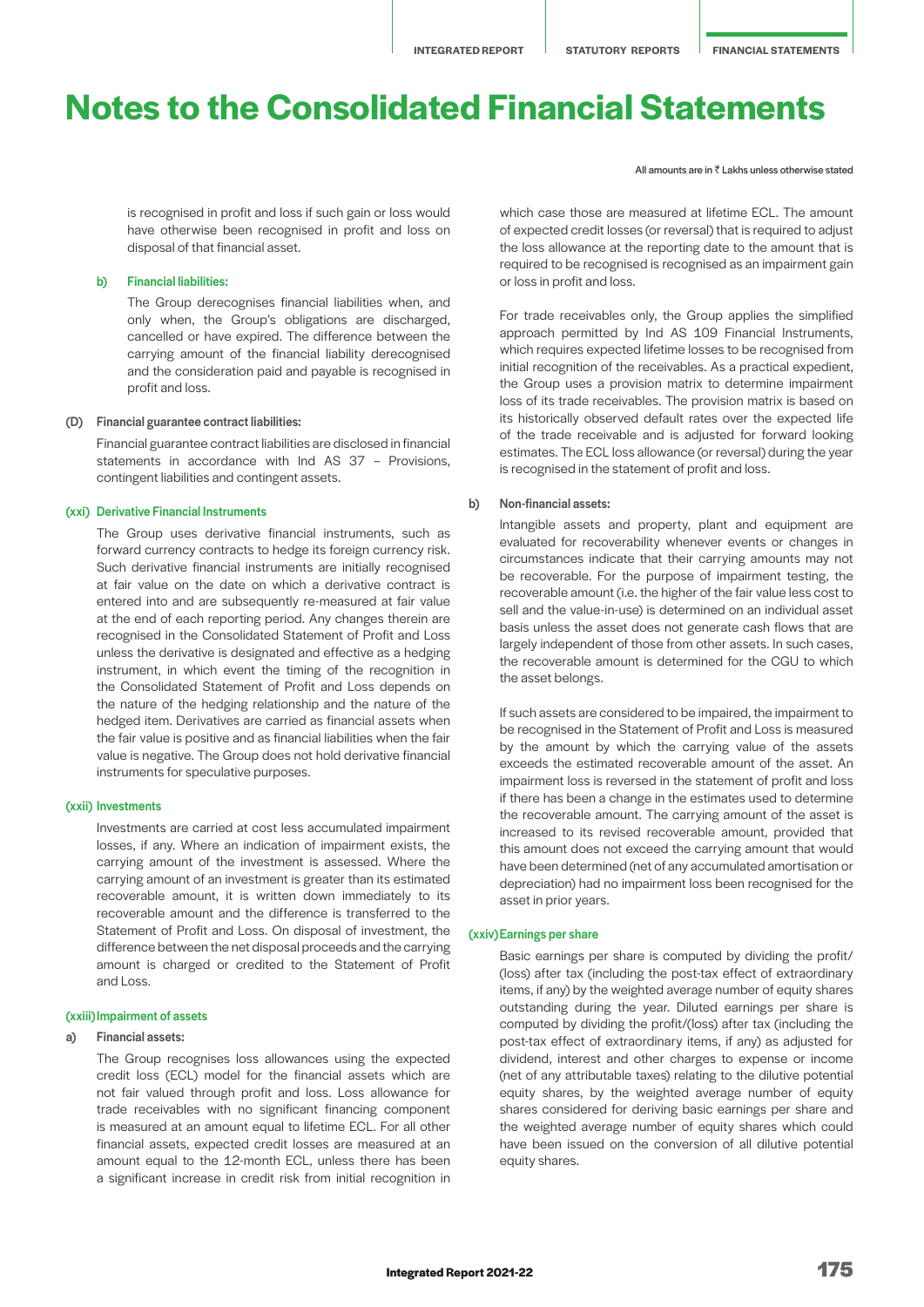All amounts are in  $\bar{z}$  Lakhs unless otherwise stated

#### (xxv) Provisions, contingent liabilities and contingent assets

Provisions are recognised when the Group has a present obligation (legal or constructive) as a result of a past event, it is probable that the Group will be required to settle the obligation, and a reliable estimate can be made of the amount of the obligation.

The amount recognised as a provision is the best estimate of the consideration required to settle the present obligation at the end of the reporting period, taking into account the risks and uncertainties surrounding the obligation. When a provision is measured using the cash flows estimated to settle the present obligation, its carrying amount is the present value of those cash flows (when the effect of the time value of money is material).

A present obligation that arises from past events where it is either not probable that an outflow of resources will be required to settle or a reliable estimate of the amount cannot be made, is disclosed as a contingent liability. Contingent liabilities are also disclosed when there is a possible obligation arising from past events, the existence of which will be confirmed only by the occurrence or non-occurrence of one or more uncertain future events not wholly within the control of the Group. Claims against the Group where the possibility of any outflow of resources in settlement is remote, are not disclosed as contingent liabilities.

Contingent assets are not recognised in financial statements since this may result in the recognition of income that may never be realised. However, when the realisation of income is virtually certain, then the related asset is not a contingent asset and is recognised. A contingent asset is disclosed, in financial statements, where an inflow of economic benefits is probable.

#### (xxvi) Leases

The Group evaluates if an arrangement qualifies to be a lease as per the requirements of Ind AS 116. Identification of a lease requires significant judgement. A contract is, or contains, a lease if the contract conveys the right to control the use of an identified asset for a period of time in exchange for consideration. The determination of whether an arrangement is (or contains) a lease is based on the substance of the arrangement at the inception of the lease. The arrangement is, or contains, a lease if fulfilment of the arrangement is dependent on the use of a specific asset or assets and the arrangement conveys a right to use the asset or assets, even if that right is not explicitly specified in an arrangement.

The Group assesses whether a contract contains a lease, at inception of a contract. A contract is, or contains, a lease if the contract conveys the right to control the use of an identified asset for a period of time in exchange for consideration. To assess whether a contract conveys the right to control the use of an identified asset, the Group assesses whether: (i) the contract involves the use of an identified asset (ii) the Group has substantially all of the economic benefits from use of the asset through the period of the lease and (iii) the Group has the right to direct the use of the asset. The Group uses significant judgement in assessing the lease term (including anticipated renewals) and the applicable discount rate. The determination of whether an arrangement is (or contains) a lease is based on the substance of the arrangement at the inception of the lease. The arrangement is, or contains, a lease if fulfilment of the arrangement is dependent on the use of a specific asset or assets and the arrangement conveys a right to use the asset or assets, even if that right is not explicitly specified in an arrangement.

At the date of commencement of the lease, the Group recognises a right-of-use asset ("ROU") and a corresponding lease liability for all lease arrangements in which it is a lessee, except for leases with a term of twelve months or less (shortterm leases) and low value leases. For these short-term and low value leases, the Group recognises the lease payments as an operating expense on a straight-line basis over the term of the lease.

The right-of-use assets are initially recognised at cost, which comprises the initial amount of the lease liability adjusted for any lease payments made at or prior to the commencement date of the lease plus any initial direct costs less any lease incentives. They are subsequently measured at cost less accumulated depreciation and impairment losses.

Right-of-use assets are depreciated from the commencement date on a straight-line basis over the lease term and useful life of the underlying asset. The lease liability is initially measured at amortised cost at the present value of the future lease payments. The lease payments are discounted using the interest rate implicit in the lease or, if not readily determinable, using the incremental borrowing rates in the country of domicile of these leases. Lease liabilities are remeasured with a corresponding adjustment to the related right of use asset if the Group changes its assessment if whether it will exercise an extension or a termination option.

Lease liability and ROU asset have been separately presented in the Balance Sheet and lease payments have been classified as financing cash flows.

#### (xxvii) Operating cycle

Based on the nature of activities of the Group and the normal time between acquisition of assets and their realisation in cash or cash equivalents, the Group has determined its operating cycle as twelve months for the purpose of classification of its assets and liabilities as current and non-current.

#### (xxviii) New standards and interpretations

Ministry of Corporate Affairs ("MCA") notifies new standard or amendments to the existing standards under Companies (Indian Accounting Standards) Rules as issued from time to time. On March 23, 2022, MCA amended the Companies (Indian Accounting Standards) Amendment Rules, 2022, applicable from April 01, 2022, as below:

#### a) Ind AS 103 – Reference to Conceptual Framework

The amendments specify that to qualify for recognition as part of applying the acquisition method, the identifiable assets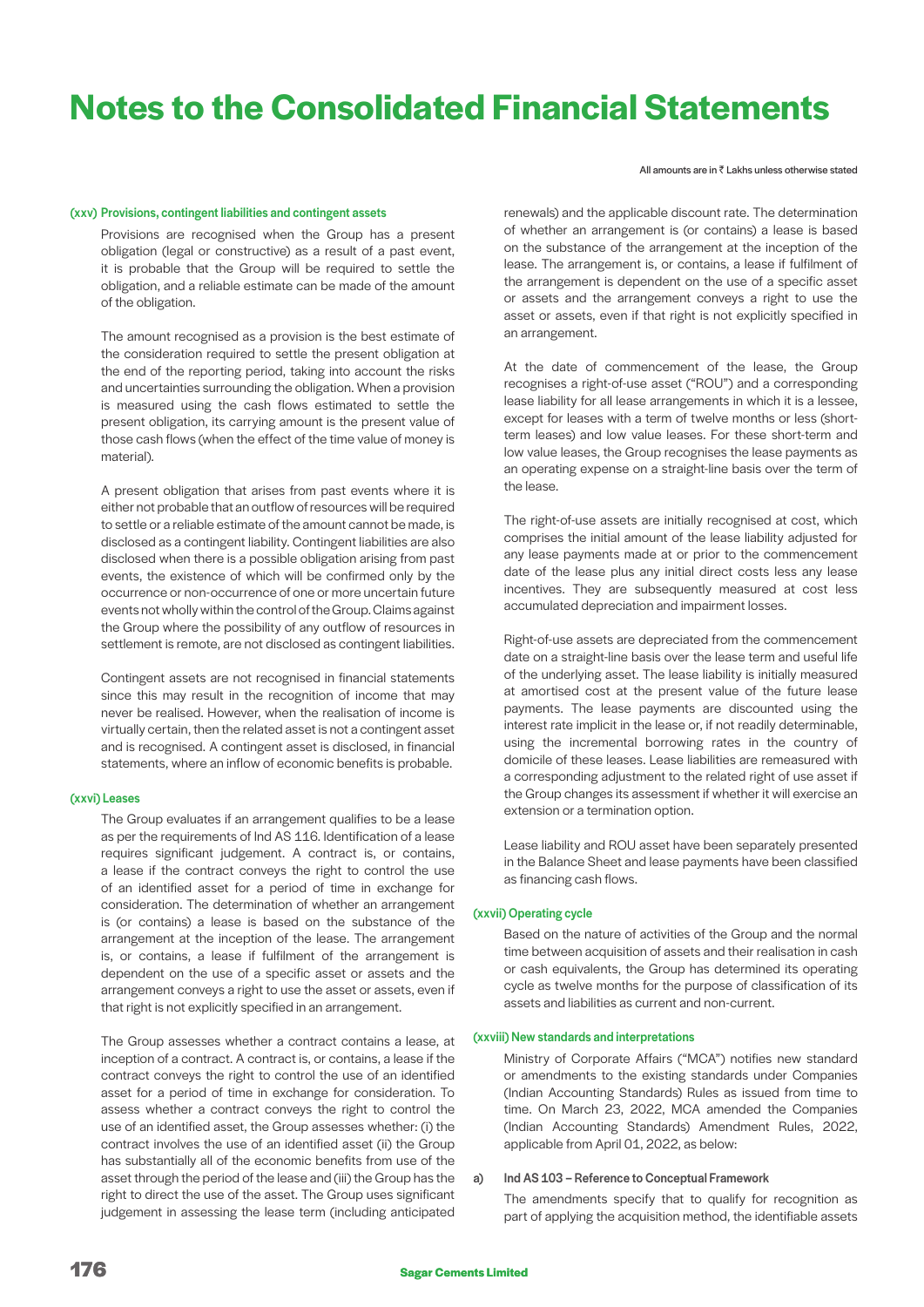acquired and liabilities assumed must meet the definitions of assets and liabilities in the Conceptual Framework for Financial Reporting under Indian Accounting Standards (Conceptual Framework) issued by the Institute of Chartered Accountants of India at the acquisition date. These changes do not significantly change the requirements of Ind AS 103. The Company does not expect the amendment to have any significant impact in its financial statements.

#### b) Ind AS 16 – Proceeds before intended use

The amendments mainly prohibit an entity from deducting from the cost of property, plant and equipment amounts received from selling items produced while the Company is preparing the asset for its intended use. Instead, an entity will recognise such sales proceeds and related cost in profit or loss. The Company does not expect the amendments to have any impact in its recognition of its property, plant and equipment in its financial statements.

#### c) Ind AS 37 – Onerous Contracts – Costs of fulfilling a contract

The amendments specify that that the 'cost of fulfilling' a contract comprises the 'costs that relate directly to the contract'. Costs that relate directly to a contract can either be All amounts are in  $\bar{z}$  Lakhs unless otherwise stated

incremental costs of fulfilling that contract (examples would be direct labour, materials) or an allocation of other costs that relate directly to fulfilling contracts. The amendment is essentially a clarification and the Company does not expect the amendment to have any significant impact in its financial statements.

#### d) Ind AS 109 – Annual improvements to Ind AS (2021)

The amendment clarifies which fees an entity includes when it applies the '10 percent' test of Ind AS 109 in assessing whether to derecognise a financial liability. The Company does not expect the amendment to have any significant impact in its financial statements.

#### e) Ind AS 116 – Annual Improvements to Ind AS (2021)

The amendments remove the illustration of the reimbursement of leasehold improvements by the lessor in order to resolve any potential confusion regarding the treatment of lease incentives that might arise because of how lease incentives were described in that illustration. The Company does not expect the amendment to have any significant impact in its financial statements.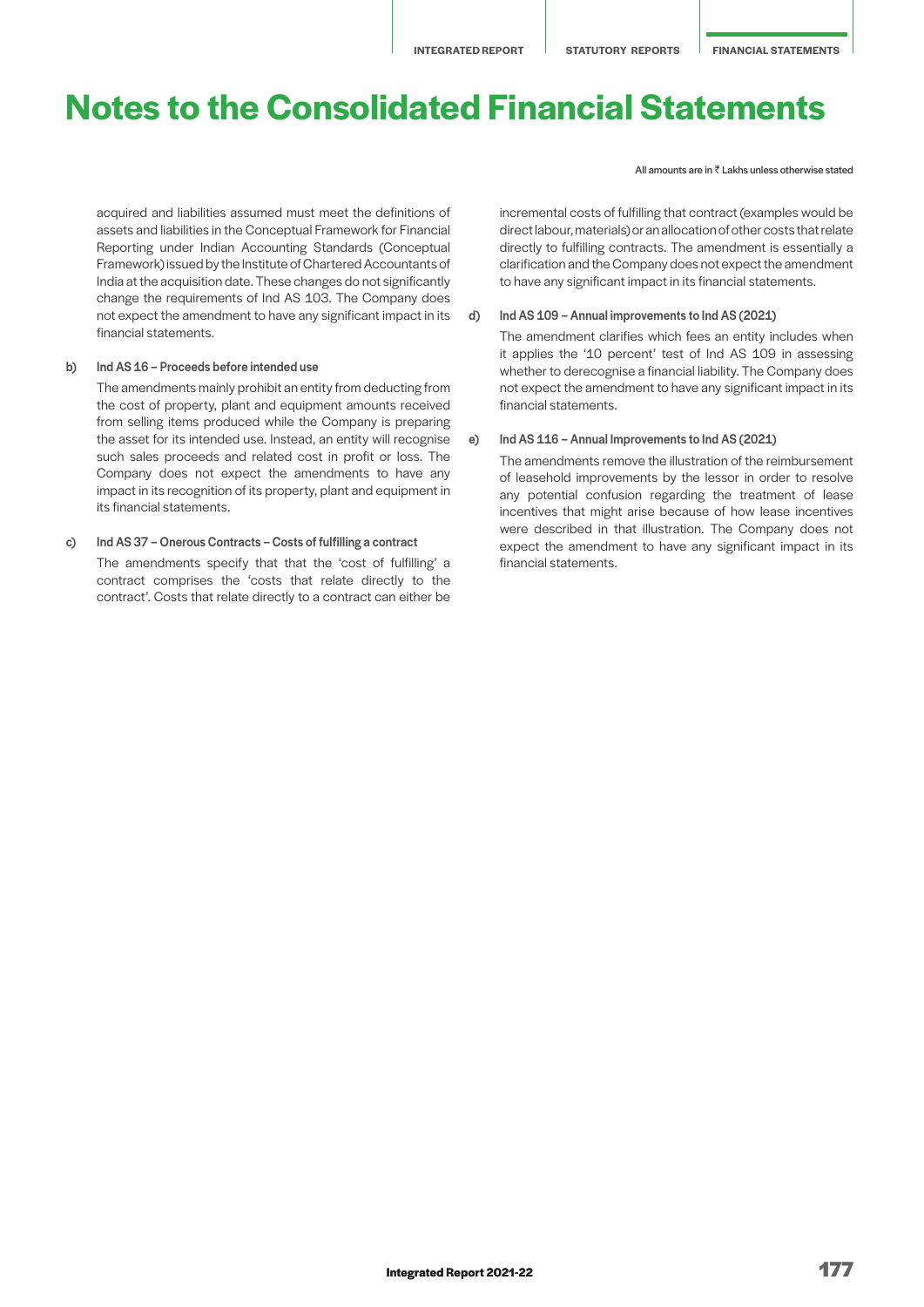# Property, plant and equipment **2. Property, plant and equipment**  $\mathbf{a}$

| <b>Particulars</b>         | <b>Asat</b>    |                         |
|----------------------------|----------------|-------------------------|
|                            | March 31, 2022 | As at<br>March 31, 2021 |
| Land-freehold              | 9,787          | 9,787                   |
| Land-restoration           | <b>150</b>     | 160                     |
| Buildings                  | 43,260         | 19,762                  |
| Plant and machinery        | 1,18,362       | 77,907                  |
| Furniture and fittings     | 268            | 154                     |
| Office and other equipment | 3,335          | 1,310                   |
| Electrical installations   | 12,924         | 4,320                   |
| Computers                  | 121            | 74                      |
| Vehicles                   | 460            | 317                     |
| Railway siding             | 5,071          | 5,320                   |
| <b>Total</b>               | 1,93,738       | 1,19,111                |
|                            |                |                         |

# For the year 2021-22 **For the year 2021-22**

| <b>Description of Assets</b>           | freehold<br>$L$ and $-$ | restoration<br>Land - | <b>Buildings</b> | machinery | <b>fittings</b><br>Plant and Furniture and | Office<br>and other<br>equipment | Electrical<br><b>installations</b> | <b>Computers</b> | <b>Vehicles</b> | sliding<br>Railway | <b>Total</b> |
|----------------------------------------|-------------------------|-----------------------|------------------|-----------|--------------------------------------------|----------------------------------|------------------------------------|------------------|-----------------|--------------------|--------------|
| <b>Gross block</b>                     |                         |                       |                  |           |                                            |                                  |                                    |                  |                 |                    |              |
| <b>Opening Balance</b>                 | 9,787                   | <b>229</b>            | 31,188           | 1,10,731  | 909                                        | 5,452                            | 12,050                             | 440              | 1,272           | 6,684              | 1,78,742     |
| <b>Add: Additions</b>                  |                         |                       | 25,588           | 45,763    | 157                                        | 2,463                            | 9,723                              | 8                | 316             |                    | 84,108       |
| Less: Disposals                        |                         |                       |                  | 593       |                                            | 749                              | $\frac{5}{1}$                      |                  | 149             |                    | 1,506        |
| Balance as at March 31, 2022           | 9,787                   | 229                   | 56,776           | 1,55,901  | 1,066                                      | 7,166                            | 21,758                             | 538              | 1,439           | 6,684              | 2,61,344     |
| II. Accumulated depreciation           |                         |                       |                  |           |                                            |                                  |                                    |                  |                 |                    |              |
| <b>Opening Balance</b>                 |                         | ශී                    | 11,426           | 32,824    | 755                                        | 4,142                            | 7,730                              | 366              | 955             | 1,364              | 59,631       |
| Add: Depreciation expense              |                         | $\overline{C}$        | 2,090            | 4,864     | 43                                         | 372                              | 1,117                              | 54               | 162             | 249                | 8,958        |
| Less: Eliminated on disposal of assets |                         |                       |                  | 149       |                                            | 683                              | $\frac{3}{4}$                      |                  | 138             |                    | 983          |
| Balance as at March 31, 2022           |                         | ల్గ                   | 13,516           | 37,539    | 798                                        | 3,831                            | 8,834                              | 417              | 979             | 1,613              | 67,606       |
| Net block (I-II)                       |                         |                       |                  |           |                                            |                                  |                                    |                  |                 |                    |              |
| Carrying value as at<br>March 31, 2022 | 9,787                   | <b>150</b>            | 43,260           | 1,18,362  | 268                                        | 3,335                            | 12,924                             | $\frac{21}{2}$   | 460             | 5,071              | 1,93,738     |
| Carrying value as at March 31, 2021    | 9.787                   | 160                   | 19,762           | 77,907    | 154                                        | 1,310                            | 4,320                              | 74               | 317             | 5,320              | 1,19,111     |

 $\pm$  $\sim 10^{-1}$  MeV  $\sim$  10  $\sim$ 

 $\mathbf{L}$ 

**Notes to the Consolidated Financial Statements** 

÷.

 $\mathcal{A}$  $\overline{1}$  $\mathbf{r}$  All amounts are in ₹ Lakhs unless otherwise stated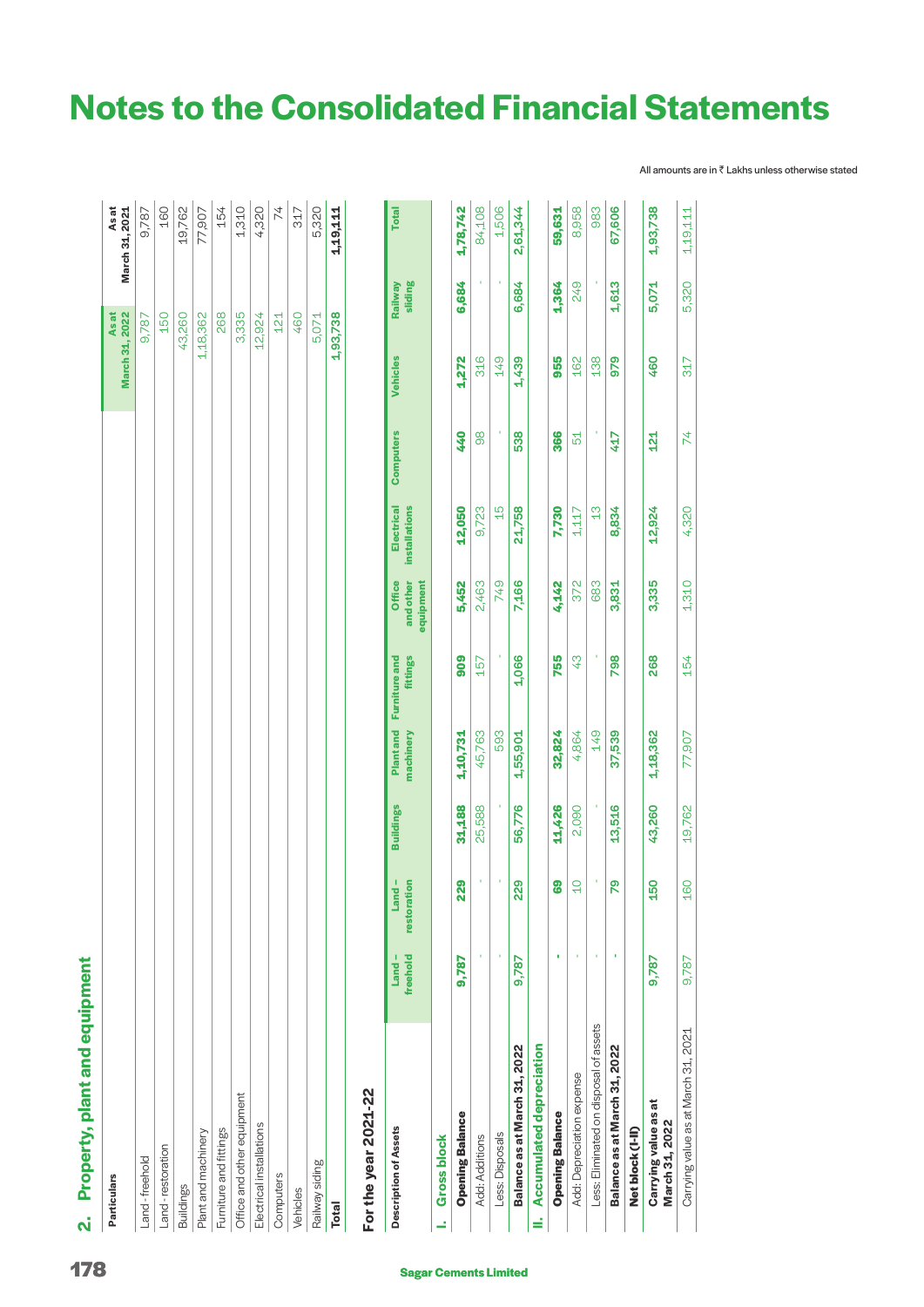# For the year 2020-21 **For the year 2020-21**

|   | Description of Assets                                                                                                                                                                                                                  | freehold<br>$L$ and $-$ | $L$ and $-$<br>restoration | <b>Buildings</b> | Plant and<br>machinery | Furniture and<br>fittings | and other<br>Office<br>equipment | Electrical<br>installations | Computers | Vehicles | sliding<br>Railway | Total    |
|---|----------------------------------------------------------------------------------------------------------------------------------------------------------------------------------------------------------------------------------------|-------------------------|----------------------------|------------------|------------------------|---------------------------|----------------------------------|-----------------------------|-----------|----------|--------------------|----------|
| ÷ | <b>Gross block</b>                                                                                                                                                                                                                     |                         |                            |                  |                        |                           |                                  |                             |           |          |                    |          |
|   | <b>Opening Balance</b>                                                                                                                                                                                                                 | 9,793                   | 229                        | 30,906           | 1,09,575               | 904                       | 5,198                            | 11,876                      | 396       | 1,330    | 6,684              | 1,76,891 |
|   | <b>Add: Additions</b>                                                                                                                                                                                                                  |                         |                            | 282              | 1,174                  | 5                         | 254                              | 187                         | 45        | 96       |                    | 2,043    |
|   | Less: Disposals                                                                                                                                                                                                                        | ပ                       |                            | ı                | $\frac{8}{10}$         |                           |                                  | $\frac{3}{1}$               | ⊣         | 154      |                    | 192      |
|   | Balance as at March 31, 2021                                                                                                                                                                                                           | 9,787                   | 229                        | 31,188           | 1,10,731               | 909                       | 5,452                            | 12,050                      | 440       | 1,272    | 6,684              | 1,78,742 |
| ś | <b>Accumulated depreciation</b>                                                                                                                                                                                                        |                         |                            |                  |                        |                           |                                  |                             |           |          |                    |          |
|   | <b>Opening Balance</b>                                                                                                                                                                                                                 |                         | 57                         | 8,777            | 28,458                 | 689                       | 3,685                            | 5,812                       | 328       | 829      | 1,115              | 49,750   |
|   | Add: Depreciation expense                                                                                                                                                                                                              |                         | $\frac{2}{1}$              | 1,815            | 4,368                  | 50                        | 271                              | 903                         | 33        | 136      | 249                | 7,837    |
|   | Less: Effect of business combination<br>(Refer Note 41)                                                                                                                                                                                |                         |                            | 834              |                        | $\frac{6}{1}$             | 186                              | 1,018                       | ဖ         | 123      |                    | 2,183    |
|   | Less: Eliminated on disposal of<br>assets                                                                                                                                                                                              |                         |                            |                  | 2                      |                           |                                  | ო                           | ⊣         | 133      |                    | 139      |
|   | Balance as at March 31, 2021                                                                                                                                                                                                           |                         | 89                         | 11,426           | 32,824                 | 755                       | 4,142                            | 7,730                       | 366       | 955      | 1,364              | 59,631   |
|   | Net block (I-II)                                                                                                                                                                                                                       |                         |                            |                  |                        |                           |                                  |                             |           |          |                    |          |
|   | Carrying value as at<br>March 31, 2021                                                                                                                                                                                                 | 9,787                   | 160                        | 19,762           | 77,907                 | 154                       | 1,310                            | 4,320                       | 74        | 317      | 5,320              | 1,19,111 |
|   | Carrying value as at March 31, 2020                                                                                                                                                                                                    | 9,793                   | 172                        | 22,129           | 81,117                 | 215                       | 1,513                            | 6,064                       | 68        | 501      | 5,569              | 1,27,141 |
|   | Property, plant and equipment (other than vehicles and land restoration) with a carrying amount of ₹ 1,93,128 (March 31, 2021: ₹ 1,18,634) are subject to a <i>pari passu</i> first charge<br>Pledge on property, plant and equipment: |                         |                            |                  |                        |                           |                                  |                             |           |          |                    |          |

Property, plant and equipment (other than vehicles and land restoration) with a carrying amount of ₹1,93,128 (March 31, 2021: ₹1,18,634) are subject to a pari passu first charge 1. Property, plant and equipment (other than vehicles and land restoration) with a carrying amount of ` 1,93,128 (March 31, 2021: ` 1,18,634) are subject to a *pari passu* first charge on the Company's term loans. Further, the property, plant and equipment (other than vehicles and land restoration) are subject to a *pari passu* second charge on the Company's on the Company's term loans. Further, the property, plant and equipment (other than vehicles and land restoration) are subject to a *pari passu* second charge on the Company's current borrowings. Refer Note 14. current borrowings. Refer Note 14.

Vehicles with carrying amount of ₹460 (March 31, 2020: ₹317) are hypothecated to respective banks against vehicle loans. Refer Note 14. 2. Vehicles with carrying amount of ` 460 (March 31, 2020: ` 317) are hypothecated to respective banks against vehicle loans. Refer Note 14.  $\sim$ 

The Group has not revalued its Property, plant and equipment. 3. The Group has not revalued its Property, plant and equipment. C.

# **Notes to the Consolidated Financial Statements**

All amounts are in ₹ Lakhs unless otherwise stated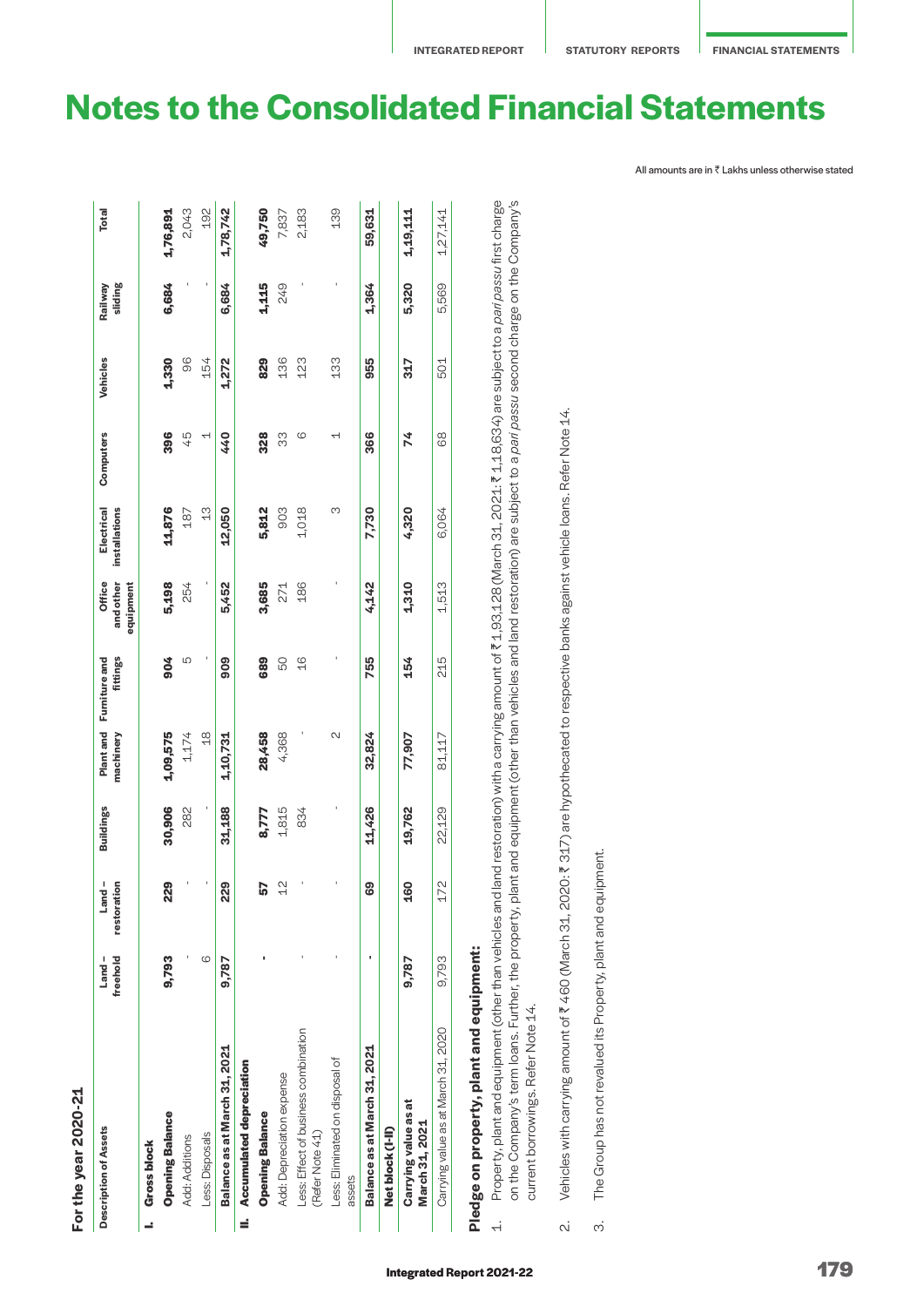All amounts are in  $\bar{\bar{\tau}}$  Lakhs unless otherwise stated

# **3. Other intangible assets**

| <b>Particulars</b> | As at<br><b>March 31, 2022</b> | As at<br>March 31, 2021 |
|--------------------|--------------------------------|-------------------------|
| Computer software  | 36                             | 32                      |
| Mining rights      | 5.538                          | 5,725                   |
| <b>Total</b>       | 5,574                          | 5,757                   |

### **For the year 2021-22**

|    | <b>Particulars</b>                     | <b>Computer Software</b> | <b>Mining rights</b>     | <b>Total</b> |
|----|----------------------------------------|--------------------------|--------------------------|--------------|
| ь. | <b>Gross Block</b>                     |                          |                          |              |
|    | <b>Opening Balance</b>                 | 315                      | 6,647                    | 6,962        |
|    | Add: Additions                         | 9                        | $\overline{\phantom{a}}$ | 9            |
|    | Less: Disposals                        | ۰                        |                          |              |
|    | Balance as at March 31, 2022           | 324                      | 6,647                    | 6,971        |
| Ш. | <b>Accumulated amortisation</b>        |                          |                          |              |
|    | <b>Opening Balance</b>                 | 283                      | 922                      | 1,205        |
|    | Add: Amortisation expense              | 5                        | 187                      | 192          |
|    | Less: Eliminated on disposal of assets | ۰                        |                          |              |
|    | Balance as at March 31, 2022           | 288                      | 1,109                    | 1,397        |
|    | Net block (I-II)                       |                          |                          |              |
|    | Carrying value as at March 31, 2022    | 36                       | 5,538                    | 5,574        |
|    | Carrying value as at March 31, 2021    | 32                       | 5,725                    | 5,757        |

### **For the year 2020-21**

|    | <b>Particulars</b>                     | <b>Computer Software</b> | <b>Mining rights</b>     | Total                    |
|----|----------------------------------------|--------------------------|--------------------------|--------------------------|
| ь. | <b>Gross Block</b>                     |                          |                          |                          |
|    | <b>Opening Balance</b>                 | 304                      | 6,647                    | 6,951                    |
|    | Add: Additions                         | 11                       |                          | 11                       |
|    | Less: Disposals                        |                          |                          |                          |
|    | Balance as at March 31, 2021           | 315                      | 6,647                    | 6,962                    |
| Ш. | <b>Accumulated amortisation</b>        |                          |                          |                          |
|    | <b>Opening Balance</b>                 | 281                      | 754                      | 1,035                    |
|    | Add: Amortisation expense              | 2                        | 168                      | 170                      |
|    | Less: Eliminated on disposal of assets | $\overline{\phantom{a}}$ | $\overline{\phantom{a}}$ | $\overline{\phantom{a}}$ |
|    | Balance as at March 31, 2021           | 283                      | 922                      | 1,205                    |
|    | Net block (I-II)                       |                          |                          |                          |
|    | Carrying value as at March 31, 2021    | 32                       | 5,725                    | 5,757                    |
|    | Carrying value as at March 31, 2020    | 23                       | 5,893                    | 5,916                    |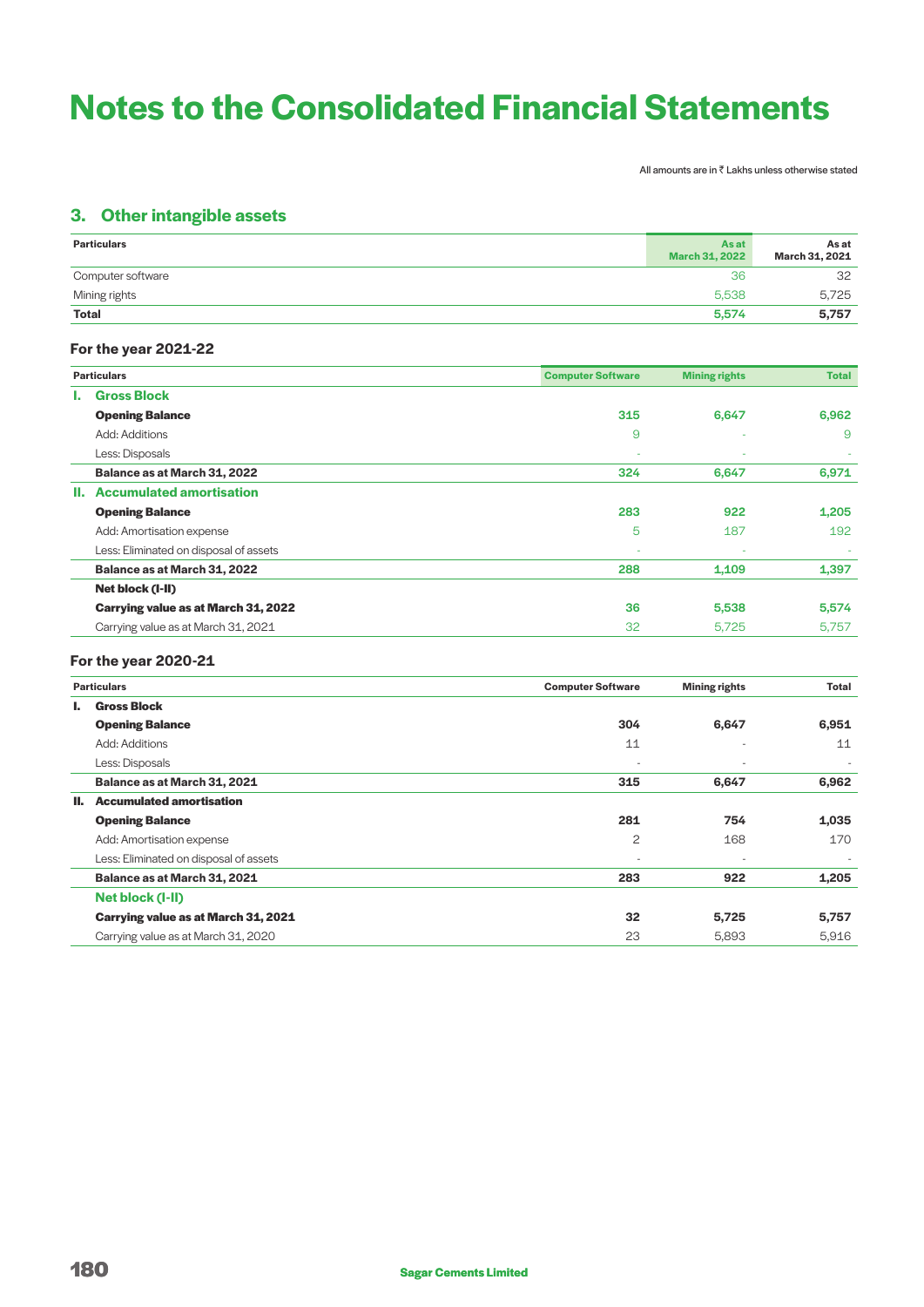All amounts are in  $\bar{\tau}$  Lakhs unless otherwise stated

### **4. Right of use assets**

| <b>Particulars</b> | <b>As at</b><br><b>March 31, 2022</b> | As at<br>March 31, 2021 |
|--------------------|---------------------------------------|-------------------------|
| <b>Buildings</b>   | 316                                   | 88                      |
| Leasehold land     | 1.018                                 | 1,028                   |
| <b>Total</b>       | 1,334                                 | 1,116                   |

#### **For the year 2021-22**

|              | <b>Particulars</b>                  | <b>Buildings</b> | <b>Leasehold land</b> | <b>Total</b> |
|--------------|-------------------------------------|------------------|-----------------------|--------------|
| $\mathbf{L}$ | <b>Gross Block</b>                  |                  |                       |              |
|              | <b>Opening Balance</b>              | 370              | 1,062                 | 1,432        |
|              | Add: Additions                      | 393              | 5                     | 398          |
|              | Balance as at March 31, 2022        | 763              | 1,067                 | 1,830        |
| н. -         | <b>Accumulated depreciation</b>     |                  |                       |              |
|              | <b>Opening Balance</b>              | 282              | 34                    | 316          |
|              | Add: Depreciation expense           | 165              | 15                    | 180          |
|              | Balance as at March 31, 2022        | 447              | 49                    | 496          |
|              | Net block (I-II)                    |                  |                       |              |
|              | Carrying value as at March 31, 2022 | 316              | 1.018                 | 1,334        |
|              | Carrying value as at March 31, 2021 | 88               | 1.028                 | 1,116        |

#### **For the year 2020-21**

|    | <b>Particulars</b>                  | <b>Buildings</b> | <b>Leasehold land</b> | <b>Total</b> |
|----|-------------------------------------|------------------|-----------------------|--------------|
| ь. | <b>Gross Block</b>                  |                  |                       |              |
|    | <b>Opening Balance</b>              | 292              | 1,039                 | 1,331        |
|    | Add: Additions                      | 78               | 23                    | 101          |
|    | Balance as at March 31, 2021        | 370              | 1,062                 | 1,432        |
| ш. | <b>Accumulated depreciation</b>     |                  |                       |              |
|    | <b>Opening Balance</b>              | 137              | 18                    | 155          |
|    | Add: Depreciation expense           | 145              | 16                    | 161          |
|    | Balance as at March 31, 2021        | 282              | 34                    | 316          |
|    | Net block (I-II)                    |                  |                       |              |
|    | Carrying value as at March 31, 2021 | 88               | 1,028                 | 1,116        |
|    | Carrying value as at March 31, 2020 | 155              | 1.021                 | 1.176        |

Note: Refer Note 34 on operating lease.

#### **5. Investments in subsidiaries**

| <b>Particulars</b>                                                                    | As at March 31, 2022 |               | As at March 31, 2021 |        |
|---------------------------------------------------------------------------------------|----------------------|---------------|----------------------|--------|
|                                                                                       | No. of shares        | <b>Amount</b> | No. of shares        | Amount |
| <b>Investments in debentures</b>                                                      |                      |               |                      |        |
| Pridhvi Asset Reconstruction and Securitisation Company Limited                       | 4.29,600             | 31.468        |                      |        |
| 0.01% Non-convertible redeemable debentures (Refer Note (i), (ii) and<br>(iii) below) |                      |               |                      |        |
|                                                                                       | 4.29.600             | 31.468        | ۰                    |        |

#### Notes:

- (i) Parent Company advanced loan to Jajpur Cements Private Limited (JCPL), Wholly owned subsidiary of the Company during the year aggregating to ` 46,483. JCPL invested an amount of ` 42,960 in 0.01% Non-cumulative, Non-convertible debentures issued by Pridhvi Asset Reconstruction And Securitisation Company Limited ("ARC" or "PARAS"). The Debentures are secured against Security Receipts invested in by the ARC & lying-in favour of the Debenture Trustee viz., Catalyst Trusteeship Limited. These Debentures are redeemable over a period of 3 years. In the event of default, the security receipts invested in by the ARC would be transferred to the Jajpur Cements Private Limited.
- (ii) At initial recognition, the debentures are measured at fair value. The difference between the fair value at initial recognition and the transaction price is accounted as prepaid asset under Other assets. Accordingly, ₹ 30,866 is accounted as fair value of the debentures and ₹ 12,444 is accounted as prepaid expense. As at March 31, 2022, ₹ 602 (March 31, 2021: ₹ Nil.) has been recognised as interest income and added to cost of debentures.
- (iii) The Company has complied with number of layers prescribed under clause 87 of section 2 of the Companies Act, 2013 read with Companies (Restriction on number of layers) Rules, 2017.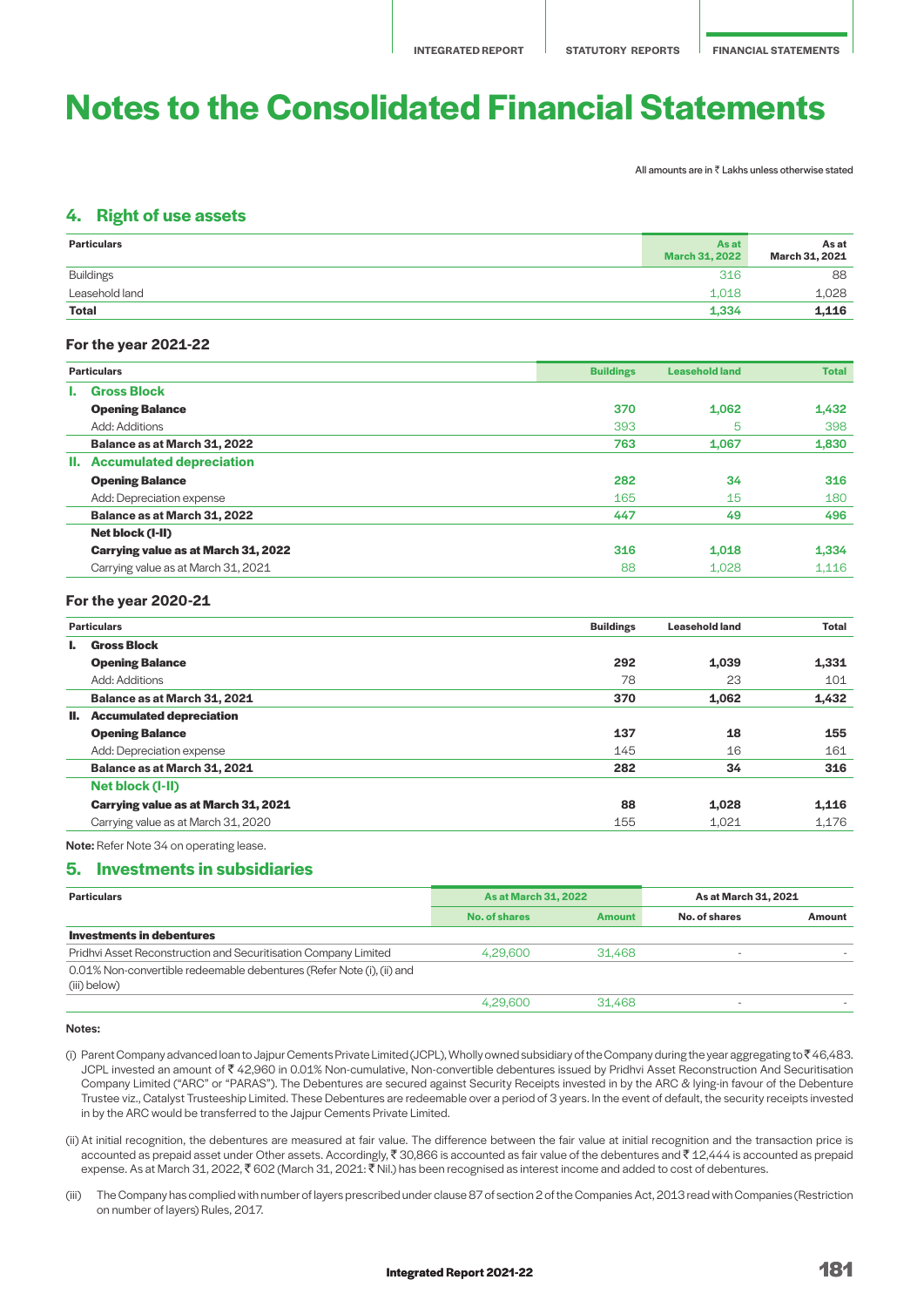All amounts are in  $\bar{\bar{\tau}}$  Lakhs unless otherwise stated

### **6. Other financial assets (Unsecured, considered good)**

| <b>Particulars</b>                                       | As at                 | As at          |
|----------------------------------------------------------|-----------------------|----------------|
|                                                          | <b>March 31, 2022</b> | March 31, 2021 |
| <b>Non-current</b>                                       |                       |                |
| Security deposits                                        | 1,857                 | 1,663          |
| Balances held as margin money deposit against borrowings | 1,187                 | 122            |
| <b>Total</b>                                             | 3,044                 | 1,785          |
| <b>Current</b>                                           |                       |                |
| Security deposits                                        | 351                   | 176            |
| Advances to employees                                    | 117                   | 66             |
| Interest accrued but not due                             | 99                    | 87             |
| Derivative assets                                        | ٠                     | 6              |
| <b>Total</b>                                             | 567                   | 335            |
| <b>Total other financial assets</b>                      | 3,611                 | 2.120          |

# **7. Other assets (Unsecured, considered good)**

| <b>Particulars</b>                                               | As at<br><b>March 31, 2022</b> | As at<br>March 31, 2021 |
|------------------------------------------------------------------|--------------------------------|-------------------------|
| <b>Non-current</b>                                               |                                |                         |
| Capital advances                                                 | 4,551                          | 10,711                  |
| Advances to suppliers and service providers                      | 71                             | 65                      |
| Prepaid expenses (Refer Note 1 below)                            | 8.759                          | 209                     |
| Balances with government authorities                             | 148                            | 148                     |
| <b>Total</b>                                                     | 13,529                         | 11,133                  |
| <b>Current</b>                                                   |                                |                         |
| Advances to suppliers and service providers (Refer Note 2 below) | 4,289                          | 1,012                   |
| Prepaid expenses (Refer Note 1 below)                            | 5,221                          | 470                     |
| Balances with government authorities                             | 8,891                          | 5,402                   |
| Excise duty refund receivable                                    | 194                            | 194                     |
| Incentives receivable from government                            |                                |                         |
| Unsecured, considered good                                       | 3,195                          | 4,028                   |
| Considered doubtful                                              | 859                            | 84                      |
| Less: Provision for doubtful                                     | (859)                          | (84)                    |
| Total                                                            | 21,790                         | 11,106                  |
| <b>Total other assets</b>                                        | 35,319                         | 22,239                  |

**Notes:** 

1. Net Prepaid Expense as of March 31, 2022 recognised on account of fair value of Debentures subscribed by M/s. Jajpur Cements Private Limited, wholly-owned subsidiary company during the year  $\bar{\tau}$  11,753 (March 31, 2021:  $\bar{\tau}$  Nil.)

2. Includes ₹ 14 (March 31, 2021: Nil) advances given to related party. Also Refer Note 33.

### **8. Inventories (at lower of cost and net realisable value)**

| <b>Particulars</b>                                                                                         | As at<br><b>March 31, 2022</b> | As at<br>March 31, 2021 |
|------------------------------------------------------------------------------------------------------------|--------------------------------|-------------------------|
| <b>Raw materials</b>                                                                                       | 1,999                          | 1,707                   |
| Coal                                                                                                       | 7.795                          | 4,597                   |
| Work-in-progress                                                                                           | 4,847                          | 703                     |
| Stores and spares                                                                                          | 3,811                          | 3,204                   |
| Packing materials                                                                                          | 649                            | 539                     |
| Finished goods (includes inventory of $\bar{\xi}$ 5 Lakhs on account of purchase stock for March 31, 2022) | 1,476                          | 729                     |
| Total (A)                                                                                                  | 20,577                         | 11,479                  |
| <b>Goods-in-transit:</b>                                                                                   |                                |                         |
| Raw materials                                                                                              | 172                            | 6                       |
| Coal                                                                                                       | 70                             | 886                     |
| Packing materials                                                                                          | 35                             | 55                      |
| Finished goods                                                                                             | 3                              | $\overline{c}$          |
| Total (B)                                                                                                  | 280                            | 949                     |
| Total inventories (A+B)                                                                                    | 20,857                         | 12,428                  |

**Note:** Refer Note 1(b)(xvi) for basis of valuation of inventory and refer Note 14 for details of inventory pledged.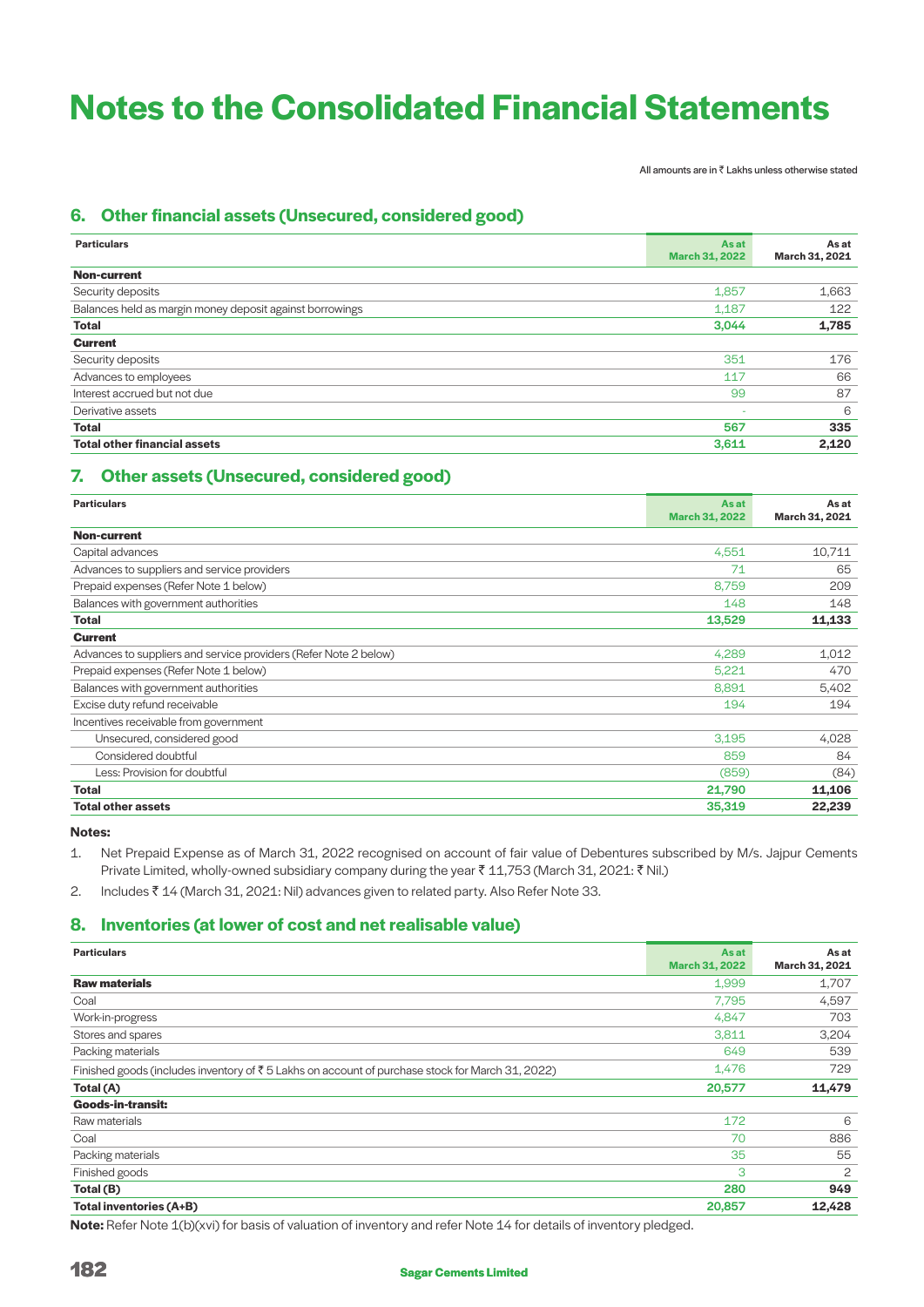All amounts are in  $\bar{\bar{\tau}}$  Lakhs unless otherwise stated

### **9. Trade receivables**

| <b>Particulars</b>                            | <b>As at</b>          | As at          |
|-----------------------------------------------|-----------------------|----------------|
|                                               | <b>March 31, 2022</b> | March 31, 2021 |
| <b>Trade receivables</b>                      |                       |                |
| Trade receivables considered good - Secured   | 1.532                 | 1,123          |
| Trade receivables considered good - Unsecured | 10.499                | 8.948          |
| Trade receivables - credit impaired           | 1.104                 | 902            |
| Sub-total                                     | 13,135                | 10,973         |
| Less: Expected credit loss allowance          | (1,104)               | (902)          |
| <b>Total trade receivables</b>                | 12,031                | 10,071         |

The Company has used a practical expedient by computing the expected credit loss allowance for trade receivables based on a provision matrix. The provision matrix takes into account historical credit loss experience and adjusted for forward looking information. The expected credit loss allowance is based on the ageing of the days the receivables are due and the rates as per the provision matrix. The ageing of the receivables is as follows:

#### **FY 2021-22:**

| Outstanding for following periods from due date of payment<br><b>Particulars</b> |                |                       |                      |           |                |                             |              |
|----------------------------------------------------------------------------------|----------------|-----------------------|----------------------|-----------|----------------|-----------------------------|--------------|
|                                                                                  | <b>Not due</b> | Less than 6<br>months | 6 months -<br>1 year | 1-2 years | 2-3 year       | <b>More than</b><br>3 years | <b>Total</b> |
| <b>Undisputed Trade</b><br>(i)<br><b>receivables</b>                             |                |                       |                      |           |                |                             |              |
| considered good<br>$\overline{\phantom{a}}$                                      | 7,625          | 3,134                 | 976                  | 234       | 42             | 20                          | 12,031       |
| which have significant<br>$\overline{\phantom{a}}$<br>increase in credit risk    |                |                       | ÷                    |           | $\overline{a}$ | ÷                           |              |
| (ii) Undisputed Trade                                                            |                |                       |                      |           |                |                             |              |
| <b>Receivables</b>                                                               |                |                       |                      |           |                |                             |              |
| credit impaired<br>$\overline{\phantom{a}}$                                      |                | 77                    | 77                   | 56        | 60             | 722                         | 992          |
| which have significant<br>$\overline{\phantom{a}}$<br>increase in credit risk    |                | ÷                     | ÷                    | ÷         | ÷              | ÷                           |              |
| (iii) Disputed Trade                                                             |                |                       |                      |           |                |                             |              |
| <b>Receivables</b>                                                               |                |                       |                      |           |                |                             |              |
| considered good<br>$\overline{\phantom{a}}$                                      | ÷              | $\sim$                | ÷                    | ÷         | $\sim$         | ٠                           |              |
| which have significant<br>$\overline{\phantom{a}}$<br>increase in credit risk    |                | ÷                     | ٠                    | ÷         | ٠              | ٠                           |              |
| credit impaired<br>$\overline{\phantom{a}}$                                      | ٠              | $\sim$                | ٠                    | ÷         | $\sim$         | 112                         | 112          |
| <b>Total</b>                                                                     | 7,625          | 3,211                 | 1,053                | 290       | 102            | 854                         | 13,135       |

### **FY 2020-21:**

|              | <b>Particulars</b>                                                            | Outstanding for following periods from due date of payment |                          |                          |                          |                          |                             |        |
|--------------|-------------------------------------------------------------------------------|------------------------------------------------------------|--------------------------|--------------------------|--------------------------|--------------------------|-----------------------------|--------|
|              |                                                                               | Not due                                                    | Less than 6<br>months    | 6 months -<br>1 year     | 1-2 years                | 2-3 year                 | <b>More than</b><br>3 years | Total  |
| (i)          | <b>Undisputed Trade</b><br>receivables                                        |                                                            |                          |                          |                          |                          |                             |        |
|              | considered good<br>$\overline{\phantom{0}}$                                   | 7,166                                                      | 2,289                    | 189                      | 253                      | 151                      | 23                          | 10,071 |
|              | which have significant<br>$\overline{\phantom{a}}$<br>increase in credit risk |                                                            | $\overline{\phantom{a}}$ | $\overline{\phantom{a}}$ | ٠                        |                          |                             |        |
| (iii)        | <b>Undisputed Trade</b><br><b>Receivables</b>                                 |                                                            |                          |                          |                          |                          |                             |        |
|              | credit impaired<br>$\overline{\phantom{a}}$                                   |                                                            | 34                       | 31                       | 150                      | 53                       | 528                         | 796    |
|              | which have significant<br>$\overline{\phantom{a}}$<br>increase in credit risk |                                                            | $\overline{a}$           | $\overline{\phantom{a}}$ | $\overline{a}$           | $\overline{\phantom{a}}$ | $\overline{a}$              |        |
|              | (iii) Disputed Trade                                                          |                                                            |                          |                          |                          |                          |                             |        |
|              | <b>Receivables</b>                                                            |                                                            |                          |                          |                          |                          |                             |        |
|              | considered good<br>$\overline{\phantom{a}}$                                   | $\overline{\phantom{a}}$                                   | $\overline{\phantom{a}}$ | $\overline{\phantom{a}}$ | $\overline{\phantom{a}}$ | $\overline{\phantom{a}}$ | $\overline{\phantom{a}}$    |        |
|              | which have significant<br>$\overline{\phantom{a}}$<br>increase in credit risk |                                                            | $\overline{\phantom{a}}$ | $\overline{\phantom{a}}$ | ٠                        |                          |                             |        |
|              | credit impaired<br>$\overline{\phantom{a}}$                                   | $\overline{\phantom{a}}$                                   | $\overline{\phantom{a}}$ | $\overline{\phantom{a}}$ | $\overline{\phantom{a}}$ | $\overline{\phantom{a}}$ | 106                         | 106    |
| <b>Total</b> |                                                                               | 7,166                                                      | 2,323                    | 220                      | 403                      | 204                      | 657                         | 10,973 |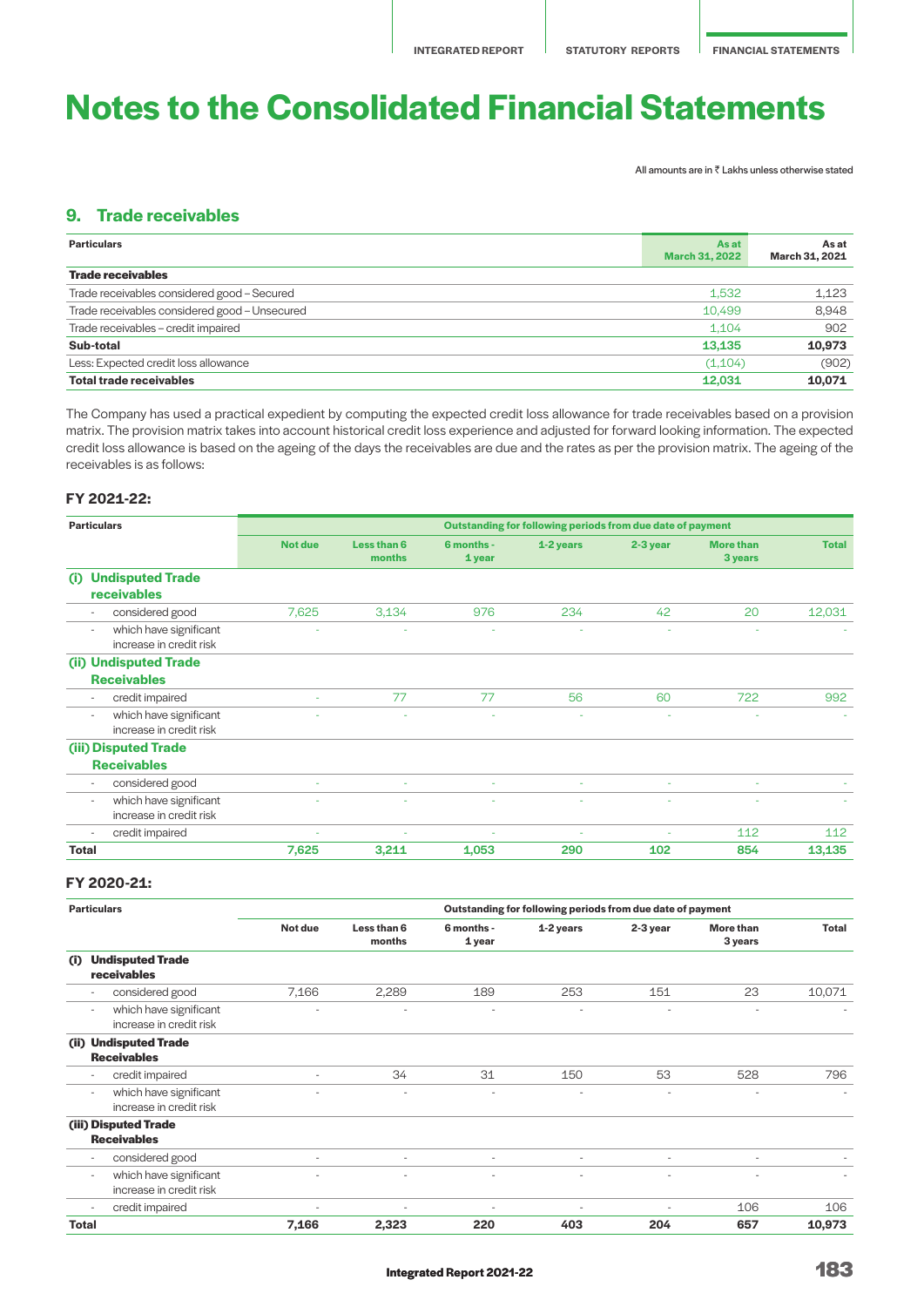All amounts are in  $\bar{\bar{\xi}}$  Lakhs unless otherwise stated

#### **Movement in expected credit loss allowance**

| <b>Particulars</b>                   | For the year ended<br>March 31, 2022 | For the year ended<br>March 31, 2021 |
|--------------------------------------|--------------------------------------|--------------------------------------|
| Balance at the beginning of the year | 902                                  | 817                                  |
| Add: Expected credit loss allowance  | 202                                  | 85                                   |
| Balance at the end of the year       | 1.104                                | 902                                  |

### **10. Cash and cash equivalents**

| <b>Particulars</b>                     | As at                 | As at          |
|----------------------------------------|-----------------------|----------------|
|                                        | <b>March 31, 2022</b> | March 31, 2021 |
| Cash in hand                           |                       | 3              |
| Balances with banks                    | 1,802                 | 860            |
| Deposits with banks                    | 12.500                | 21.651         |
| <b>Total Cash and cash equivalents</b> | 14,306                | 22,514         |

### **11. Other bank balances**

| <b>Particulars</b>                       | As at<br>March 31, 2022 | As at<br>March 31, 2021 |
|------------------------------------------|-------------------------|-------------------------|
| Unpaid dividend account                  | 55                      | 64                      |
| Margin money deposits (Refer Note below) | 1.908                   | 2.841                   |
| <b>Total Other bank balances</b>         | 1.963                   | 2.905                   |

Note: Margin money deposits with banks are against bank guarantees and cash credit facilities.

### **12. Equity share capital**

| <b>Particulars</b>                                                                                                       | <b>As at March 31, 2022</b> |               | As at March 31, 2021 |        |  |
|--------------------------------------------------------------------------------------------------------------------------|-----------------------------|---------------|----------------------|--------|--|
|                                                                                                                          | No. of shares               | <b>Amount</b> | No. of shares        | Amount |  |
| <b>Authorised:</b>                                                                                                       |                             |               |                      |        |  |
| Equity shares of ₹2 each (March 31, 2021: Equity Shares of ₹10 each)<br>(Refer Note (a) below)                           | 69,75,00,000                | 18,250        | 2.35.00.000          | 2.350  |  |
| Issued, subscribed and fully paid:                                                                                       |                             |               |                      |        |  |
| Equity shares of $\bar{\zeta}$ 2 each (March 31, 2021: Equity Shares of $\bar{\zeta}$ 10 each)<br>(Refer Note (a) below) | 11,75,00,000                | 2.350         | 2.35.00.000          | 2.350  |  |

#### Notes:

**(a)** The Board of Directors, at their meeting held on July 01, 2021, recommended for the sub-division of equity shares of the Company from existing face value of ₹10/- each into face value of ₹2/- each (i.e. split of 1 equity share of ₹10/- each into 5 equity shares of ₹2/each), and the same has been approved by the shareholders in the Annual General Meeting of the Company held on July 28, 2021. Accordingly, face value of the equity shares of the Company now stand at ₹ 2/- each w.e.f. the record date namely August 18, 2021.

Pursuant to merger of Sagar Cements (R) Limited with the Company, authorised equity share capital of  $\bar{z}$  11,600 and authorised preference share capital of  $\bar{\xi}$  4,300 of Transferor Company stand transferred as authorised share capital of the Company (Refer Note 41)

#### **(b) Reconciliation of equity shares and amount outstanding at the beginning and at the end of the year:**

| <b>Particulars</b>                                                           |               | <b>As at March 31, 2022</b> |                          | As at March 31, 2021     |  |  |
|------------------------------------------------------------------------------|---------------|-----------------------------|--------------------------|--------------------------|--|--|
|                                                                              | No. of shares | <b>Amount</b>               | No. of shares            | <b>Amount</b>            |  |  |
| Opening balance                                                              | 2,35,00,000   | 2.350                       | 2.22.75.000              | 2.228                    |  |  |
| Allotment of equity shares upon conversion of warrants<br>(Refer Note 46(a)) | -             | $\overline{\phantom{a}}$    | 12.25.000                | 122                      |  |  |
| Stock Split (₹ 10 each into ₹ 2 each)                                        | 9,40,00,000   | $\sim$                      | $\overline{\phantom{a}}$ | $\overline{\phantom{a}}$ |  |  |
| <b>Closing balance</b>                                                       | 11,75,00,000  | 2.350                       | 2,35,00,000              | 2,350                    |  |  |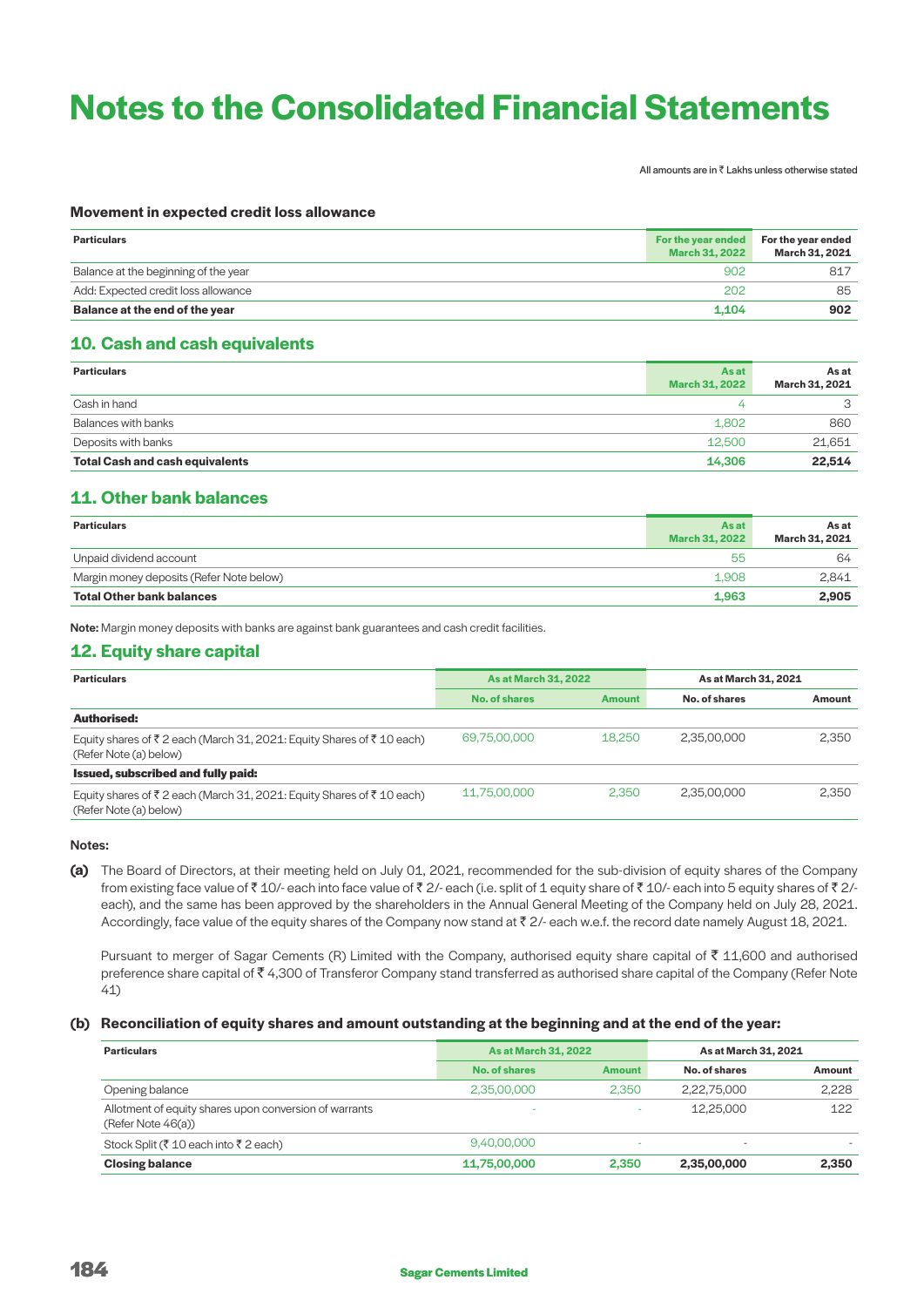All amounts are in  $\bar{z}$  Lakhs unless otherwise stated

#### **(c) Rights, preferences and restrictions attached to the equity shares:**

The Company has only one class of equity shares having a par value of  $72$  each per share. Each holder of equity shares is entitled to one vote per share. The dividend proposed by the Board of Directors is subject to the approval of the shareholders in the ensuing Annual General Meeting, except in case of interim dividend. In the event of liquidation of the Company, the holders of equity shares will be entitled to receive remaining assets of the Company, after distribution of all preferential amounts. The distribution will be in proportion to the number of equity shares held by the shareholders.

#### **(d) Details of shareholders holding more than 5% shares in the Company:**

| Name of the shareholder                 | <b>As at March 31, 2022</b>                          |        | As at March 31, 2021         |              |  |
|-----------------------------------------|------------------------------------------------------|--------|------------------------------|--------------|--|
|                                         | No. of shares of<br>% of holding<br>$\bar{z}$ 2 each |        | No. of shares of<br>₹10 each | % of holding |  |
| S. Aruna                                | 68,47,725                                            | 5.83%  | 13.69.545                    | 5.83%        |  |
| Dr. S. Anand Reddy                      | 65,32,620                                            | 5.56%  | 13,06,524                    | 5.56%        |  |
| S. Sreekanth Reddy                      | 61,97,015                                            | 5.27%  | 12.39.353                    | 5.27%        |  |
| R V Consulting Services Private Limited | 80,11,490                                            | 6.82%  | 16,02,298                    | 6.82%        |  |
| AVH Resources India Private Limited     | 2,56,68,790                                          | 21.85% | 51.33.754                    | 21.85%       |  |

#### **(e) Details of shares held by the promoters in the Company and change during the year:**

| Name of the shareholder                                          |           | <b>As at March 31, 2022</b>        |                             | As at March 31, 2021 |                                    |                             |
|------------------------------------------------------------------|-----------|------------------------------------|-----------------------------|----------------------|------------------------------------|-----------------------------|
|                                                                  | ₹2 each   | No. of shares of % of total shares | % Change<br>during the year | $\bar{z}$ 10 each    | No. of shares of % of total shares | % Change<br>during the year |
| S. Aruna                                                         | 68,47,725 | 5.83%                              |                             | 13,69,545            | 5.83%                              | $-0.32%$                    |
| Rachana Sammidi                                                  | 58,36,415 | 4.97%                              |                             | 11,67,283            | 4.97%                              | $-0.27%$                    |
| Dr. S. Anand Reddy                                               | 65,32,620 | 5.56%                              | ÷                           | 13,06,524            | 5.56%                              | $-0.31%$                    |
| S. Sreekanth Reddy                                               | 61,97,015 | 5.27%                              | ÷                           | 12,39,353            | 5.27%                              | $-0.29%$                    |
| R V Consulting Services Private Limited                          | 80,11,490 | 6.82%                              | ÷                           | 16,02,298            | 6.82%                              | 1.88%                       |
| Vanajatha Sammidi                                                | 49,53,845 | 4.22%                              | ÷                           | 9,90,769             | 4.22%                              | $-0.23%$                    |
| Siddarth Sammidi                                                 | 41,09,490 | 3.50%                              | ÷                           | 8,21,898             | 3.50%                              | $-0.19%$                    |
| Aneesh Reddy Sammidi                                             | 41,09,485 | 3.50%                              |                             | 8,21,897             | 3.50%                              | $-0.19%$                    |
| Malathi Reddy Wdaru                                              | 37,77,000 | 3.21%                              | ÷                           | 7,55,400             | 3.21%                              | $-0.18%$                    |
| Madhavi Nadikattu                                                | 26,69,000 | 2.27%                              | ÷                           | 5,33,800             | 2.27%                              | $-0.13%$                    |
| P V Narsimha Reddy                                               | 10,000    | 0.01%                              | ÷.                          | 2,000                | 0.01%                              | 0.00%                       |
| Andhra Pradesh Industrial Development<br>Corporation             | 15,66,425 | 1.33%                              | ÷                           | 3,13,285             | 1.33%                              | $-0.08%$                    |
| Panchavati Polyfibres Limited                                    | 1,57,500  | 0.13%                              |                             | 31,500               | 0.13%                              | $-0.01%$                    |
| Sagar Priya Housing And Industrial<br><b>Enterprises Limited</b> | 43,00,000 | 3.66%                              |                             | 8,60,000             | 3.66%                              | $-0.20%$                    |

**(f)** There are no shares allotted as fully paid-up by way of bonus shares or allotted as fully paid-up pursuant to contract without payment being received in cash, or bought back during the period of five years immediately preceding the reporting date.

**(g)** There are no securities which are convertible into equity shares. In the previous year 2020-21, the Company had converted 12,25,000 warrants into equal number of equity shares. (Refer Note 46)

### **13A. Other equity**

| <b>Particulars</b>                           | <b>As at</b><br><b>March 31, 2022</b> | As at<br>March 31, 2021 |
|----------------------------------------------|---------------------------------------|-------------------------|
| Capital reserve                              | 35                                    | 35                      |
| Securities premium                           | 54,327                                | 54,327                  |
| General reserve                              | 3.598                                 | 3,598                   |
| Retained earnings                            | 65,316                                | 58,989                  |
| Other items for other incomprehensive income | (83)                                  | (214)                   |
| <b>Total other equity</b>                    | 1,23,193                              | 1,16,735                |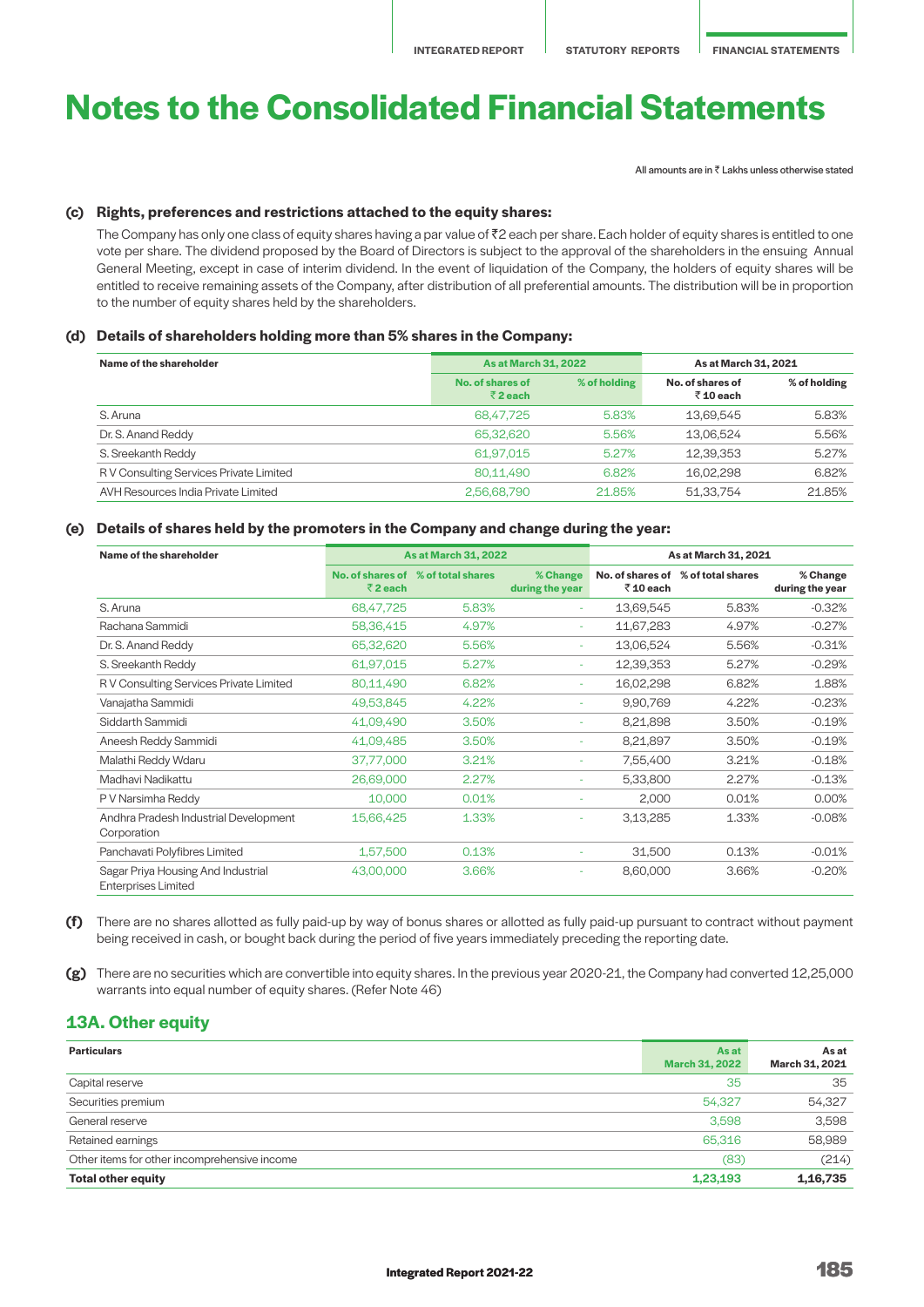All amounts are in  $\bar{\bar{\tau}}$  Lakhs unless otherwise stated

#### **Movement in other equity is as follows:**

| <b>Particulars</b>                                                                           | As at<br><b>March 31, 2022</b> | As at<br>March 31, 2021 |
|----------------------------------------------------------------------------------------------|--------------------------------|-------------------------|
| <b>Capital Reserve</b>                                                                       | 35                             | 35                      |
| <b>Securities premium</b>                                                                    |                                |                         |
| <b>Opening Balance</b><br>(i)                                                                | 54,327                         | 45,507                  |
| Premium on allotment of equity shares upon conversion of warrants (Refer Note 46(a))<br>(ii) |                                | 8,820                   |
|                                                                                              | 54,327                         | 54,327                  |
| <b>General Reserve</b>                                                                       | 3,598                          | 3,598                   |
| <b>Retained earnings</b>                                                                     |                                |                         |
| Opening balance<br>(i)                                                                       | 58,989                         | 43,283                  |
| Profit for the year<br>(ii)                                                                  | 6,915                          | 18,654                  |
| Effect of business combination (Refer Note 41)<br>(iii)                                      |                                | (1,420)                 |
|                                                                                              | 65,904                         | 60,517                  |
| Less: Appropriations                                                                         |                                |                         |
| Dividend on equity shares (Refer Note 40)<br>(i)                                             | 588                            | 1.528                   |
|                                                                                              | 65,316                         | 58,989                  |
| Other items of other comprehensive income                                                    |                                |                         |
| <b>Opening Balance</b><br>(i)                                                                | (214)                          | (221)                   |
| Other comprehensive income<br>(ii)                                                           | 131                            | 7                       |
|                                                                                              | (83)                           | (214)                   |
| <b>Money received against share warrants</b>                                                 |                                |                         |
| Opening balance<br>(i)                                                                       |                                | 2,236                   |
| Money received against share warrant (Refer Note 46(a))<br>(ii)                              |                                | 6,706                   |
| Allotment of equity shares upon conversion of warrants (Refer Note 46(a))<br>(iii)           |                                | (122)                   |
| (iv) Premium on allotment of equity shares upon conversion of warrants (Refer Note 46(a))    |                                | (8,820)                 |
|                                                                                              | ٠                              |                         |
| <b>Total</b>                                                                                 | 1,23,193                       | 1,16,735                |
|                                                                                              |                                |                         |

#### **Nature of reserves:**

#### (a) Capital reserve

This represents subsidies received from the government.

#### (b) Securities premium

 Amounts received on issue of shares in excess of the par value has been classified as securities premium. The utilisation of securities premium is governed by the Section 52 of the Act.

#### (c) General reserve

 This represents appropriation of profit by the Company. As per Companies Act, 2013, transfer of profits to General reserve is not mandatory. General reserve is a free reserve available to the Company.

#### (d) Retained earnings

Retained earnings comprises of undistributed earnings after taxes.

#### (e) Other items of other comprehensive income

Other items of other comprehensive income consist of re-measurement of net defined benefit liability.

#### (f) Money received against share warrants

This represents the moneys received against the share warrants allotted.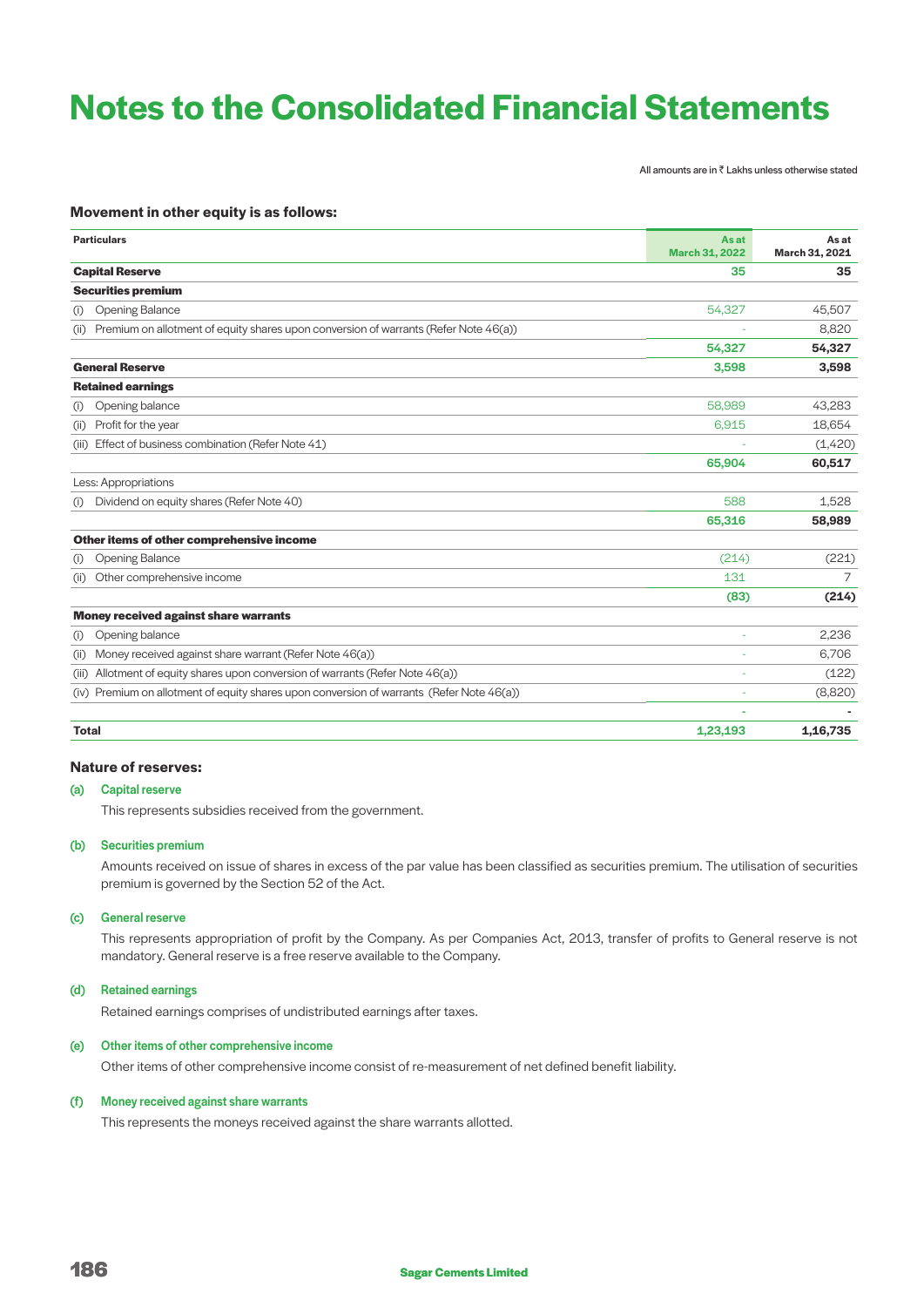All amounts are in  $\bar{\bar{\tau}}$  Lakhs unless otherwise stated

### **13B. Non-controlling Interests ('NCI')**

| <b>Particulars</b>                                        | <b>As at</b><br><b>March 31, 2022</b> | As at<br>March 31, 2021 |
|-----------------------------------------------------------|---------------------------------------|-------------------------|
| Balance at beginning of the year                          | 5.351                                 | 5.393                   |
| Total comprehensive loss for the year attributable to NCI | (1,000)                               | (42)                    |
| Allotment of equity shares                                | 20                                    |                         |
| Premium on allotment of equity shares                     | 1.030                                 |                         |
| Balance at end of the year                                | 5.401                                 | 5,351                   |

#### **Details of subsidiaries with the non-controlling interests:**

| Name of the subsidiary                                                               | Place of                                            | Non-controlling interests      |                         |
|--------------------------------------------------------------------------------------|-----------------------------------------------------|--------------------------------|-------------------------|
|                                                                                      | incorporation and<br>principal place of<br>business | <b>As at</b><br>March 31, 2022 | As at March 31,<br>2021 |
| Sagar Cements (M) Private Limited (Formerly Known as Satguru Cement Private Limited) | India                                               | 35%                            | 35%                     |

### **14A. Non-current borrowings\* (Secured, at amortised cost)**

| <b>Particulars</b>                                 | <b>As at</b>   | As at          |
|----------------------------------------------------|----------------|----------------|
|                                                    | March 31, 2022 | March 31, 2021 |
| Non-convertible debentures (Refer Note (ii) below) | 25,394         | 8.077          |
| Term loans (Refer Note (i) below)                  | 87.459         | 55.726         |
| <b>Total non-current borrowings</b>                | 1,12,853       | 63,803         |

\* Current maturities of non-current borrowings have been disclosed under the head "Current borrowings".

#### Notes (i):

#### **As at March 31, 2022**

| <b>Bank</b>                                                                   | <b>Loan outstanding</b> | <b>Terms of repayment</b>  | <b>Rate of interest</b> |
|-------------------------------------------------------------------------------|-------------------------|----------------------------|-------------------------|
| HDFC Bank Limited (Refer Note 1 below)                                        | 1,094                   | 4 quarterly instalments    | 6.50%                   |
| Axis Bank Limited (Refer Note 2 below)                                        | 491                     | 12 monthly instalments     | 7.90%                   |
| HDFC Bank Limited (Refer Note 2 below)                                        | 2,194                   | 50 monthly instalments     | 6.00%                   |
| Axis Finance Limited (Refer Note 2 below)                                     | 14,775                  | 18 quarterly instalments   | 10.00%                  |
| Piramal Capital & Housing Finance Limited (Refer Note 2 below)                | 9,950                   | 48 monthly instalments     | 11.00%                  |
| Axis Bank Limited (Refer Note 3 below)                                        | 1,150                   | 8 quarterly instalments    | 7.90%                   |
| Axis Bank Limited (Refer Note 4 below)                                        | 2,533                   | 16 quarterly instalments   | 7.90%                   |
| State Bank of India (Refer Note 5 below)                                      | 2,399                   | 16 quarterly instalments   | 8.50%                   |
| State Bank of India (Refer Note 6 below)                                      | 55                      | 1 monthly instalments      | 6.95%                   |
| Axis Bank Limited (Refer Note 7 below)                                        | 1,630                   | 46 monthly instalments     | 6.50%                   |
| HDFC Bank Limited (Refer Note 8 below)                                        | 3,000                   | 48 monthly instalments     | 6.50%                   |
| The Federal Bank Limited (Refer Note 9 below)                                 | 2,625                   | 14 quarterly instalments   | 8.20%                   |
| State Bank of India (Refer Note 10 below)                                     | 11                      | 1 monthly instalments      | 6.95%                   |
| The Federal Bank Limited (Refer Note 11 below)                                | 1,011                   | 48 monthly instalments     | 6.75%                   |
| Axis Bank Limited (Refer Note 12 below)                                       | 19,700                  | 36 quarterly instalments   | 8.75%                   |
| Yes Bank Limited (Refer Note 13 below)                                        | 15,723                  | 37 quarterly instalments   | 8.30%                   |
| State Bank of India (Refer Note 14 below)                                     | 20,745                  | 37 quarterly instalments   | 9.25%                   |
| Vehicle loans from various banks/financial institutions (Refer Note 16 below) | 573                     | 2 - 36 monthly instalments | 7.16% to 9.13%          |
| Less: Current maturities of non-current borrowings                            | (12,200)                |                            |                         |
|                                                                               | 87,459                  |                            |                         |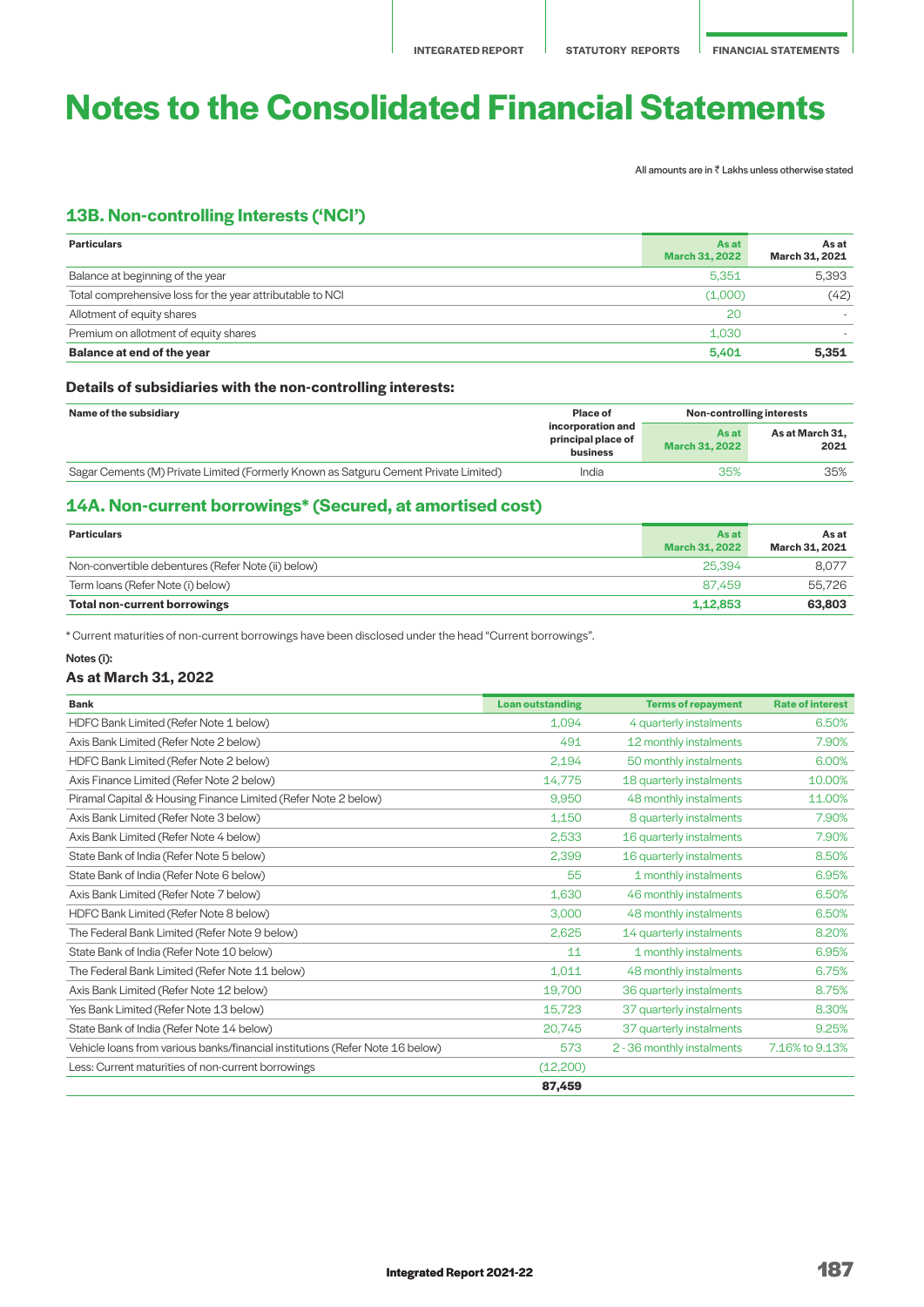All amounts are in  $\bar{z}$  Lakhs unless otherwise stated

#### **As at March 31, 2021**

| <b>Bank</b>                                                                   | Loan outstanding | <b>Terms of repayment</b>  | <b>Rate of interest</b> |
|-------------------------------------------------------------------------------|------------------|----------------------------|-------------------------|
| HDFC Bank Limited (Refer Note 1 below)                                        | 2,193            | 8 quarterly instalments    | 6.50%                   |
| Axis Bank Limited (Refer Note 2 below)                                        | 991              | 24 monthly instalments     | 8.00%                   |
| Axis Bank Limited (Refer Note 3 below)                                        | 1,721            | 12 quarterly instalments   | 8.00%                   |
| Axis Bank Limited (Refer Note 4 below)                                        | 3,176            | 20 quarterly instalments   | 8.00%                   |
| State Bank of India (Refer Note 5 below)                                      | 2,399            | 16 quarterly instalments   | 9.00%                   |
| State Bank of India (Refer Note 6 below)                                      | 722              | 13 monthly instalments     | 7.25%                   |
| Axis Bank Limited (Refer Note 7 below)                                        | 1,701            | 48 monthly instalments     | 6.50%                   |
| HDFC Bank Limited (Refer Note 8 below)                                        | 3,000            | 48 monthly instalments     | 6.50%                   |
| The Federal Bank Limited (Refer Note 9 below)                                 | 3.125            | 18 quarterly instalments   | 8.00%                   |
| State Bank of India (Refer Note 10 below)                                     | 144              | 13 monthly instalments     | 7.25%                   |
| Axis Bank Limited (Refer Note 11 below)                                       | 11,970           | 36 quarterly instalments   | 8.85%                   |
| IndusInd Bank Limited (Refer Note 12 below)                                   | 12,397           | 37 quarterly instalments   | 9.65%                   |
| State Bank of India (Refer Note 13 below)                                     | 16,326           | 37 quarterly instalments   | 9.65%                   |
| Vehicle loans from various banks/financial institutions (Refer Note 15 below) | 181              | 5 - 21 monthly instalments | 8.50% to 9.31%          |
| Less: Current maturities of non-current borrowings                            | (4,320)          |                            |                         |
|                                                                               | 55,726           |                            |                         |

#### Notes:

- 1. Term loan is secured by first *pari passu* charge on the property, plant & equipment owned by or belonging to the Company both present and future, and by second *pari passu* charge on the current assets of the Company and are guaranteed by Dr. S. Anand Reddy, Managing Director and S. Sreekanth Reddy – Joint Managing Director.
- 2. Term loan is secured by first *pari passu* charge on the property, plant and equipment owned by or belonging to the Company both present and future excluding fixed assets pertaining to grinding unit at Bayyavaram and plant and equipment of Waste heat recovery power plant at mattampally , and by second charge on the current assets of the Company and are guaranteed by Dr. S. Anand Reddy - Managing Director and S. Sreekanth Reddy - Joint Managing Director.
- 3. Term loan is secured by exclusive charge of all property, plant and equipment of the grinding unit at Bayyavaram both present and future and by second *pari passu* charge on the current assets of the Company and are guaranteed by Dr. S. Anand Reddy – Managing Director and S. Sreekanth Reddy – Joint Managing Director.
- 4. Term loan is secured by exclusive charge of all property, plant and equipment of the grinding unit at Bayyavaram both present and future and are guaranteed by Dr. S. Anand Reddy – Managing Director and S. Sreekanth Reddy – Joint Managing Director.
- 5. Term loan is secured by exclusive charge on the assets of 6.00 MW Waste heat recovery power plant, hypothecation of plant & machinery and are guaranteed by Dr. S. Anand Reddy – Managing Director and S. Sreekanth Reddy – Joint Managing Director.
- 6. Term loan is secured by first *pari passu* charge against all current assets, present and future, and by second *pari passu* charge on the entire property, plant and equipment of the Company including land and building, excluding Bayyavaram plant and Mattampally WHR plant and are guaranteed by Dr. S. Anand Reddy – Managing Director and S. Sreekanth Reddy – Joint Managing Director.
- 7. Term loan is secured by second *pari passu* charge against all current assets and property, plant and equipment of the Company, present and future, excluding vehicles purchased under hire purchase agreements and excluding property, plant and equipment pertaining to Mattampally WHR plant and 100% credit guarantee by National Credit Guarantee Trustee Company Ltd.
- 8. Term loan is secured by second *pari passu* charge on the property, plant & equipment owned by or belonging to the Company both present and future, and on the current assets of the Company and are guaranteed by Dr. S. Anand Reddy – Managing Director and S. Sreekanth Reddy – Joint Managing Director.
- 9. Term loan is secured by *pari passu* charge on the property, plant and equipment (including mining land) owned by or belonging to the Company, both present and future, and by a second charge on the current assets of the Company and are guaranteed by Dr. S. Anand Reddy – Managing Director and S. Sreekanth Reddy – Joint Managing Director.
- 10. This term loan is secured against all current assets, present and future, and by second charge on entire property, plant and equipment of the Company including land and building and are guaranteed by Dr. S. Anand Reddy – Managing Director and S. Sreekanth Reddy – Joint Managing Director.
- 11. This term loan is secured by first *pari passu* charge on asset to be created through proceeds of the loan and second *pari passu* charge on the property, plant and equipment (including mining land) owned by or belonging to the Company, both present and future, and by a second charge on the current assets of the Company and are guaranteed by National credit guarantee trustee Ltd.
- 12. Term loan is secured by first pari-passu charge on the property, plant and equipment owned by or belonging to the borrower Company both present and future, hypothecation of all rights, title and interests of the borrower under all plant documents, contracts, insurance policies, permits/ approvals etc related to the plant, to which the borrower is party and can be legally assigned and pledged 96,54,000 equity shares of Jajpur Cements Private Limited including CCD's and are guaranteed by Dr S. Anand Reddy, Managing Director and S. Sreekanth Reddy, Joint Managing Director and corporate guarantee of Sagar Cements Limited.
- 13. Term loan is secured by first pari-passu charge on the property, plant and equipment owned by or belonging to the borrower Company both present and future. First pari-passu charge on all rights, title, interests, benefits, claims and demands whatsoever of the borrower in the project documents and in the clearances. First pari-passu charge on all the insurance contracts/ insurance proceeds of property, plant and equipment and pledged 15,10,972 equity shares and Non Disposable Undertaking (NDU) for the balance shareholding of Sagar Cements (M) Private Limited held by Sagar Cements Limited in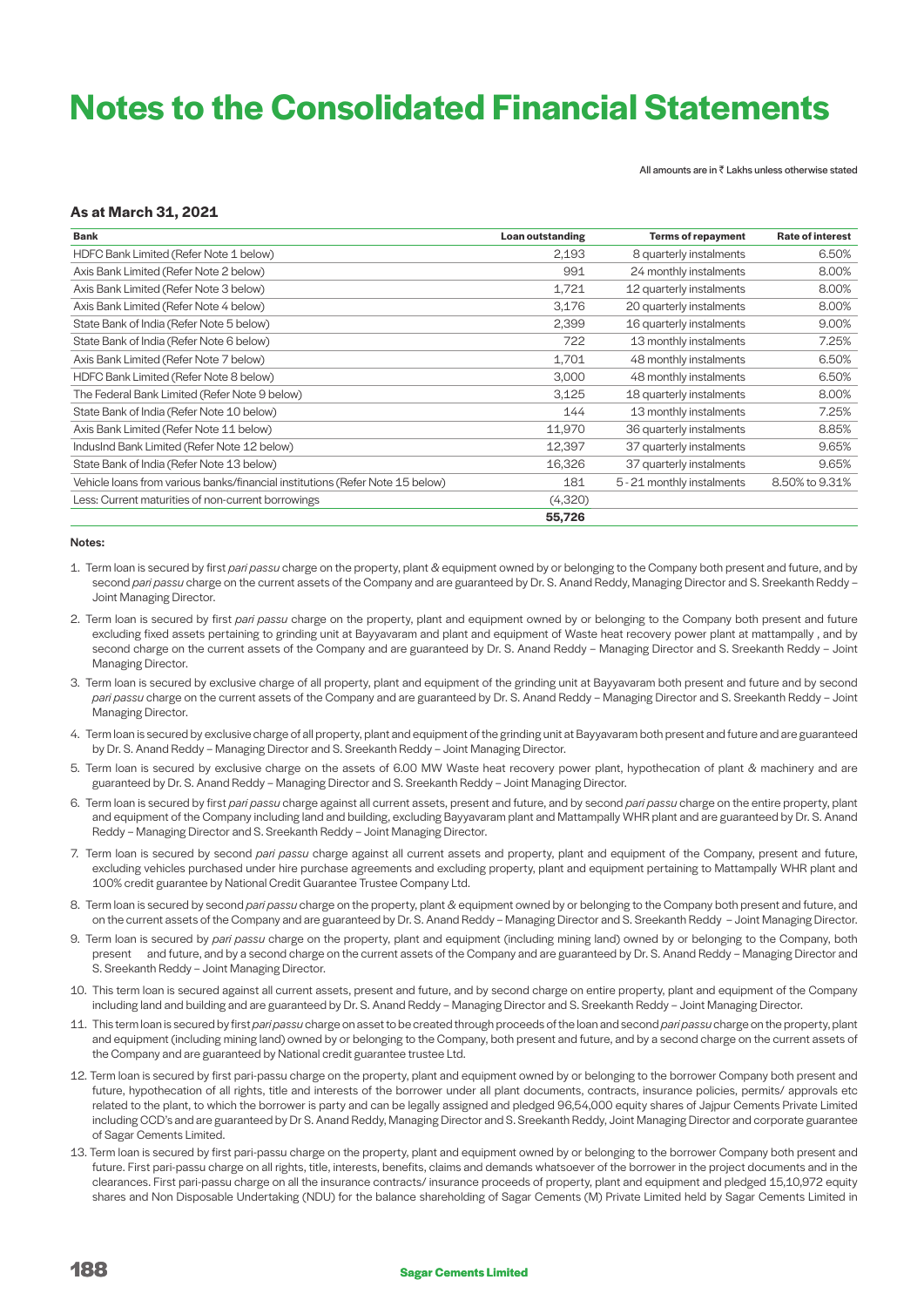All amounts are in  $\bar{z}$  Lakhs unless otherwise stated

favour of Axis Trustee Services Limited. Second charge on the current assets of the Company and are guaranteed by Dr S. Anand Reddy, Director and S. Sreekanth Reddy, Director and corporate guarantee of Sagar Cements Limited.

- 14. Term loan is secured by first pari-passu charge on the property, plant and equipment (including 30 Acres of project lease land excluding mining land) owned by or belonging to the borrower Company both present and future. First pari-passu charge on all rights, title, interests, benefits, claims and demands whatsoever of the borrower in the project documents, excluding mining land. First pari-passu charge on all the insurance contracts/ insurance proceeds of property, plant and equipment and pledged 15,10,972 equity shares of Sagar Cements (M) Private Limited held by Sagar Cements Limited in favour of Axis Trustee Services Limited. Second pari-passu charge on the current assets of the Company and are guaranteed by Dr S. Anand Reddy, Director and S. Sreekanth Reddy, Director and corporate guarantee of Sagar Cements Limited.
- 15. This term loan is secured by first *pari passu* charge on asset to be created through proceeds of the loan and second *pari passu* charge on the property, plant and equipment (including mining land) owned by or belonging to the Company, both present and future, and by a second charge on the current assets of the Company and are guaranteed by National credit guarantee trustee Ltd.
- 16. Vehicle Loans from various banks/financial institutions are secured by the hypothecation of specific assets purchased from those loans.
- 17. The Company has used the borrowings for the purposes for which it was taken.

#### Note (ii):

- 1. Non-Convertible Debentures (NCD) have been issued to International Finance Corporation (IFC). A total of 1,500 NCD's have been issued (` 10 lakhs each) aggregating ₹ 15,000. Interest payable on the NCD's is @11.60%. The NCD's were issued on March 23, 2016. Interest is payable at half yearly rest with effect from May 31, 2016. Repayment for the NCD's are to be made in 13 equal half yearly instalments of ` 1,154 starting from May 2019 onwards. The Company has paid two instalment during the current year, six instalments were paid upto current year. The NCD's are secured by first *pari passu* charge on the property, plant and equipment i.e. Land, Buildings, Plant & Machinery and Mining Equipment owned by or belonging to the borrower company both present and future, and by second charge on the current assets of the Company and are guaranteed by Dr. S. Anand Reddy – Managing Director and S. Sreekanth Reddy – Director.
- 2. Non-Convertible Debentures (NCD) have been issued to Investec Bank PLC-VRR 1 and Emerging India Credit Opportunities Fund I. A total of 25,000 NCD's have been issued (₹1 Lakh each) aggregating ₹25,000. Interest payable on the NCD's is @11.50%. The NCD's were issued on November 20, 2021. Interest is payable at half yearly rest with effect from June 01, 2022. Repayment for the NCD's are to be made in 5 equal half yearly instalments of  $\bar{\tau}$  5,000 starting from December 01, 2022 onwards. The NCD's are secured by first *pari passu* charge on the property, plant and equipment owned by or belonging to the Company both present and future excluding fixed assets pertaining to grinding unit at Bayyavaram and plant and equipment of Waste heat recovery power plant at mattampally and by second charge on the current assets of the Company and are guaranteed by Dr S. Anand Reddy – Managing Director and S. Sreekanth Reddy – Joint Managing Director

3. The Company has used the borrowings for the purposes for which it was taken.

### **14B. Current borrowings (Secured, amortised at cost)**

| <b>Particulars</b>                           | <b>As at</b><br><b>March 31, 2022</b> | As at<br>March 31, 2021 |
|----------------------------------------------|---------------------------------------|-------------------------|
| Loans repayable on demand                    |                                       |                         |
| Cash credit facilities (Refer Notes below)   | 17.974                                | 10,217                  |
| Current maturities of non-current borrowings | 19,508                                | 6.628                   |
| <b>Total secured borrowings</b>              | 37.482                                | 16,845                  |

Notes:

- 1. The Company has availed cash credit facilities from State Bank of India. This facility is secured by first *pari passu* charge against all current assets, present and future, and by second pari passu charge on the entire property, plant and equipment of the Company including land and building, excluding Bayyavaram plant and Mattampally WHR plant and are guaranteed by Dr. S. Anand Reddy – Managing Director and S. Sreekanth Reddy – Joint Managing Director. The loans are repayable on demand and carries interest @ 7.90% p.a. (2020-21: 7.90% p.a. to 8.85% p.a.).
- 2. The Company has availed cash credit facilities from Axis Bank Limited. This facility is secured by first *pari passu* charge against all current assets, present and future, and by second *pari passu* charge on the property, plant and equipment of the Company (excluding plant and equipment of grinding unit at bayyavaram and WHR unit) and are guaranteed by Dr. S. Anand Reddy – Managing Director and S. Sreekanth Reddy – Joint Managing Director. The loans are repayable on demand and carries interest @ 7.60% p.a. to 7.70% p.a. (2020-21: 7.70% p.a. to 8.40% p.a.).
- 3. The Company has availed cash credit facilities from HDFC Bank Limited. This facility is secured by first *pari passu* charge against all current assets, present and future, and by second *pari passu* charge on the property, plant and equipment of the Company including land and building (excluding plant and equipment of grinding unit at Bayyavaram and WHR unit), and post dated cheques aggregating ₹ 1,000 from any working capital banker and are guaranteed by S. Sreekanth Reddy - Joint Managing Director. The loans are repayable on demand and carries interest @ 7.20% p.a. to 7.90% p.a. (2020-21: 7.90% p.a. to 8.40% p.a.).
- 4. The Company has availed cash credit facilities from State Bank of India. This facility is secured by first *pari passu* charge against all current assets, present and future, and by second *pari passu* charge on entire property, plant and equipment of the Company including land and building and are guaranteed by Dr. S. Anand Reddy, Managing Director and S. Sreekanth Reddy - Joint Managing Director. The loans are repayable on demand and carries interest @ 7.90% p.a. (2020-21: 7.90% p.a to 9.80% p.a.).
- 5. The Company has availed cash credit facilities from The Federal Bank Limited. This facility is secured by first *pari passu* charge against all current assets, present and future, and by second *pari passu* charge on property, plant and equipment (movable and immovable, including mining land) of the Company, present and future, and are guaranteed by Dr. S. Anand Reddy – Managing Director and S. Sreekanth Reddy – Joint Managing Director. The loans are repayable on demand and carries interest @ 7.90% p.a. (2020-21: 7.90% p.a. to 8.95% p.a. ).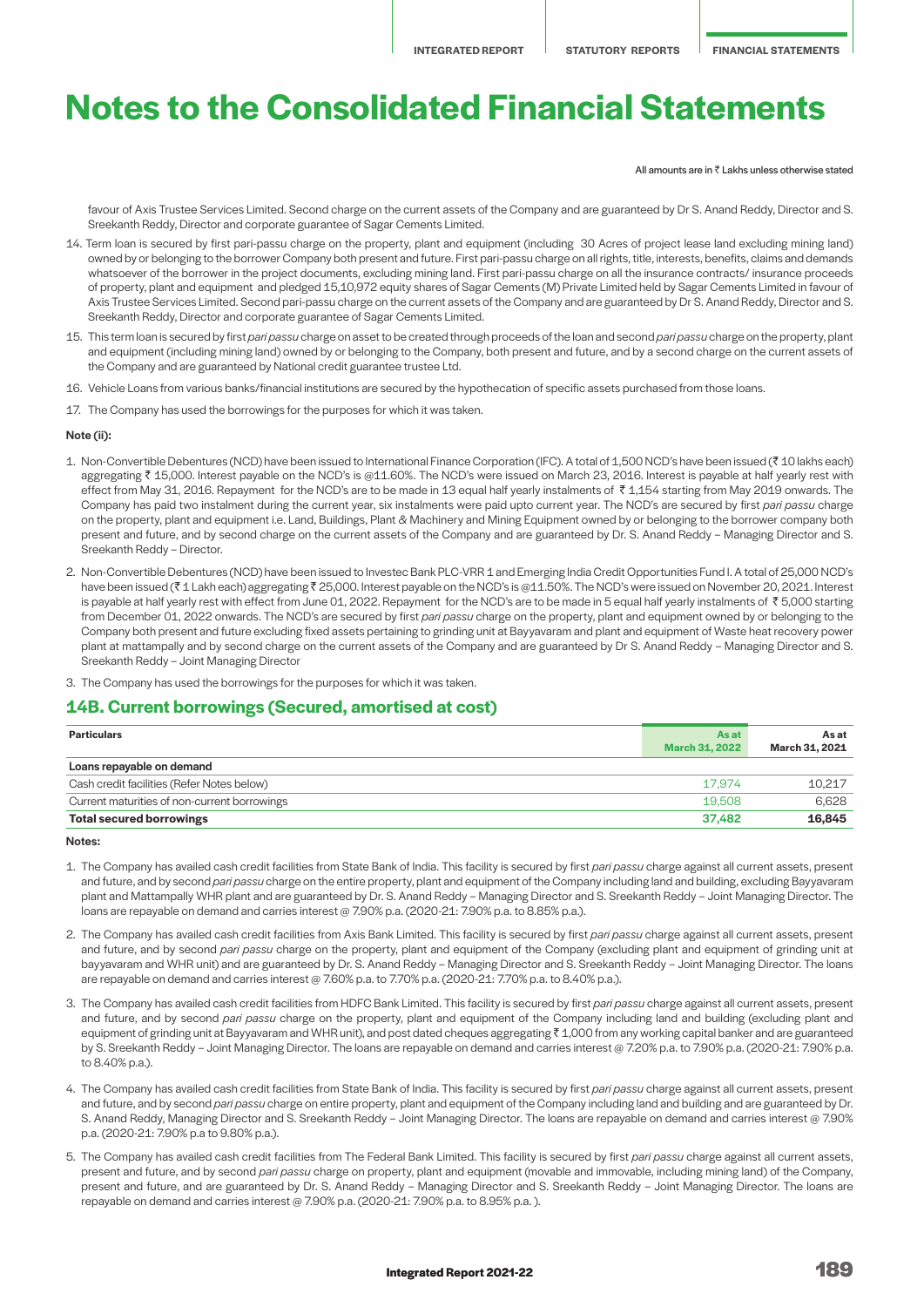All amounts are in  $\bar{z}$  Lakhs unless otherwise stated

- 6. The Company has availed cash credit facilities from Axis Bank Limited. This facility is secured by first *pari passu* charge against all current assets, present and future, and by second *pari passu* charge on movable property, plant and equipment and negative lien on immovable property, plant and equipment of the Company, present and future, and are guaranteed by Dr. S. Anand Reddy – Director and S. Sreekanth Reddy – Managing Director. The loans are repayable on demand and carries interest @ 7.60% p.a. (2020-21: Nil ).
- 7. The Company has availed cash credit facilities from Yes Bank Limited. This facility is secured by first *pari passu* charge against all current assets, present and future, and by second *pari passu* charge on movable property, plant and equipment and negative lien on immovable property, plant and equipment of the Company, present and future, and are guaranteed by Dr. S. Anand Reddy – Director and S. Sreekanth Reddy – Director and corporate guarantee of Sagar Cements Limited. The loans are repayable on demand and carries interest @ 7.85% p.a. to 7.95% p.a. (2020-21: Nil ).
- 8. The Company has availed cash credit facilities from State Bank of India. This facility is secured by first *pari passu* charge against all current assets, present and future, and by second *pari passu* charge on movable property, plant and equipment and including EM of 30 acres of project lease land (mining land excluded), and are guaranteed by Dr. S. Anand Reddy – Director and S. Sreekanth Reddy – Director and corporate guarantee of Sagar Cements Limited. The loans are repayable on demand and carries interest @ 7.80% p.a. (2020-21: Nil).
- 9. The Company has used the borrowings for the purposes for which it was taken.
- 10. The quarterly returns of current assets filed by the Company with banks are in agreement with the books of account.

### **15. Other financial Iiabilities**

| <b>Particulars</b>                                    | As at                 | As at          |
|-------------------------------------------------------|-----------------------|----------------|
|                                                       | <b>March 31, 2022</b> | March 31, 2021 |
| <b>Non-current</b>                                    |                       |                |
| Security deposits received                            | 6.568                 | 5,757          |
| Loan from others                                      | 193                   | 55             |
| Loans from related party                              | 91                    | 1,187          |
| <b>Total</b>                                          | 6,852                 | 6,999          |
| <b>Current</b>                                        |                       |                |
| Interest accrued but not due on borrowings            | 1,634                 | 637            |
| Unclaimed dividends (Refer Note below)                | 55                    | 64             |
| Payables on purchase of property, plant and equipment | 1,415                 | 1,090          |
| <b>Total</b>                                          | 3,104                 | 1,791          |
| <b>Total other financial liabilities</b>              | 9,956                 | 8,790          |

#### Note:

As at March 31, 2022 (March 31, 2021 ₹ Nil), there is no amount due and outstanding to be transferred to the Investor Education and Protection Fund (IEPF) by the Company. Unclaimed dividend, if any, shall be transferred to IEPF as and when they become due.

### **16. Provisions**

| <b>Particulars</b>                   | As at          | As at          |
|--------------------------------------|----------------|----------------|
|                                      | March 31, 2022 | March 31, 2021 |
| Gratuity (Refer Note 31)             | 582            | 656            |
| Compensated absences (Refer Note 31) | 477            | 411            |
| <b>Total provisions</b>              | 1,059          | 1,067          |
| <b>Non-current</b>                   |                |                |
| Gratuity                             | 403            | 333            |
| Compensated absences                 | 348            | 291            |
| <b>Total</b>                         | 751            | 624            |
| <b>Current</b>                       |                |                |
| Gratuity                             | 179            | 323            |
| Compensated absences                 | 129            | 120            |
| <b>Total</b>                         | 308            | 443            |

### **17. Trade payables**

| <b>Particulars</b>                                                                     | As at<br><b>March 31, 2022</b> | As at<br>March 31, 2021 |
|----------------------------------------------------------------------------------------|--------------------------------|-------------------------|
| Total outstanding dues of micro enterprises and small enterprises (MSME)               | 214                            |                         |
| Total outstanding dues of creditors other than micro enterprises and small enterprises | 21.885                         | 22,882                  |
| Total                                                                                  | 22,099                         | 22,899                  |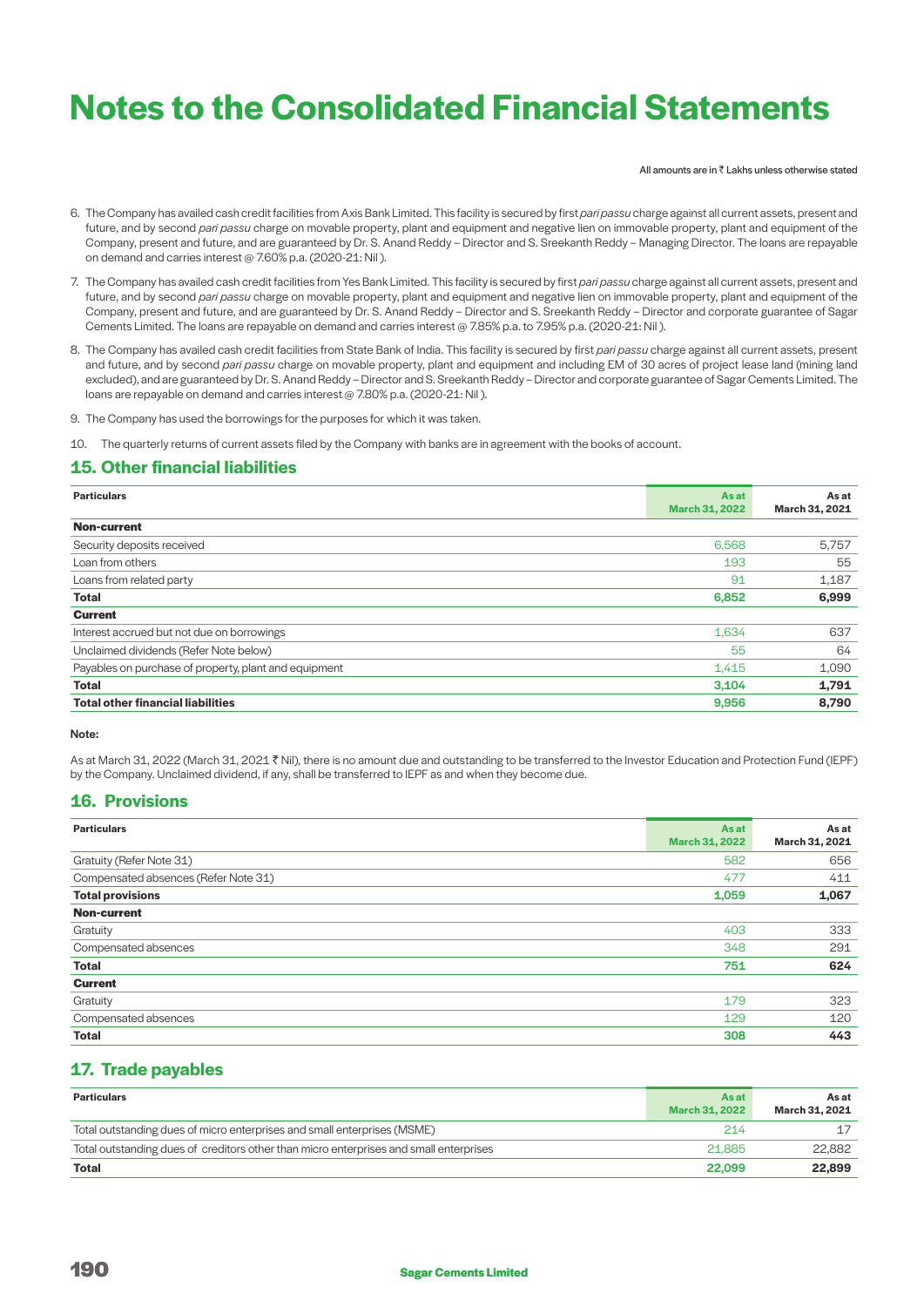All amounts are in  $\bar{\bar{\tau}}$  Lakhs unless otherwise stated

### **Trade payables ageing schedule for the year ended March 31, 2022 and March 31, 2021:**

FY 2021-22:

| <b>Particulars</b>          | <b>Unbilled</b> | Not due | Outstanding for following periods from due date of payment |           |            |                             | <b>Total</b> |
|-----------------------------|-----------------|---------|------------------------------------------------------------|-----------|------------|-----------------------------|--------------|
|                             |                 |         | Less than 1 year                                           | 1-2 years | $2-3$ year | <b>More than</b><br>3 years |              |
| <b>MSME</b><br>(i)          | ٠               | 214     | $\sim$                                                     | $\sim$    | $\sim$     | $\sim$                      | 214          |
| (ii) Others                 | 3.547           | 15.048  | 2.942                                                      | 21        | 50         | 277                         | 21,885       |
| (iii) Disputed dues - MSME  | ٠               | $\sim$  | $\sim$                                                     | $\sim$    | $\sim$     | $\sim$                      |              |
| (iv) Disputed dues - Others | $\sim$          | $\sim$  | $\sim$                                                     | ÷         | $\sim$     | $\sim$                      |              |
| <b>Total</b>                | 3.547           | 15,262  | 2.942                                                      | 21        | 50         | 277                         | 22,099       |

FY 2020-21:

| <b>Particulars</b>            | <b>Unbilled</b>          | Not due                  | Outstanding for following periods from due date of payment |                          |                          |                             |        |  |  | <b>Total</b> |
|-------------------------------|--------------------------|--------------------------|------------------------------------------------------------|--------------------------|--------------------------|-----------------------------|--------|--|--|--------------|
|                               |                          |                          | Less than<br>$1$ year                                      | 1-2 years                | $2-3$ year               | <b>More than</b><br>3 years |        |  |  |              |
| <b>MSME</b><br>(i)            | $\overline{\phantom{a}}$ | 17                       | $\sim$                                                     | $\overline{\phantom{a}}$ | $\overline{\phantom{a}}$ | $\overline{\phantom{a}}$    | 17     |  |  |              |
| <b>Others</b><br>(ii)         | 2.621                    | 16.872                   | 2.893                                                      | 50                       | 4                        | 442                         | 22,882 |  |  |              |
| Disputed dues - MSME<br>(iii) | $\overline{\phantom{a}}$ | $\overline{\phantom{a}}$ | $\overline{\phantom{a}}$                                   | $\sim$                   | $\overline{\phantom{a}}$ | $\overline{\phantom{a}}$    |        |  |  |              |
| (iv) Disputed dues - Others   | $\overline{\phantom{a}}$ | $\sim$                   | $\sim$                                                     | $\overline{\phantom{a}}$ | $\overline{\phantom{a}}$ | $\overline{\phantom{a}}$    |        |  |  |              |
| <b>Total</b>                  | 2.621                    | 16,889                   | 2.893                                                      | 50                       | 4                        | 442                         | 22,899 |  |  |              |

# **18. Other liabilities**

| <b>Particulars</b>             | Asat                  | As at          |
|--------------------------------|-----------------------|----------------|
|                                | <b>March 31, 2022</b> | March 31, 2021 |
| <b>Non-current</b>             |                       |                |
| Liability for land restoration | 229                   | 229            |
| <b>Total</b>                   | 229                   | 229            |
| <b>Current</b>                 |                       |                |
| Advance from customers         | 6,709                 | 5,149          |
| <b>Statutory remittances</b>   | 3,569                 | 3,273          |
| <b>Total</b>                   | 10,278                | 8,422          |
| <b>Total other liabilities</b> | 10,507                | 8,651          |
|                                |                       |                |

### **19. Revenue from operations**

| <b>Particulars</b>                   | For the year ended<br><b>March 31, 2022</b> | For the year ended<br>March 31, 2021 |
|--------------------------------------|---------------------------------------------|--------------------------------------|
| Revenue from                         |                                             |                                      |
| - Sale of cement (Refer Note 39)     | 1,58,623                                    | 1,34,937                             |
| - Sale of power                      | 711                                         | 320                                  |
| Other operating income               |                                             |                                      |
| - Sale of scrap                      | 298                                         | 95                                   |
| - Incentives from government         |                                             | 1,714                                |
| - Insurance claims                   | 45                                          | 49                                   |
| - Others                             | 10                                          | 17                                   |
| <b>Total revenue from operations</b> | 1,59,687                                    | 1,37,132                             |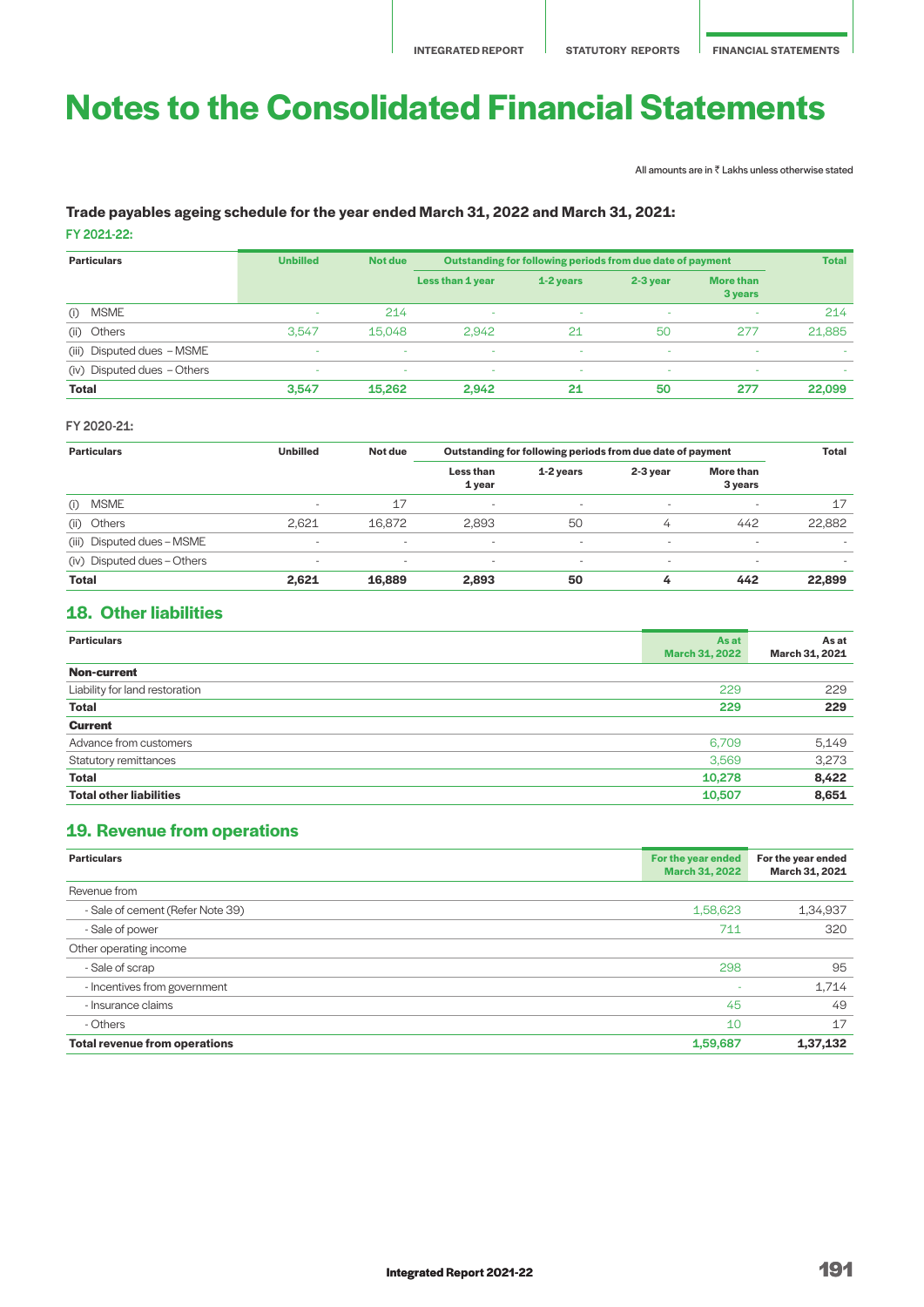All amounts are in  $\bar{\bar{\tau}}$  Lakhs unless otherwise stated

### **20. Other income**

| <b>Particulars</b>                                        | For the year ended<br><b>March 31, 2022</b> | For the year ended<br>March 31, 2021 |
|-----------------------------------------------------------|---------------------------------------------|--------------------------------------|
| Interest Income on financial assets at amortised cost     | 1.182                                       | 328                                  |
| Rent received from employees                              | 19                                          | 21                                   |
| Profit on sale of property, plant & equipment             |                                             | 50                                   |
| Liabilities no longer required written back               | 81                                          | 46                                   |
| Net gain on foreign currency transactions and translation | 60                                          | 333                                  |
| <b>Total other income</b>                                 | 1,342                                       | 778                                  |

# **21. Cost of materials consumed**

| <b>Particulars</b>                      | For the year ended<br><b>March 31, 2022</b> | For the year ended<br>March 31, 2021 |
|-----------------------------------------|---------------------------------------------|--------------------------------------|
| Opening stock                           | 1,707                                       | 1,117                                |
| Add: Purchases                          | 25,804                                      | 20,300                               |
| Less: Closing stock                     | 1,999                                       | 1,707                                |
| <b>Total cost of materials consumed</b> | 25,512                                      | 19,710                               |
| <b>Details of materials consumed</b>    |                                             |                                      |
| Limestone                               | 7,994                                       | 5,296                                |
| Laterite                                | 3,527                                       | 2,624                                |
| Iron-ore sludge                         | 392                                         | 390                                  |
| Gypsum                                  | 2,129                                       | 1,472                                |
| Flyash                                  | 2,709                                       | 1,966                                |
| <b>Clinker Purchased</b>                | 257                                         | 351                                  |
| Slag                                    | 3,274                                       | 2,155                                |
| Others                                  | 6,374                                       | 5,456                                |
| Less: Captive consumption               | (1, 144)                                    |                                      |
| <b>Total</b>                            | 25,512                                      | 19,710                               |

# **22A. Purchase of Stock-in-trade**

| <b>Particulars</b>               | For the year ended<br>March 31, 2022 | For the year ended<br>March 31, 2021 |
|----------------------------------|--------------------------------------|--------------------------------------|
| Cement                           | 1.906                                | 2.028                                |
| Total Purchase of stock-in-trade | 1.906                                | 2.028                                |

# **22B. Changes in inventories of finished goods and work-in-progress**

| <b>Particulars</b>                        | For the year ended<br><b>March 31, 2022</b> | For the year ended<br>March 31, 2021 |
|-------------------------------------------|---------------------------------------------|--------------------------------------|
| Inventories at the beginning of the year: |                                             |                                      |
| Finished goods                            | 729                                         | 1,413                                |
| Work-in-progress                          | 703                                         | 2,255                                |
|                                           | 1,432                                       | 3,668                                |
| Inventories at the end of the year:       |                                             |                                      |
| Finished goods                            | 1,471                                       | 729                                  |
| Work-in-progress                          | 4,847                                       | 703                                  |
|                                           | 6,318                                       | 1,432                                |
| Net (increase)/decrease                   | (4,886)                                     | 2,236                                |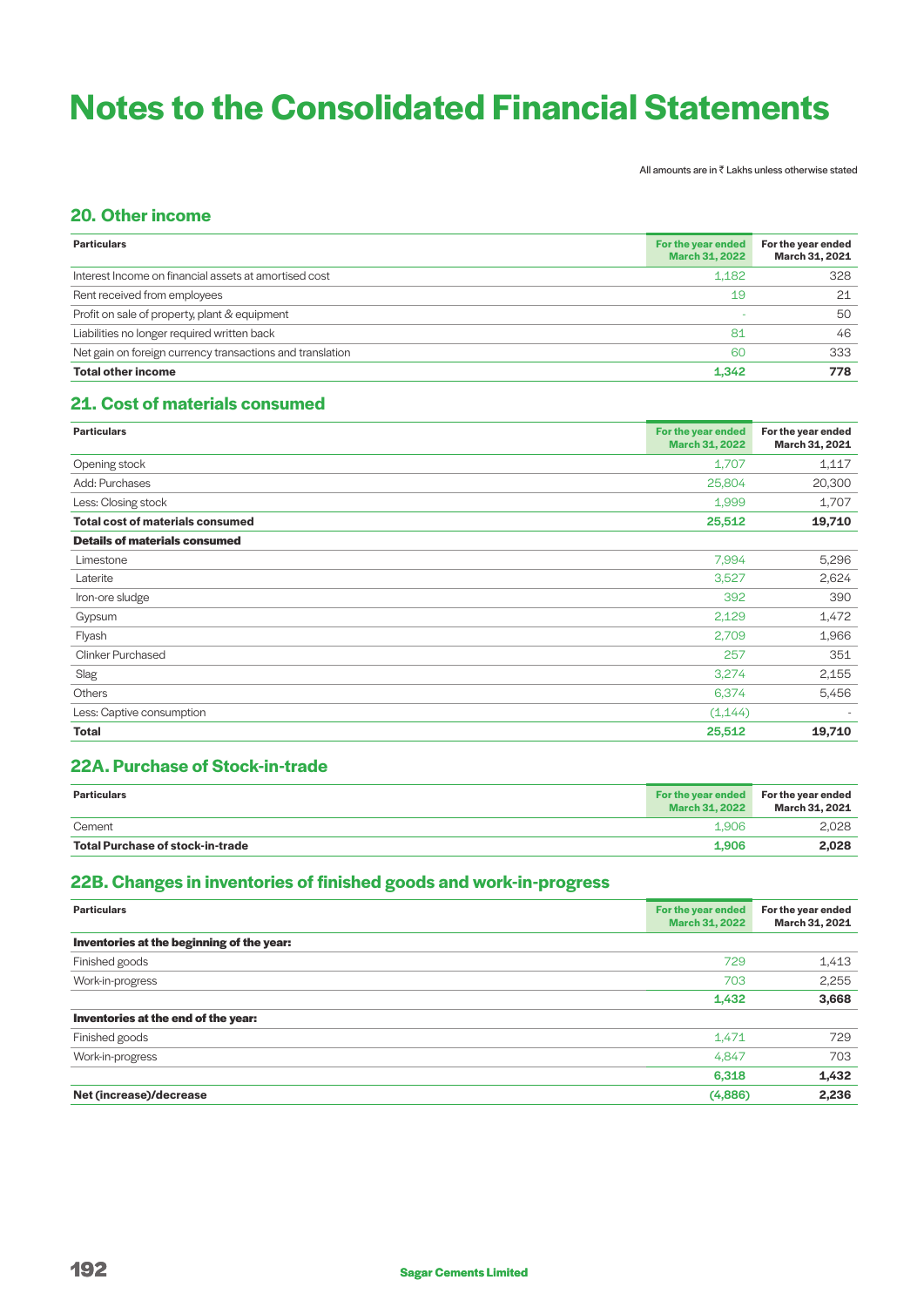All amounts are in  $\bar{\bar{\tau}}$  Lakhs unless otherwise stated

# **23. Employee benefits expenses**

| <b>Particulars</b>                                        | For the year ended<br><b>March 31, 2022</b> | For the year ended<br>March 31, 2021 |
|-----------------------------------------------------------|---------------------------------------------|--------------------------------------|
| Salaries and wages, including bonus                       | 7.612                                       | 6.874                                |
| Contribution to provident and other funds (Refer Note 31) | 787                                         | 604                                  |
| Staff welfare expenses                                    | 746                                         | 540                                  |
| Less: Employee benefits capitalised                       | (590)                                       | (382)                                |
| Total employee benefit expenses                           | 8.555                                       | 7,636                                |

### **24. Finance costs**

| <b>Particulars</b>                                     | For the year ended<br><b>March 31, 2022</b> | For the year ended<br>March 31, 2021 |
|--------------------------------------------------------|---------------------------------------------|--------------------------------------|
| Interest expense                                       | 10.216                                      | 5.443                                |
| Less: Borrowing costs on qualifying assets capitalised | (3,516)                                     | (1,745)                              |
| Interest on deposits from dealers                      | 252                                         | 232                                  |
| Interest on lease liability (Refer Note 34)            | 43                                          | 23                                   |
| Other borrowing cost                                   | 2.253                                       | 703                                  |
| <b>Total finance cost</b>                              | 9.248                                       | 4,656                                |

# **25. Depreciation and amortisation expense**

| <b>Particulars</b>                                           | For the year ended<br><b>March 31, 2022</b> | For the year ended<br>March 31, 2021 |
|--------------------------------------------------------------|---------------------------------------------|--------------------------------------|
| Depreciation of property, plant and equipment (Refer Note 2) | 8.958                                       | 7.838                                |
| Depreciation on right of use assets (Refer Note 4 and 34)    | 180                                         | 161                                  |
| Amortisation of intangible assets (Refer Note 3)             | 192                                         | 169                                  |
| Less: Depreciation expenses capitalised                      | (59)                                        | (65)                                 |
| <b>Total depreciation and amortisation</b>                   | 9.271                                       | 8,103                                |

### **26. Other expenses**

| <b>Particulars</b>                                     | For the year ended<br><b>March 31, 2022</b> | For the year ended<br>March 31, 2021 |
|--------------------------------------------------------|---------------------------------------------|--------------------------------------|
| Packing materials consumed                             | 6.705                                       | 5,017                                |
| Stores and spares consumed                             | 4,177                                       | 2,846                                |
| Repairs and maintenance                                |                                             |                                      |
| Plant & equipment                                      | 2,406                                       | 1,888                                |
| <b>Buildings</b>                                       | 167                                         | 126                                  |
| Others                                                 | 1,195                                       | 1,019                                |
| Selling expenses                                       | 2,650                                       | 2,537                                |
| Expected credit loss allowances                        | 202                                         | 85                                   |
| Provision for incentives receivable from government    | 775                                         | 84                                   |
| Rent                                                   | 173                                         | 133                                  |
| Insurance                                              | 276                                         | 218                                  |
| Rates and taxes                                        | 212                                         | 170                                  |
| Expenditure on corporate social responsibility         | 255                                         | 130                                  |
| Payment to Auditors                                    | 105                                         | 91                                   |
| Travelling and conveyance                              | 421                                         | 219                                  |
| Security services                                      | 315                                         | 263                                  |
| Donations and contributions                            | 145                                         | 212                                  |
| Legal and other professional                           | 802                                         | 606                                  |
| Administrative expenses                                | 265                                         | 253                                  |
| Printing and stationery                                | 64                                          | 37                                   |
| Communication                                          | 70                                          | 68                                   |
| Net loss on fair value change in financial instruments | 6                                           | 166                                  |
| Directors sitting fees                                 | 46                                          | 25                                   |
| Miscellaneous expenses                                 | 125                                         | 105                                  |
| Loss on sale of asset                                  | 38                                          |                                      |
| Captive consumption                                    |                                             | (385)                                |
| <b>Total other expenses</b>                            | 21,595                                      | 15,913                               |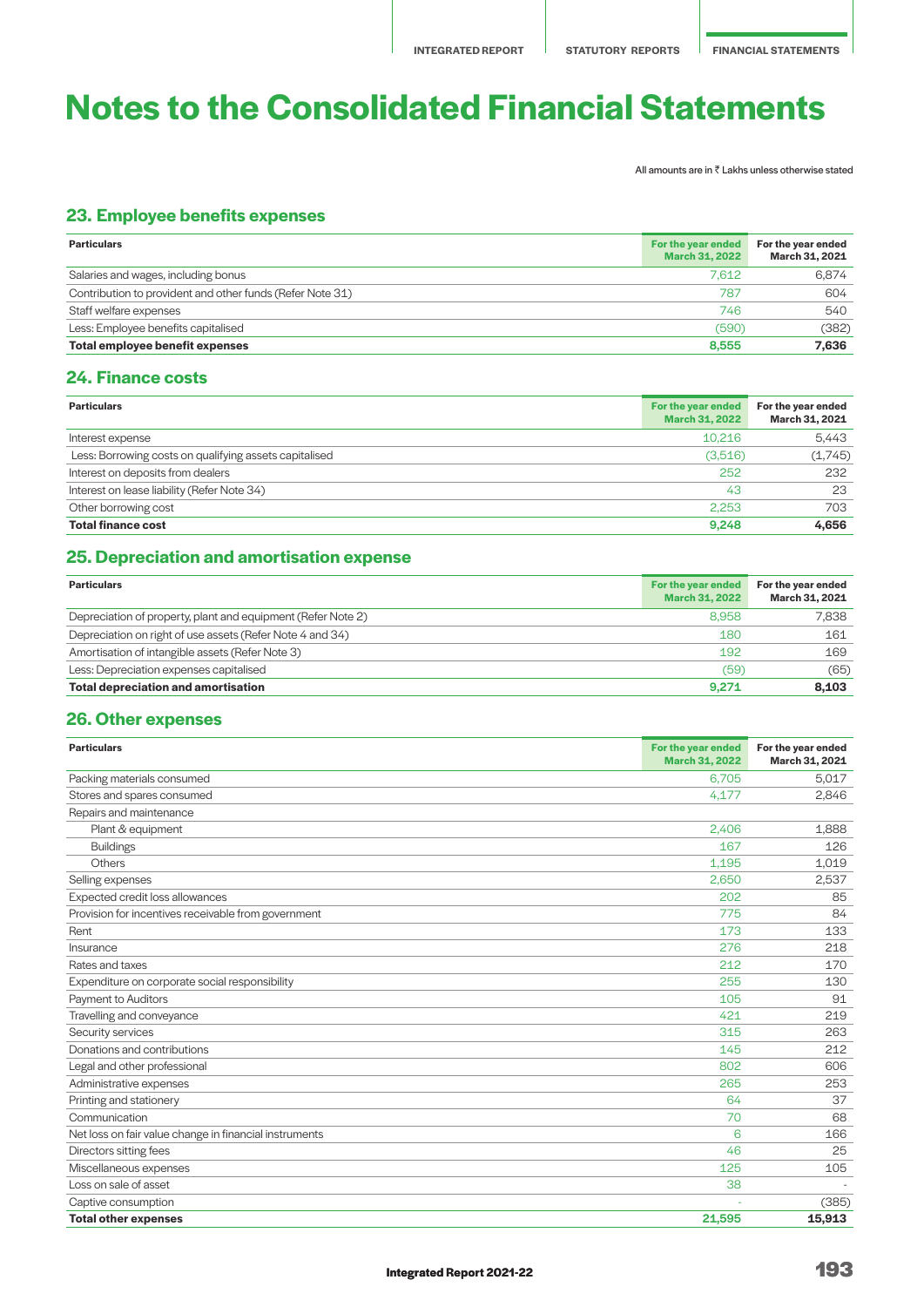All amounts are in  $\bar{\bar{\tau}}$  Lakhs unless otherwise stated

### **27. Income tax expense**

| <b>Particulars</b>                                                           | For the year ended<br><b>March 31, 2022</b> | For the year ended<br>March 31, 2021 |
|------------------------------------------------------------------------------|---------------------------------------------|--------------------------------------|
|                                                                              |                                             |                                      |
| (a) Income tax recognised in the statement of profit and loss                |                                             |                                      |
| <b>Current Tax:</b>                                                          |                                             |                                      |
| In respect of the current year                                               | 3.056                                       | 4.229                                |
|                                                                              | 3,056                                       | 4,229                                |
| <b>Deferred Tax</b>                                                          |                                             |                                      |
| In respect of current year origination and reversal of temporary differences | 1,488                                       | 9,451                                |
| <b>MAT Credit</b>                                                            | (59)                                        | (4,229)                              |
|                                                                              | 1,429                                       | 5,222                                |
| <b>Total tax expense</b>                                                     | 4,485                                       | 9,451                                |

#### Reconciliation of effective tax rate:

| <b>Particulars</b>                                              | For the year ended<br><b>March 31, 2022</b> | For the year ended<br>March 31, 2021 |
|-----------------------------------------------------------------|---------------------------------------------|--------------------------------------|
| Profit before tax (A)                                           | 10,400                                      | 28,063                               |
| Statutory tax rate in India (B)                                 | 34.94%                                      | 34.94%                               |
| Expected tax expense $(C = A^*B)$                               | 3,634                                       | 9,805                                |
| <b>Permanent difference</b>                                     |                                             |                                      |
| Effect on Income disallowed under Income Tax Act, 1961          | (212)                                       | (23)                                 |
| Effect on expenses disallowed under Income Tax Act, 1961        | 539                                         | 209                                  |
| Effect on change in depreciation while filing Income tax return |                                             | 6                                    |
| Effect on change in Income tax rate                             |                                             | (531)                                |
| Effect of Tax paid at a lower rate                              | 524                                         | 25                                   |
| <b>Others</b>                                                   |                                             | (40)                                 |
| Total                                                           | 851                                         | (354)                                |
| At the effective income tax rate                                | 4,485                                       | 9,451                                |
| <b>Total Tax expense</b>                                        | 4,485                                       | 9,451                                |

#### Movement in deferred tax assets and liabilities for the year 2021-22:

| <b>Particulars</b>                                           | <b>Opening</b><br>balance | (Recognised)/<br>reversed<br>through the<br>statement of<br>profit and loss | <b>Recognised</b><br>through other<br>comprehensive<br>income | <b>Effect of</b><br><b>business</b><br>combination<br>(Refer Note 41) | <b>Other</b><br>adjustments | <b>Closing</b><br>balance |
|--------------------------------------------------------------|---------------------------|-----------------------------------------------------------------------------|---------------------------------------------------------------|-----------------------------------------------------------------------|-----------------------------|---------------------------|
| Property, plant and equipment and intangible<br>assets       | 19,052                    | 2,838                                                                       |                                                               | ۰                                                                     | ۰                           | 21,890                    |
| Provision for employee benefits                              | (364)                     |                                                                             | 69                                                            | ٠                                                                     | ۰                           | (288)                     |
| Expected credit loss allowance                               | (314)                     | (71)                                                                        | ٠                                                             | ٠                                                                     | ۰                           | (385)                     |
| MAT credit entitlement                                       | (8,943)                   | (59)                                                                        |                                                               | ٠                                                                     | ۰                           | (9,002)                   |
| Carry forward unabsorbed depreciation and<br>business losses | (2,576)                   | (1,044)                                                                     |                                                               | ٠                                                                     |                             | (3,620)                   |
| <b>Others</b>                                                | (124)                     | (242)                                                                       |                                                               | ٠                                                                     |                             | (366)                     |
| <b>Total Deferred tax liability (Net)</b>                    | 6,731                     | 1,429                                                                       | 69                                                            | ۰                                                                     | ۰                           | 8,229                     |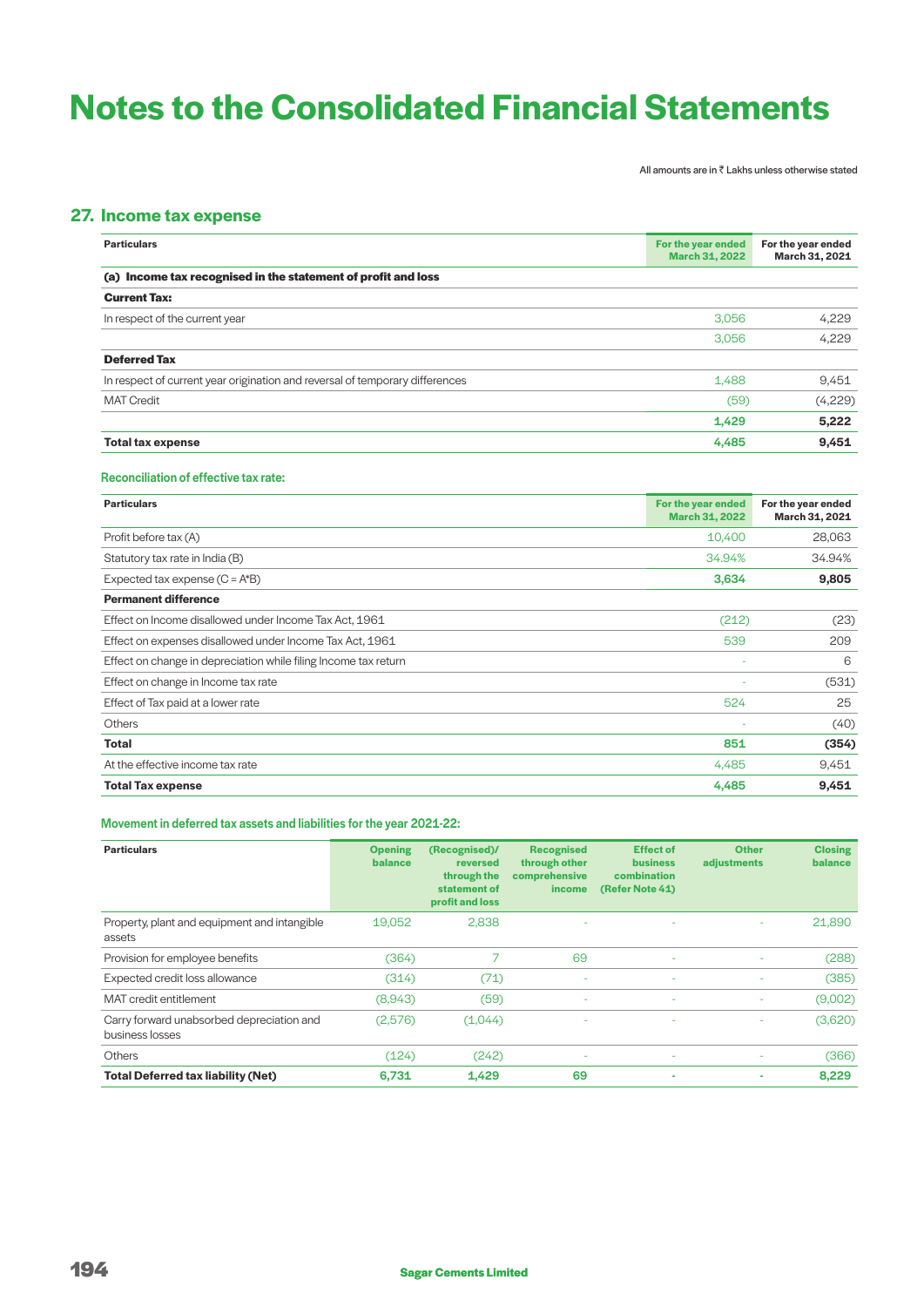All amounts are in  $\bar{\bar{\tau}}$  Lakhs unless otherwise stated

#### Movement in deferred tax assets and liabilities for the year 2020-21:

| <b>Particulars</b>                                           | Opening<br>balance | (Recognised)/<br>reversed<br>through the<br>statement of<br>profit and loss | Recognised<br>through other<br>comprehensive<br>income | <b>Effect of</b><br><b>business</b><br>combination<br>(Refer Note 41) | Other<br>adjustments     | <b>Closing</b><br>balance |
|--------------------------------------------------------------|--------------------|-----------------------------------------------------------------------------|--------------------------------------------------------|-----------------------------------------------------------------------|--------------------------|---------------------------|
| Property, plant and equipment and intangible<br>assets       | 17.550             | 2,269                                                                       |                                                        | (763)                                                                 | (4)                      | 19,052                    |
| Provision for employee benefits                              | (449)              | 81                                                                          | 4                                                      | $\overline{\phantom{a}}$                                              | $\overline{\phantom{a}}$ | (364)                     |
| Expected credit loss allowance                               | (277)              | (37)                                                                        | $\sim$                                                 |                                                                       |                          | (314)                     |
| MAT credit entitlement                                       | (4,714)            | (4,229)                                                                     | $\overline{\phantom{a}}$                               | $\overline{\phantom{a}}$                                              | $\overline{\phantom{a}}$ | (8,943)                   |
| Carry forward unabsorbed depreciation and<br>business losses | (9,702)            | 7,126                                                                       | $\overline{\phantom{a}}$                               | $\overline{\phantom{a}}$                                              | $\overline{\phantom{a}}$ | (2,576)                   |
| <b>Others</b>                                                | (136)              | 12                                                                          | $\overline{\phantom{a}}$                               | $\overline{\phantom{a}}$                                              | $\overline{\phantom{a}}$ | (124)                     |
| <b>Total Deferred tax liability (Net)</b>                    | 2,272              | 5,222                                                                       | 4                                                      | (763)                                                                 | (4)                      | 6,731                     |

#### Gross deferred tax assets and liabilities are as follows:

| As at March 31, 2022                                | <b>Assets</b>            | <b>Liabilities</b>       | <b>Net Liability</b> |
|-----------------------------------------------------|--------------------------|--------------------------|----------------------|
| Deferred tax assets/(liabilities) in relation to:   |                          |                          |                      |
| Property, plant and equipment and intangible assets | (2,108)                  | 19.782                   | 21,890               |
| Provision for employee benefits                     | (1)                      | (289)                    | (288)                |
| Expected credit loss allowance                      |                          | (382)                    | (385)                |
| MAT credit entitlement                              | $\overline{\phantom{a}}$ | (9,002)                  | (9,002)              |
| Carry forward business losses and depreciation      | 3.620                    | (340)                    | (3,960)              |
| <b>Others</b>                                       | 26                       | $\overline{\phantom{a}}$ | (26)                 |
| <b>Total</b>                                        | 1.540                    | 9.769                    | 8,229                |

#### Gross deferred tax assets and liabilities are as follows:

| As at March 31, 2021                                | <b>Assets</b>            | <b>Liabilities</b> | <b>Net Liability</b> |
|-----------------------------------------------------|--------------------------|--------------------|----------------------|
| Deferred tax assets/(liabilities) in relation to:   |                          |                    |                      |
| Property, plant and equipment and intangible assets | 4                        | 19.056             | 19.052               |
| Provision for employee benefits                     | $\overline{\phantom{a}}$ | (364)              | (364)                |
| Expected credit loss allowance                      | ↷                        | (311)              | (314)                |
| MAT credit entitlement                              |                          | (8,943)            | (8,943)              |
| Carry forward business losses and depreciation      | 40                       | (98)               | (138)                |
| Others                                              | 26                       | (2,536)            | (2,562)              |
| <b>Total</b>                                        | 73                       | 6.804              | 6,731                |

#### Current tax assets and liabilities

| <b>Particulars</b>                                                                                      | As at<br>March 31, 2022 | As at<br>March 31, 2021 |
|---------------------------------------------------------------------------------------------------------|-------------------------|-------------------------|
| Income tax assets (Net of provision of ₹4,849 (2020-21: ₹4,415))                                        | 480                     | 450                     |
| Income tax liabilities (Net of advance tax and TDS receivable for an amount of ₹2,723 (2020-21: ₹3,807) | 1.275                   | 1.164                   |
| Net Income tax liabilities                                                                              | (795)                   | (714)                   |

### **28. Contingent liabilities, corporate guarantees and capital commitments**

#### **a) Contingent Liabilities:**

 Based on legal opinion/advice obtained, no financial implication to the group with respect to the following cases is perceived as on the Balance Sheet date.

i) Claims against the Group not acknowledged as debt:

| <b>Particulars</b>     | <b>As at</b>          | As at          |
|------------------------|-----------------------|----------------|
|                        | <b>March 31, 2022</b> | March 31, 2021 |
| Direct taxes related   | 3.923                 | 2,020          |
| Indirect taxes related | 1.323                 | 1.315          |
| Others                 | 428                   | 428            |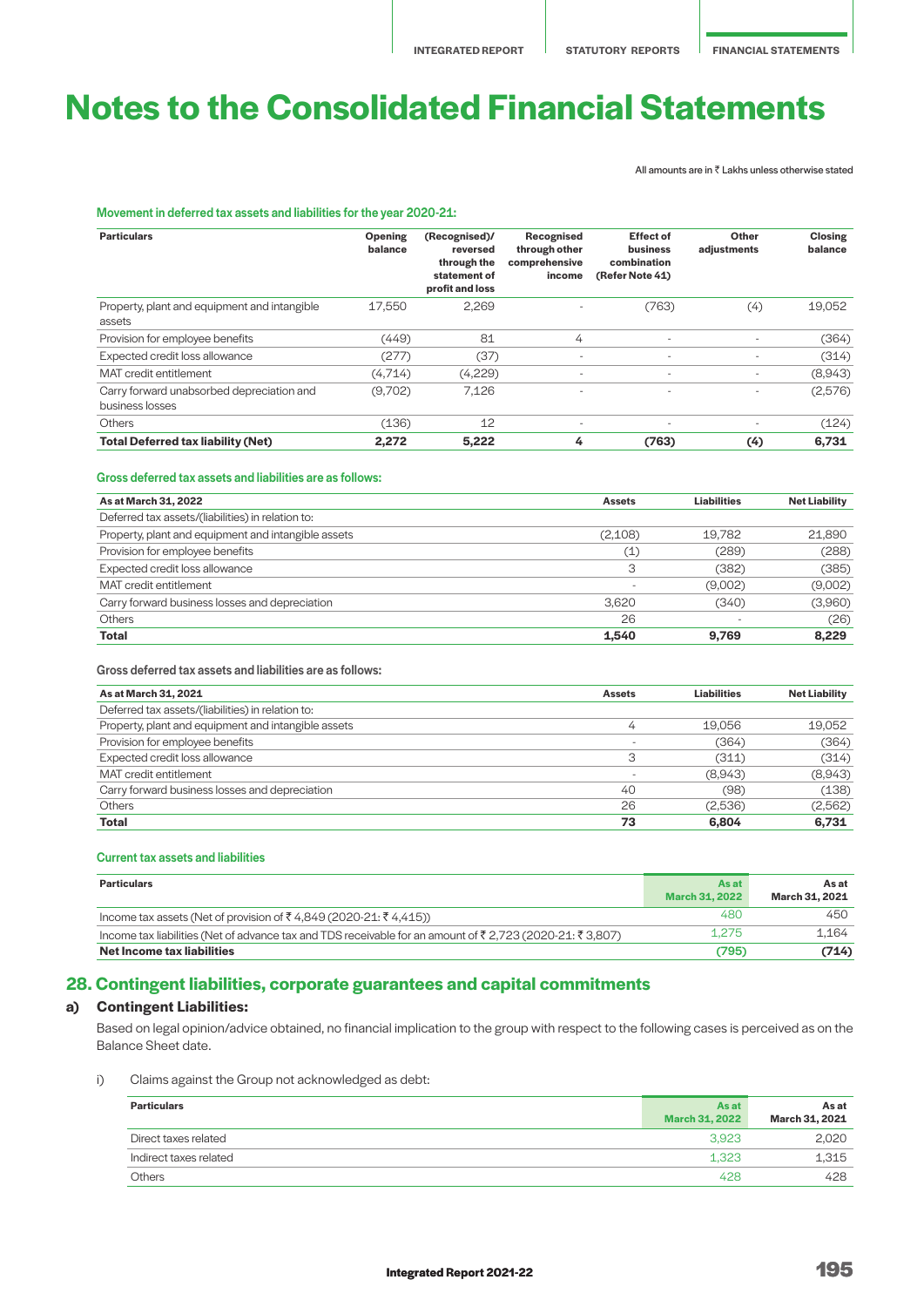All amounts are in  $\bar{z}$  Lakhs unless otherwise stated

- ii) The Finance Minister of Government of India has announced, in the budget for the year 2010-11, imposition of clean energy cess as a duty of excise on coal, lignite and peat. This came into force with effect from July 01, 2010. As advised by the legal experts the Group took CENVAT credit pertaining to clean energy cess on coal for an amount of  $\bar{\tau}$  1,612 (As at March 31, 2021:  $\bar{\tau}$  1,612) from July 2010 to September 2016. The Department of Central Excise issued an order and asked to reverse the amount on the ground that the clean energy cess is not specified tax for input CENVAT credit, thus the credit availed on cess is irregular. Based on department's order the amount of  $\bar{z}$  1,601 was reversed, but under protest. The balance of  $\bar{z}$  11 pertains to penalty imposed by the department and disclosed in contingent liabilities under indirect taxes. As at March 31, 2022, the matter is pending before the central excise department and pending resolution, CENVAT credit has not been availed by the Group.
- iii) The Honourable Supreme Court, has passed a decision on February 28, 2019 in relation to inclusion of certain allowances in "Basic wages" for the purpose of determining contribution to provident fund under the Employees' Provident Funds & Miscellaneous Provisions Act, 1952. The group is awaiting further clarifications from the judiciary/department in this matter in order to reasonably assess the impact on its financial statements, if any. Accordingly, the applicability of the judgement to the group, with respect to the period and the nature of allowances to be covered, and resultant impact on the past provident fund liability, cannot be reasonably ascertained, as till the date of approval of these financial statements.

#### **b) Corporate Guarantees given to subsidiary companies:**

|                                                            | Guarantee provided to         | As at<br><b>March 31, 2022</b> | As at<br>March 31, 2021 |
|------------------------------------------------------------|-------------------------------|--------------------------------|-------------------------|
| Term Ioan from Axis Bank Limited                           | Axis Bank Limited             | 20,000                         | 20,000                  |
| Term Ioan from State Bank of India<br>and Yes Bank Limited | Axis Trustee Services Limited | 37,000                         | 31.000                  |
|                                                            |                               | 57,000                         | 51,000                  |
|                                                            | <b>Guarantee against</b>      |                                |                         |

Pursuant to merger of Sagar Cements (R) Limited (SCRL) with the Company, the corporate guarantee given by the Company for SCRL borrowings stand rescinded.

#### **c) Capital Commitments:**

| <b>Particulars</b>                                                                             | As at<br>March 31, 2022 | As at<br>March 31, 2021 |
|------------------------------------------------------------------------------------------------|-------------------------|-------------------------|
| Estimated amount of contracts remaining to be executed on capital account and not provided for | 7.386                   | 24.641                  |
| (net of capital advances)                                                                      |                         |                         |

### **29. Disclosures required under Section 22 of the Micro, Small and Medium Enterprises Development Act, 2006:**

 Dues to micro, small and medium enterprises have been determined to the extent such parties have been identified on the basis of information collected by the management. This has been relied upon by the auditors. The amount of dues payable to micro, small and medium enterprises is as follows:

| <b>Particulars</b>                                                                                                                                                                                                                                                    | As at<br><b>March 31, 2022</b> | As at<br>March 31, 2021 |
|-----------------------------------------------------------------------------------------------------------------------------------------------------------------------------------------------------------------------------------------------------------------------|--------------------------------|-------------------------|
| The principal amount and interest due thereon remaining unpaid to any supplier as at the end of the financial year                                                                                                                                                    | 214                            |                         |
| The amount of interest paid by the buyer under the Act along with the amounts of payment made to the<br>supplier beyond the appointed day during each accounting year                                                                                                 |                                |                         |
| The amount of interest due and payable for the period of delay in making payment (which has been paid but<br>beyond the appointed day during the year) but without adding the interest specified under this Act                                                       |                                |                         |
| The amount of interest accrued and remaining unpaid at the end of the accounting year                                                                                                                                                                                 |                                |                         |
| The amount of further interest due and payable even in the succeeding year, until such date when the interest<br>dues as above are actually paid to the small enterprise, for the purpose of disallowance of a deductible<br>expenditure under Section 23 of the Act. |                                |                         |

### **30. Financial Instruments:**

 The significant accounting policies, including the criteria for recognition, the basis for measurement and the basis on which income and expenses are recognised, in respect of each class of financial asset, financial liability and equity instrument are disclosed in Note 1(b) (xx) to the financial statements.

### **196 Sagar Cements Limited**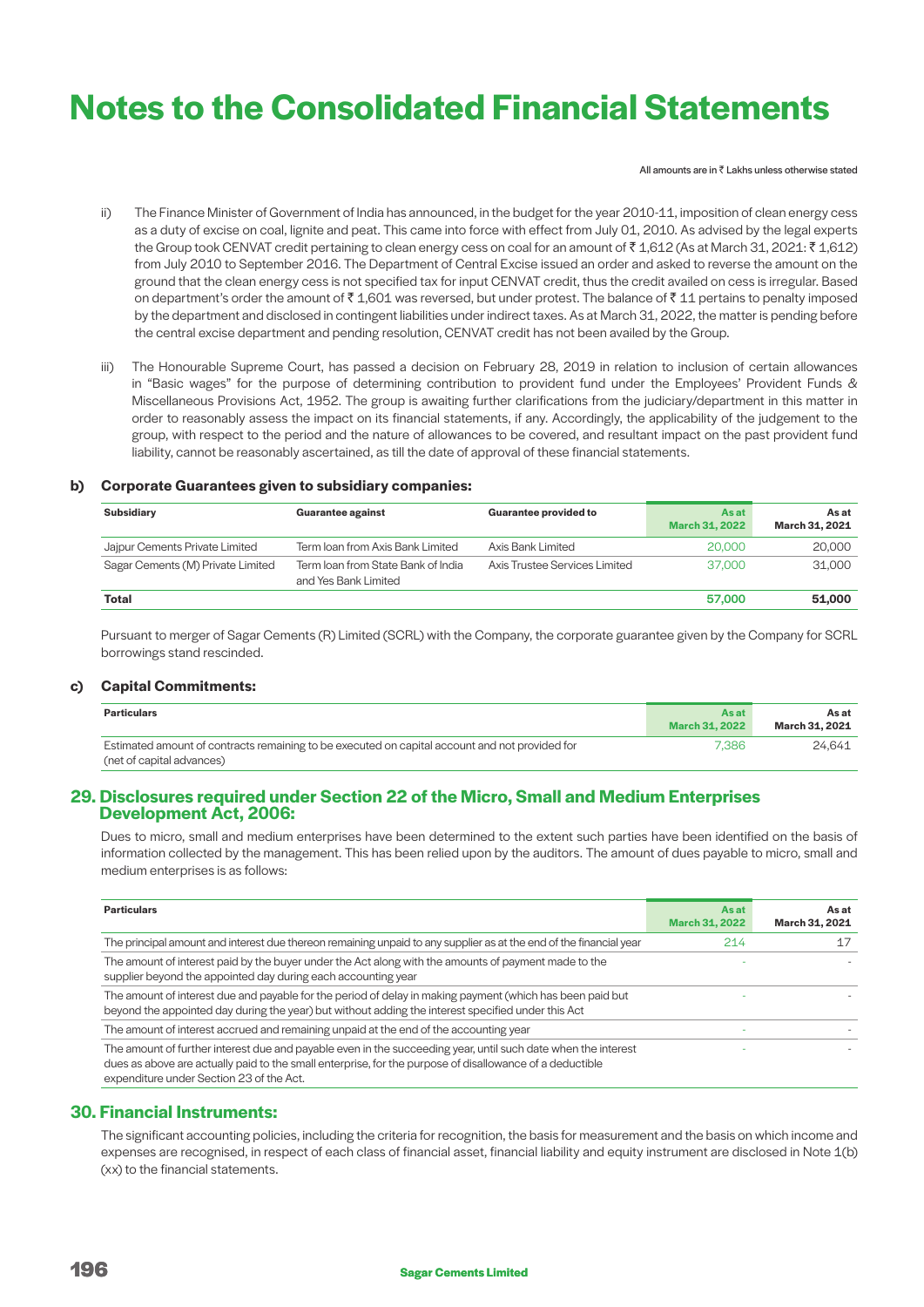All amounts are in  $\bar{z}$  Lakhs unless otherwise stated

#### **A. Capital Management**

 The group manages its capital to ensure that it will be able to continue as going concern while maximising the return to stakeholders through the optimisation of the debt and equity balances. The capital structure of the group consists of net debt (borrowings as detailed in Notes 14 & 15 offset by cash and bank balances) and total equity of the group. The group is not subject to any externally imposed capital requirements. The group's management reviews the capital structure of the group on a monthly basis. As part of this review, the management considers the cost of capital and the risks associated with each class of capital.

#### Gearing ratio

The gearing ratio at the end of the reporting period was as follows:

| <b>Description</b>                                | As at<br><b>March 31, 2022</b> | As at<br>March 31, 2021<br>(Refer Note 41) |
|---------------------------------------------------|--------------------------------|--------------------------------------------|
| Debt (Refer Note below)                           | 1,50,619                       | 81,890                                     |
| Cash and cash equivalents and Other bank balances | 16,269                         | 25,419                                     |
| Net debt                                          | 1,34,350                       | 56,471                                     |
| Total equity                                      | 1.30.944                       | 1,24,436                                   |
| Net debt to equity ratio                          | 1.03                           | 0.45                                       |

Note: Debt comprises of current and non-current borrowings as described in Notes 14 and 15.

#### **B. Categories of financial instruments:**

The carrying value and fair value of financial instruments by categories as at March 31, 2022 and March 31, 2021 is as follows:

|       | <b>Particulars</b>                                     | As at<br><b>March 31, 2022</b> | As at<br>March 31, 2021<br>(Refer Note 41) |
|-------|--------------------------------------------------------|--------------------------------|--------------------------------------------|
|       | <b>Financial assets</b>                                |                                |                                            |
|       | Measured at fair value through profit and loss (FVTPL) |                                |                                            |
|       | <b>Derivative Assets</b>                               |                                | 6                                          |
|       | <b>Measured at amortised cost</b>                      |                                |                                            |
| (i)   | Investments                                            | 31,468                         |                                            |
| (ii)  | Trade receivables                                      | 12,031                         | 10,071                                     |
| (iii) | Cash and cash equivalents                              | 14,306                         | 22,514                                     |
| (iv)  | Other bank balances                                    | 1,963                          | 2,905                                      |
| (v)   | Other financial assets                                 | 3,611                          | 2,115                                      |
|       | <b>Total Financial assets</b>                          | 63,379                         | 37,611                                     |
|       |                                                        |                                |                                            |
|       | <b>Particulars</b>                                     | As at<br><b>March 31, 2022</b> | As at<br>March 31, 2021<br>(Refer Note 41) |

| <b>Financial liabilities</b><br><b>Measured at amortised cost</b> |          |          |  |
|-------------------------------------------------------------------|----------|----------|--|
|                                                                   |          |          |  |
| Trade payables<br>(ii)                                            | 22,099   | 22.899   |  |
| (iii) Lease liabilities                                           | 489      | 235      |  |
| (iv) Other financial liabilities                                  | 9.956    | 8.790    |  |
| <b>Total Financial liabilities</b>                                | 1,82,879 | 1,12,572 |  |

#### **C. Financial risk management objectives:**

 The group's corporate finance function monitors and manages the financial risks relating to the operations of the group through internal risk reports which analyse exposures by degree and magnitude of risks. These risks include market risk (includes interest rate risk), credit risk and liquidity risk. The group seeks to minimise the effects of these risks by continues monitoring on day to day basis. The group does not enter into or trade financial instruments, including derivative financial instruments, for speculative purposes.

 The corporate finance function reports monthly to the group's management, which monitors risks and policies implemented to mitigate risk exposures.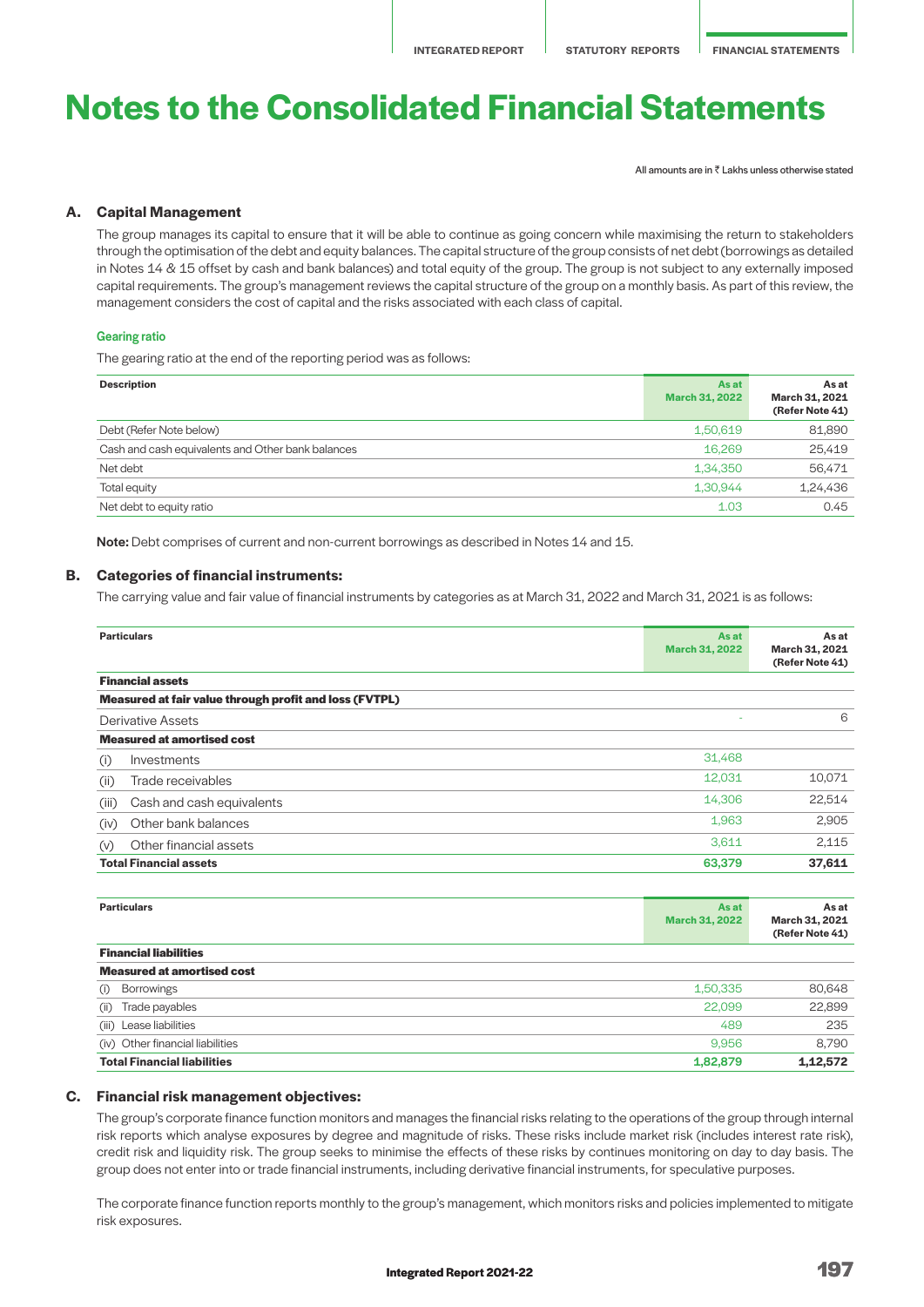All amounts are in  $\bar{z}$  Lakhs unless otherwise stated

#### **D. Market risk:**

 The group's activities expose it primarily to the financial risk of changes in interest rates. The group seeks to minimise the effect of this risk by continues monitoring and take appropriate steps to mitigate the aforesaid risk.

#### Interest rate risk management:

The group is exposed to interest rate risk because it borrows funds at both fixed and floating interest rates. The risk is managed by the group by maintaining an appropriate mix between fixed and floating rate borrowings.

#### Interest rate sensitivity analysis

The sensitivity analysis below has been determined based on the exposure to interest rates at the end of the reporting period. For floating rate liabilities, the analysis is prepared assuming the amount of the liability outstanding at the end of the reporting period was outstanding for the whole year. A 50 basis point increase or decrease is used when reporting interest rate risk internally to key management personnel and represents management's assessment of the reasonably possible change in interest rates.

If interest rates had been 50 basis points higher/lower and all other variables were held constant, the group's: Profit for the year ended March 31, 2022 would decrease/increase by  $\bar{z}$  753 (for the year ended March 31, 2021: decrease/increase by  $\bar{z}$  409). This is mainly attributable to the group's exposure to interest rates on its variable rate borrowings.

#### Foreign currency exchange rate risk

The fluctuation in foreign currency exchange rates may have potential impact on the statement of profit and loss and other comprehensive income and equity, where any transaction references more than one currency or where assets/liabilities are denominated in a currency other than the functional currency of the respective entities. Considering the countries and economic environment in which the Group operates, its operations are subject to risks arising from fluctuations in exchange rates in those countries. The risks primarily relate to fluctuations in US Dollar against the functional currencies of the Group. The Group, as per its risk management policy, uses derivative instruments primarily to hedge foreign exchange. The Group evaluates the impact of foreign exchange rate fluctuations by assessing its exposure to exchange rate risks. It hedges a part of these risks by using derivative financial instruments in line with its risk management policies. There are no outstanding derivative instruments at the end of the current financial year.

#### **E. Credit risk management:**

Credit risk refers to the risk that a counterparty will default on its contractual obligations resulting in financial loss to the Company. The group has adopted a policy of dealing with creditworthy counterparties and obtaining sufficient collateral, where appropriate, as a means of mitigating the risk of financial loss from defaults. Credit exposure is controlled by counterparty limits that are reviewed and approved by the management.

Trade receivables consist of a large number of customers, spread across diverse industries and geographical areas. Ongoing credit evaluation is performed on the financial condition of accounts receivable. The group does not have significant credit risk exposure to any single counterparty. Concentration of credit risk to any counterparty did not exceed 5% of gross monetary assets at any time during the year. The credit risk on cash and bank balances, derivative financial instruments is limited because the counterparties are banks with high credit ratings assigned by international credit rating agencies.

#### **F. Liquidity risk management:**

Liquidity risk is the risk that the group will not be able to meet its financial obligations as they become due. The group manages its liquidity risk by ensuring, as far as possible, that it will always have sufficient liquidity to meet its liabilities when due. Also, the group has unutilised credit limits with banks. The group maintained a cautious liquidity strategy, with a positive cash balance throughout the year ended March 31, 2022 and March 31, 2021. Cash flow from operating activities provides the funds to service the financial liabilities on a day to day basis.

The group regularly maintains the rolling forecasts to ensure it has sufficient cash on an on-going basis to meet operational needs. Any short-term surplus cash generated, over and above the amount required for working capital management and other operational requirements, is retained as cash and cash equivalents (to the extent required) and any excess is invested in interest bearing short-term deposits with appropriate maturities to optimise the cash returns on investments while ensuring sufficient liquidity to meet its liabilities.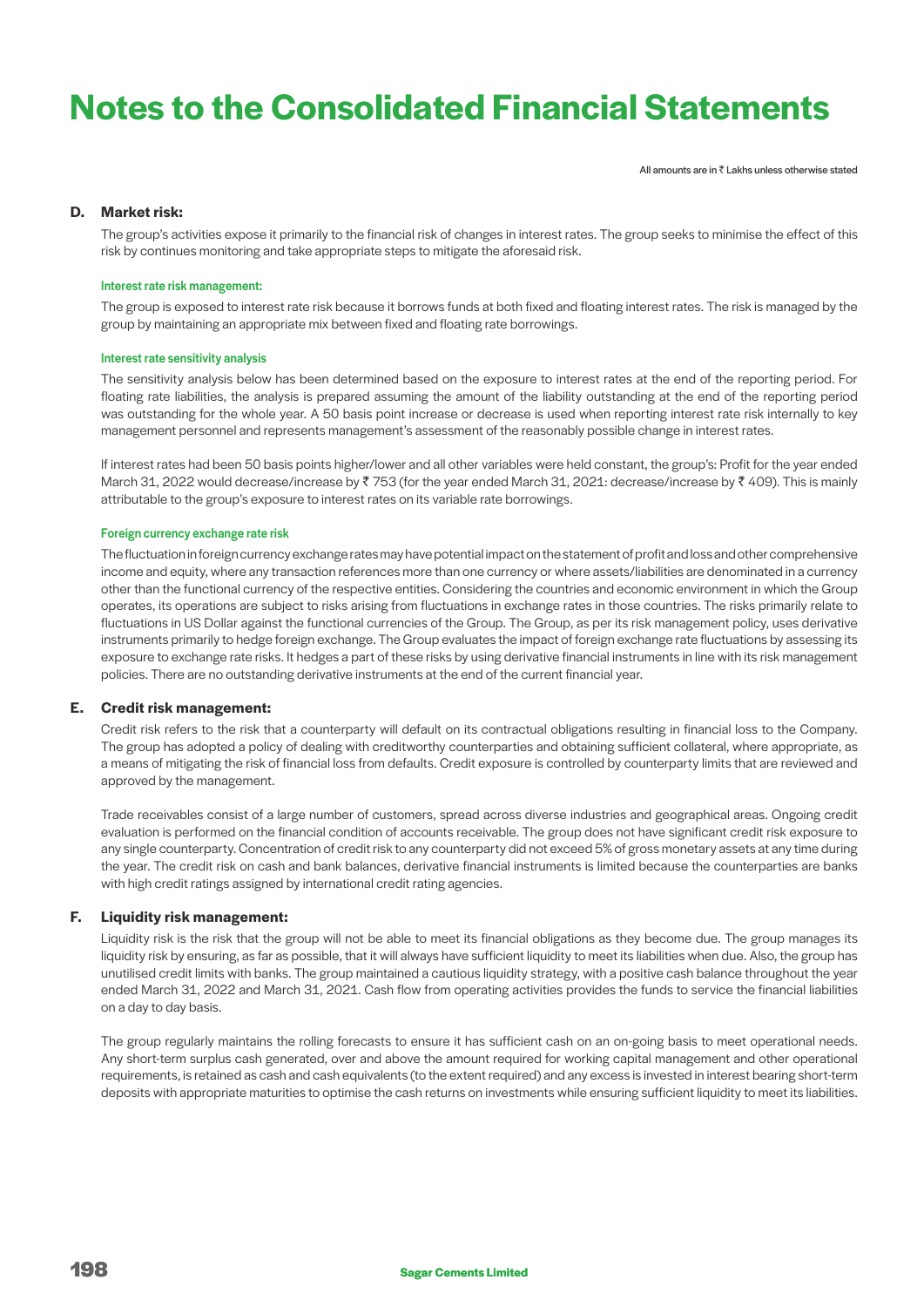All amounts are in  $\bar{z}$  Lakhs unless otherwise stated

| <b>Financing facilities:</b>                                                                          |                                       |                         |
|-------------------------------------------------------------------------------------------------------|---------------------------------------|-------------------------|
| <b>Particulars</b>                                                                                    | <b>As at</b><br><b>March 31, 2022</b> | As at<br>March 31, 2021 |
| Secured bills acceptance facility, reviewed annually                                                  |                                       |                         |
| amount used                                                                                           | 5,124                                 | 5,404                   |
| amount unused                                                                                         | 18,176                                | 7,096                   |
| <b>Total</b>                                                                                          | 23,300                                | 12,500                  |
| Secured bank overdraft facility reviewed annually and payable at call                                 |                                       |                         |
| amount used                                                                                           | 17,974                                | 10,217                  |
| amount unused                                                                                         | 9,226                                 | 6,983                   |
| <b>Total</b>                                                                                          | 27,200                                | 17,200                  |
| Secured bank loan facilities with varied maturity dates and which may be extended by mutual agreement |                                       |                         |
| amount used                                                                                           | 99,659                                | 46,756                  |
| amount unused                                                                                         | 1,665                                 | 6,898                   |
| <b>Total</b>                                                                                          | 1,01,324                              | 53,654                  |
| Secured non-convertible debentures                                                                    |                                       |                         |
| amount used                                                                                           | 32,702                                | 10,385                  |
| amount unused                                                                                         |                                       |                         |
| <b>Total</b>                                                                                          | 32,702                                | 10,385                  |

The details regarding the contractual maturities of significant financial liabilities as at March 31, 2022 are as follows:

| <b>Particulars</b>                                                  | $<$ 1 Year | $1 - 2$ vears | $>$ 2 years |
|---------------------------------------------------------------------|------------|---------------|-------------|
| <b>Trade Payables</b>                                               | 22.099     | ۰             |             |
| Lease liabilities                                                   | 190        | 161           | 138         |
| Other financial liabilities                                         | 3.104      | 670           | 6.182       |
| Borrowings (including current maturities of non-current borrowings) | 37.482     | 27.106        | 85.747      |

The details regarding the contractual maturities of significant financial liabilities as at March 31, 2021 are as follows:

| <b>Particulars</b>                                                  | ≺ 1 Year | $1 - 2$ years | > 2 years |
|---------------------------------------------------------------------|----------|---------------|-----------|
| <b>Trade Payables</b>                                               | 22,899   | -             |           |
| Lease liabilities                                                   | 47       | 30            | 158       |
| Other financial liabilities                                         | 1.791    | 903           | 6.096     |
| Borrowings (including current maturities of non-current borrowings) | 16.845   | 9.367         | 54.436    |

### **31. Employee benefits:**

The employee benefit schemes are as under:

#### **(i) Defined contribution plan:**

#### Provident Fund

 The group makes provident fund contributions which are defined contribution plans for qualifying employees. Under the scheme, the group is required to contribute a specified percentage of the payroll costs to fund the benefits. These contributions are made to the Fund administered and managed by the Government of India. The group's monthly contributions are charged to the Statement of Profit and Loss in the period they are incurred. Total expense recognised during the year aggregated ₹ 393 (2020-21: ₹ 341). In the financial year 2021-22, as the project is under implementation, provident fund expenditure of  $\bar{z}$  33 (2020–21:  $\bar{z}$  27) relating to Jajpur Cements Private Limited and Sagar Cements (M) Private Limited transferred to CWIP.

#### Superannuation Fund

 Few directors receive benefit under a Superannuation scheme which is a defined contribution scheme wherein the director has an option to choose the percentage of contribution in between 5% to 15% of the basic salary of the covered employee. These contributions are made to a fund administrated by Life Insurance Corporation of India. The group's monthly contributions are charged to the Statement of Profit and Loss in the period they are incurred. Total expense recognised during the year aggregated  $\bar{f}$  41 (2020–21:  $\bar{f}$  34).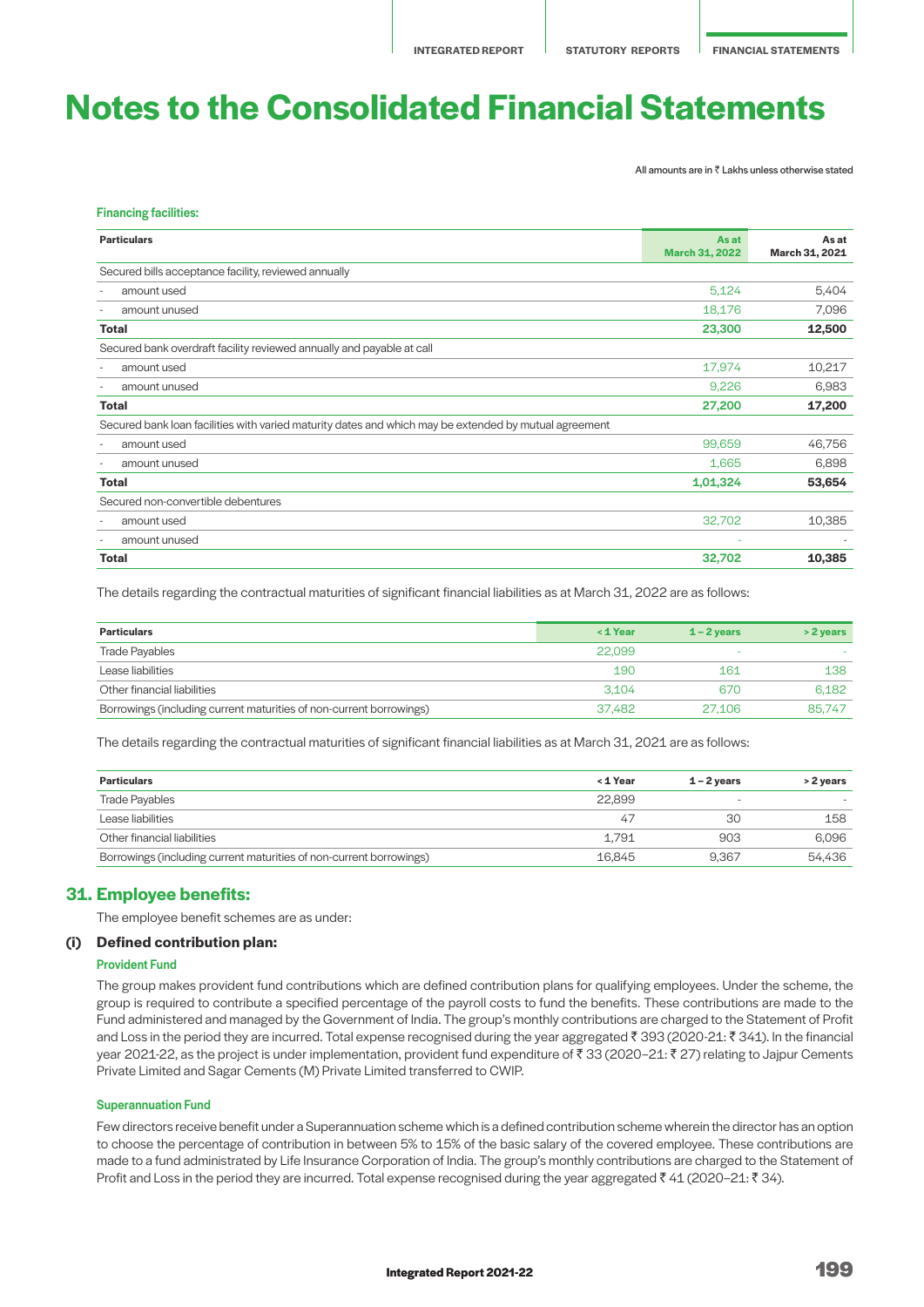All amounts are in  $\bar{z}$  Lakhs unless otherwise stated

#### Employee State Insurance

 The group makes employee state insurance contributions which are defined contribution plans for qualifying employees. Under the scheme, the group is required to contribute a specified percentage of the payroll costs to fund the benefits. These contributions are made to the funds administered and managed by the Government of India. The group's monthly contributions are charged to the Statement of Profit and Loss in the period they are incurred. The total expense recognised during the year aggregated  $\bar{\tau}$  4.67 (2020–21:  $\bar{\tau}$  3). In the financial year 2021-22, as the project is under implementation, employee state insurance expenditure of ₹0.44 (2020–21: ₹0.01) relating to Sagar Cements (M) Private Limited transferred to CWIP.

#### **(ii) Defined benefit plan:**

#### Gratuity:

 In accordance with the 'Payment of Gratuity Act, 1972 of India, the group provides for gratuity, a defined retirement benefit plan (the 'Gratuity Plan') covering eligible employees. Liabilities with regard to such gratuity plan are determined by an independent actuarial valuation and are charged to the Statement of Profit and Loss in the period determined. The gratuity plan is administered by Life Insurance Corporation of India

 The following table sets out the funded status of the gratuity plan and the amounts to be recognised in the financial statements as per actuarial valuation as at March 31, 2022 and March 31, 2021:

#### a) The principal assumptions used for the purposes of actuarial valuations were as follows:

| <b>Particulars</b>                                    | For the year ended<br><b>March 31, 2022</b> | For the year ended<br>March 31, 2021 |
|-------------------------------------------------------|---------------------------------------------|--------------------------------------|
| Mortality table (LIC)                                 | IALM 2012-14                                | IALM 2012-14                         |
|                                                       | (ultimate)                                  | (ultimate)                           |
| Discounting rate                                      | 7.33%                                       | $6.46\% - 6.92\%$                    |
| Expected rate of return on plan asset                 | $6.75\% - 7.35\%$                           | 7.26% - 7.60%                        |
| Expected average remaining working lives of employees | 16.69 - 22.62 years 10.49 - 20.22 years     |                                      |
| Rate of escalation in salary                          | $8\% - 10\%$                                | 10%                                  |
| Attrition rate                                        | 10%                                         | 10%                                  |

#### b) Components of Defined benefit costs recognised in profit and loss and other comprehensive income:

| <b>Particulars</b>                                                                                  | For the year ended<br><b>March 31, 2022</b> | For the year ended<br>March 31, 2021 |
|-----------------------------------------------------------------------------------------------------|---------------------------------------------|--------------------------------------|
| Amount recognised in statement of profit and loss in respect of defined benefit plan is as follows: |                                             |                                      |
| Current service cost                                                                                | 215                                         | 187                                  |
| Interest expense                                                                                    | 96                                          | 89                                   |
| Other adjustments                                                                                   | 5                                           | 6                                    |
| Expected return on plan assets                                                                      | (62)                                        | (45)                                 |
| Defined benefit cost included in profit and loss                                                    | 254                                         | 237                                  |
| Remeasurement effects recognised in Other Comprehensive Income (OCI):                               |                                             |                                      |
| Remeasurements – Due to financial and experience adjustments                                        | (212)                                       | (13)                                 |
| Return on plan assets (excluding interest income)                                                   | 12                                          | $\overline{c}$                       |
| <b>Components of defined benefit costs recognised in OCI</b>                                        | (200)                                       | (11)                                 |

#### c) Key Result – Reconciliation of fair value of assets and obligations:

| <b>Particulars</b>                                    | For the year ended<br><b>March 31, 2022</b> | For the year ended<br>March 31, 2021 |
|-------------------------------------------------------|---------------------------------------------|--------------------------------------|
| Present value of funded defined benefit obligations   | 1.552                                       | 1.560                                |
| Fair value of plan assets                             | (970)                                       | (904)                                |
| Net liability arising from defined benefit obligation | 582                                         | 656                                  |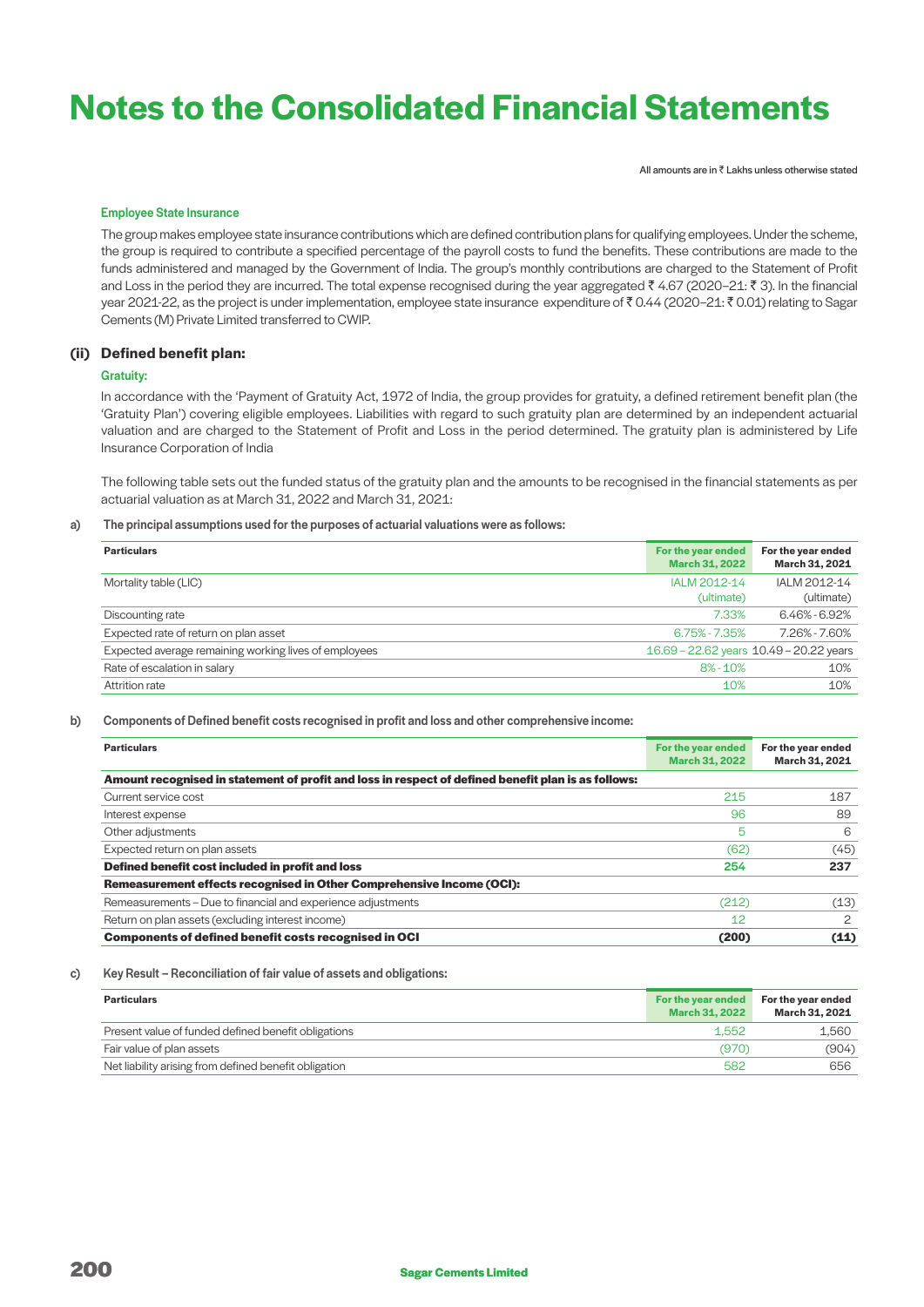All amounts are in  $\bar{\bar{\tau}}$  Lakhs unless otherwise stated

#### d) Movement in present value of defined benefits obligation are as follows:

| <b>Particulars</b>                                      | For the year ended<br><b>March 31, 2022</b> | For the year ended<br>March 31, 2021 |
|---------------------------------------------------------|---------------------------------------------|--------------------------------------|
| Defined benefit obligation at the beginning of the year | 1,560                                       | 1.455                                |
| Current service cost                                    | 215                                         | 187                                  |
| Interest cost                                           | 96                                          | 89                                   |
| Re-measurements - Actuarial gain                        | (212)                                       | (13)                                 |
| Benefits paid out of plan assets and by employer        | (107)                                       | (158)                                |
| Defined benefit obligation at the year end              | 1,552                                       | 1,560                                |

#### e) Maturity profile of defined benefit obligation:

| <b>Particulars</b> | For the year ended<br>March 31, 2022 | For the year ended<br>March 31, 2021 |
|--------------------|--------------------------------------|--------------------------------------|
| Within 1 year      | 180                                  | 321                                  |
| $1 - 2$ years      | 199                                  | 156                                  |
| $2 - 3$ years      | 201                                  | 170                                  |
| $3 - 4$ years      | 142                                  | 170                                  |
| $4 - 5$ years      | 167                                  | 123                                  |
| $5 - 10$ years     | 623                                  | 599                                  |

#### f) Movement in fair value of plan assets are as follows:

| <b>Particulars</b>                                            | For the year ended<br><b>March 31, 2022</b> | For the year ended<br>March 31, 2021 |
|---------------------------------------------------------------|---------------------------------------------|--------------------------------------|
| Opening fair value of the plan assets                         | 904                                         | 501                                  |
| Expected return on plan assets                                | 63                                          | 45                                   |
| Contributions from the employer                               | 115                                         | 485                                  |
| Benefits paid out of plan assets                              | (98)                                        | (122)                                |
| Other adjustments                                             | (1)                                         | (5)                                  |
| Re-measurement – Return on Assets (excluding interest income) | (13)                                        |                                      |
| Fair value of plan asset at the year end                      | 970                                         | 904                                  |

#### g) Sensitivity Analysis:

Sensitivity to significant actuarial assumptions is computed by varying one actuarial assumption used for the valuation of the defined benefit obligation at the period end by one percentage, keeping all other actuarial assumptions constant.

| <b>Particulars</b>                            | <b>Defined benefit Obligation</b> |                 |                                   |                 |  |
|-----------------------------------------------|-----------------------------------|-----------------|-----------------------------------|-----------------|--|
|                                               | For the year ended March 31, 2022 |                 | For the year ended March 31, 2021 |                 |  |
|                                               | <b>Increase</b>                   | <b>Decrease</b> | Increase                          | <b>Decrease</b> |  |
| Effect of 1% change in assumed discount rate  | 1.323                             | 1.478           | 1.398                             | 1.554           |  |
| Effect of 1% change in assumed salary rate    | 1.476                             | 1.320           | 1.552                             | 1,395           |  |
| Effect of 1% change in assumed attrition rate | 1.388                             | 1.405           | 1.460                             | 1.485           |  |

The group is expected to contribute  $\bar{\zeta}$  421 Lakhs to its defined benefit plans during the next financial year.

#### Compensated absences:

 The accrual for unutilised leave is determined for the entire available leave balance standing to the credit of the employees at periodend. The value of such leave balance eligible for carry forward, is determined by an independent actuarial valuation and charged to the Statement of Profit and Loss in the period determined.

 The key assumptions as provided by an independent actuary, used in the computation of provision for compensated absences are as given below: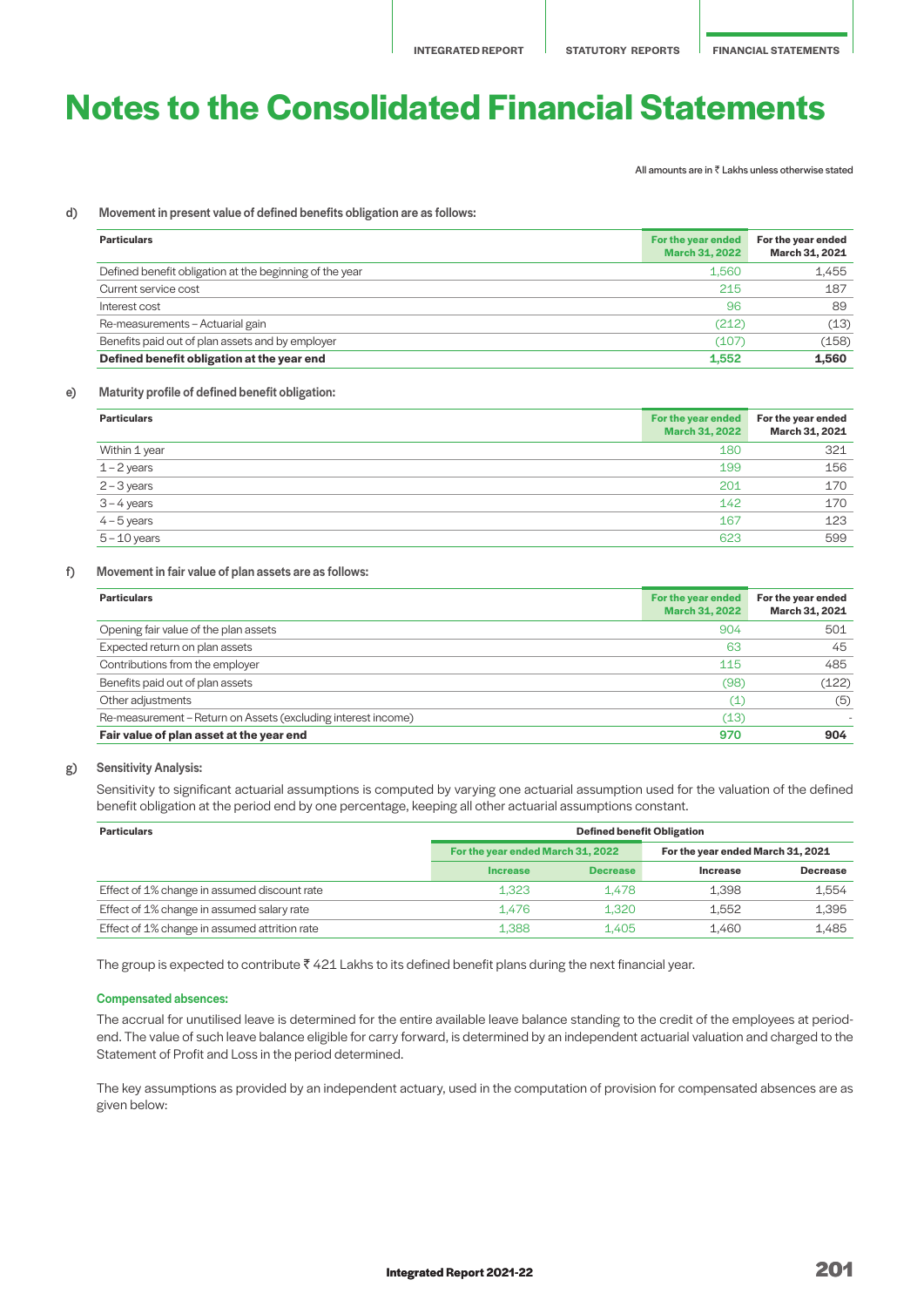All amounts are in  $\bar{\bar{\xi}}$  Lakhs unless otherwise stated

| <b>Particulars</b>     | For the year ended<br><b>March 31, 2022</b> | For the year ended<br>March 31, 2021 |
|------------------------|---------------------------------------------|--------------------------------------|
| <b>Discount Rate</b>   | 7.33%                                       | 6.46%-6.92%                          |
| Salary escalation rate | 8%-9.30%                                    | 10%                                  |
| Attrition rate         | 10%                                         | 10%                                  |
| Mortality tables       | IALM 2012-14<br>(ultimate)                  | IALM 2012-14<br>(ultimate)           |

The group has made provision for compensated absences based on the actuarial valuation.

### **32. Segment Reporting:**

 Operating segments are defined as components of an enterprise for which discrete financial information is available that is evaluated regularly by the chief operating decision maker, in deciding how to allocate resources and assessing performance.

 The Group has identified business segments as its reportable segment. Business segments are primarily cement manufacturing segment and power generation segment. No operating segments have been aggregated in arriving at the reportable segments of the Group. Revenues and expenses directly attributable to segments are reported under each reportable segment. All other expenses which are not attributable or allocable to segments have been disclosed as un-allocable expenses. Assets and liabilities that are directly attributable or allocable to segments are disclosed under each reportable segment. All other assets and liabilities are disclosed as unallocable. Property, plant and equipment is being allocated to reportable segment distinctly identified to power is allocated to power segment and remaining is allocated to cement segment.

| <b>Particulars</b>                               | <b>Manufacturing of cement</b> |                          | <b>Power generation</b> |         | <b>Total</b> |          |
|--------------------------------------------------|--------------------------------|--------------------------|-------------------------|---------|--------------|----------|
|                                                  | 2021-22                        | 2020-21                  | 2021-22                 | 2020-21 | 2021-22      | 2020-21  |
| <b>Revenue</b>                                   | 1,58,976                       | 1,36,812                 | 13,143                  | 8,861   | 1,72,119     | 1,45,673 |
| Less: Inter-segment revenue                      | $\overline{\phantom{a}}$       | $\overline{\phantom{a}}$ | 12.432                  | 8.541   | 12.432       | 8.541    |
| <b>Total</b>                                     | 1,58,976                       | 1,36,812                 | 711                     | 320     | 1,59,687     | 1,37,132 |
| <b>Segment result</b>                            | 18,427                         | 32,480                   | 39                      | (89)    | 18,466       | 32,391   |
| Unallocable:                                     |                                |                          |                         |         |              |          |
| <b>Finance Costs</b><br>$\overline{\phantom{a}}$ |                                |                          |                         |         | 9.248        | 4,656    |
| Interest income<br>$\overline{\phantom{a}}$      |                                |                          |                         |         | (1,182)      | (328)    |
| <b>Profit before taxes</b>                       |                                |                          |                         |         | 10,400       | 28,063   |
| Tax expense                                      |                                |                          |                         |         | (4,485)      | (9,451)  |
| <b>Profit for the year</b>                       |                                |                          |                         |         | 6,357        | 18,612   |

| <b>Particulars</b>       | <b>Manufacturing of cement</b> |          | <b>Power generation</b> |         | <b>Total</b> |          |
|--------------------------|--------------------------------|----------|-------------------------|---------|--------------|----------|
|                          | 2021-22                        | 2020-21  | 2021-22                 | 2020-21 | 2021-22      | 2020-21  |
| Segment assets           | 2,38,622                       | 1,91,186 | 30.424                  | 32,458  | 2,69,046     | 2,23,644 |
| Un-allocable assets      |                                |          |                         |         | 67,387       | 31,050   |
| <b>Total assets</b>      |                                |          |                         |         | 3,36,433     | 2,54,694 |
| Segment liabilities      | 41,964                         | 39,489   | 222                     | 265     | 42.186       | 39,754   |
| Un-allocable liabilities |                                |          |                         |         | 1,63,303     | 90,504   |
| <b>Total liabilities</b> |                                |          |                         |         | 2,05,489     | 1,30,258 |

#### **Revenue from major Customers:**

 The Group is not reliant on revenues from transactions with any single external customer and did not receive 10% or more of its revenues from transactions with any single customer for the year ended March 31, 2022 and March 31, 2021.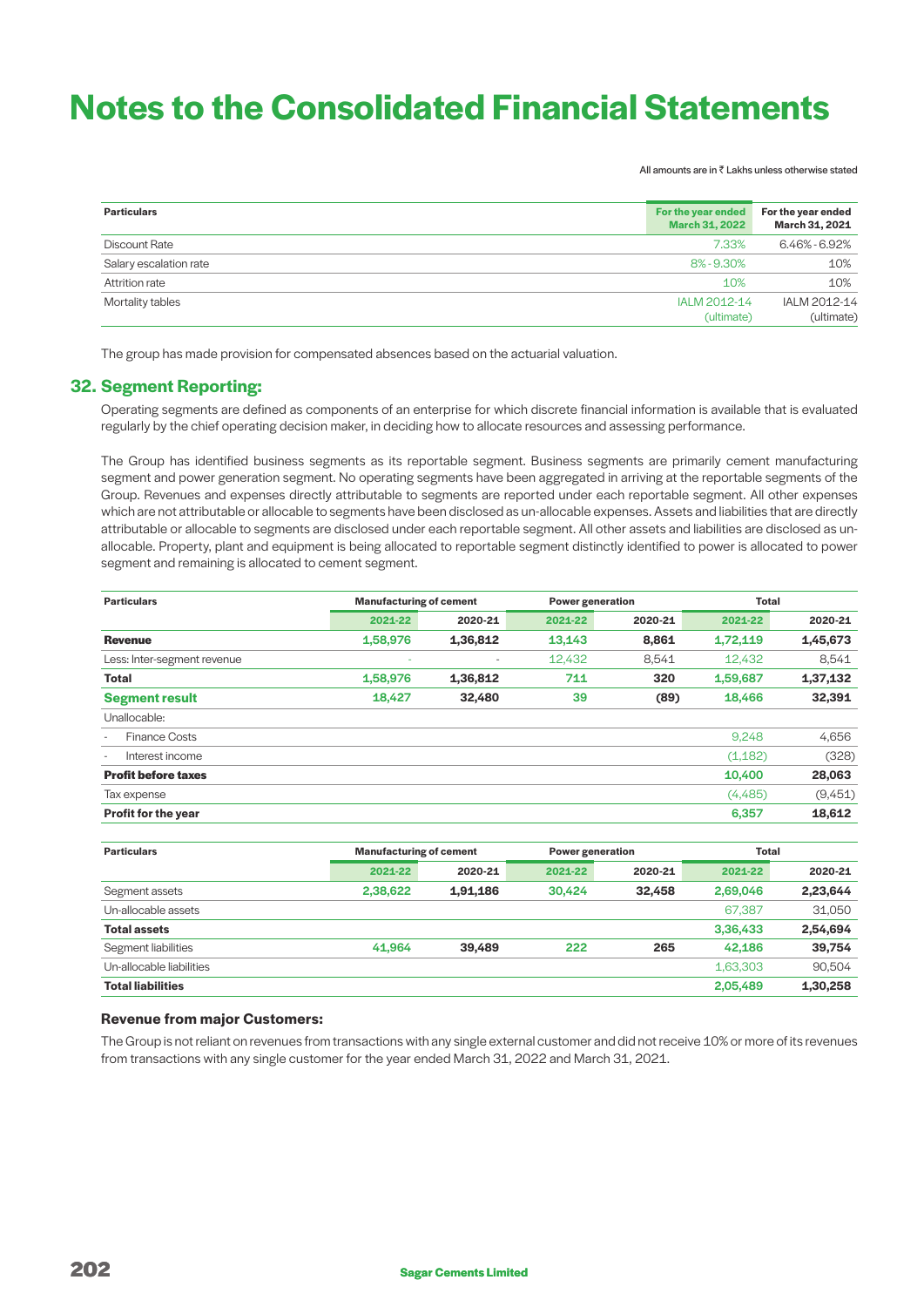All amounts are in  $\bar{\bar{\tau}}$  Lakhs unless otherwise stated

### **33. Related Party Disclosures:**

**The list of related parties of the Group is given below:**

| Name                                   | <b>Relationship</b>                                                            |
|----------------------------------------|--------------------------------------------------------------------------------|
| <b>Key managerial personnel (KMP):</b> |                                                                                |
| Kolappa Thanu Pillai                   | Chairman of the Board of Directors                                             |
| Dr. S. Anand Reddy                     | Managing Director (MD)                                                         |
| S. Sreekanth Reddy                     | Joint Managing Director (JMD)                                                  |
| Onteddu Rekha                          | Independent Director                                                           |
| N. Sudha Rani                          | Nominee Director                                                               |
| Valliyur Hariharan Ramakrishnan        | Independent Director                                                           |
| Rachana Sammidi                        | <b>Director</b>                                                                |
| John Eric Bertrand                     | <b>Director</b>                                                                |
| K. Prasad                              | Chief Financial Officer (CFO)                                                  |
| R. Soundararajan                       | Company Secretary (CS)                                                         |
| <b>Relatives of KMP:</b>               |                                                                                |
| S. Vanajatha                           | Mother of Dr. S. Anand Reddy and S. Sreekanth Reddy                            |
| S. Siddarth Reddy                      | Son of Dr. S. Anand Reddy                                                      |
| S. Sahithi                             | Daughter of Dr. S. Anand Reddy                                                 |
| Panchavati Polyfibres Limited          | Enterprise where KMP along with their relatives exercise significant influence |
| Sagar Power Limited                    | Enterprise where KMP along with their relatives exercise significant influence |
| RV Consulting Services Private Limited | Enterprise where KMP along with their relatives exercise significant influence |
| Sagarsoft (India) Limited              | Enterprise where KMP along with their relatives exercise significant influence |
| AVH Resources India Private Limited    | Enterprise where a director of Sagar Cements Limited is a director             |

#### **Summary of the transactions and balances with the above parties are as follows:**

| <b>Nature of transaction</b>              | <b>Party Name</b>                      | For the year ended<br><b>March 31, 2022</b> | For the year ended<br>March 31, 2021 |
|-------------------------------------------|----------------------------------------|---------------------------------------------|--------------------------------------|
| Purchase of packing materials             | Panchavati Polyfibres Limited          | 7,240                                       | 5,680                                |
| Purchase of property, plant and equipment | RV Consulting Services Private Limited | 9.717                                       | 6,340                                |
| Rent expenses paid                        | Dr. S. Anand Reddy                     | 41                                          | 39                                   |
|                                           | S. Sreekanth Reddy                     | 41                                          | 39                                   |
|                                           | S. Vanajatha                           | 41                                          | 39                                   |
|                                           | <b>Total</b>                           | 123                                         | 117                                  |
| Interest expense on loan                  | Sagar Power Limited                    | 45                                          | 99                                   |
| Loan taken repaid                         | Sagar Power Limited                    | 900                                         |                                      |
| Services received                         | Sagarsoft (India) Limited              | 51                                          | 56                                   |
| Reimbursement of expenses received        | Sagarsoft (India) Limited              | 7                                           | 8                                    |
|                                           | RV Consulting Services Private Limited | 13                                          | 8                                    |
|                                           | Panchavati Polyfibres Limited          | 4                                           | 6                                    |
|                                           | Sagar Power Limited                    | $\overline{2}$                              | 3                                    |
|                                           | <b>Total</b>                           | 26                                          | 25                                   |
| Payment of salary                         | S. Siddarth                            | 4                                           | $\overline{c}$                       |
|                                           | S. Sahithi                             | 46                                          | 36                                   |
|                                           | <b>Total</b>                           | 50                                          | 38                                   |
| Received against warrant conversion       | RV Consulting Services Private Limited |                                             | 2,190                                |
|                                           | AVH Resources India Private Limited    |                                             | 4,243                                |
|                                           | <b>Total</b>                           |                                             | 6,433                                |
| Dividend paid                             | S. Vanajatha                           | 25                                          | 64                                   |
|                                           | RV Consulting Services Private Limited | 40                                          | 103                                  |
|                                           | S. Siddarth                            | 21                                          | 53                                   |
|                                           | Panchavati Polyfibres Limited          | $\mathbf 1$                                 | $\overline{c}$                       |
|                                           | AVH Resources India Private Limited    | 128                                         | 334                                  |
|                                           | <b>Total</b>                           | 215                                         | 556                                  |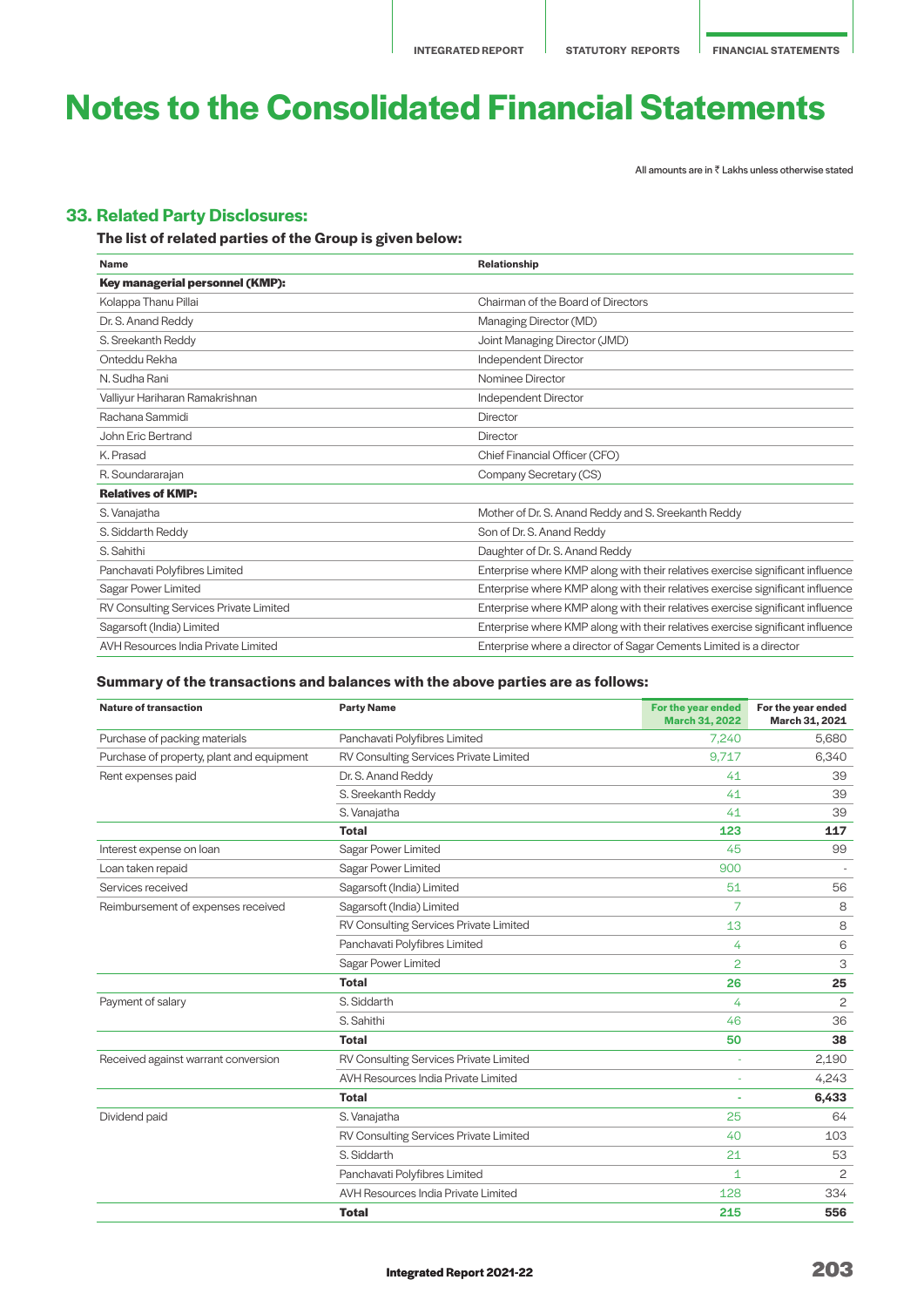All amounts are in  $\bar{z}$  Lakhs unless otherwise stated

#### **Compensation to key managerial personnel:**

| Nature of transaction | <b>Party Name</b>                        | For the year ended    | For the year ended |
|-----------------------|------------------------------------------|-----------------------|--------------------|
|                       |                                          | <b>March 31, 2022</b> | March 31, 2021     |
| Short-term benefits   | MD. JMD. CS and CFO                      | 1.571                 | 1.504              |
| Sitting fee           | Chairman, MD, JMD, CS, CFO and Directors | 46                    | 25                 |
| Dividend paid         | MD. JMD. CS. CFO and Directors           | -93                   | 242                |
|                       |                                          |                       |                    |

#### **Outstanding balances:**

| Nature of the balance                                   | <b>Party Name</b>                             | As at<br><b>March 31, 2022</b> | As at<br>March 31, 2021 |
|---------------------------------------------------------|-----------------------------------------------|--------------------------------|-------------------------|
| Advances & deposits given                               | Sagar Power Limited                           |                                |                         |
|                                                         | RV Consulting Services Private Limited        | 13                             |                         |
|                                                         | <b>Total</b>                                  | 14                             |                         |
| Loans taken                                             | Sagar Power Limited                           |                                | 900                     |
| Trade payables                                          | Panchavati Polyfibres Limited                 | 711                            | 796                     |
| Payable on purchase of<br>property, plant and equipment | RV Consulting Services Private Limited        |                                |                         |
| Capital advances                                        | <b>RV Consulting Services Private Limited</b> | 1.718                          | 4.298                   |

### **34. Operating Lease**

 A contract is, or contains, a lease if the contract conveys the right to control the use of an identified asset for a period of time in exchange for consideration.

#### **Operating lease commitments**

 The group lease asset classes primarily consist of leases for land and buildings. The group recognises right-of-use asset representing its right to use the underlying asset for the lease term at the lease commencement date. The cost of the right-of-use asset measured at inception shall comprise of the amount of the initial measurement of the lease liability adjusted for any lease payments made at or before the commencement date less any lease incentives received, plus any initial direct costs incurred and an estimate of costs to be incurred by the lessee in dismantling and removing the underlying asset or restoring the underlying asset or site on which it is located. The right-of-use assets is subsequently measured at cost less any accumulated depreciation, accumulated impairment losses, if any and adjusted for any remeasurement of the lease liability. The right-of-use assets is depreciated using the straight-line method from the commencement date over the shorter of lease term or useful life of right-of-use asset. The estimated useful lives of right-of-use assets are determined on the same basis as those of property, plant and equipment. Right-of-use assets are tested for impairment whenever there is any indication that their carrying amounts may not be recoverable. Impairment loss, if any, is recognised in the statement of profit and loss.

 The group measures the lease liability at the present value of the lease payments that are not paid at the commencement date of the lease. The lease payments are discounted using the interest rate implicit in the lease, if that rate can be readily determined. If that rate cannot be readily determined, the group uses incremental borrowing rate.

 The group has elected not to apply the requirements of Ind AS 116 Leases to short-term leases of all assets that have a lease term of 12 months or less and leases for which the underlying asset is of low value. The lease payments associated with these leases are recogni ed as an expense on a straight-line basis over the lease term.

#### **Following are the changes in the carrying value of right of use assets for the year ended March 31, 2022 and March 31, 2021:**

| <b>Particulars</b>     | For the year ended    | For the year ended |
|------------------------|-----------------------|--------------------|
|                        | <b>March 31, 2022</b> | March 31, 2021     |
| <b>Opening Balance</b> | 1.116                 | 1.176              |
| Additions              | 398                   | 101                |
| Depreciation           | (180)                 | (161)              |
| <b>Closing Balance</b> | 1.334                 | 1.116              |

The aggregate depreciation expense on ROU assets is included under depreciation and amortisation expense in the statement of profit and loss, eligible expenditure relating to Jajpur Cements Private Limited and Satguru Cement Private Limited has transferred to CWIP, as the projects are under implementation.

### **204 Sagar Cements Limited**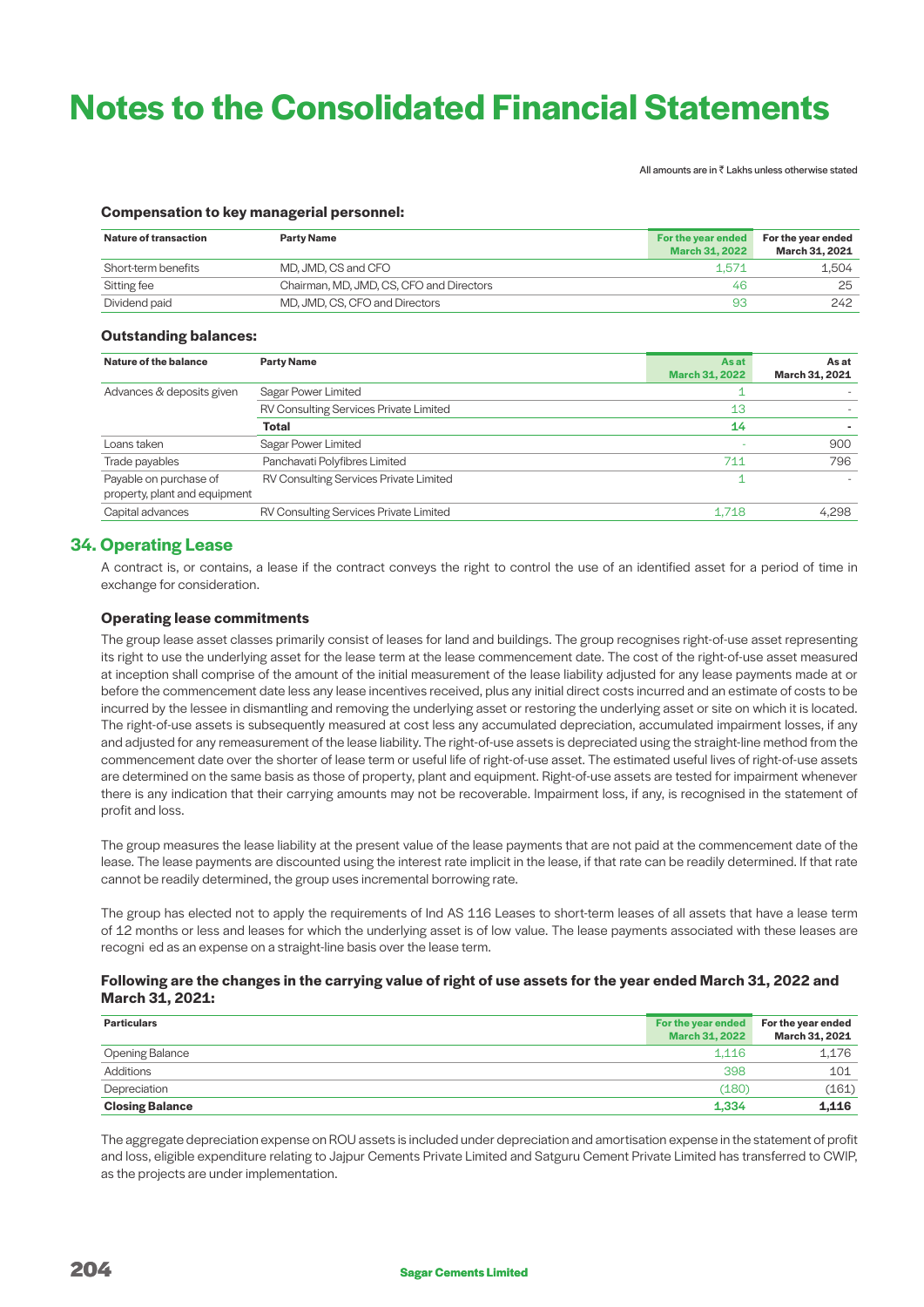All amounts are in  $\bar{\bar{\xi}}$  Lakhs unless otherwise stated

#### **The following is the movement in lease liabilities during the year ended March 31, 2022 and March 31, 2021:**

| <b>Particulars</b>                   | For the year ended<br><b>March 31, 2022</b> | For the year ended<br>March 31, 2021 |
|--------------------------------------|---------------------------------------------|--------------------------------------|
| <b>Opening Balance</b>               | 235                                         | 278                                  |
| Additions                            | 398                                         | 101                                  |
| Finance cost accrued during the year | 43                                          | 23                                   |
| Payment of lease liabilities         | (187)                                       | (167)                                |
| <b>Closing Balance</b>               | 489                                         | 235                                  |

#### **The following is the break-up of current and non-current lease liabilities as at March 31, 2022 and March 31, 2021:**

| <b>Particulars</b>            | For the year ended<br><b>March 31, 2022</b> | For the year ended<br>March 31, 2021 |
|-------------------------------|---------------------------------------------|--------------------------------------|
| Non-current lease liabilities | 299                                         | 188                                  |
| Current lease liabilities     | 190                                         | 47                                   |
| <b>Total</b>                  | 489                                         | 235                                  |

#### **The table below provides details regarding the contractual maturities of lease liabilities as at March 31, 2022 and March 31, 2021 on discounted basis**

| <b>Particulars</b>                          |                       | For the year ended For the year ended |
|---------------------------------------------|-----------------------|---------------------------------------|
|                                             | <b>March 31, 2022</b> | March 31, 2021                        |
| Within one year                             | 190                   | 47                                    |
| After one year but not more than five years | 191                   | 87                                    |
| More than 5 years                           | 108                   | 101                                   |

### **35. Earnings per Share**

| <b>Particulars</b>                                                      | For the year ended<br><b>March 31, 2022</b> | For the year ended<br>March 31, 2021<br>(Refer Note 41) |
|-------------------------------------------------------------------------|---------------------------------------------|---------------------------------------------------------|
| Profit after tax ( $\bar{\tau}$ in Lakhs)                               | 5.915                                       | 18.612                                                  |
| Weighted average number of equity shares outstanding (Refer Note 12(a)) | 11,75,00,000                                | 11,56,54,110                                            |
| Earnings per share:                                                     |                                             |                                                         |
| Basic and Diluted (in ₹)                                                | 5.03                                        | 16.09                                                   |

#### **36. Corporate social responsibility (CSR) activities:**

 As per Section 135 of the Companies Act, 2013, a Corporate Social Responsibility (CSR) committee has been formed by the Group and the amount needs to be spent by the Group for the year is 2% of average net profits for previous three financial years, calculated as per Section 198 of the Companies Act, 2013. The areas for CSR activities are promoting sports, education, medical and other social projects. All these activities are covered under Schedule VII to the Companies Act, 2013. The details of amount spent are:

| <b>Particulars</b>                                                                                                                                                  | For the year ended<br><b>March 31, 2022</b>                       | For the year ended<br>March 31, 2021                       |
|---------------------------------------------------------------------------------------------------------------------------------------------------------------------|-------------------------------------------------------------------|------------------------------------------------------------|
| Amount required to be spent by the group during the year                                                                                                            | 243                                                               | 106                                                        |
| Amount of expenditure incurred                                                                                                                                      | 255                                                               | 130                                                        |
| Shortfall at the end of the year                                                                                                                                    |                                                                   |                                                            |
| Total of previous years shortfall                                                                                                                                   | $\sim$                                                            | 10                                                         |
| Reason for shortfall                                                                                                                                                | <b>NA</b>                                                         | Due to the year-<br>end lockdown on<br>account of covid-19 |
| Nature of CSR activities                                                                                                                                            | Promoting sports, education, medical and<br>other social projects |                                                            |
| Details of related party transactions, e.g. Contribution to a trust controlled by the Company in relation to CSR<br>expenditure as per relevant Accounting Standard | <b>NA</b>                                                         | NA.                                                        |
| Where a provision is made with respect to a liability incurred by entering into a contractual obligation, the<br>movements in the provision                         | <b>NA</b>                                                         | NA.                                                        |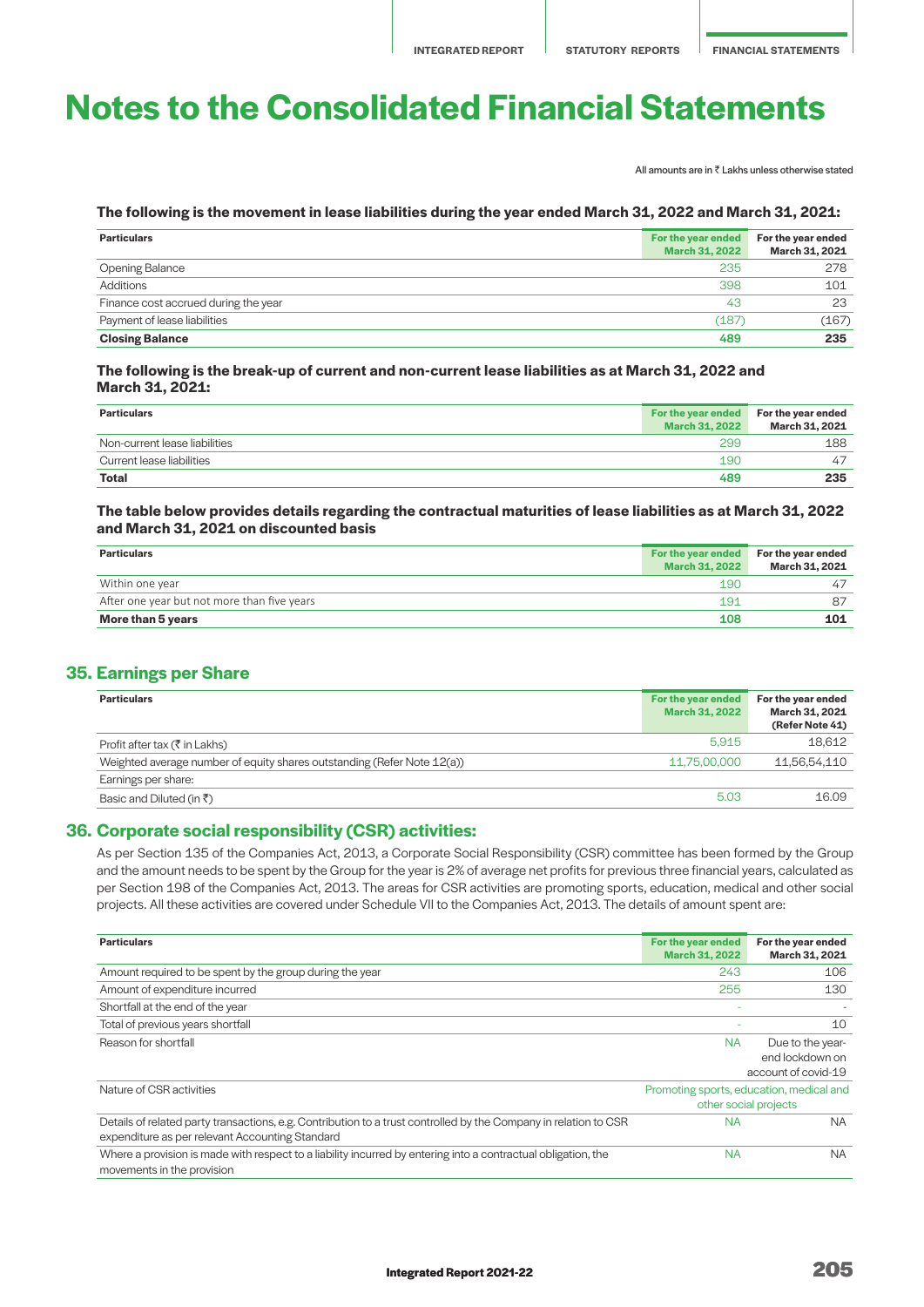All amounts are in  $\bar{z}$  Lakhs unless otherwise stated

### **37. Following subsidiaries has been considered in the preparation of the consolidated financial statements:**

| Name of the entity                | Relationship | <b>Principal place</b><br>of business | Ownership held by     | % of Holding and voting power held<br>directly |                        |
|-----------------------------------|--------------|---------------------------------------|-----------------------|------------------------------------------------|------------------------|
|                                   |              |                                       |                       | As at<br><b>March 31, 2022</b>                 | As at<br>March 31,2021 |
| Jaipur Cements Private Limited    | Subsidiary   | India                                 | Sagar Cements Limited | 100%                                           | 100%                   |
| Sagar Cements (M) Private Limited | Subsidiary   | India                                 | Sagar Cements Limited | 65%                                            | 65%                    |

### **38. Disclosure of additional information as required by Paragraph 2 of the General instructions for preparation of consolidated financial statements to Schedule III to the Companies Act, 2013: As at and for the year ended March 31, 2022:**

| Name of the entity                                                                                      | Net assets, i.e. total<br>assets minus total<br><b>liabilities</b> |               | <b>Share of profit and loss</b> |               | <b>Share of other</b><br>comprehensive income |               | <b>Share in total</b><br>comprehensive income |               |
|---------------------------------------------------------------------------------------------------------|--------------------------------------------------------------------|---------------|---------------------------------|---------------|-----------------------------------------------|---------------|-----------------------------------------------|---------------|
|                                                                                                         | % of total                                                         | <b>Amount</b> | % of total                      | <b>Amount</b> | % of total                                    | <b>Amount</b> | % of total                                    | <b>Amount</b> |
| Sagar Cements Limited (Parent)                                                                          | 99%                                                                | 1,29,411      | 175%                            | 10,378        | 97%                                           | 127           | 174%                                          | 10,505        |
| Sagar Cements (M) Private Limited (Formerly<br>Known as Satguru Cement Private Limited)<br>(Subsidiary) | 12%                                                                | 15,905        | (48%)                           | (2,858)       | 2%                                            | 3             | (47%)                                         | (2,855)       |
| Jaipur Cements Private Limited (Subsidiary)                                                             | 7%                                                                 | 9.256         | (26%)                           | (1,545)       | 1%                                            | 1             | (26%)                                         | (1,544)       |
| Adjustments arising out of consolidation                                                                | (14%)                                                              | (18,227)      | 16%                             | 940           | (1%)                                          | (1)           | 16%                                           | 939           |
| Non-controlling interests                                                                               | (4%)                                                               | (5,401)       | (17%)                           | (1000)        | 1%                                            | 1             | (17%)                                         | (999)         |
| <b>Total</b>                                                                                            | 100%                                                               | 1.30.944      | 100%                            | 5.915         | 100%                                          | 131           | 100%                                          | 6,046         |

#### **As at and for the year ended March 31, 2021:**

| Name of the entity                          | Net assets, i.e. total<br>assets minus total<br><b>liabilities</b> |          | Share of profit and loss |        | Share of other<br>comprehensive income |                          | Share in total<br>comprehensive income |               |
|---------------------------------------------|--------------------------------------------------------------------|----------|--------------------------|--------|----------------------------------------|--------------------------|----------------------------------------|---------------|
|                                             | % of total                                                         | Amount   | % of total               | Amount | % of total                             | Amount                   | % of total                             | <b>Amount</b> |
| Sagar Cements Limited (Parent)              | 96%                                                                | 1,19,494 | 102%                     | 18,926 | 100%                                   |                          | 102%                                   | 18,933        |
| Sagar Cements (M) Private Limited (Formerly | 12%                                                                | 15,699   | (1%)                     | (119)  |                                        |                          | (1%)                                   | (119)         |
| Known as Satguru Cement Private Limited)    |                                                                    |          |                          |        |                                        |                          |                                        |               |
| (Subsidiary)                                |                                                                    |          |                          |        |                                        |                          |                                        |               |
| Jaipur Cements Private Limited (Subsidiary) | 7%                                                                 | 8.225    | (1%)                     | (131)  |                                        |                          | (1%)                                   | (131)         |
| Adjustments arising out of consolidation    | (11%)                                                              | (13,631) | (0%)                     | (22)   | ۰                                      | $\overline{\phantom{a}}$ | (0%)                                   | (22)          |
| Non-controlling interests                   | (4%)                                                               | (5,351)  | (0%)                     | (42)   | $\overline{\phantom{a}}$               | $\overline{\phantom{a}}$ | (0%)                                   | (42)          |
| <b>Total</b>                                | 100%                                                               | 1.24.436 | 100%                     | 18,612 | 100%                                   | 7                        | 100%                                   | 18,619        |

#### **Note:**

The disclosure as above represents separate information for each of the consolidated entities before elimination of inter-company transactions. The net impact on elimination of intercompany transactions/profits/consolidation adjustments have been disclosed separately. Based on the group structure, the management is of the view that the above disclosure is appropriate under requirements of the Companies Act, 2013.

### **39. Reconciliation of revenue as per contract price and recognised in Statement of Profit and Loss:**

| <b>Particulars</b>                          | For the year ended<br>March 31, 2022 | For the vear ended<br>March 31, 2021 |
|---------------------------------------------|--------------------------------------|--------------------------------------|
| Revenue as per Contract price               | 1.96.517                             | 1.57.785                             |
| Less: Discounts and incentives              | (37.894)                             | (22,848)                             |
| Revenue as per statement of profit and loss | 1.58.623                             | 1,34,937                             |

• The amounts receivable from customers become due after expiry of credit period which on an average is less than 30 to 60 days. There is no significant financing component in any transaction with the customers.

- The Group does not provide performance warranty for products, therefore there is no liability towards performance warranty.
- The Group does not have any material performance obligations which are outstanding as at the year-end as the contracts entered for sale of goods are for short term in nature.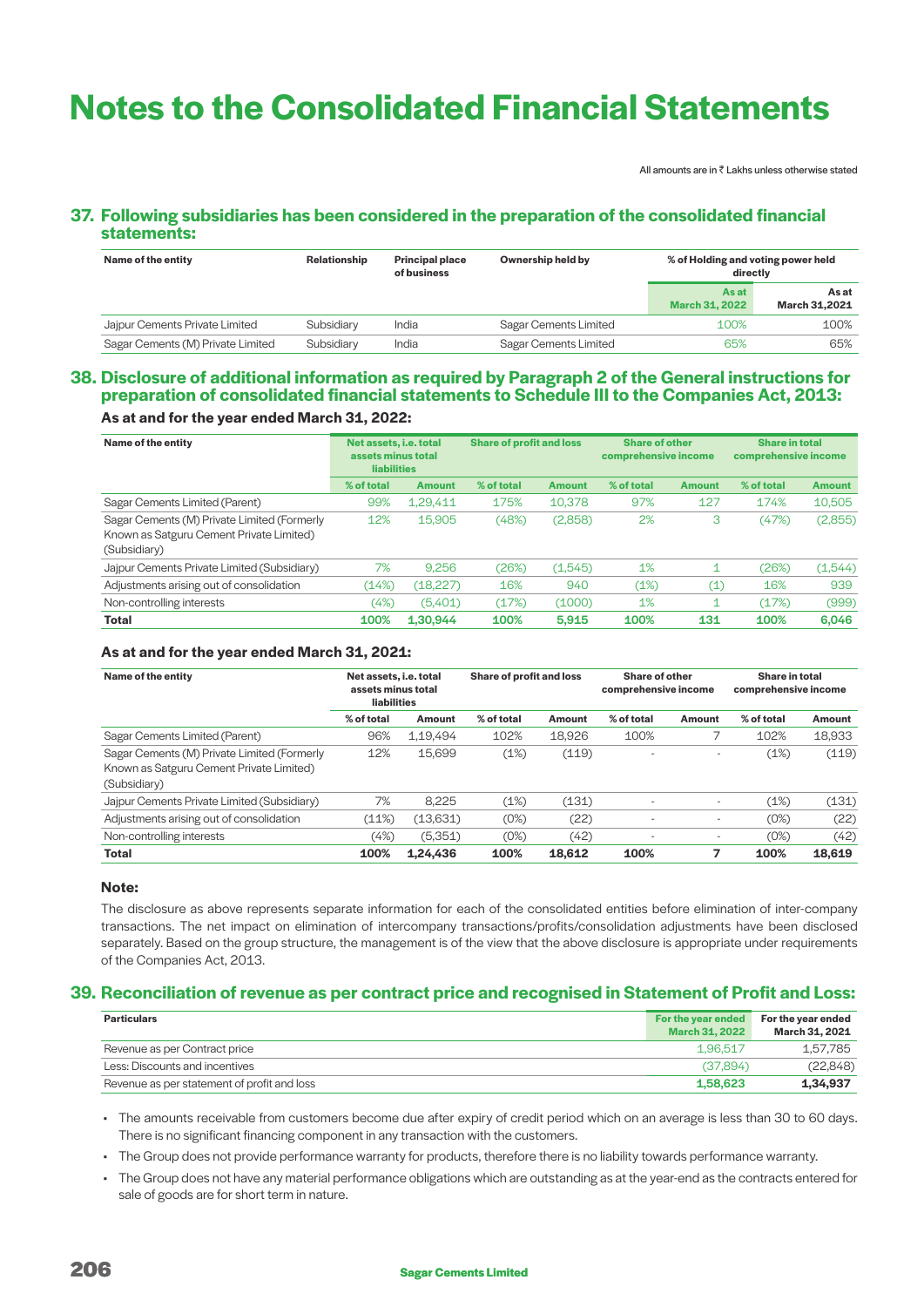All amounts are in  $\bar{z}$  Lakhs unless otherwise stated

### **40. Dividend**

The final dividend on shares is recorded as a liability on the date of approval by the shareholders and interim dividend is recorded as liability on the date of declaration by the Company's Board of Directors.

The Parent Company declares and pays dividend in Indian rupees. Companies are required to pay/ distribute dividend after deducting applicable withholding income taxes.

The amount of per share dividend (Refer Note (12(a)) recognised as distribution to equity shareholders in accordance with Companies Act 2013 is as follows:

| <b>Particulars</b>              | For the year ended<br><b>March 31, 2022</b> | For the year ended<br>March 31, 2021 |
|---------------------------------|---------------------------------------------|--------------------------------------|
| Final dividend for FY 2020-21   | 2.50                                        |                                      |
| Interim dividend for FY 2020-21 |                                             | 4.00                                 |
| Final dividend for FY 2019-20   |                                             | 2.50                                 |

During the year ended March 31, 2022, on account of the final dividend for the financial year 2020-21, the Parent Company has incurred a net cash outflow of  $\bar{z}$  588.

The Board of Directors at their meeting held on May 11, 2022, recommended a dividend of  $\bar{z}$  0.70 per equity share of  $\bar{z}$  2 each (35%) on the 13,07,07,548 equity shares of the Parent Company. This payment is subject to approval of the shareholders in the upcoming Annual general meeting and if approved would result in the net cash outflow of approximately  $\bar{\zeta}$  915.

Effective from April 01, 2020: Dividends will be taxed in the hands of recipient, hence there will be no liability in the hands of Company.

**41.** On July 12, 2021, the Company had filed a Scheme of Amalgamation under sections 230 to 232 and other applicable provisions of the Companies Act, 2013 for the merger of Sagar Cements (R) Limited (SCRL) (Transferor Company), a wholly owned subsidiary, with the Company (Transferee Company) with an appointed date of March 30, 2021. The scheme as approved by various regulatory authorities was sanctioned by Hyderabad bench of National Company Law Tribunal (NCLT) on March 15, 2022. The transaction being a common control business combination, merger accounting has been done under the Pooling of Interest Method in accordance with Ind AS 103 - Business combination. Accordingly, the assets and liabilities are reflected in the books of the Company at their respective carrying amounts and prior period amounts have been restated as if the business combination had occurred from the beginning of the preceding period.

 Details of the summarised values of assets and liabilities of SCRL as acquired and the treatment of the difference between the net assets acquired and the consideration paid is as under:

| <b>Particulars</b>                        | <b>Transferor</b><br>Company | <b>Elimination</b><br>(Refer Note 1<br>below) | <b>Adjustments</b><br>(Refer Note 2<br>below) | <b>Total</b> |
|-------------------------------------------|------------------------------|-----------------------------------------------|-----------------------------------------------|--------------|
| <b>Assets</b>                             |                              |                                               |                                               |              |
| <b>Non-current assets</b>                 |                              |                                               |                                               |              |
| (a) Property, plant and equipment         | 42,954                       |                                               | (2, 183)                                      | 40,771       |
| (b) Capital work-in-progress              | 322                          |                                               | $\overline{a}$                                | 322          |
| Intangible assets<br>(c)                  | 10                           | $\overline{\phantom{a}}$                      | $\qquad \qquad \blacksquare$                  | 10           |
| (d) Goodwill                              | $\overline{\phantom{a}}$     | 3,873                                         |                                               | 3,873        |
| Mining rights<br>(e)                      |                              | 2,522                                         |                                               | 2,522        |
| Right of use assets<br>(f)                | 25                           | $\overline{\phantom{a}}$                      | $\overline{a}$                                | 25           |
| Other Non-current financial assets<br>(g) | 345                          | (101)                                         | $\overline{a}$                                | 244          |
| (h) Income tax assets (net)               | 155                          | $\overline{\phantom{a}}$                      | $\overline{\phantom{a}}$                      | 155          |
| Deferred tax assets<br>(i)                | 2,074                        |                                               | 763                                           | 2,837        |
| Other non-current assets<br>(i)           | 43                           | $\overline{\phantom{a}}$                      | $\overline{a}$                                | 43           |
| <b>Total Non-current assets</b>           | 45,928                       | 6,294                                         | (1, 420)                                      | 50,802       |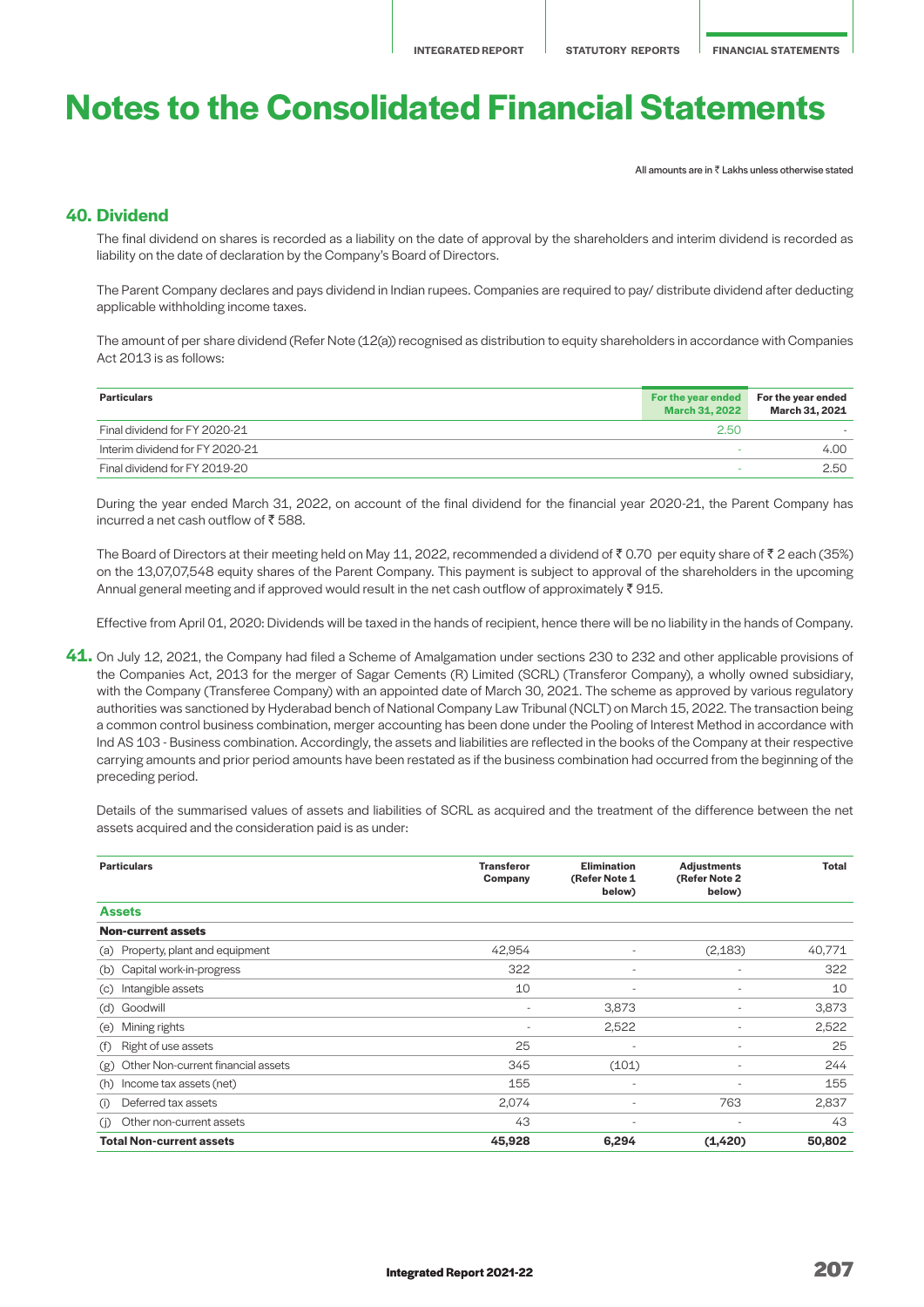All amounts are in  $\bar{\bar{\tau}}$  Lakhs unless otherwise stated

| <b>Particulars</b>                                        | <b>Transferor</b><br>Company | <b>Elimination</b><br>(Refer Note 1<br>below) | <b>Adjustments</b><br>(Refer Note 2<br>below) | <b>Total</b> |
|-----------------------------------------------------------|------------------------------|-----------------------------------------------|-----------------------------------------------|--------------|
| <b>Current assets</b>                                     |                              |                                               |                                               |              |
| Inventories<br>(a)                                        | 3,513                        |                                               |                                               | 3,513        |
| Trade receivables<br>(b)                                  | 4,190                        | $\overline{a}$                                |                                               | 4,190        |
| Cash and cash equivalents<br>(c)                          | 7                            | $\overline{a}$                                |                                               | 7            |
| Bank balances other than cash and cash equivalents<br>(d) | 69                           | $\overline{a}$                                | $\overline{a}$                                | 69           |
| Other financial assets<br>(e)                             | 70                           | $\overline{a}$                                |                                               | 70           |
| Other current assets<br>(f)                               | 1,093                        |                                               |                                               | 1,093        |
| <b>Total Non-current assets</b>                           | 8,942                        |                                               |                                               | 8,942        |
| <b>Total Assets</b>                                       | 54,870                       | 6,294                                         | (1, 420)                                      | 59,744       |
| <b>Equity and Liabilities</b>                             |                              |                                               |                                               |              |
| <b>Equity</b>                                             |                              |                                               |                                               |              |
| Equity share capital                                      | 10,381                       | (10, 381)                                     |                                               |              |
| Other equity                                              | (4,671)                      | (1,777)                                       | (1,420)                                       | (7,868)      |
| <b>Total equity</b>                                       | 5,710                        | (12, 158)                                     | (1, 420)                                      | (7,868)      |
| <b>Liabilities</b>                                        |                              |                                               |                                               |              |
| <b>Non-current liabilities</b>                            |                              |                                               |                                               |              |
| (a) Borrowings                                            | 23,676                       | (10,019)                                      |                                               | 13,657       |
| Lease liabilities<br>(b)                                  | 25                           |                                               |                                               | 25           |
| Other financial liabilities<br>(c)                        | 1,625                        | $\overline{a}$                                |                                               | 1,625        |
| (d) Provisions                                            | 123                          |                                               |                                               | 123          |
| (e) Other non-current liabilities                         | 50                           |                                               |                                               | 50           |
| <b>Total Non-current liabilities</b>                      | 25,499                       | (10, 019)                                     | ٠                                             | 15,480       |
| <b>Current liabilities</b>                                |                              |                                               |                                               |              |
| (a) Borrowings                                            | 3,298                        | $\overline{a}$                                | $\overline{\phantom{a}}$                      | 3,298        |
| (b) Trade payables                                        | 5,381                        | $\overline{a}$                                | $\overline{a}$                                | 5,381        |
| (c) Lease liabilities                                     | $\overline{c}$               |                                               |                                               | 2            |
| (d) Other financial liabilities                           | 9,150                        | (5,792)                                       |                                               | 3,358        |
| (e) Provisions                                            | 47                           |                                               |                                               | 47           |
| (f) Other current liabilities                             | 5,783                        | (4,814)                                       |                                               | 969          |
| <b>Total Current liabilities</b>                          | 23,661                       | (10, 606)                                     |                                               | 13,055       |
| <b>Total</b>                                              | 54,870                       | (32,783)                                      | (1, 420)                                      | 20,667       |

### **Details of impact on net profit and taxes is summarised below:**

| <b>Particulars</b>                             | For the year ended<br>March 31, 2021 |
|------------------------------------------------|--------------------------------------|
| <b>Net Profit for the year</b>                 |                                      |
| As per financial statements of FY 2020-21      | 18,560                               |
| Add: Adjustment due to merger                  | 52                                   |
| Net Profit for the year post merger            | 18,612                               |
| <b>Total Tax for the year</b>                  |                                      |
| As per financial statements of FY 2020-21      | 9,551                                |
| Less: Adjustment due to merger                 | (100)                                |
| Tax charge on profits for the year post merger | 9,451                                |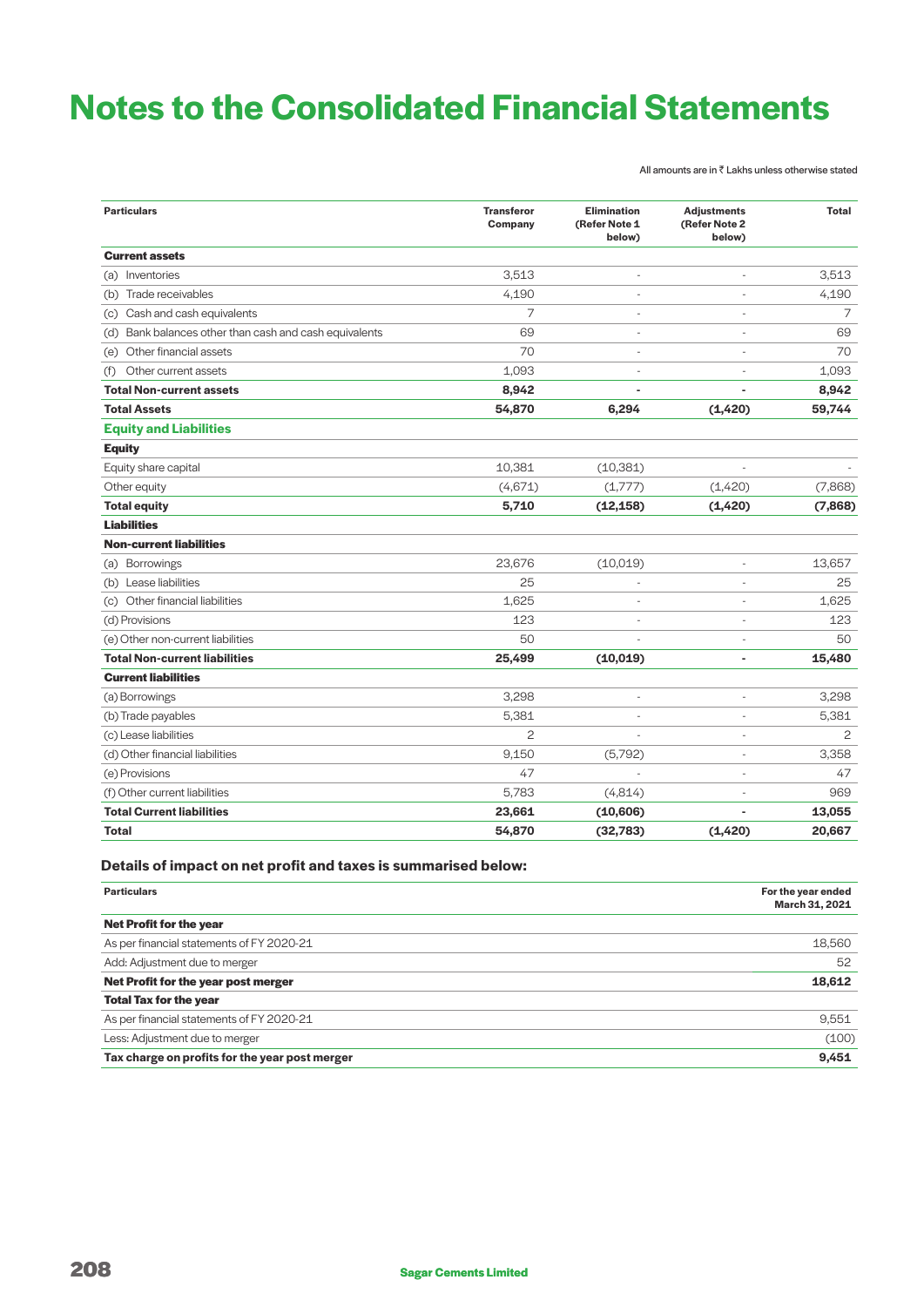All amounts are in  $\bar{z}$  Lakhs unless otherwise stated

#### **Details of impact on statement of cash flows is summarised below:**

| <b>Particulars</b>                                       | For the year ended<br>March 31, 2021 |
|----------------------------------------------------------|--------------------------------------|
| Net cash generated from operating activities             |                                      |
| As per financial statements of FY 2020-21                | 37,717                               |
| Less: Adjustment due to merger                           | (65)                                 |
| Net cash generated from operating activities post merger | 37,652                               |
| Net cash used in investing activities                    |                                      |
| As per financial statements of FY 2020-21                | (47,659)                             |
| Add: Adjustment due to merger                            | 65                                   |
| Net cash used in investing activities post merger        | (47, 594)                            |
| Net cash generated from financing activities             |                                      |
| As per financial statements of FY 2020-21                | 32,166                               |
| Less: Adjustment due to merger                           |                                      |
| Net cash generated from financing activities post merger | 32,166                               |
| Net increase in cash and cash equivalent                 |                                      |
| As per financial statements of FY 2020-21                | 22,224                               |
| Less: Adjustment due to merger                           |                                      |
| Net increase in cash and cash equivalent post merger     | 22,224                               |

#### Notes:

1. Represents elimination between Transferor Company and Transferee Company.

2. Effects of alignment of accounting policies between transferor Company and transferee Company.

**42.** The Board of Directors at their meeting held on January 28, 2022, approved a proposal to merge its wholly owned subsidiary "Jajpur Cements Private Limited" with the Company subject to necessary regulatory approvals to be obtained in due course.

**43.** In the Extra-ordinary General meeting held on April 23, 2022, the shareholders approved the issuance of 1,32,07,548 equity shares at a price of ₹ 265/- per share, (including premium of ₹ 263/- per share) on a preferential basis to PI Opportunities Fund -1 Scheme II. Consequently, the Securities Allotment Committee of the Board of Directors allotted the said shares on May 07, 2022. Pursuant to the above allotment, the paid-up equity share capital of the Parent Company increased from  $\bar{\tau}$  2,350/- to  $\bar{\tau}$  2,614/-, divided into 13,07,07,548 equity shares of ₹2/- each.

**44.** Pursuant to the certificate of incorporation dated October 29, 2021, the Company's subsidiary Satguru Cement Private Limited was renamed to Sagar Cements (M) Private Limited.

#### **45. Capital Work-in-Progress:**

#### **(a) Capital Work-in-Progress ageing:**

Ageing for capital work-in-progress as at March 31, 2022 is as follows:

| <b>Particulars</b>   |                  | Amount of Capital work-in-progress for the period of |               |                   | Total  |
|----------------------|------------------|------------------------------------------------------|---------------|-------------------|--------|
|                      | Less than 1 year | $1 - 2$ vears                                        | $2 - 3$ vears | More than 3 years |        |
| Projects in progress | 6.785            | 2.613                                                | 629           |                   | 10.050 |

Ageing for capital work-in-progress as at March 31, 2021 is as follows:

| <b>Particulars</b>   | Amount of Capital work-in-progress for the period of | Total         |             |                   |        |
|----------------------|------------------------------------------------------|---------------|-------------|-------------------|--------|
|                      | Less than 1 year                                     | $1 - 2$ vears | 2 - 3 years | More than 3 years |        |
| Projects in progress | 41.489                                               | 9.172         | 1.081       |                   | 51.748 |

There are no projects where activity has been suspended or completion is overdue or exceeded its cost compared to its original plan.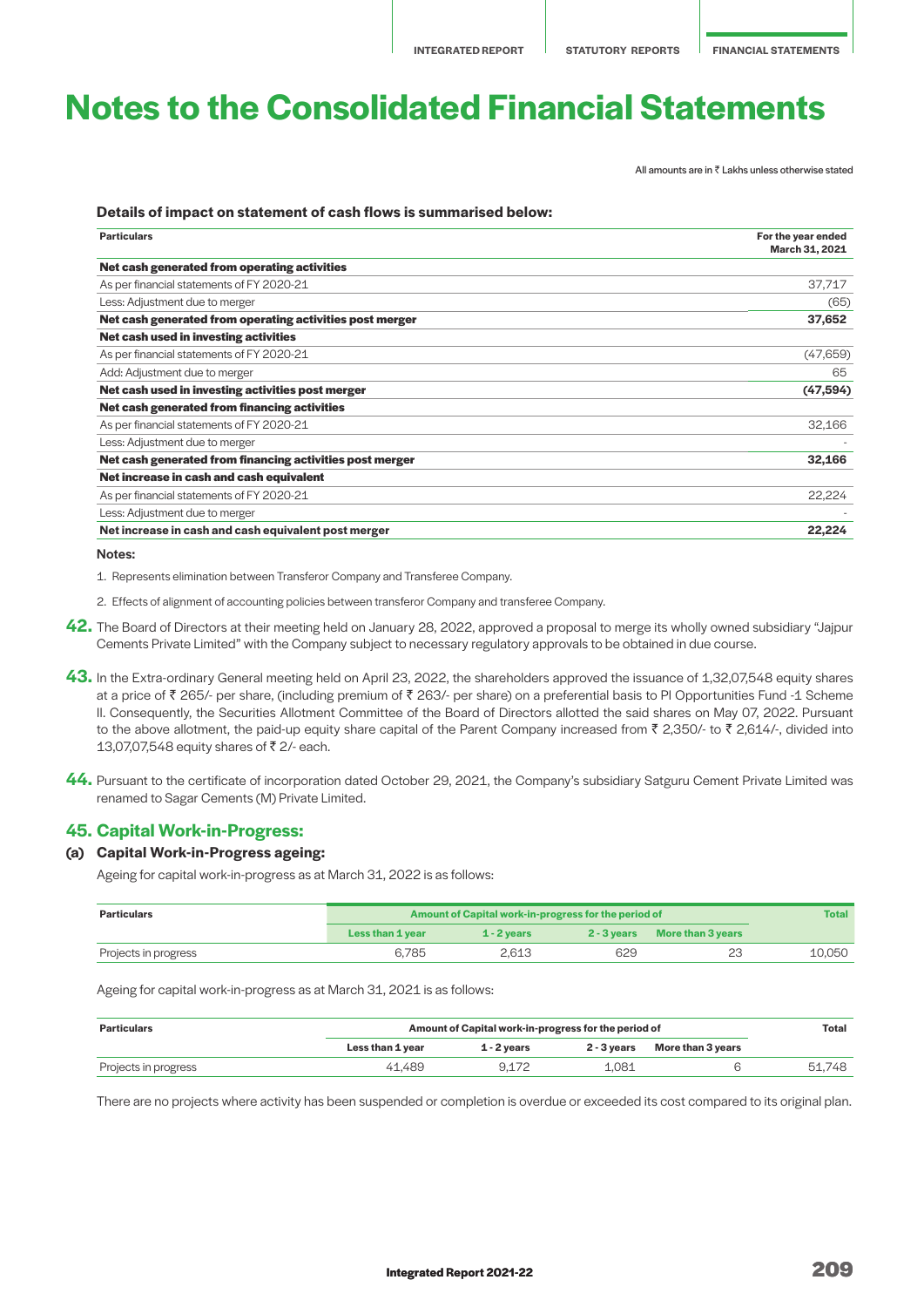All amounts are in  $\bar{z}$  Lakhs unless otherwise stated

#### **(b) Capitalisation of expenditure:**

 During the year, the following amount of expenditures are recognised in the carrying amount of Property, Plant and Equipment/ Capital work-in-progress (CWIP) in the course of its construction.

| <b>Particulars</b>                                  | For the year ended<br><b>March 31, 2022</b> | For the year ended<br>March 31, 2021 |
|-----------------------------------------------------|---------------------------------------------|--------------------------------------|
| <b>Expenditure during construction for projects</b> |                                             |                                      |
| Raw materials consumed                              | 984                                         |                                      |
| Power and fuel consumed                             | 1,070                                       | 149                                  |
| Employee benefits expense                           | 590                                         | 382                                  |
| Rates and taxes                                     | 72                                          | 71                                   |
| Depreciation                                        | 59                                          | 65                                   |
| Finance costs                                       | 3,516                                       | 1,745                                |
| Miscellaneous expenses                              | 1,321                                       | 404                                  |
| <b>Total Pre-operative expenses</b>                 | 7,612                                       | 2,816                                |
| Less: Sale of products/Other income                 | (2, 164)                                    | (2)                                  |
| Add: Balance at the beginning of the year           | 3,868                                       | 1,054                                |
| Less: Capitalised during the year                   | (8,688)                                     |                                      |
| <b>Closing balance included in CWIP</b>             | 628                                         | 3,868                                |

Consequently, expenses disclosed under the respective notes are net of amounts capitalised by the Group.

#### **46. (a) Warrants and Proceeds**

During the year ended March 31, 2019, Parent made a preferential allotment of 31,00,000 convertible warrants of  $\bar{z}$  730 each to promoter and non-promoter entities on January 24, 2019 and received 25% of the consideration of  $\bar{z}$  5,658 upon allotment of such warrants. The objective of raising funds through preferential allotment was to invest in Sagar Cements (M) Private Limited (SCMPL) (Formerly known as Satguru Cement Private Limited) and Jajpur Cements Private Limited (JCPL) for setting up a green field integrated cement plant of 1 million MT per annum capacity along with a provision for Waste Heat Recovery power plant at Indore and for setting up of a cement grinding plant of 1.5 million MT per annum at Odisha respectively and for other general corporate purposes.

 During the previous year, the warrant holders opted to convert 12,25,000 (March 31, 2020: 18,75,000) warrants to equal number of equity shares and basis of this 75% of the consideration against warrants as converted of ₹6,706 (March 31, 2020: ₹10,266) was received. The entire amount was utilised for the purposes for which funds were raised. With the said conversion, there are no more outstanding warrants requiring further conversion into equity shares.

#### **(b) Investment in subsidiaries**

The Company acquired 100% equity stake in JCPL on May 02, 2019 for a consideration of  $\bar{z}$  450 and subsequently infused  $\bar{X}$  3,450 as additional equity into JCPL. During the year ended March 31, 2021, the Company had infused an amount of  $\bar{X}$  4,325 as additional equity into JCPL. Further, the Company has infused an amount of  $\bar{\tau}$  2,575 as additional equity into JCPL during the year ended March 31, 2022.

During the year ended March 31, 2020, the Company had invested an amount of ₹15,000 in SCPL on May 08, 2019, for acquiring 28,97,143 equity shares (face value of  $\bar{\tau}$  10 each at a premium of  $\bar{\tau}$  507.75) allotted to the Company on preferential basis, which constitutes 65% equity stake in SCPL. Of the said investment, the Company has disbursed  $\bar{z}$  8,900 and the balance amount of ₹6,100 has been disbursed in the year ended March 31, 2021.

Further, the Company has subscribed for 3,76,630 shares issued by the SCMPL on preferential basis for an amount of  $\bar{z}$  1,950 during the year ended March 31, 2022.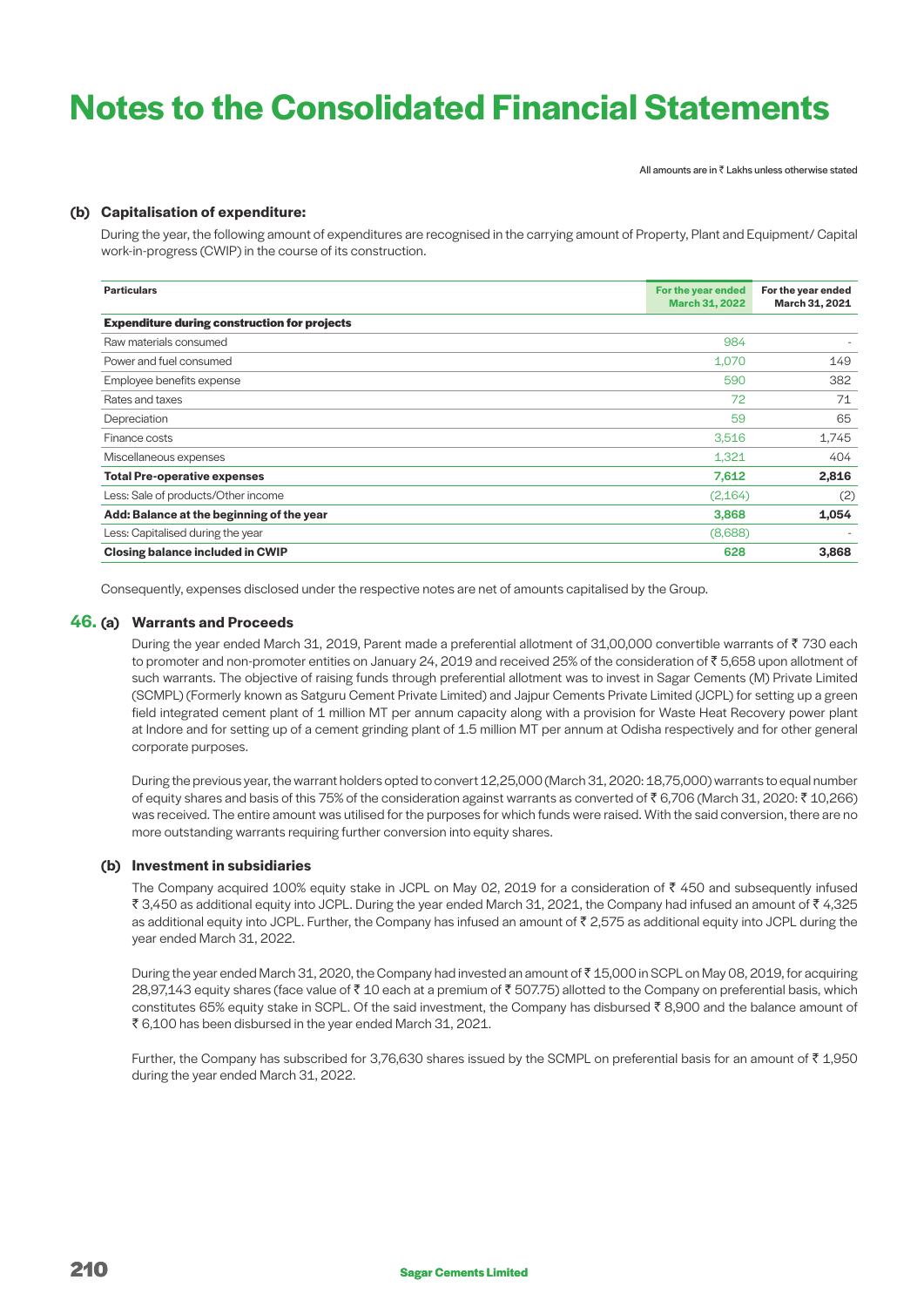All amounts are in  $\bar{z}$  Lakhs unless otherwise stated

**47.** On March 24, 2021, the Ministry of Corporate Affairs (MCA) through notification, amended Schedule III of the Companies Act, 2013, applicable for financial periods commencing from April 01, 2021. Pursuant to such amendments, current maturities of long-term borrowings of ` 6,628 as at March 31, 2021 in the financial statements have been reclassified from 'Other current financial liabilities' to 'Short term borrowings'.

### **48. Relationship with struck off companies:**

| Name of Struck off<br>Company                         | <b>Relationship with</b><br>the Struck off<br>Company | Nature of<br>transactions         | <b>Transactions</b><br>during the year<br>ended<br><b>March 31, 2022</b> | <b>Transactions</b><br>during the year<br>ended<br>March 31, 2021 | <b>Balance</b><br>outstanding as at<br><b>March 31, 2022</b> | <b>Balance</b><br>outstanding as at<br>March 31, 2021* |
|-------------------------------------------------------|-------------------------------------------------------|-----------------------------------|--------------------------------------------------------------------------|-------------------------------------------------------------------|--------------------------------------------------------------|--------------------------------------------------------|
| Noble Infra Projects India<br>Private Limited         |                                                       |                                   | ٠                                                                        | -                                                                 | ۰                                                            | 0.39                                                   |
|                                                       | Customer                                              | Advance received<br>from customer |                                                                          |                                                                   |                                                              |                                                        |
| James and James Building<br>Materials Private Limited |                                                       |                                   | ٠                                                                        | $\sim$                                                            | ٠                                                            | 2.93                                                   |
| Pioneer Distilleries Limited                          |                                                       |                                   | ٠                                                                        | $\sim$                                                            | ٠                                                            | 0.48                                                   |

\* Residual balances outstanding relates to transactions undertaken prior to strike off. These balances were written back during the year.

- **49.** The Code on Social Security, 2020 ("Code") relating to employee benefits during employment and post-employment benefits received presidential assent in September 2020. The Code has been published in the Gazette of India. However, the date on which the Code will come into effect has not been notified. The Group will assess the impact of the Code when it comes into effect and will record any related impact in the period the Code becomes effective.
- **50** COVID-19 is the infectious disease caused by the coronavirus, SARS-CoV-2. In March 2020, the WHO declared COVlD-19 a pandemic. The Group has adopted measures to curb the spread of infection in order to protect the health of the employees and ensure business continuity with minimal disruption. The Group has considered internal and certain external sources of information, including economic forecasts and industry reports, up to the date of approval of the financial results in determining the possible effects on the carrying amounts of Goodwill, Inventories, receivables, deferred tax assets and other current assets, that may result from the COVID-19 pandemic. The impact of the global health pandemic may be different from that of estimated as at the date of approval of these financial statements and the Company will continue to closely monitor any material changes to future economic conditions.

### **51. Other statutory information**

- (i) The Group does not have any Benami property, where any proceeding has been initiated or pending against the Group for holding any Benami property.
- (ii) The Group has not traded or invested in Crypto currency or Virtual Currency during the financial year.
- (iii) The Subsidiary Companies has not advanced or loaned or invested funds to any other person or entity, including foreign entities (Intermediaries) with the understanding that the Intermediary shall:
	- (a) directly or indirectly lend or invest in other persons or entities identified in any manner whatsoever by or on behalf of the company (Ultimate Beneficiaries) or
	- (b) provide any guarantee, security or the like to or on behalf of the Ultimate Beneficiaries.